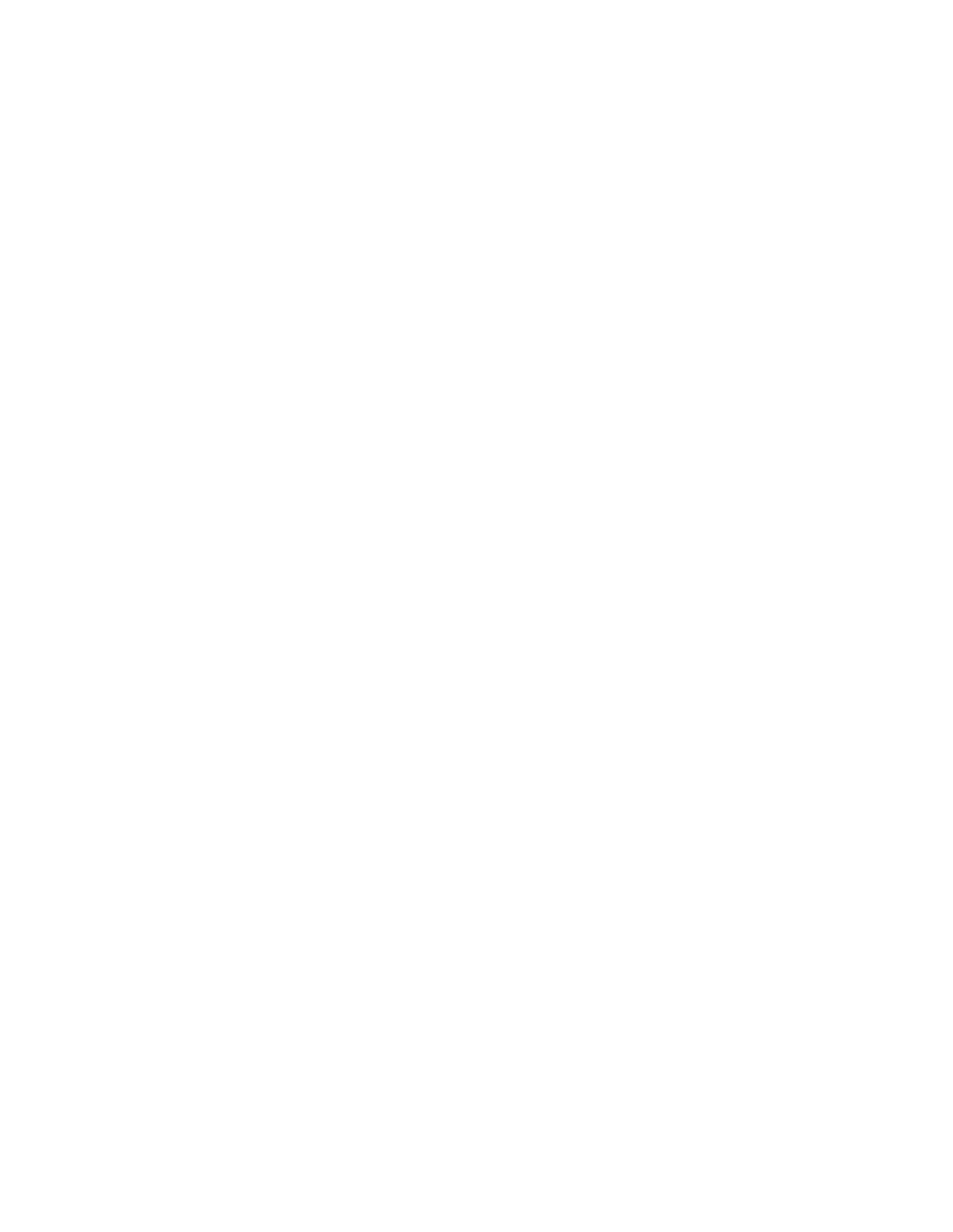1 2 3 4 5 6 7 8 9 10 11 12 13 14 15 16 17 18 19 20 21 22 23 24 25 if -- if we change from that -- for instance, if there's a site without the site profile done yet, is there a way to deal -- you know, and this is our only way to deal with the ambient exposure -- the subtraction of ambient exposure from a measured dose on a badge, if they did that or not -- we may want to retain it. So that's why I'm saying I think that we would like to deal with it site by site, but I'd like to make sure what  $--$  see what I  $--$  what that does to us bef-- you know, before I just say well, we're going to cancel it and then find out that now we don't have a way to do environmental dose for, you know, a half-dozen sites where we would --  **MR. GRIFFON:** But that's --  **MR. HINNEFELD:** -- otherwise we can do dose reconstructions. So I guess my preference is to deal with it site by site, but if we need to retain it, we can get back with specific responses to the -- some of the issues here. think --  **MR. GRIFFON:** I guess that's why I -- I didn't want to --  **MR. HINNEFELD:** Yeah. I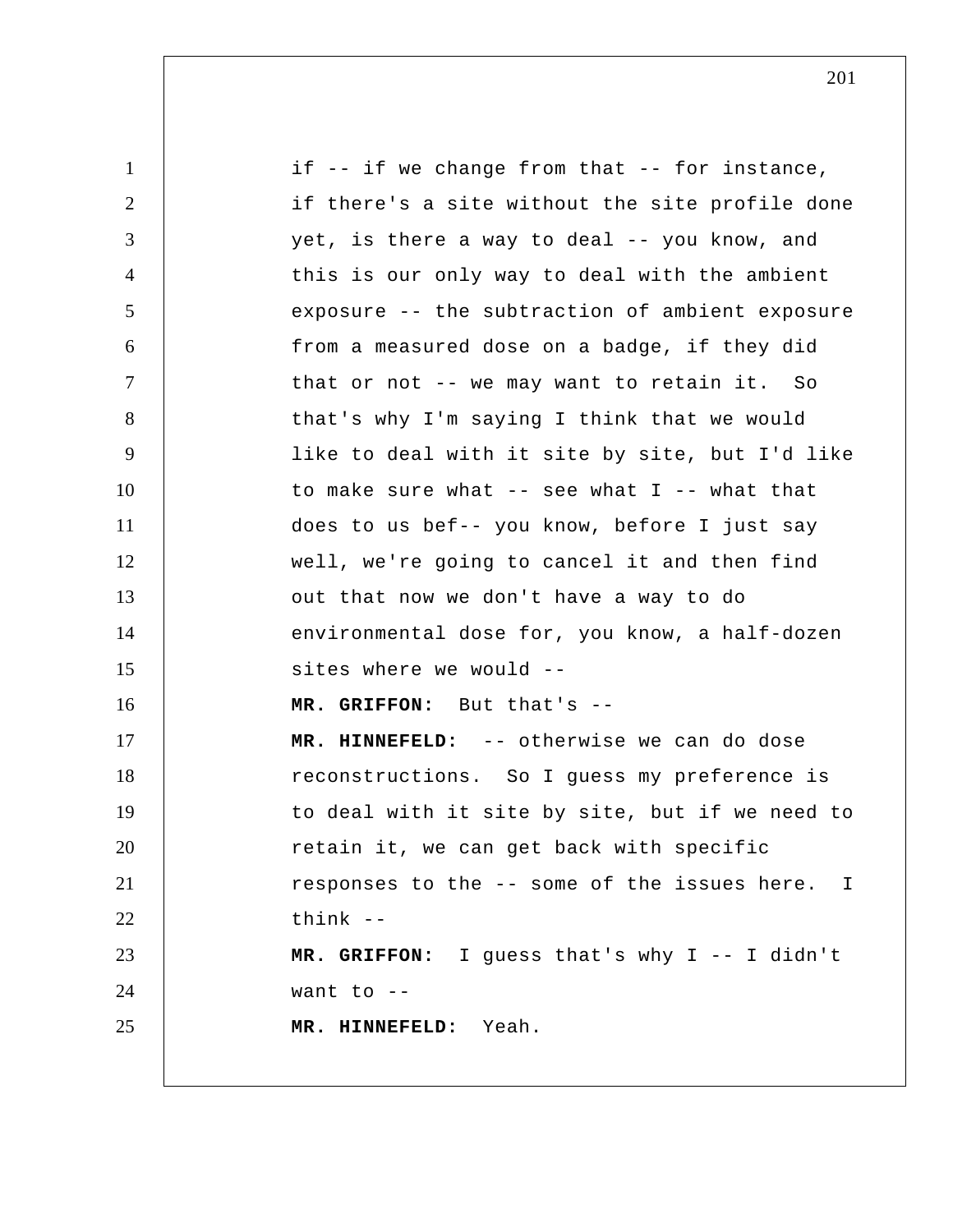1 2 3 4 5 6 7 8 9 10 11 12 13 14 15 16 17 18 19 20 21 22 23 24 25  **MR. GRIFFON:** -- you know, I just wanted to make sure we weren't going to lose these findings if in fact --  **MR. HINNEFELD:** Right.  **MR. GRIFFON:** -- you ended up using this for some sites where you don't have site profiles - -  **MR. HINNEFELD:** Right.  **MR. GRIFFON:** -- or whatever, yeah.  **MR. HINNEFELD:** Right, we'll --  **MR. GRIFFON:** That was my concern.  **MR. HINNEFELD:** Okay, we'll come back specifically with these then if -- if in fact we have to retain this, we'll come back with some specific responses and a status report in the future. Is that acceptable?  **MR. GRIFFON:** Okay, we can -- yeah.  **MS. MUNN:** Yeah.  **MR. GRIFFON:** We can follow through on a status report with it. TIB 6 -- I'm almost out of time, huh?  **DR. ZIEMER:** We're doing good.  **MR. GRIFFON:** Okay. This was more of a -- a - the first one is kind of a stylistic thing, I think, and low priority.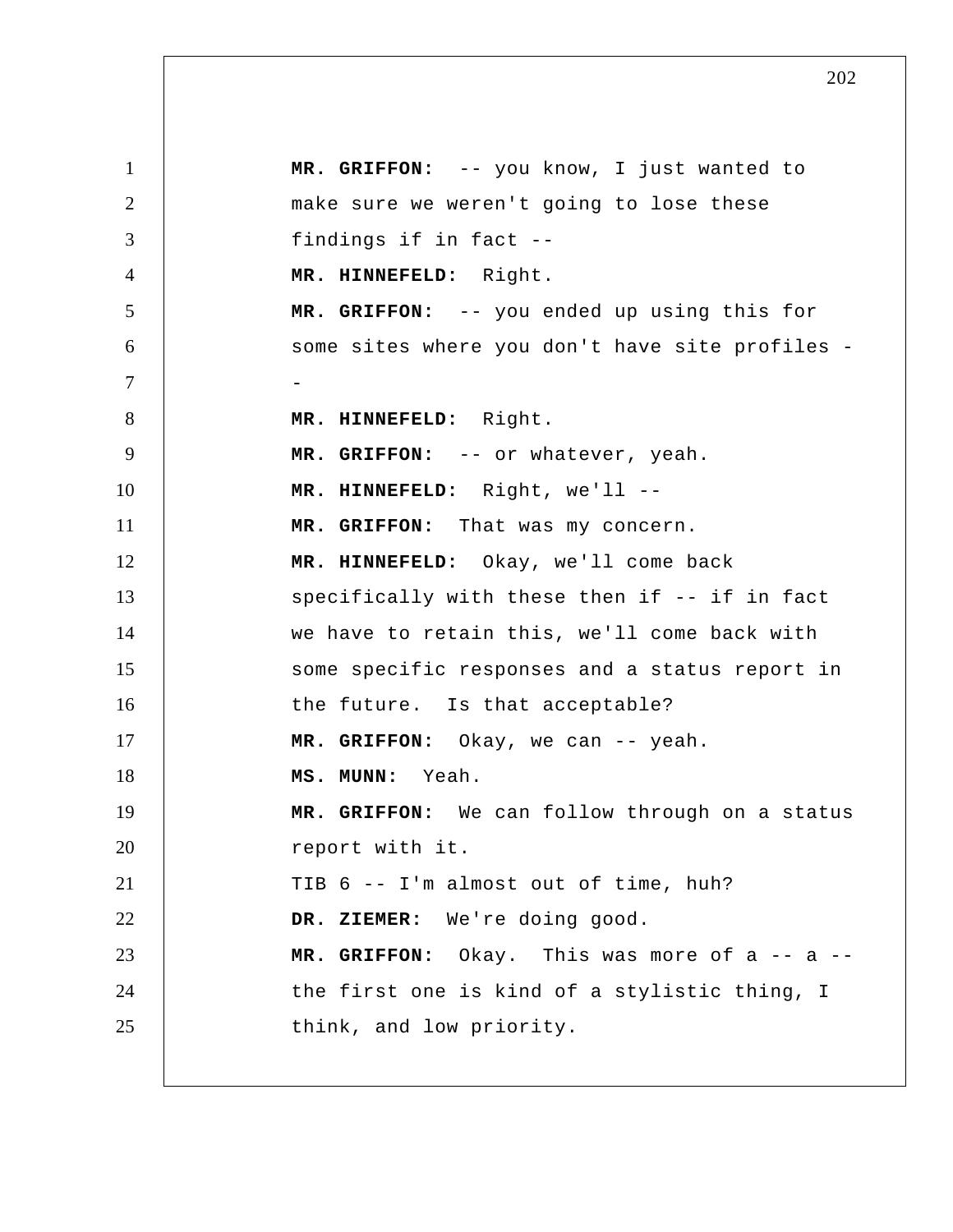| $\mathbf{1}$    | DR. ZIEMER: Low priority, right.                  |
|-----------------|---------------------------------------------------|
| $\overline{2}$  | MR. GRIFFON: And here I think -- I think          |
| 3               | qualifications were unnecessary. I think Stu      |
| $\overline{4}$  | agreed that some change in language for           |
| $5\overline{)}$ | clarifying what the procedure was saying were -   |
| 6               | - were necessary, and then NIOSH will do this.    |
| $\tau$          | I'm not sure of the priority on this. You have    |
| $8\phantom{.}$  | any sense                                         |
| 9               | DR. BEHLING: I -- I think maybe --                |
| 10              | DR. ZIEMER: (Unintelligible) a wording issue      |
| 11              | again?                                            |
| 12              | DR. BEHLING: Yeah, it's basically something       |
| 13              | that Stu and Jim had comment on. At this point    |
| 14              | most of the people have read it. They have        |
| 15              | waded through the up-front data. They know        |
| 16              | that the real stuff is in the back of the         |
| 17              | document. Whatever, you know, time has been       |
| 18              | spent in going through unnecessary data has       |
| 19              | already been invested and at this point people    |
| 20              | know that they have to go to Table $4$ - -- $4.1$ |
| 21              | and -- and look up the numbers and --             |
| 22              | MR. GRIFFON: So it's probably a low priority -    |
| 23              |                                                   |
| 24              | DR. BEHLING: It's a low priority.                 |
| 25              | MR. GRIFFON: -- low priority, yeah.               |
|                 |                                                   |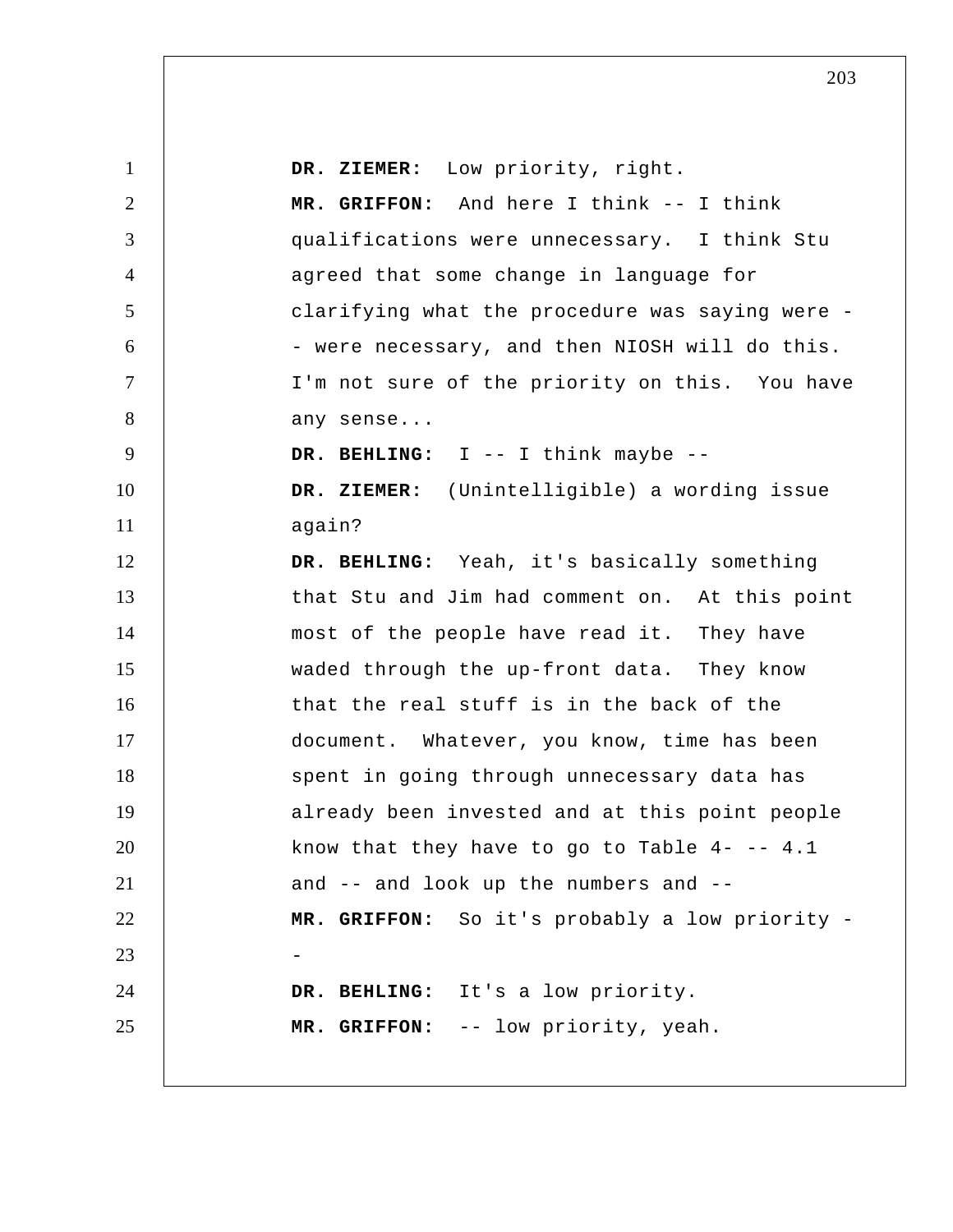1 2 3 4 5 6 7 8 9 10 11 12 13 14 15 16 17 18 19 20 21 22 23 24 25  **DR. ZIEMER:** Then you've got three cancellations coming.  **MR. GRIFFON:** Yeah, this is what confused me last time, too. This next one is OCAS TIB 6 as opposed to ORAU TIB 6, so it's OCAS TIB 6-001 is the finding. **DR. ROESSLER:** Did you skip one?  **MR. GRIFFON:** Did I?  **MS. MUNN:** No, the two -- **DR. ROESSLER:** What happened with --  **MS. MUNN:** The two were the same, number one and number two. **DR. ROESSLER:** Number one and number two were both the same?  **MS. MUNN:** Well, I mean the action is --  **MR. GRIFFON:** The action is both low priority - -  **MS. MUNN:** Recommend --  **MR. GRIFFON:** -- make the changes, low priority. So OCAS TIB 6, finding TIB 6-1. This is a Savannah River-specific TIB. Is that correct? Yeah. And I think they're deferred to the site profile -- making the changes in the TBD.  **MS. MUNN:** Uh-huh.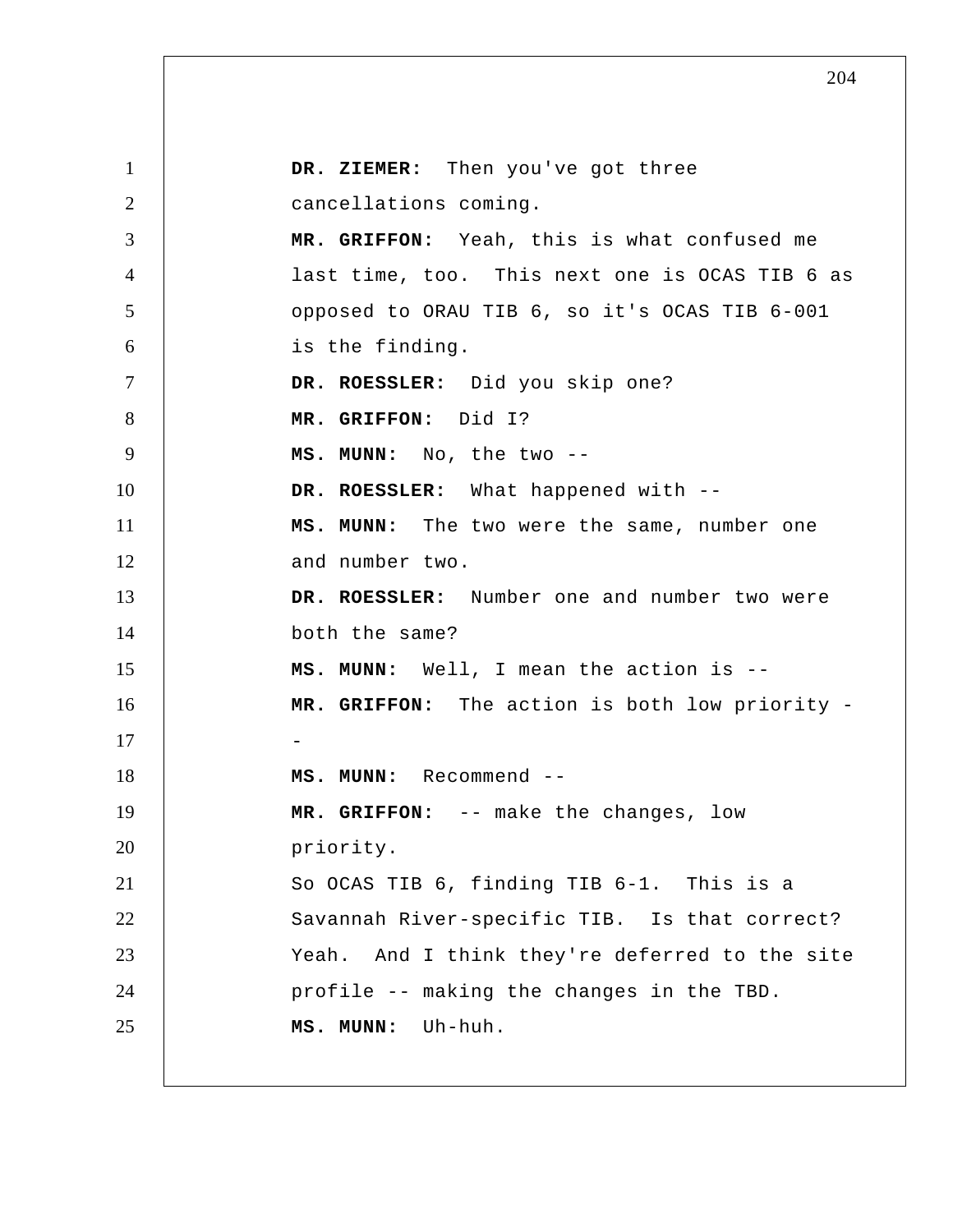1 2 3 4 5 6 7 8 9 10 11 12 13 14 15 16 17 18 19 20 21  $22$  --23 24 25  **MR. GRIFFON:** I don't -- I don't -- anyone has any problems with that?  **DR. ZIEMER:** Stu --  **MS. MUNN:** No.  **DR. ZIEMER:** -- comment?  **MR. HINNEFELD:** Well, I think the findings are that there's -- the instructions aren't particularly clear in -- in the TIB. I mean exactly what am I supposed to do as a dose reconstructor? There's a lot of -- sort of up in the air, it's not clear. So we need to decide clearly what people should do, and then whether we cancel TIB 6 or put it in the site profile, which may be a better -- is better suited to be in the site profile. But certainly there's a clarification of this. It's information that needs to be provided, either in a revised TIB 6 or in the site profile.  **MR. GRIFFON:** And I guess the -- the same would apply for the last one you discussed, which was  **MR. HINNEFELD:** Yeah.  **MR. GRIFFON:** -- give us a status report, you know, if -- if TIB 6 is going to remain, then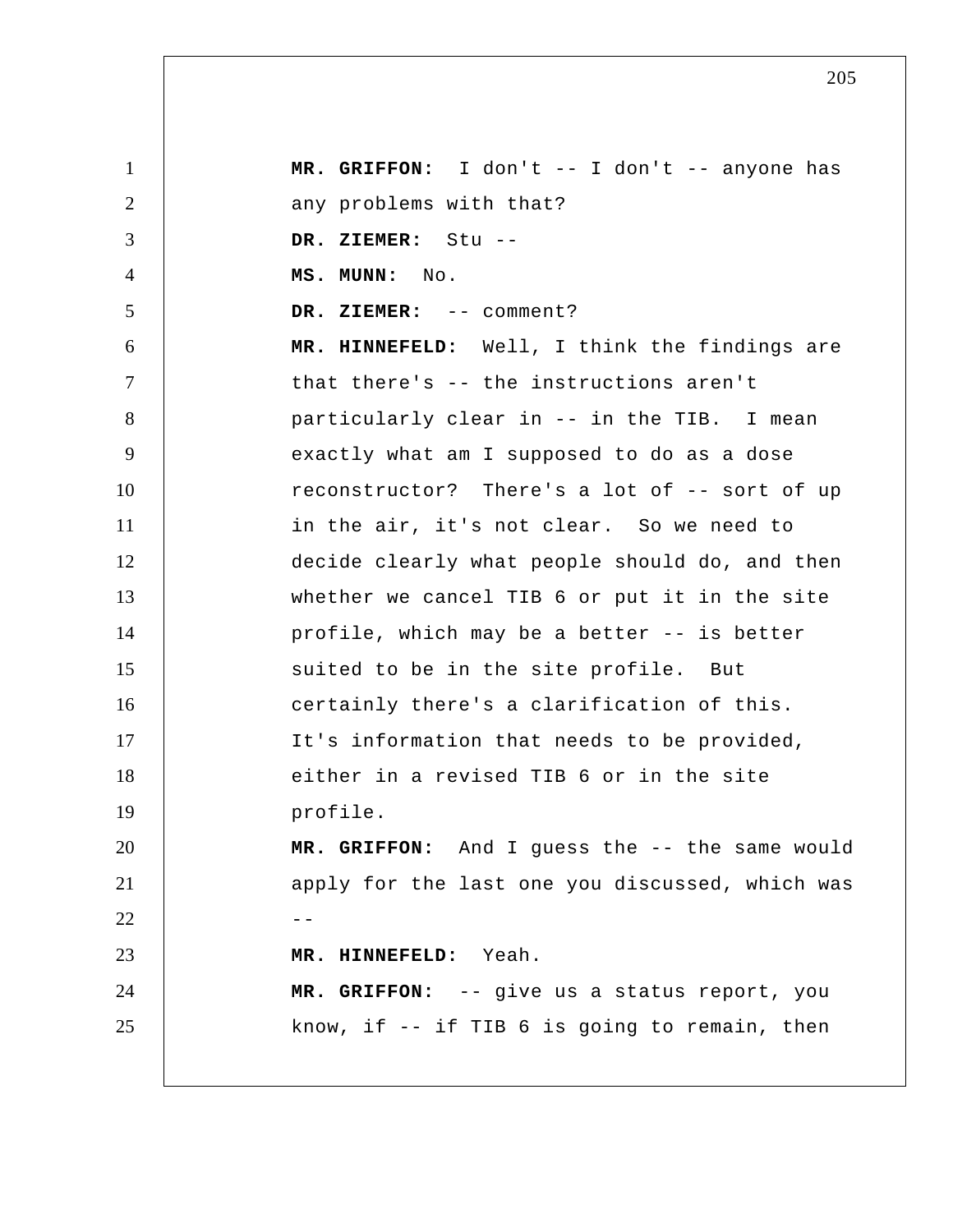1 2 3 4 5 6 7 8 9 10 11 12 13 14 15 16 17 18 19 20 21 22 23 24 25 we need specific ways that it's going to be modified.  **MR. HINNEFELD:** Okay.  **DR. ZIEMER:** Is now our recommendation then clarify or cancel?  **MR. HINNEFELD:** Sure.  **MR. GRIFFON:** Clarify or cancel?  **MR. HINNEFELD:** Is that okay?  **MR. GRIFFON:** Okay.  **MR. HINNEFELD:** Yep.  **MR. GRIFFON:** And that carries through for all three items, I believe.  **DR. ZIEMER:** Uh-huh. Okay.  **MR. GRIFFON:** And the last but not least --  **MS. MUNN:** What priority?  **MR. GRIFFON:** Oh, what priority?  **MS. MUNN:** Well, if we're being concerned with SRS now, it seems to me it's fairly high.  **MR. GRIFFON:** Yeah, medium to high, I would say -- I think leaning toward high since we don't want things up in the air with the site profile and a TIB at the same time, so I would lean toward having this a high priority.  **DR. ZIEMER:** Okay.  **MR. GRIFFON:** And I think in the next -- TIB 7,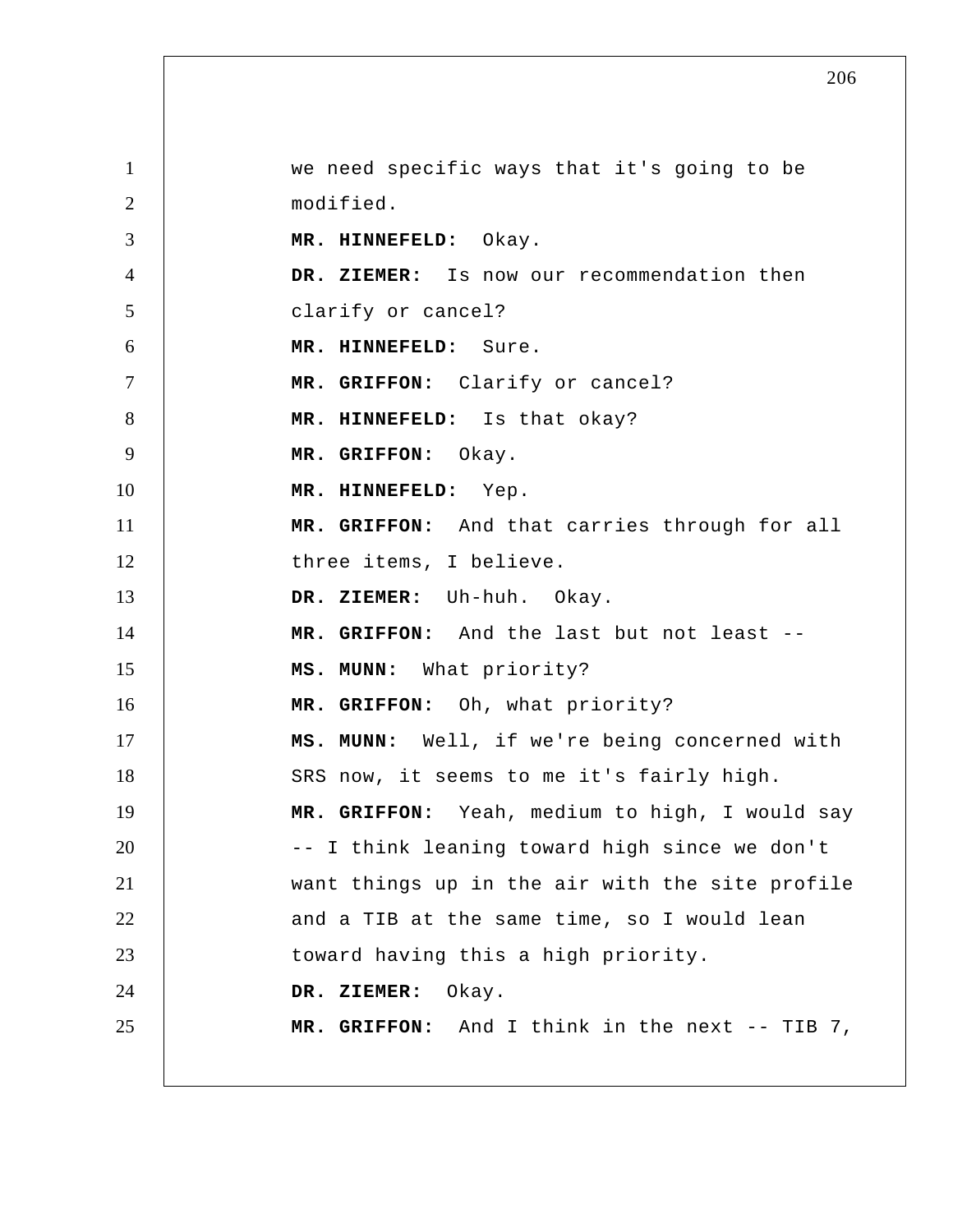1 2 3 4 5 6 7 8 9 10 11 12 13 14 15 16 17 18 19 20 21 22 23 24 25 NIOSH has agreed to -- that they'll revise and clarify it. Again, this is Savannah River, so I think it probably should be a high priority.  **MS. MUNN:** Uh-huh.  **MR. GRIFFON:** Now Stu, on this one you're saying revise and clarify, but not roll into the site profile. Did I get that correct?  **MR. HINNEFELD:** Well, that's -- that's how we prepared it. I think, again, we would want to have the flexibility to decide that should - should it be in the site profile and it could be -- maybe it should be there so we can get all this instruction in one place rather than having it in others, but --  **DR. ZIEMER:** So (unintelligible) would revise  $i + - -$  **MR. HINNEFELD:** There is some clarification that's required --  **DR. ZIEMER:** Yeah.  **MR. HINNEFELD:** -- in the instruction that's given.  **DR. ZIEMER:** Right.  **MR. GRIFFON:** So I'll make the find-- the Board action the same as the above ones there, recommend NIOSH clarify or cancel, and make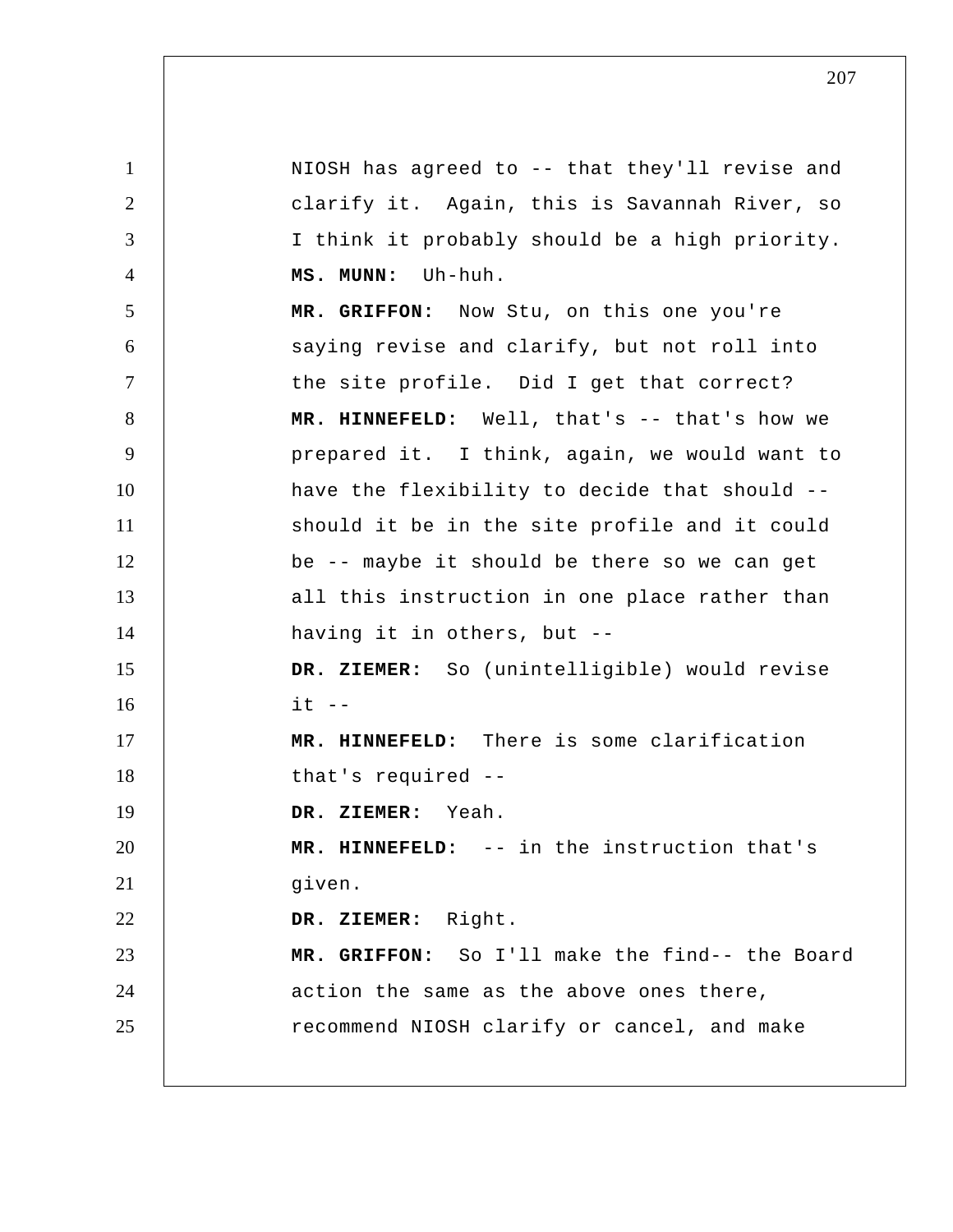1 2 3 4 5 6 7 8 9 10 11 12 13 14 15 16 17 18 19 20 21 22 23 24 25 changes in site TBD as necessary, you know.  **MR. HINNEFELD:** Fine, that's -- that's good by me.  **MR. GRIFFON:** Okay. And that's -- that's it, 'cause the remaining findings are the internal and I think the CATI interview procedures. The only thing I would ask is at some point we have to decide when we're going to address these, probably at a workgroup level, but --  **DR. WADE:** I think tomorrow on the agenda we have an hour to set scheduling issues. We'll have to set some schedules for the internal and CATI reviews.  **DR. ZIEMER:** Now if you would like at this point, we could entertain a motion to accept these actions, as we've gone through them individually. We can -- **MR. ESPINOSA:** So moved.  **DR. ZIEMER:** -- act on them as a group. Motion to do so. Second? **MR. OWENS:** Second.  **DR. ZIEMER:** Second. Any discussion or further clarification needed? **THE COURT REPORTER:** Who made the motion?  **DR. ZIEMER:** Yes -- yes, Roy?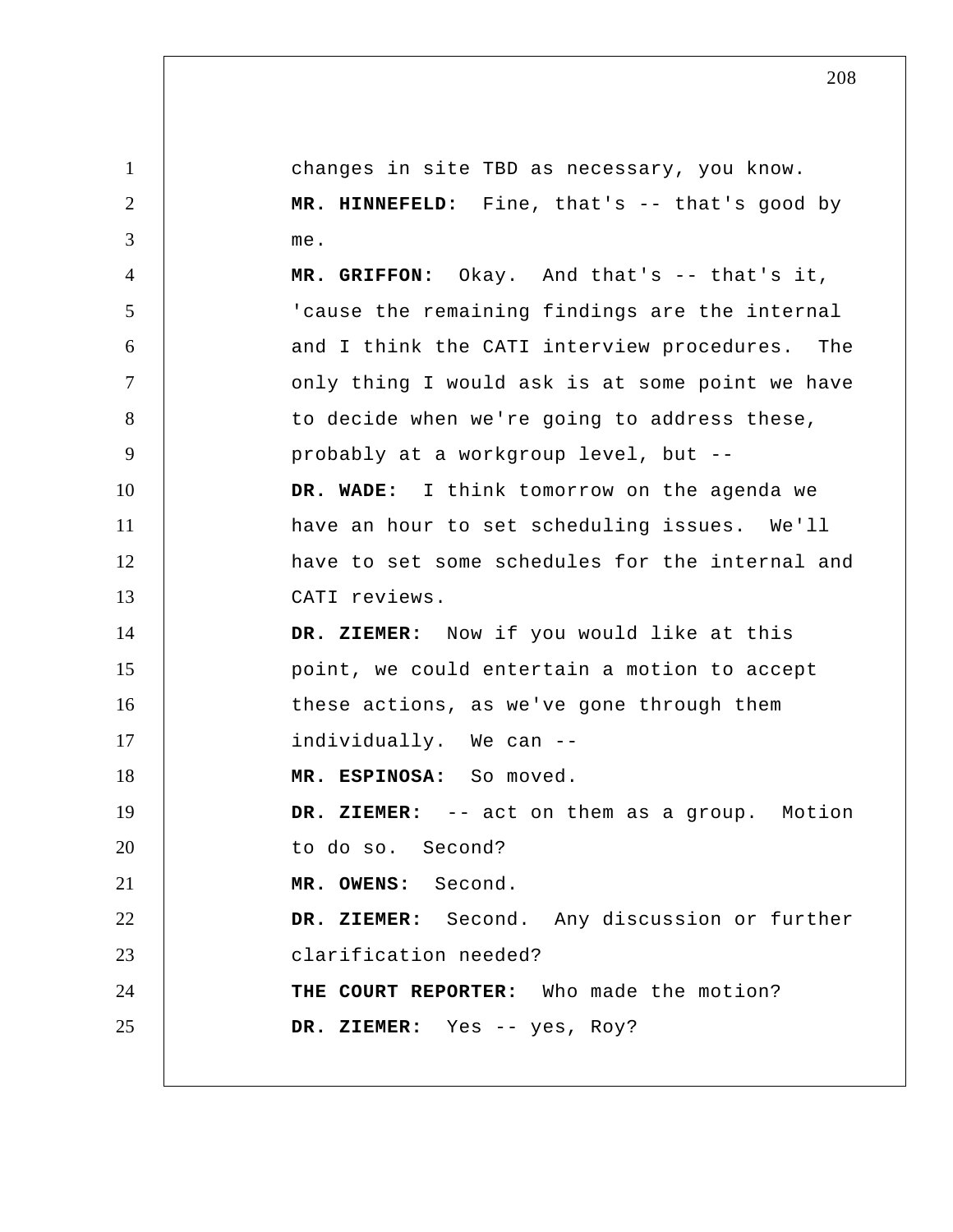1 2 3 4 5 6 7 8 9 10 11 12 13 14 15 16 17 18 19 20 21 22 23 24 25  **DR. DEHART:** I would --  **DR. ZIEMER:** I'm sorry --  **DR. WADE:** Richard.  **DR. ZIEMER:** -- Rich made the motion. I believe Leon seconded. Roy DeHart, comment?  **DR. DEHART:** Yes, I would like to suggest perhaps adding to the motion that this topic be an open item on the agenda, ongoing -- in the quarterly meetings specifically. That would mean that --  **DR. ZIEMER:** And to ask --  **DR. DEHART:** -- every three months we -- any changes, modifications, et cetera be addressed in that --  **MR. GRIFFON:** In a status report, yeah.  **MS. MUNN:** That's one way to do it.  **DR. ZIEMER:** So we would simply ask that NIOSH include in their regular reporting the status of any changes on the matrix --  **DR. WADE:** And I'll put it on --  **DR. ZIEMER:** -- as an update.  **DR. DEHART:** Yes.  **DR. ZIEMER:** Is that considered a friendly amendment?  **MS. MUNN:** Yes.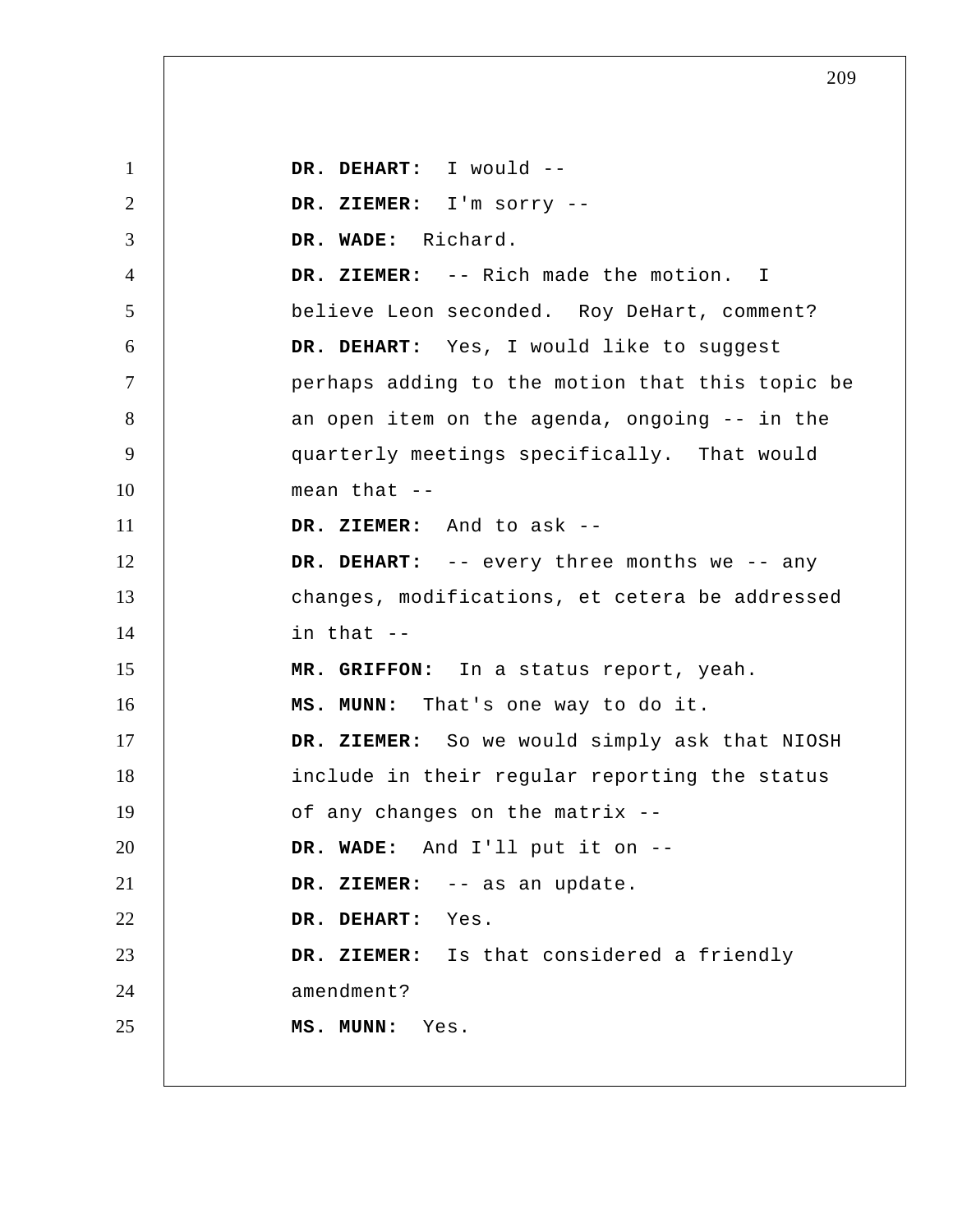5 10 15 20 25 1 2 3 4 6 7 8 9 11 12 13 14 16 17 18 19 21 22 23 24  **DR. ZIEMER:** Leon -- okay. So the motion is to accept these Board changes as we've gone through them individually, and to request that NIOSH give us a regular update on the progress of the procedural changes as they occur. All in favor, say aye? (Affirmative responses) Any opposed, say no? (No responses) And any abstentions? (No responses) The motion carries. Thank you very much. **SC&A CONTRACT TASK IV UPDATED PROPOSAL DR. LEW WADE, EXECUTIVE SECRETARY**  We -- we are to have a phone call from David. Right? Is --  **DR. WADE:** David, are you on?  **MR. STAUDT:** (By telephone) Yes, I am.  **DR. ZIEMER:** Oh, David, okay, you're on the line, good.  **DR. WADE:** Welcome.  **DR. ZIEMER:** We're ready for the item on SC&A contract Task IV, the updated proposal. Let me make sure that everybody has the -- the right paperwork.  **DR. WADE:** Yeah, I didn't -- I don't think it's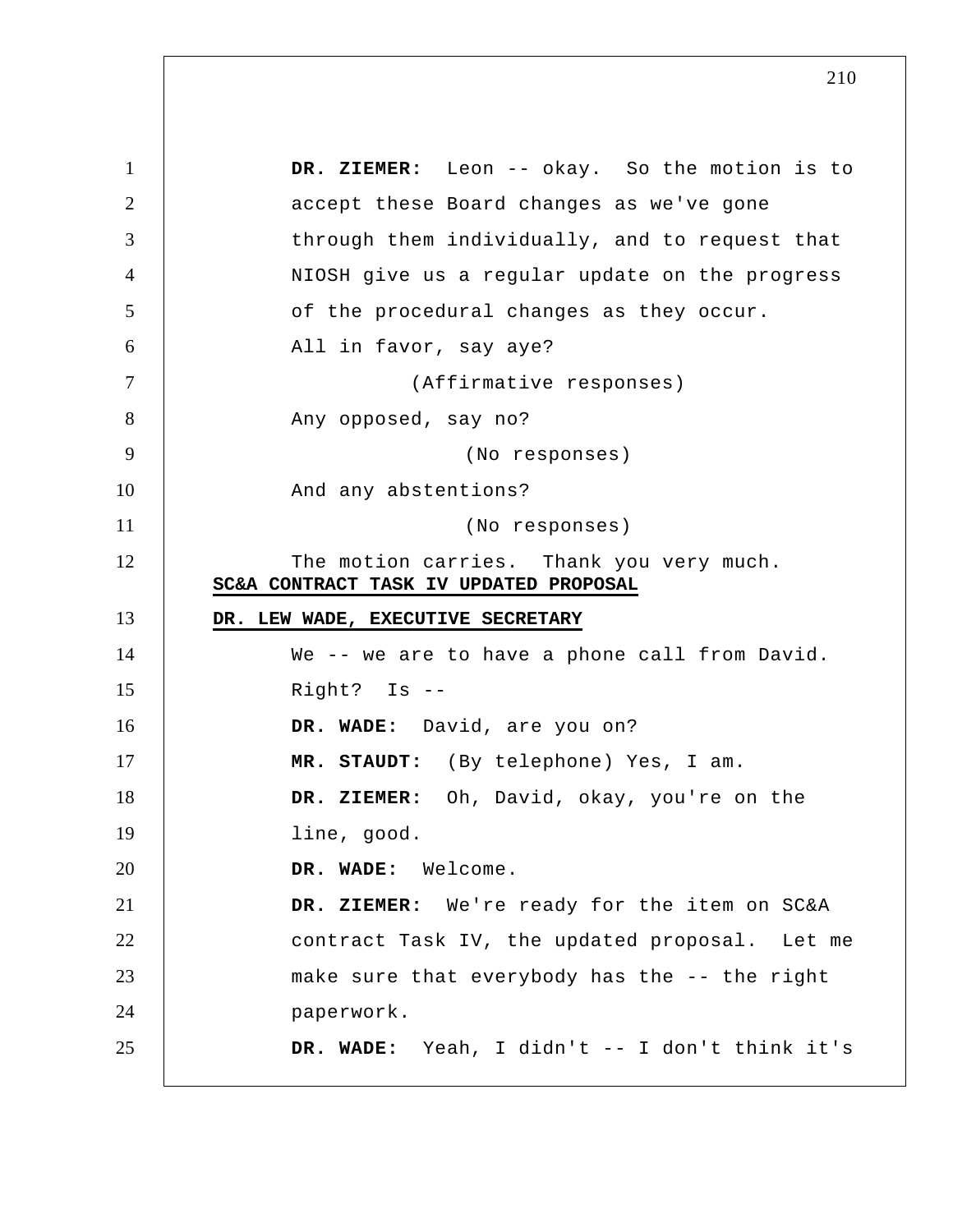1 2 3 4 5 6 7 8 9 10 11 12 13 14 15 16 17 18 19 20 21 22 23 24 25 in the book.  **DR. ZIEMER:** No, it's not -- it's not in the book.  **DR. WADE:** It was e-mailed to you a week or so ago and it was on your place earlier today.  **DR. ZIEMER:** There's a -- there's a letter from SC&A dated September 16th. Is that the correct date? Yes.  **MS. MUNN:** Uh-huh.  **DR. WADE:** Yes.  **DR. ZIEMER:** Which has the proposed work, which includes basic reviews for 40 cases, advanced reviews for 20 cases, blind dose reconstructions for two cases; delivery - preparation and delivery of a report for each set of Board-assigned cases; participation in expanded review cycle; and final audit report reflects the findings of the resolution process, et cetera. Does everybody have that document?  **DR. WADE:** No, if I can talk about that --  **MR. GRIFFON:** Okay.  **DR. WADE:** -- by way of introduction?  **DR. ZIEMER:** Yeah, there is -- there is - there was sent to the Board a separate cost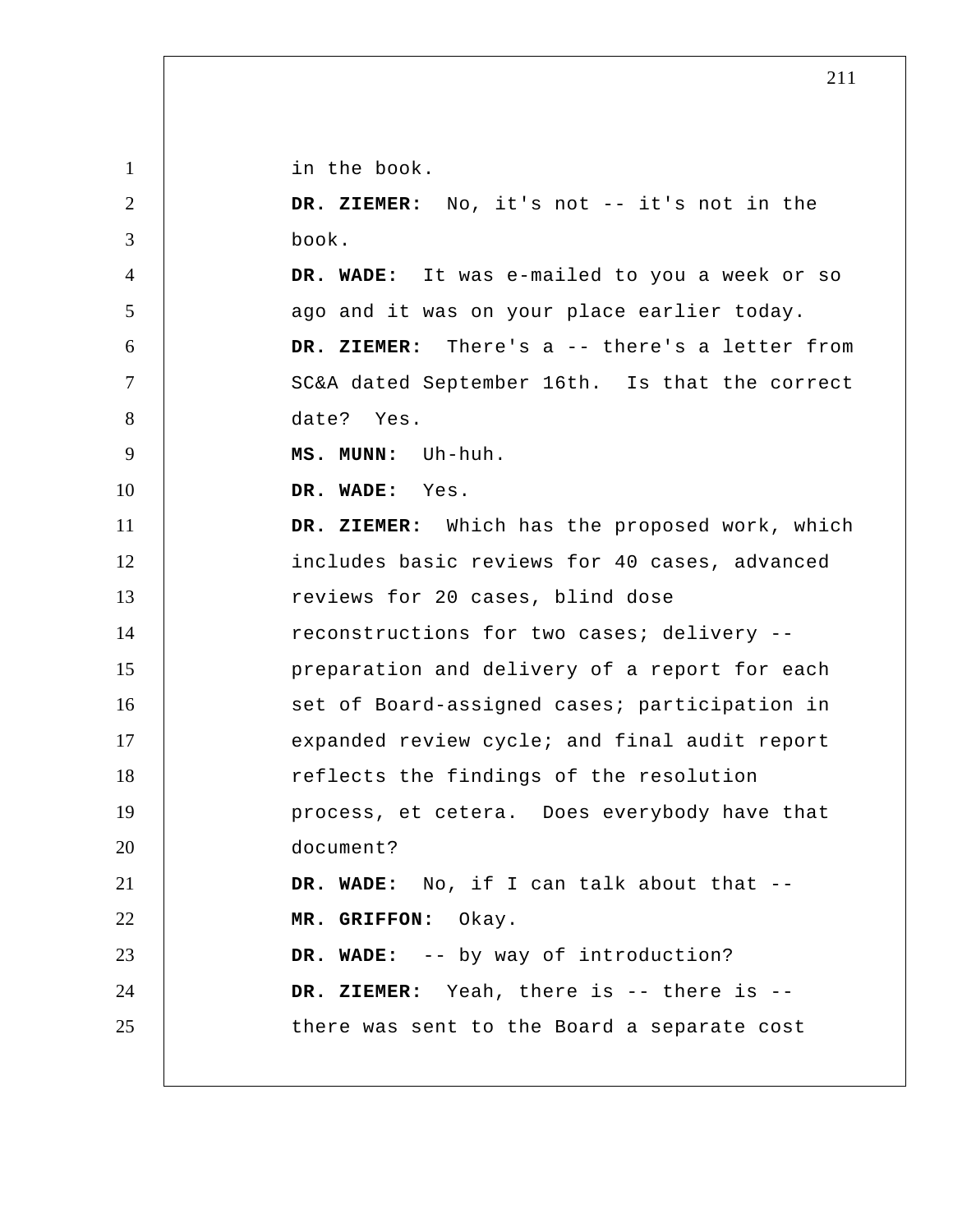sheet.

| $\overline{2}$ | MS. MUNN: Yes.                                  |
|----------------|-------------------------------------------------|
| 3              | DR. WADE: Let me explain --                     |
| $\overline{4}$ | MR. GIBSON: (Off microphone) It's in the back   |
| 5              | of this (unintelligible), too.                  |
| 6              | DR. WADE: But it's public information. That     |
| $\tau$         | cost sheet is public information. It doesn't    |
| 8              | include the labor, and so let me sort of        |
| 9              | explain.                                        |
| 10             | If you recall, at the last meeting SC&A brought |
| 11             | proposals for the continuation into this        |
| 12             | current year of all tasks. You voted to         |
| 13             | approve and give the contracting officer the    |
| 14             | go-ahead on all of those tasks except for Task  |
| 15             | There was some confusion as to SC&A not<br>IV.  |
| 16             | rigidly adhering to the basic and advanced      |
| 17             | reviews, and you asked SC&A to come back with a |
| 18             | proposal that was more consistent with the way  |
| 19             | they carried out the task in previous years,    |
| 20             | and they have done that.                        |
| 21             | What I have done is I've talked to the          |
| 22             | contracting officer and, in order to keep these |
| 23             | meetings opened, I asked if there was a way we  |
| 24             | could prepare these packages that would allow   |
| 25             | for open discussion. And he agreed to pursue    |
|                |                                                 |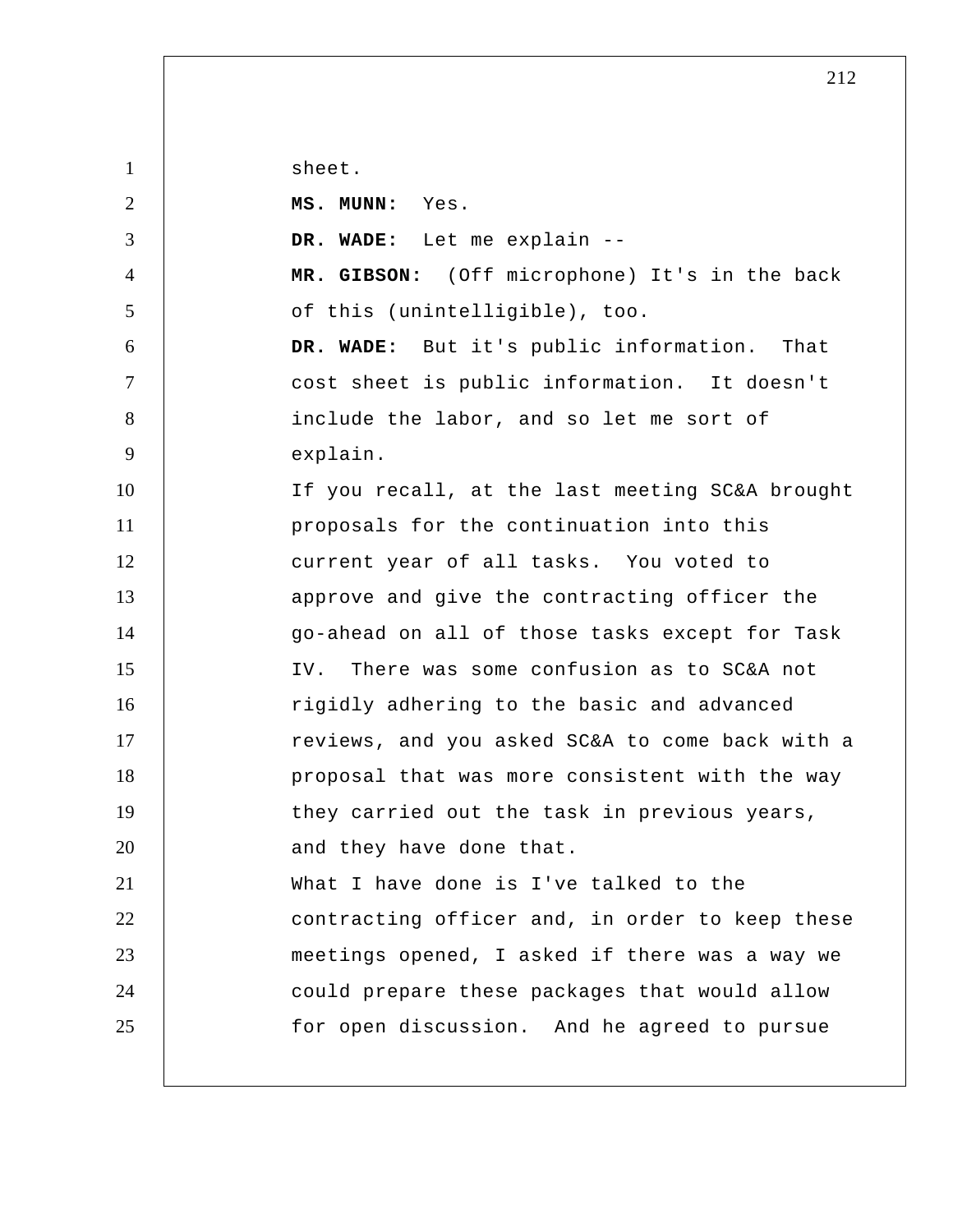| $\mathbf{1}$   | that and the package you have now can be        |
|----------------|-------------------------------------------------|
| 2              | involved in open discussion.                    |
| 3              | The business confidential information, which is |
| $\overline{4}$ | really the labor rate information, you have in  |
| 5              | your possession. It was what SC&A used in       |
| 6              | their last proposals. It's just been expunged   |
| $\overline{7}$ | from this. So you see hours here. You'd have    |
| 8              | $\circ$ --                                      |
| 9              | DR. ZIEMER: But not the rate.                   |
| 10             | DR. WADE: -- do the multiplication with rates   |
| 11             | to get to the total cost, which is also shown   |
| 12             | here. I would ask your indulgence in this. I    |
| 13             | think it's best for us to conduct our business  |
| 14             | in the open, and I think if this is suitable we |
| 15             | would pursue this, you know, in the future.     |
| 16             | You will have all of the information privately  |
| 17             | available to you, but what we give out and      |
| 18             | discuss in public I think would best be this    |
| 19             | kind of information.                            |
| 20             | I did this because in no discussion with the    |
| 21             | contractor did we ever discuss the business     |
| 22             | confidential information, and yet we made the   |
| 23             | nice public go outside. And I don't think that  |
| 24             | serves the transparency of what we're trying to |
| 25             | do.                                             |
|                |                                                 |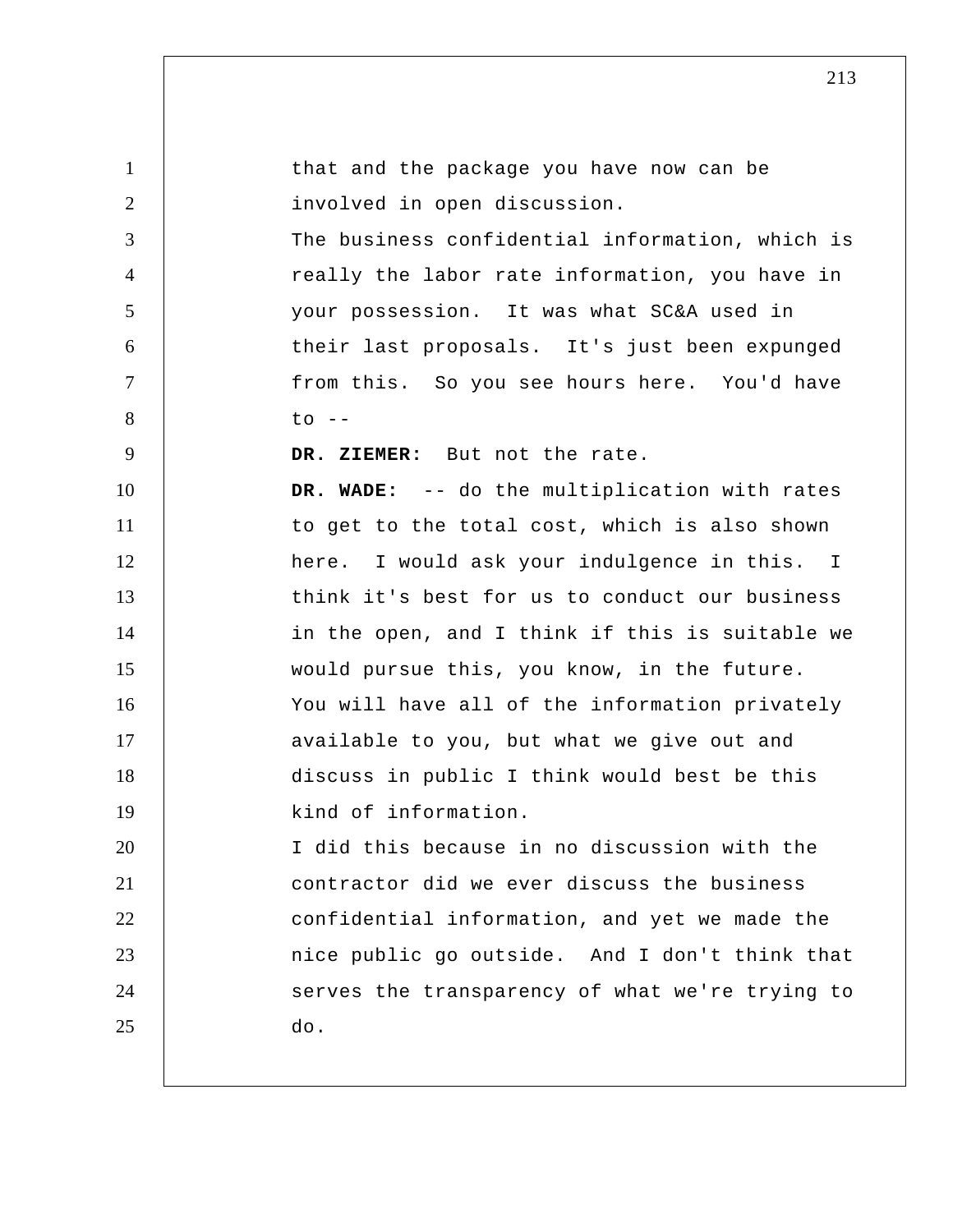1 2 3 4 5 6 7 8 9 10 11 12 13 14 15 16 17 18 19 20 21 22 23 24 25 So you've got a full proposal. John Mauro is prepared to walk you through how he has followed your instructions to the T. What I would like is a vote at the end of this giving the contracting officer the go-ahead to make this real in terms of starting on their Task IV work this fiscal year.  **DR. ZIEMER:** And before John addresses us, David, do you have any preliminary comments or instructions for us, as well?  **MR. STAUDT:** No, I think Dr. Wade covered those.  **DR. ZIEMER:** Then we can proceed, and we'll ask John Mauro to come then and summarize the proposal and make any appropriate comments. John? **DR. MAURO:** Well, this proposal of work is virtually identical to our original proposal of work for the first set of 62, except now it includes a little bit more descriptive material related to the case tracking and closeout process. That is, as you know, over the past year working closely with Mark we have come up with checklists, scorecard, closeout process, which has brought us to the point where now not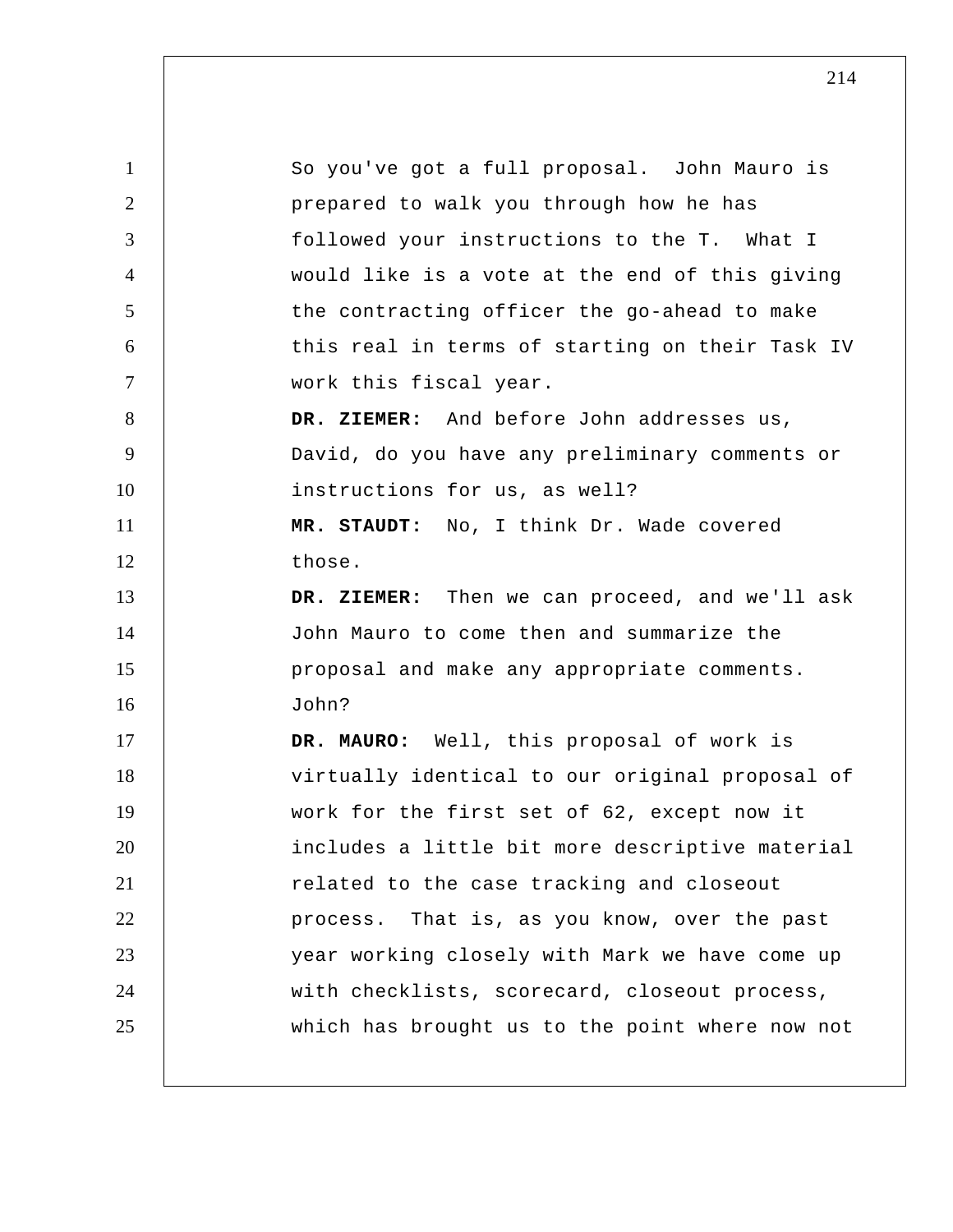1 2 3 4 5 6 7 8 9 10 11 12 13 14 15 16 17 18 19 20 21 22 23 24 25 only do we deliver reports -- audit reports for each of these cases as you have been seeing them, these very thick reports that you've all been seeing, but they also contain in the front for each case a scorecard. And then it also includes a roll-up of those scorecards, so it becomes like a -- a continually-tracking system, all of which is very highly -- very rigorous. That is, every -- the numbering system used in each audit report tracks back to the checklist, which tracks back to the -- the tracking system, so it becomes something that's very, very traceable as to where the -- you know, where does each issue lie, what category it lies in, and also we're being -- we're in a position now to sort on -- in a very -- in any way you would like. That is, effectively, whether we run -- we could run all this in - through our access database, so the day will come when we will anticipate that the Board may -- may like us to prepare various reports that sort of summarize where we are and our findings, cutting across by cancer type, cutting across facility or any one of the other fields that are currently in the checklist. So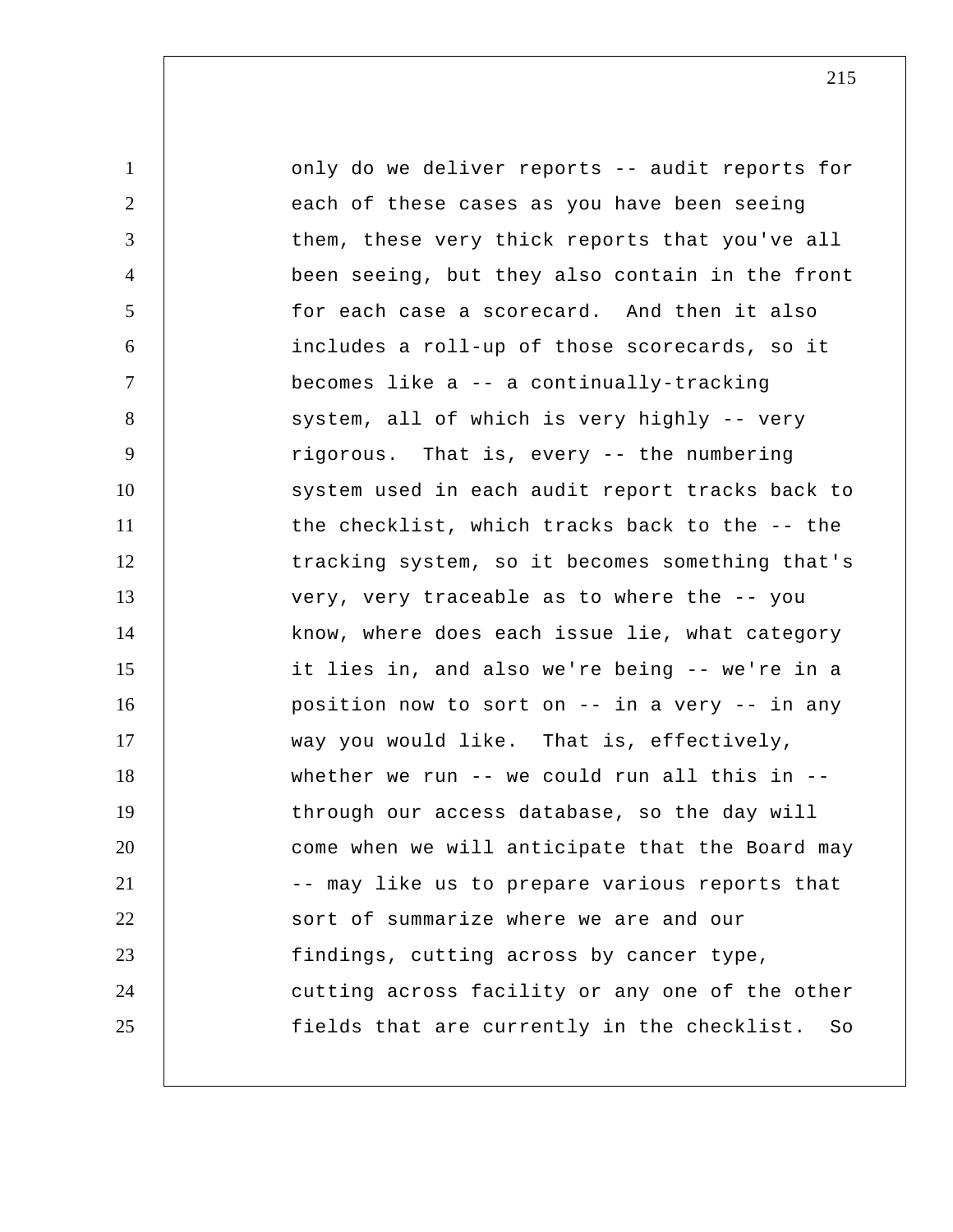1 2 3 4 5 6 7 8 9 10 11 12 13 14 15 16 17 18 19 20 21 22 23 24 25 where -- all of that now is sort of behind us as a result of year number -- the first year of work. So that's -- so now, in effect, we have a very mature process. And we basically have proposed to continue that process exactly the way we did it before, of course be-- but being a little bit -- in a better position to provide you with summary level information. We have made the modification in here that, as the previous one, we're assuming that there will be advanced reviews, that the Board will identify those cases to us that you would have us do an advanced review -- so that's the difference between the previous version of this proposal that you had earlier and this version. We also have included -- another change beside including that, along with this budget, we also made certain assumptions regarding how much other direct costs we may encounter in doing an advanced review. We assumed some fraction of those 20 cases that would be advanced reviews would actually require a bit of travel, interviewing people, and we made certain assumptions, all of which are delineated in the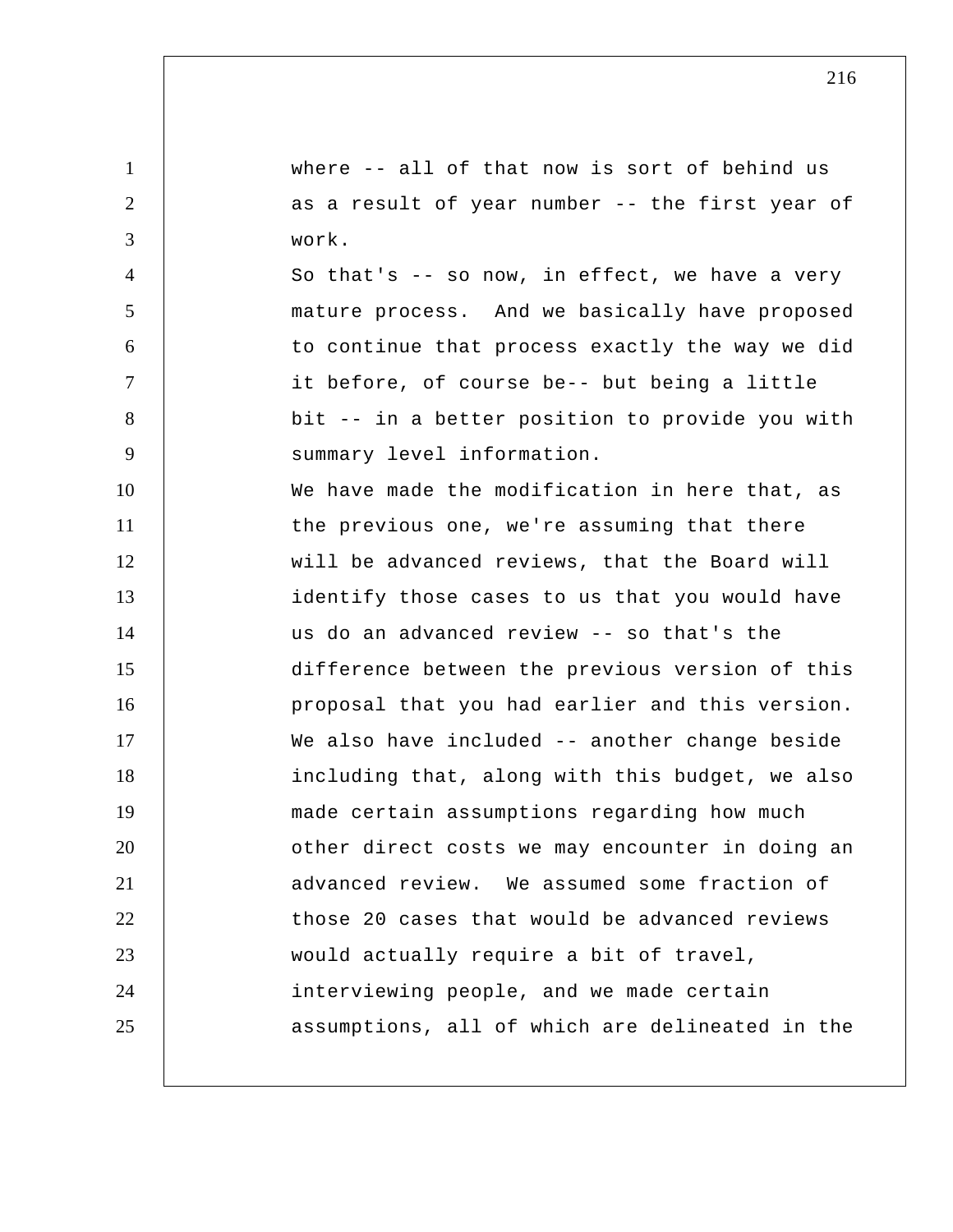1

cost proposal.

| $\overline{2}$ | So I guess it's -- it's -- it's just continuing  |
|----------------|--------------------------------------------------|
| 3              | to do what we've done before. We will continue   |
| $\overline{4}$ | to hold those special conference calls, as you   |
| 5              | know, between -- we've been (unintelligible)     |
| 6              | Kathy and Hans and individual members to go      |
| $\tau$         | over your cases. It's all part of the process.   |
| 8              | So this whole write-up really memorializes the   |
| 9              | -- the process we have been using and -- and     |
| 10             | have grown into over the past year. And I        |
| 11             | think that -- I was hoping to capture it to      |
| 12             | everyone's satisfaction. I believe it does.      |
| 13             | Certainly if there's anything I may have missed  |
| 14             | or anything that requires clarification, I'd be  |
| 15             | happy to make the necessary changes.             |
| 16             | By the way of cost, in effect what we've done    |
| 17             | is we have now the -- a lot of things have hap-  |
| 18             | - transpired. The -- the original -- the costs   |
| 19             | themselves of -- per case, so to speak, has --   |
| 20             | there are things that have happened where we've  |
| 21             | gained a lot of experience. We've done a lot     |
| 22             | of -- for example, all of these checklists.      |
| 23             | All that's -- we don't have to do that again,    |
| 24             | so we're going to save some money there.<br>Also |
| 25             | we're a lot better at doing it, so we're         |
|                |                                                  |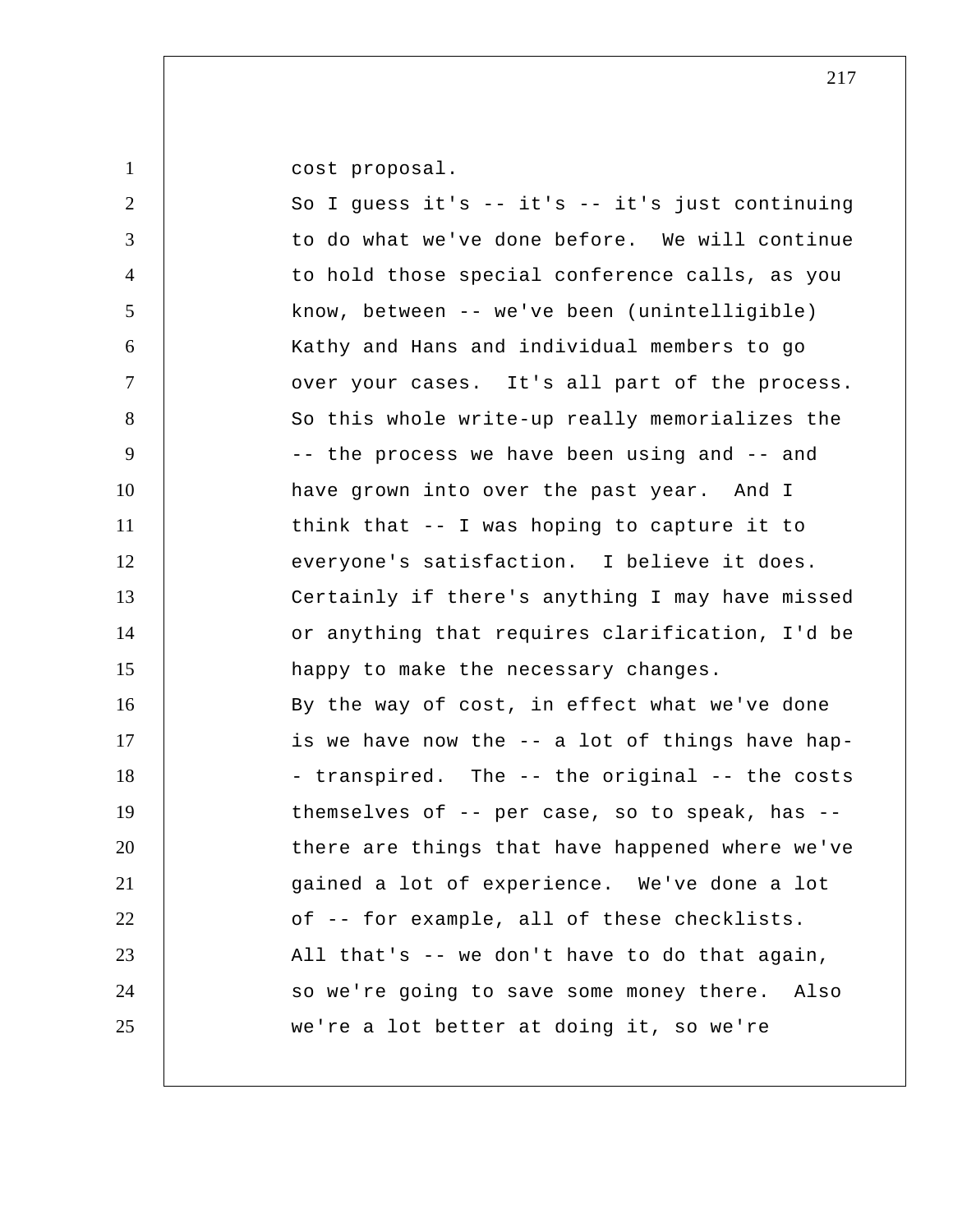1 2 3 4 5 6 7 8 9 10 11 12 13 14 15 16 17 18 19 20 21 22 23 24 25 probably a lot more efficient. But we -- so those are things that are going to help reduce the number of work hours per case. By the way, we act-- our actuals from last year turned out to be about 100 work hours per case. Okay? Now -- to do the full -- full-blown audit, right to the end audit, you know, after the whole cycle's over. We -- now -- but we -first reaction is well, that's going to come down. Okay? So there -- because of the efficiencies of having all this experience behind us, having these checklists in place. However, conversely, as you know, we are -- we are, in theory, going to move into realistic cases. Which means doing a lot more -- in other words, the min/max -- the amount of min/max that we're going to be doing, which can be done relatively quickly, we're going to be shifting into ex-- seeing cases that are going to be what we call more realistic cases where we actually have to go into the de-- do detailed IMBA runs to check the numbers, for example, as opposed to simply running calculations. So that part is going to result in some increase in cost. So what hap-- and --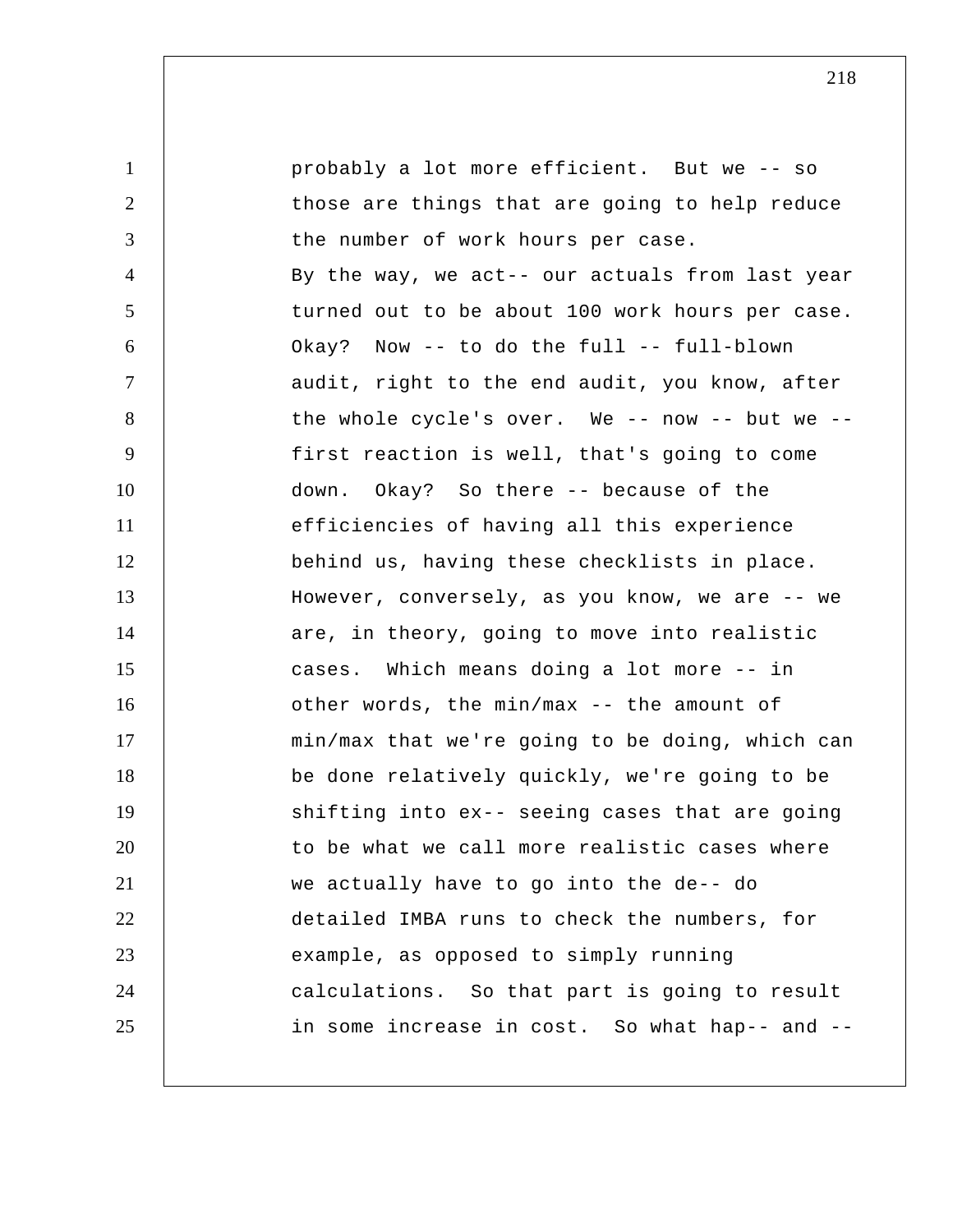1 2 3 4 5 6 7 8 9 10 11 12 13 14 15 16 17 18 19 20 21 22 23 24 25 and then of course there is this additional cost that we've included in here for doing advanced reviews, which would include perhaps some travel and some -- so the bottom line is that instead of 100 work hours per case, effectively we're coming down to about 88 work hours per case. And that's how this -- this story ends, so to speak. The cost -- the other direct costs associated with every-- everything that goes with putting these reports out.  **DR. ZIEMER:** Thank you very much, John, and you do indeed have -- you've memorialized in a way the six-step process, so it's -- it's here in black and white so everybody can see it, and it's a process that really developed over time as we got -- gained experience. Now let's open the floor for questions or comments the Board members have on -- again, this is Task IV for the year ahead. Wanda Munn.  **MS. MUNN:** I just have a comment, no question. I want to thank John and his team for those enormous volumes that he sends me, even though I -- I cringe when I open them. They are - they are indeed presented in a very helpful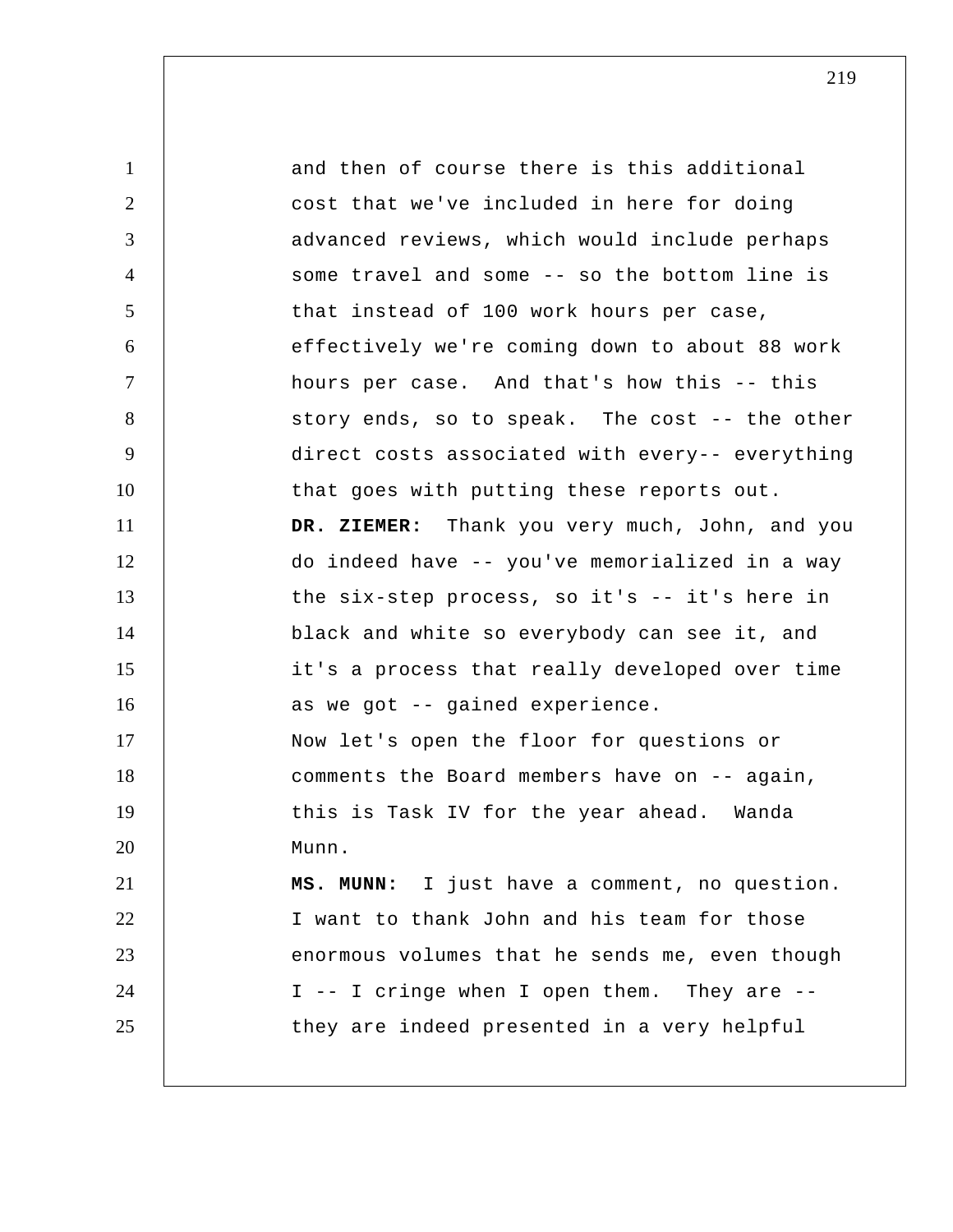1 2 3 4 5 6 7 8 9 10 11 12 13 14 15 16 17 18 19 20 21 22 23 24 25 manner. And it's been much, much simpler to be able to identify, in my mind, what we've done and what the findings have been because they were so well presented. Thank you.  **DR. ZIEMER:** Thank you. Other comments?  **DR. WADE:** I might have two, if I might. I mean John mentioned that in his costing he built in the -- a likelihood that he'll be looking at more best-estimate dose reconstructions. That -- that's partially controlled by the Board as we go through and do our assignments, so I would ask that you keep that in mind. I think that's important. I also think at some point -- not at this meeting -- but I'd like to get it on the record that it would be worth also collectively looking and making an evaluation as to what good has come of the first year of individual dose reconstruction reviews. We've spent a lot of the taxpayers' money. I think it's incumbent upon us to say in retrospect, at some point, has it been worth the trip. And I would ask you to consider that as you -- as you do follow-up on -- on this task.  **DR. ZIEMER:** Indeed it might be a value to have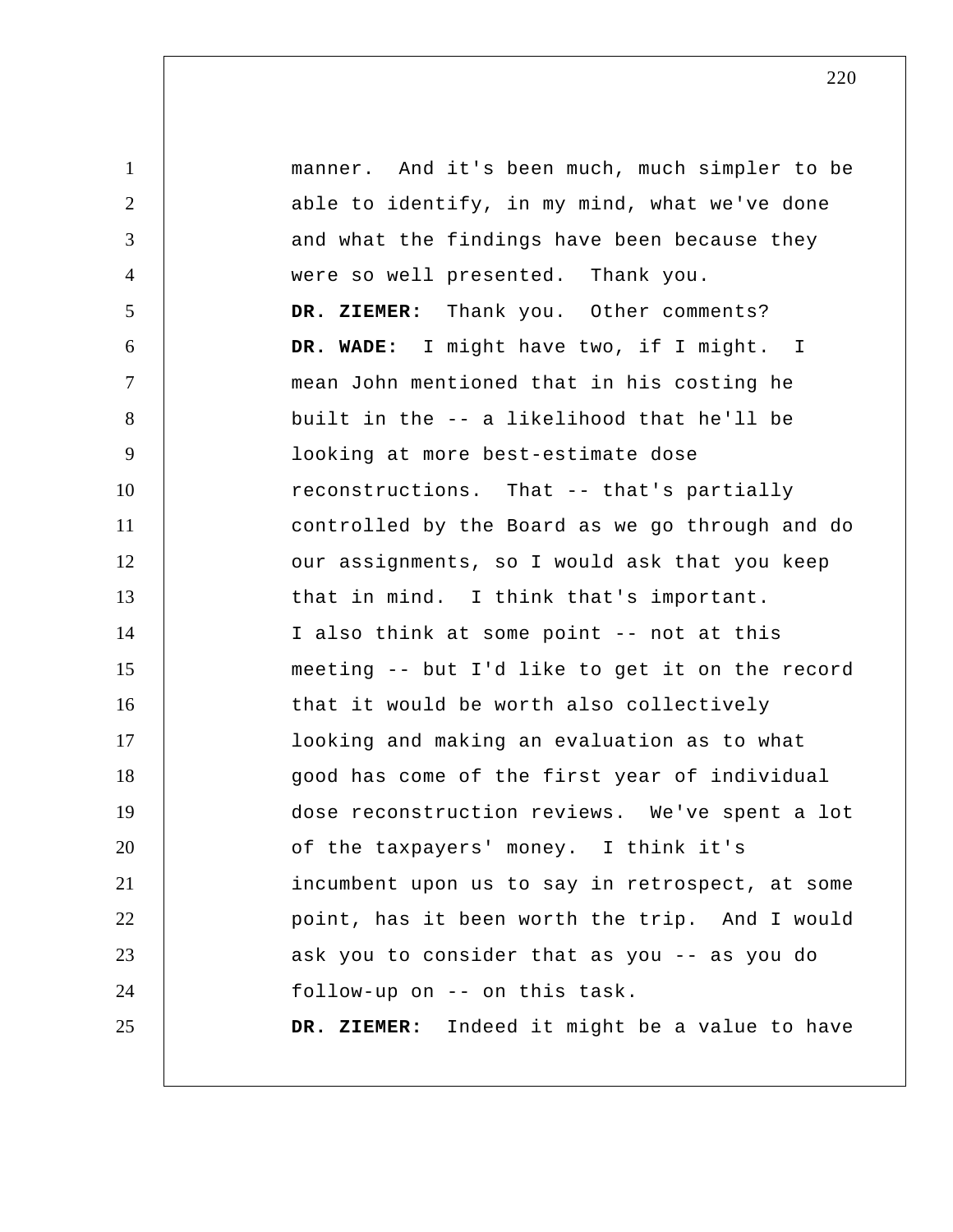1 2 3 4 5 6 7 8 9 10 11 12 13 14 15 16 17 18 19 20 21 22 23 24 25 a summary report even to the Secretary to kind of summarize the experience after we finish a certain number of those.  **DR. WADE:** Right, we're not quite there yet, but we're getting --  **DR. ZIEMER:** John. **DR. MAURO:** Yes, within the scope of this work is to prepare such reports, as requested by the Board, in any form that you would like. We're in a posi-- because we put the system into a database management form, that's relatively easy to do, and sort on any of the fields that you folks have created.  **DR. ZIEMER:** Right. Thank you. Other comments or questions? **DR. ROESSLER:** I have a question.  **DR. ZIEMER:** Yes, Gen. **DR. ROESSLER:** Perhaps I'm not up to date, but very early on we talked about whether our contractor would be able to interact directly with claimants, and apparently that is a part of this advanced dose reconstruction review. And I notice it said in here if the claimant or representative is -- is willing -- so apparently we've gotten past that point and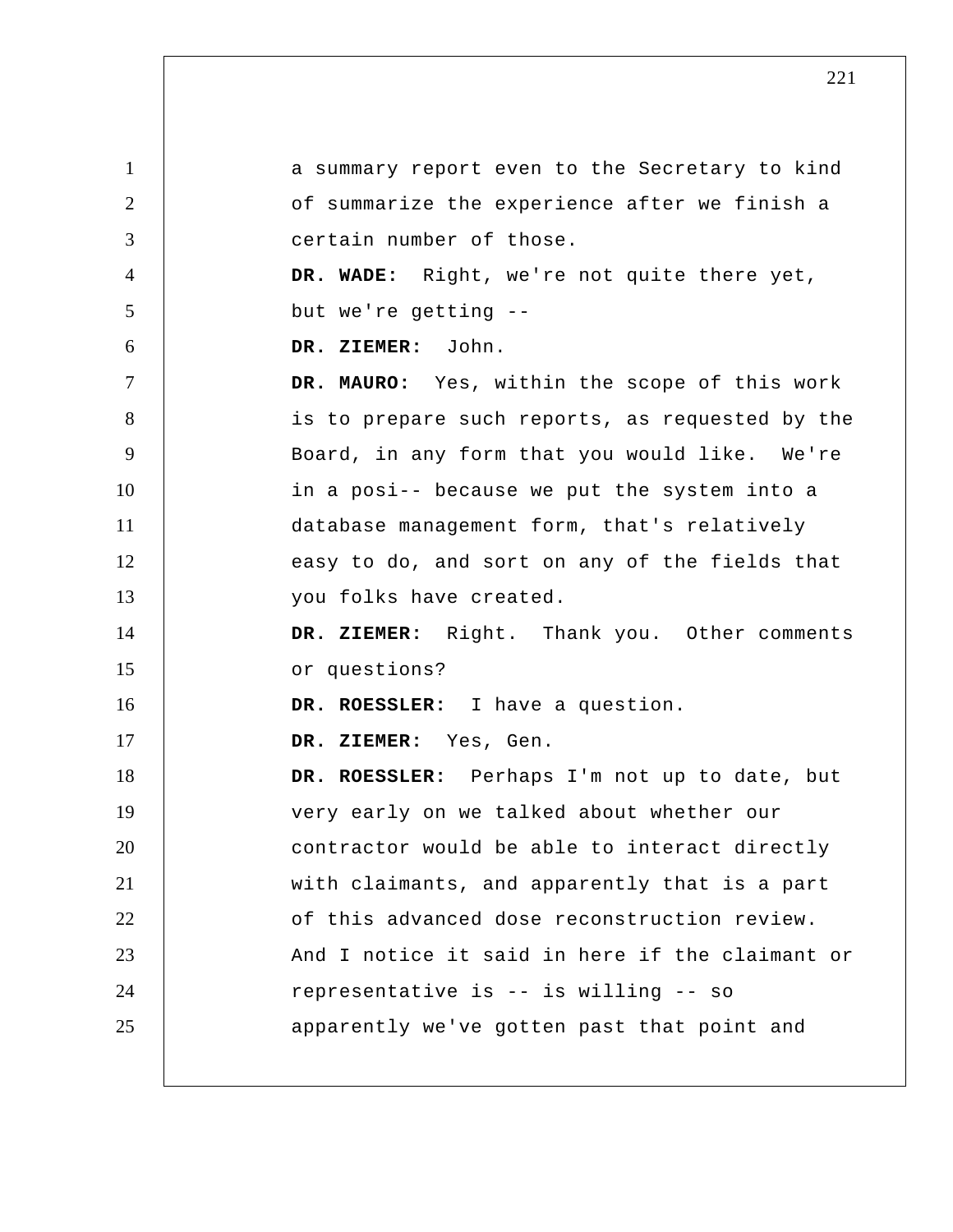1 2 this is now a part of what they are going to be able to do?

3 4 5 6 7 8 9 10 11 12 13 14 15 16 17 18 19 20 21 22 23  **DR. ZIEMER:** Well, the mechanics of doing that and the -- whatever legal issues are involved, I -- I think probably have to be addressed on an individual basis. But maybe -- I don't know if staff can help us on that or not -- or general counsel. This -- I think in -- in the -- the proposal they are allowing for time to do that. I don't think this guarantees that they actually can do that, unless so instructed and if certain -- whatever legal hurdles may be there, but  $I$  -- as I understand it, you're at least allowing for that possibility in terms of estimating time and cost to your staff. Is that not correct? **DR. MAURO:** That's correct. The way we've worded it is we've -- we've included some budget, delineated how much budget, both out of pockets and work hours, in our cost -- report. How-- also we also point out that any travel, any meetings with --whether it's folks from DOE, whether it's claimants, whether it --

whatever -- whatever -- wherever the thread

takes us on an advanced review, all of that

222

24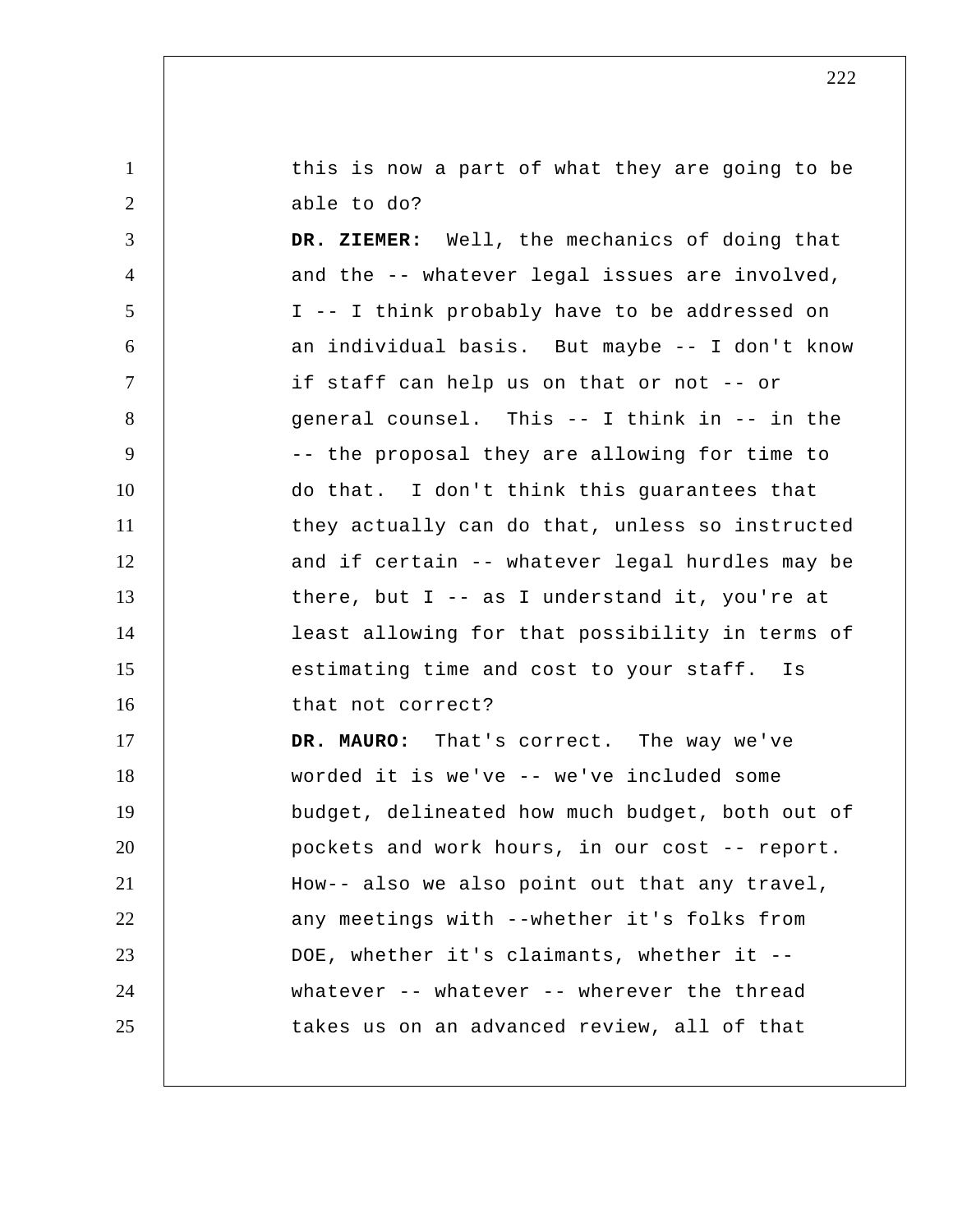1 2 3 4 5 6 7 8 9 10 11 12 13 14 15 16 17 18 19 20 21 22 23 24 25 would be coordinated through the Board and through NIOSH. So we will not be taking any unilateral action or any -- any type of reaching out, so to speak, without coordinating very closely with all of you.  **DR. ZIEMER:** And that probably -- and Liz, do you have some comments? Clearly there will be some issues on -- with claimants, as far as our contacting them. **MS. HOMOKI-TITUS:** Right.  **DR. ZIEMER:** 'Cause these are -- **MS. HOMOKI-TITUS:** We'll --  **DR. ZIEMER:** -- these are closed cases, remember. **MS. HOMOKI-TITUS:** Right, these are closed cases, so the rules haven't changed. They would not be able to contact claimants, although they're still able to contact site experts, I believe, that you all have been talking to, and go up and see workers, that kind of stuff.  **DR. ZIEMER:** Right. So these are not -- these are not the claimants themselves. These are - let's see how the wording is here. **DR. ROESSLER:** It says claimant or claimant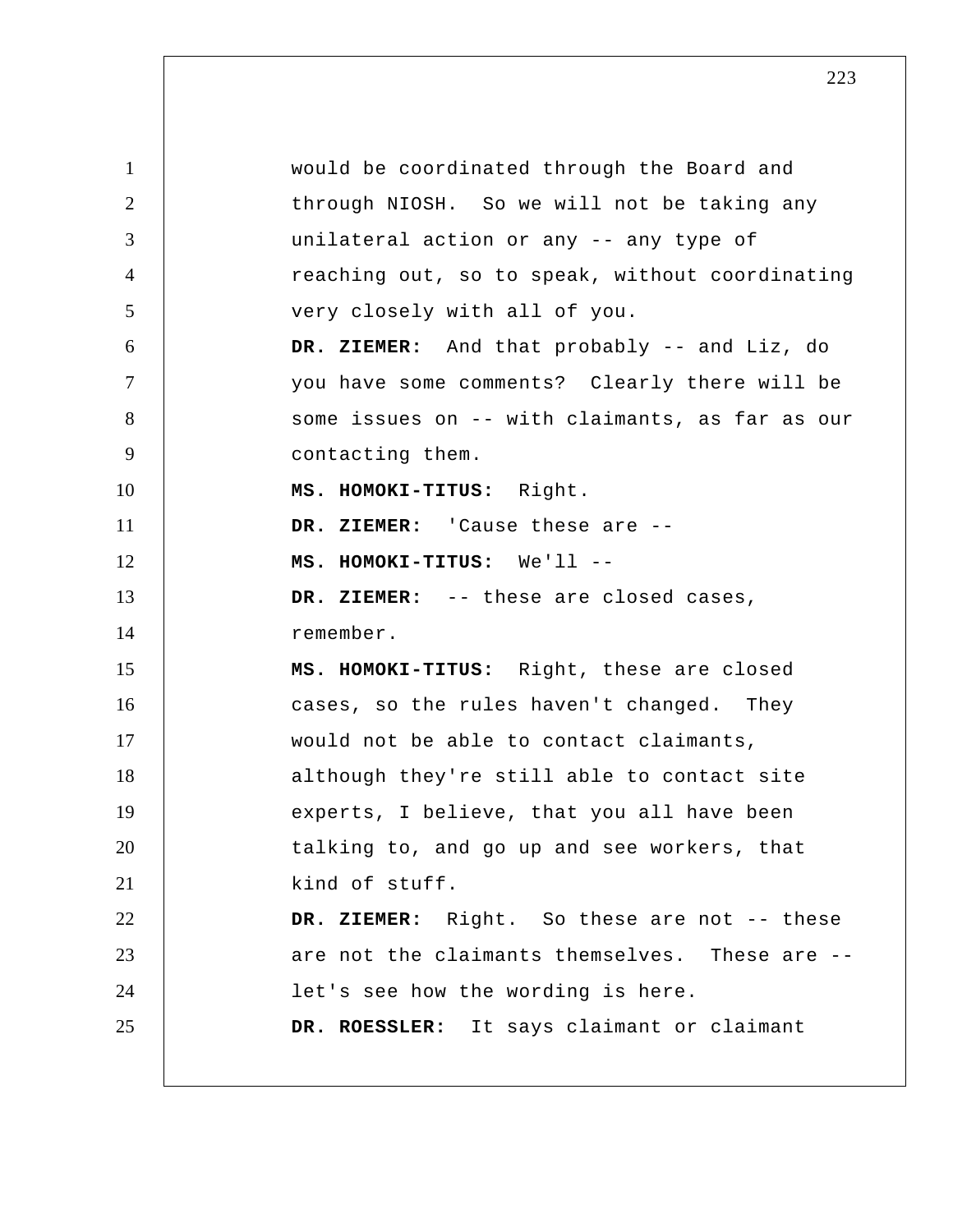1

representative.

| $\overline{2}$ | DR. ZIEMER: I think we had a ruling early on   |
|----------------|------------------------------------------------|
| 3              | on that that probably would not be able to     |
| $\overline{4}$ | contact claimants directly, but perhaps would  |
| 5              | be able to contact individuals -- and -- and   |
| 6              | this would not necessarily be individuals who  |
| $\tau$         | would even necessarily know that claimant. You |
| 8              | couldn't identify to the individual who the    |
| 9              | claimant was, I don't believe. Is that         |
| 10             | correct?                                       |
| 11             | <b>UNIDENTIFIED:</b> (Off microphone) Yes.     |
| 12             | DR. ZIEMER: But if you knew a claimant worked  |
| 13             | at Y-12, and there was some issue about the    |
| 14             | workplace and you knew someone who worked in   |
| 15             | that workplace that could shed light on some   |
| 16             | condition --                                   |
| 17             | DR. WADE: Like with Bethlehem Steel and Ed --  |
| 18             | DR. ZIEMER: Or wherever it may be.             |
| 19             | DR. WADE: -- Ed Walker.                        |
| 20             | DR. ZIEMER: I do have a recollection that we   |
| 21             | had information from counsel early on that     |
| 22             | contacting of claimants whose cases are closed |
| 23             | probably would not be permitted in any event.  |
| 24             | MR. GRIFFON: I think we did reword our task to |
| 25             | say site experts rather than --                |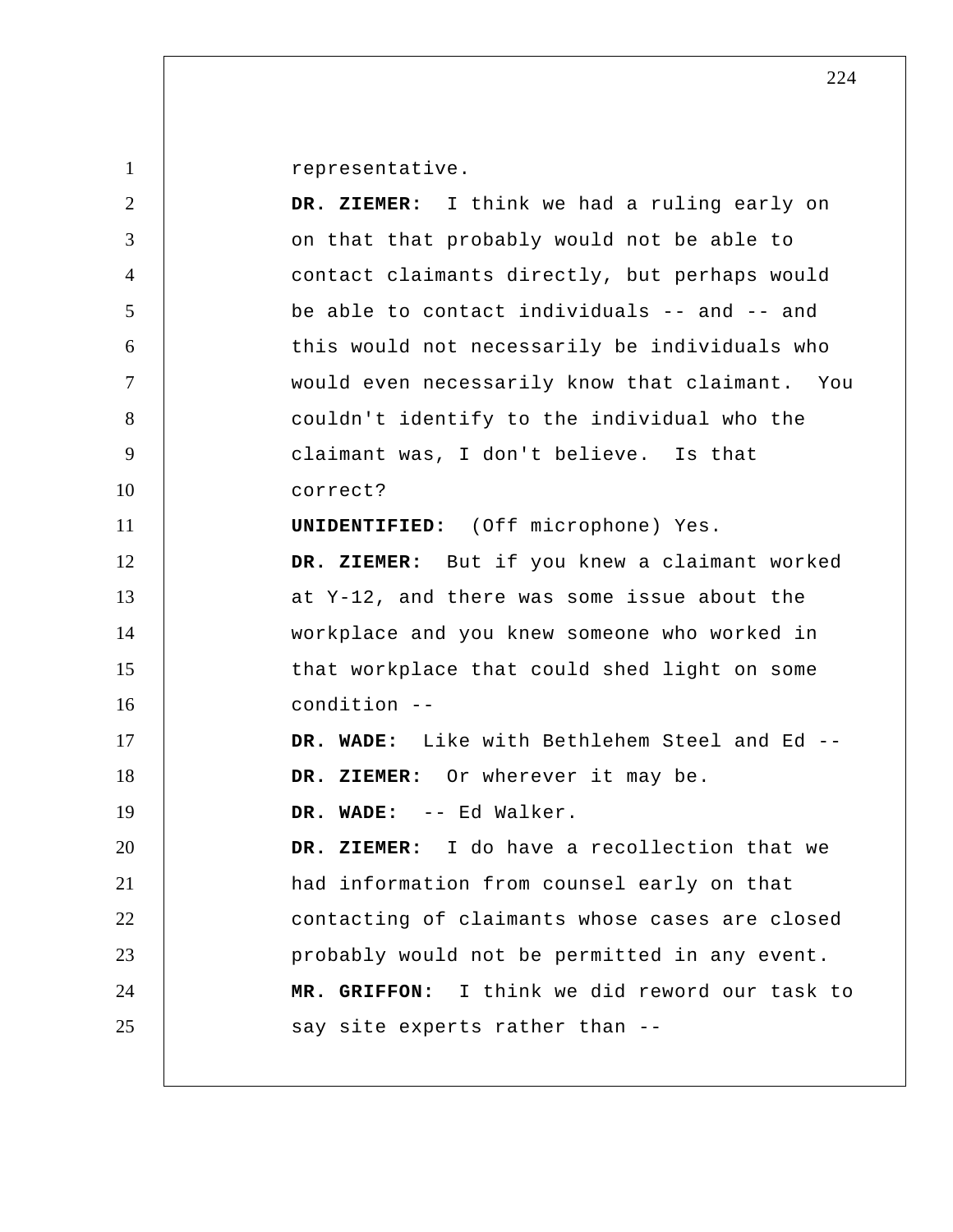1 2 3 4 5 6 7 8 9 10 11 12 13 14 15 16 17 18 19 20 21 22 23 24 25  **MS. MUNN:** Yeah.  **DR. ZIEMER:** Yeah, so if -- if claimant appear- - I'm looking for the words here. What page are we on? **DR. ROESSLER:** Page five. **DR. MAURO:** I don't want to say anything right now till I see the exact language I used.  **MR. GRIFFON:** Page five?  **DR. WADE:** Page five.  **DR. ZIEMER:** Page five, paragraph -- **DR. ROESSLER:** The first paragraph --  **DR. ZIEMER:** -- one. **DR. ROESSLER:** -- sixth -- fifth line down.  **MR. GRIFFON:** Supplemental claimant interviews. **DR. ROESSLER:** Well, that whole paragraph kind of talks about it. **MS. HOMOKI-TITUS:** Right, they wouldn't be able to go back and interview -- do these supplemental claimant interviews, so I don't know if you want to say perhaps supplemental interviews or site expert interviews, however you made that correction in your last one.  **DR. ZIEMER:** Yeah, perhaps the terminology dealing with supplemental claimant interviews may have to be actually deleted as part of this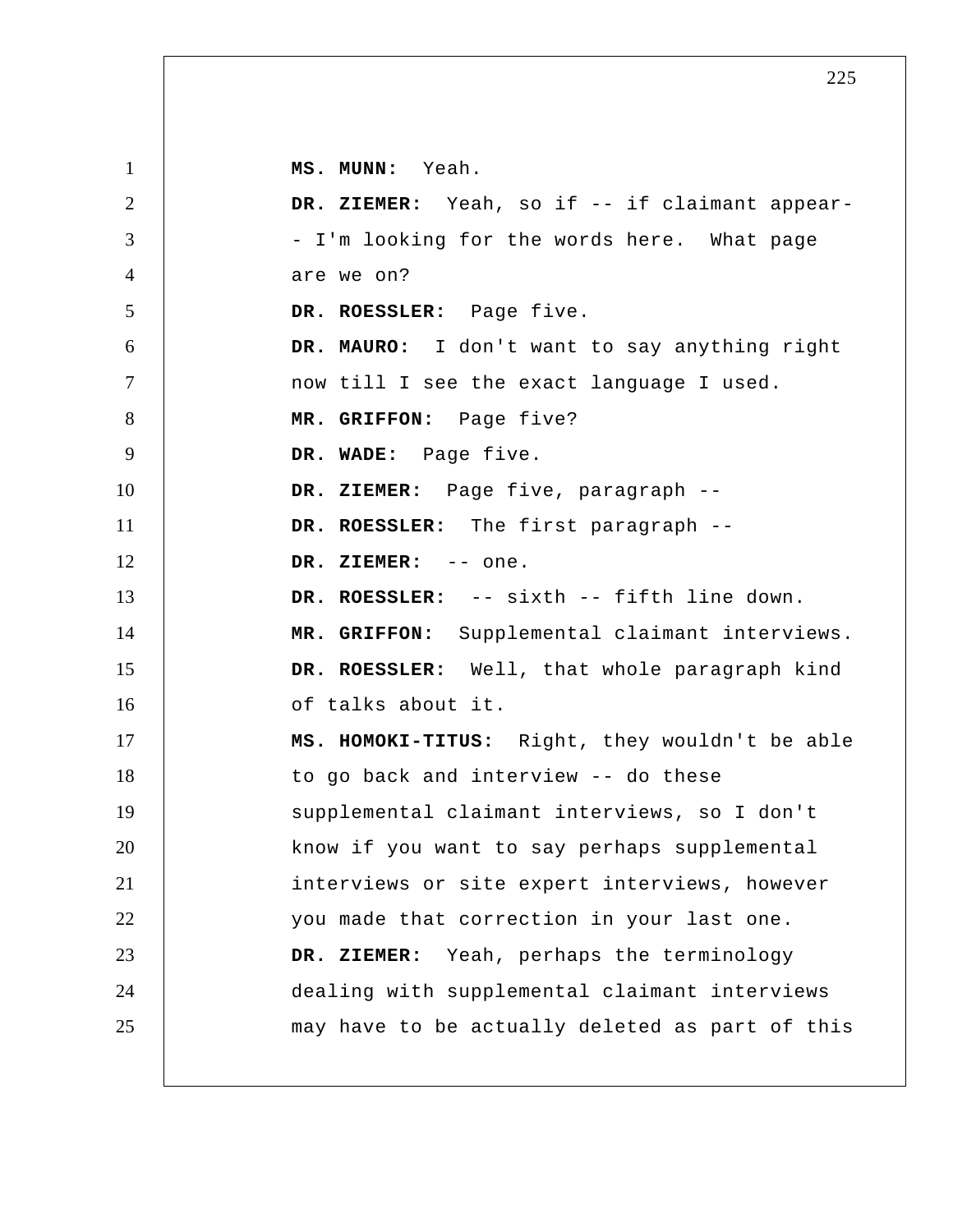| $\mathbf{1}$   | task. And I think if -- in taking action here,  |
|----------------|-------------------------------------------------|
| 2              | we would understand that within the legal       |
| 3              | boundaries of what would be permitted, but it's |
| $\overline{4}$ | more likely that it would be meetings with site |
| 5              | personnel or requests for additional            |
| 6              | information.                                    |
| $\tau$         | MR. GRIFFON: Right.                             |
| 8              | DR. ZIEMER: That would not require a            |
| 9              | claimant's approval itself, since it would      |
| 10             | simply be a site expert.                        |
| 11             | DR. WADE: So where it says --                   |
| 12             | DR. ZIEMER: And claimant's representatives      |
| 13             | probably would be off-bounds, too. This would   |
| 14             | $ -$                                            |
| 15             | DR. WADE: Right.                                |
| 16             | DR. ZIEMER: $--$ be $--$                        |
| 17             | MR. GRIFFON: Yeah.                              |
| 18             | DR. ZIEMER: -- survivors and others.            |
| 19             | DR. WADE: So I would propose we change that     |
| 20             | sentence -- if authorized by the Advisory       |
| 21             | Board, advanced and blind dose reconstructions  |
| 22             | may require meetings with site personnel and    |
| 23             | requests for additional information, period.    |
| 24             | And then strike the rest of that sentence,      |
| 25             | including the parenthetical, and that's what    |
|                |                                                 |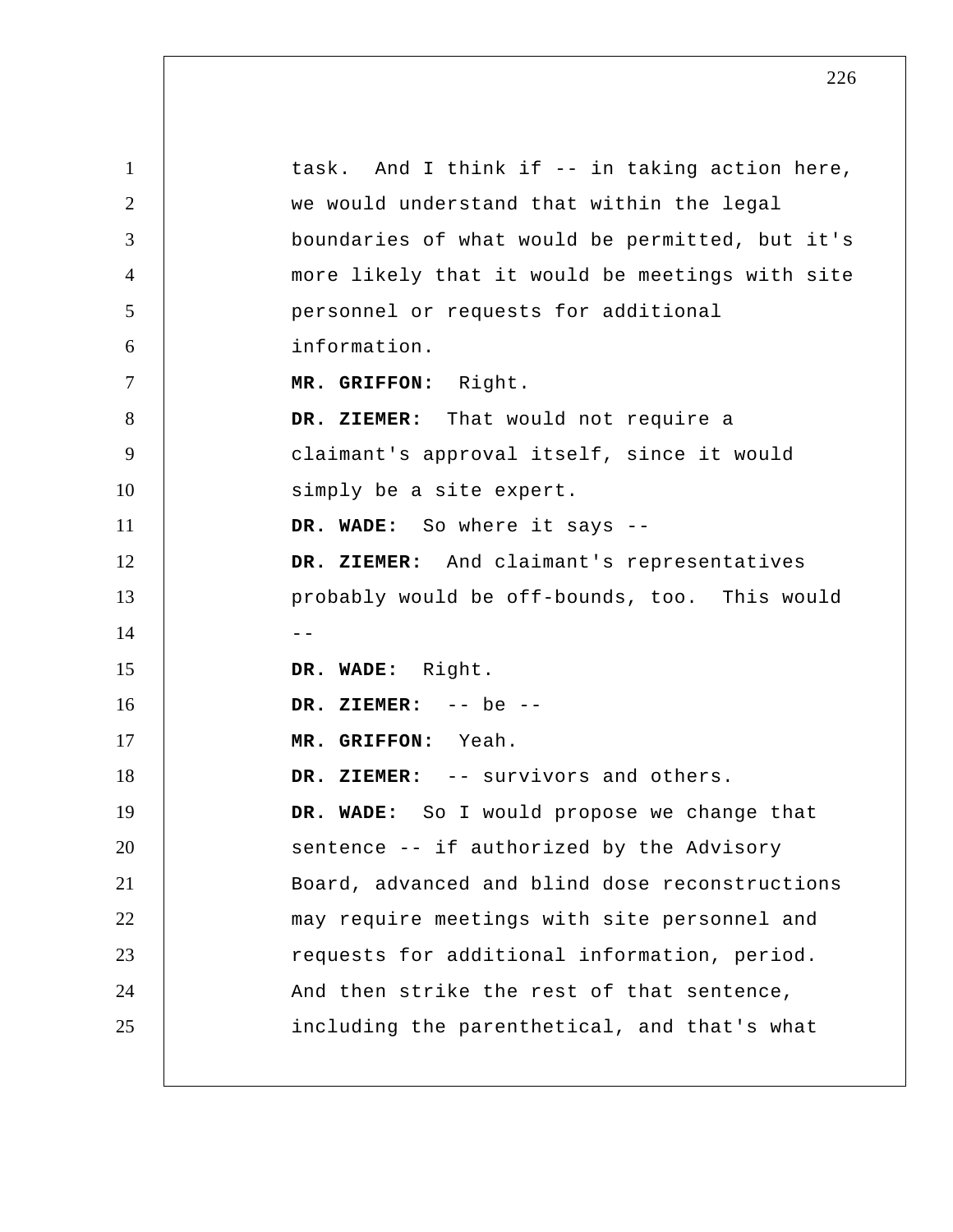| $\mathbf{1}$   | we'll have in front of us.                      |
|----------------|-------------------------------------------------|
| $\overline{2}$ | MS. MUNN: I would agree.                        |
| 3              | DR. ZIEMER: Well, I think site personnel        |
| $\overline{4}$ | implies perhaps site experts. That would be     |
| 5              | the intent, John, would it not?                 |
| 6              | MR. GRIFFON: (Unintelligible), I would guess.   |
| $\tau$         | Right?                                          |
| 8              | DR. MAURO: Yeah, we have been loosely using     |
| 9              | site repres-- you know, interviewing            |
| 10             | individuals that worked at a site would be --   |
| 11             | you could refer to them as a site expert or     |
| 12             | site personnel.                                 |
| 13             | DR. ZIEMER: It's sort of a generic term.        |
| 14             | MR. GRIFFON: It's generic.                      |
| 15             | DR. ZIEMER: Thank you. So it's understood       |
| 16             | that we're not -- when -- this Board is not     |
| 17             | approving contacting claimants by -- in this    |
| 18             | tasking. Yes.                                   |
| 19             | MS. HOMOKI-TITUS: Just to further clarify that  |
| 20             | the next sentence, you may want to change it,   |
| 21             | too -- this level of estimate, et cetera, et    |
| 22             | cetera, associated with travel and meetings     |
| 23             | with claimants, claimant representatives -- to  |
| 24             | whatever you're calling them, site personnel or |
| 25             | site experts.                                   |
|                |                                                 |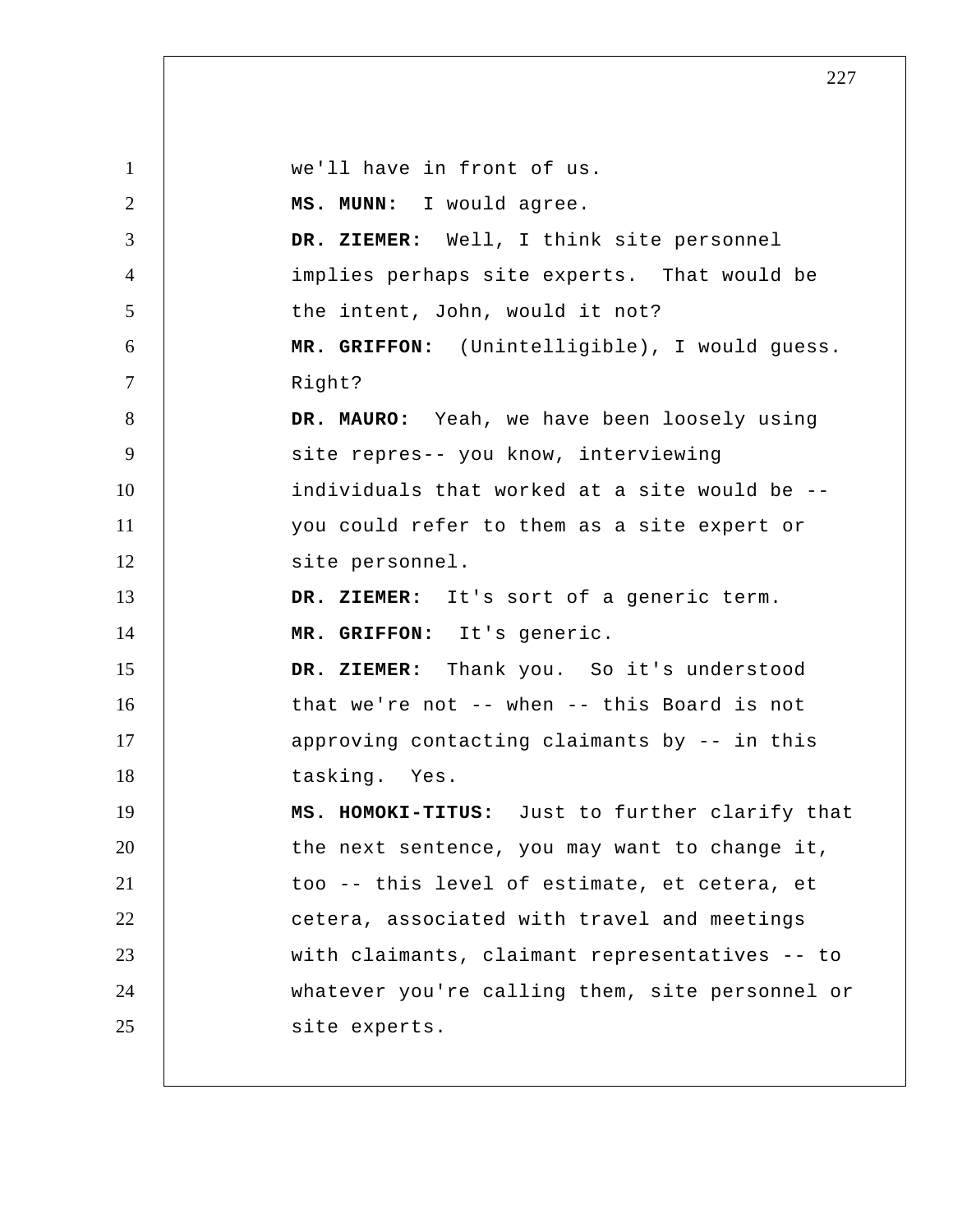| $\mathbf{1}$   | MR. GRIFFON: Yeah, meetings with site           |
|----------------|-------------------------------------------------|
| $\overline{2}$ | personnel I think --                            |
| 3              | DR. WADE: Right, we would change it --          |
| $\overline{4}$ | DR. ZIEMER: Instead of meetings with claimants  |
| 5              | and claimant representatives, it would be       |
| 6              | travel and meetings with site personnel. John,  |
| $\overline{7}$ | does that sound appropriate to you, as well?    |
| 8              | DR. MAURO: Absolutely, I -- sure.               |
| 9              | DR. ZIEMER: The -- the previous sentence        |
| 10             | dealing with coworkers, I think we need to      |
| 11             | understand that is coworkers in a fairly        |
| 12             | generic sense -- might be people who worked on  |
| 13             | the site in a similar job, but they wouldn't    |
| 14             | necessarily be people who even knew this        |
| 15             | person. And in any event, you could not reveal  |
| 16             | to them, you know, we're looking into John      |
| 17             | Doe's dose reconstruction. It would be someone  |
| 18             | you identify on the site. I just want to make   |
| 19             | sure we understand when we say coworkers that   |
| 20             | we're not trying to find people who knew this   |
| 21             | person and can -- or maybe that was your        |
| 22             | intent, but I think that --                     |
| 23             | DR. MAURO: No, I understand what you're         |
| 24             | saying. The language, though, right now is --   |
| 25             | is -- doesn't explicitly make that clear.<br>In |
|                |                                                 |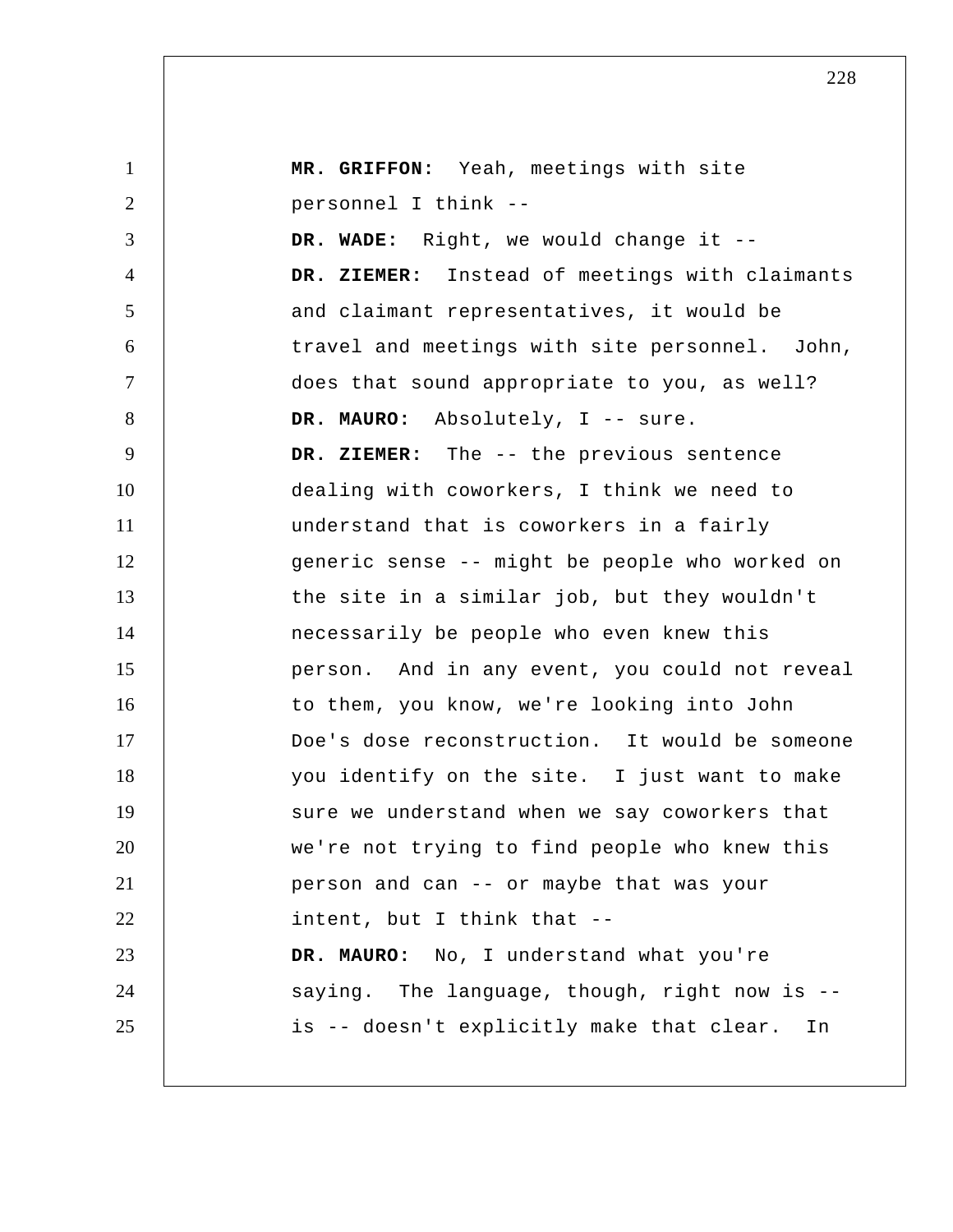1 2 3 4 5 6 7 8 9 10 11 12 13 14 15 16 17 18 19 20 21 22 23 24 25 other words, what we're really saying is job cat-- had -- perhaps had similar job categories or where we could get more information about people who worked on those types of jobs. You're right, the way it is right now, a coworker -- in (unintelligible) definition - could include someone that may have worked right next to him.  **DR. ZIEMER:** Well, it might indeed do that, but you could not reveal to that person who you are looking at. I mean if -- if you somehow learned that there was a person that did work by this --  **MR. GRIFFON:** I guess --  **DR. ZIEMER:** -- I'm not sure that would be excluded.  **MR. GRIFFON:** I guess part of the -- part of --  **DR. ZIEMER:** If you learned that John Doe worked next to Sam Doe or --  **MR. GRIFFON:** Part of -- part of where this comes up, I think, is that in the CATI interviews sometimes they -- they indicate people they've worked with, coworkers --  **DR. ZIEMER:** Yeah --  **MR. GRIFFON:** -- and --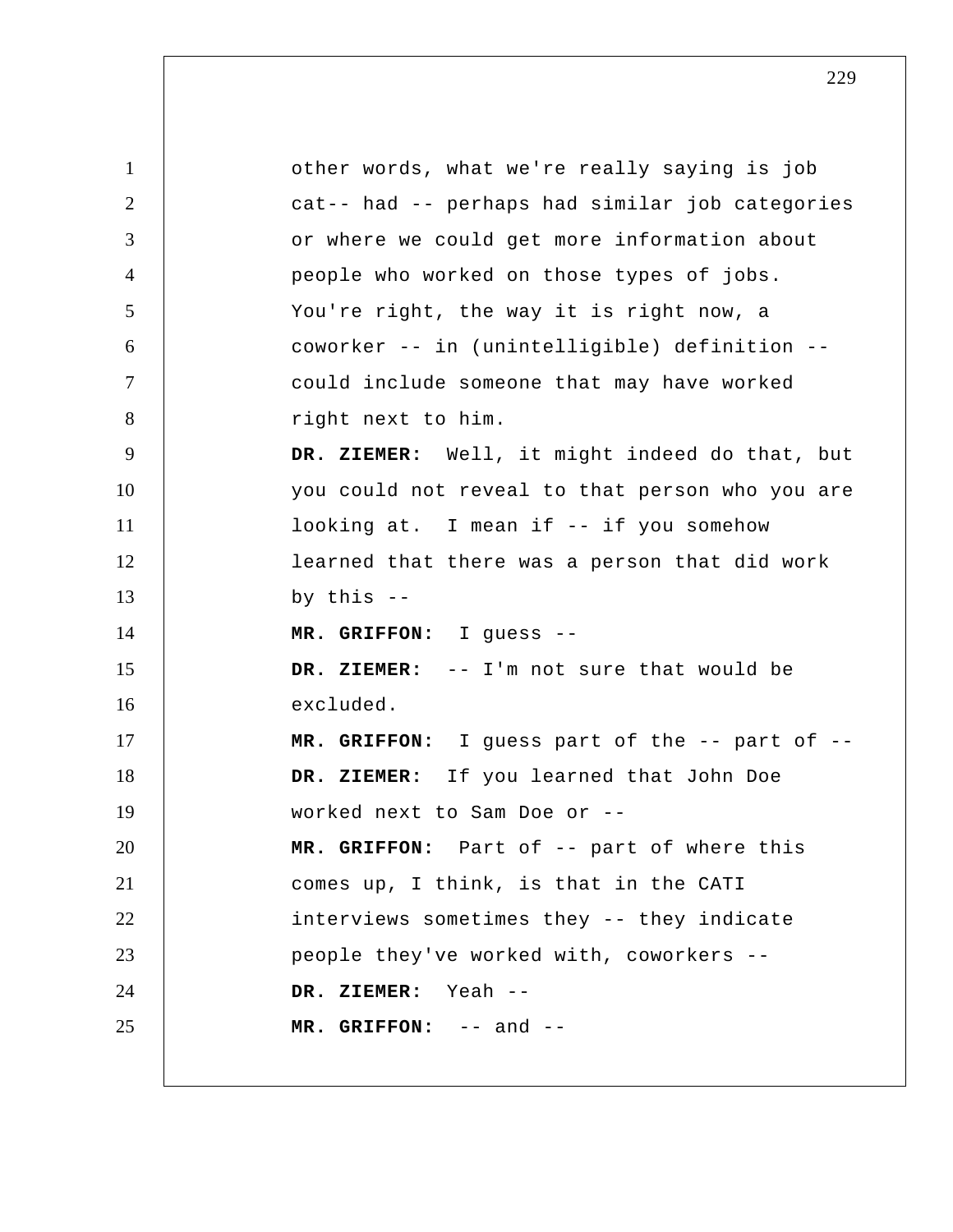1 2 3 4 5 6 7 8 9 10 11 12 13 14 15 16 17 18 19 20 21 22 23 24 25  **DR. ZIEMER:** -- yeah, we're talking generically coworkers which would be people of similar job types and --  **MR. GRIFFON:** No, no, no, but that -- that's talking specifically. That's what I'm saying. In the CATI interview, they --  **DR. ZIEMER:** Right, I understand.  **DR. BEHLING:** I think the genesis of this whole thing, and I think this is where we made the mistake that is now being corrected, we responded to -- in fact, in the third set of audits that you're about to review for us and we'll talk about next week when we contact you, we made certain points in our audits, and I think the issue of contacting the claimant were -- was -- was an issue that came out of our audits where we realized there were discrepancies between what was reported in the CATI interview and what the dose reconstructor chose to do. And of course the extension of that are issues that involve coworker data where we again identify coworkers in the CATI report and we were under the naive assumption that perhaps we would be in a position to contact them to verify certain statements made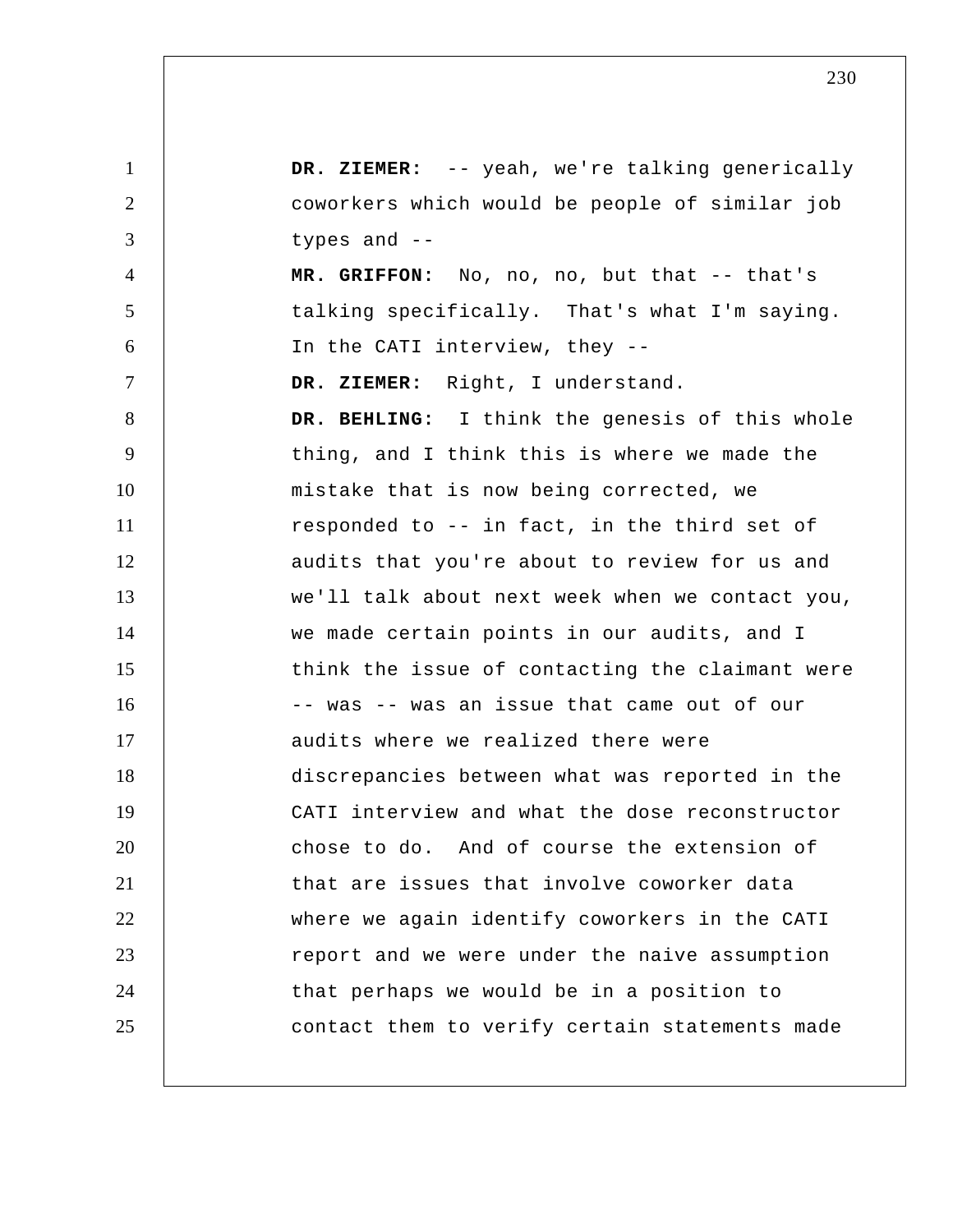1 2 3 4 5 6 7 8 9 10 11 12 13 14 15 16 17 18 19 20 21 22 23 24 25 by the claimant himself, or his heirs, et cetera. And now of course now Liz tells us that's obviously off the table and we have to amend our approach to doing --  **DR. ZIEMER:** Well, let me --  **DR. BEHLING:** -- those claimant interviews. DR. ZIEMER: -- suggest something, though. Suppose this individual says during a certain time period I worked in a certain building and this event occurred. It seems to me that if one could identify another person who worked in that building at that time period that could act to verify that, I'm -- I'm -- let me throw this on the floor and you can react to it - not necessarily a friend or even a person named by this individual, but that generically is a coworker that might be contacted to verify something. Is that legal? As long as there's not a linkage made to the claimant, a person who  $--$ **MS. HOMOKI-TITUS:** That's the legal part of it is there can't be a linkage to the claimant and they have to protect the claimant's privacy. They have to  $-$ - **DR. ZIEMER:** Right.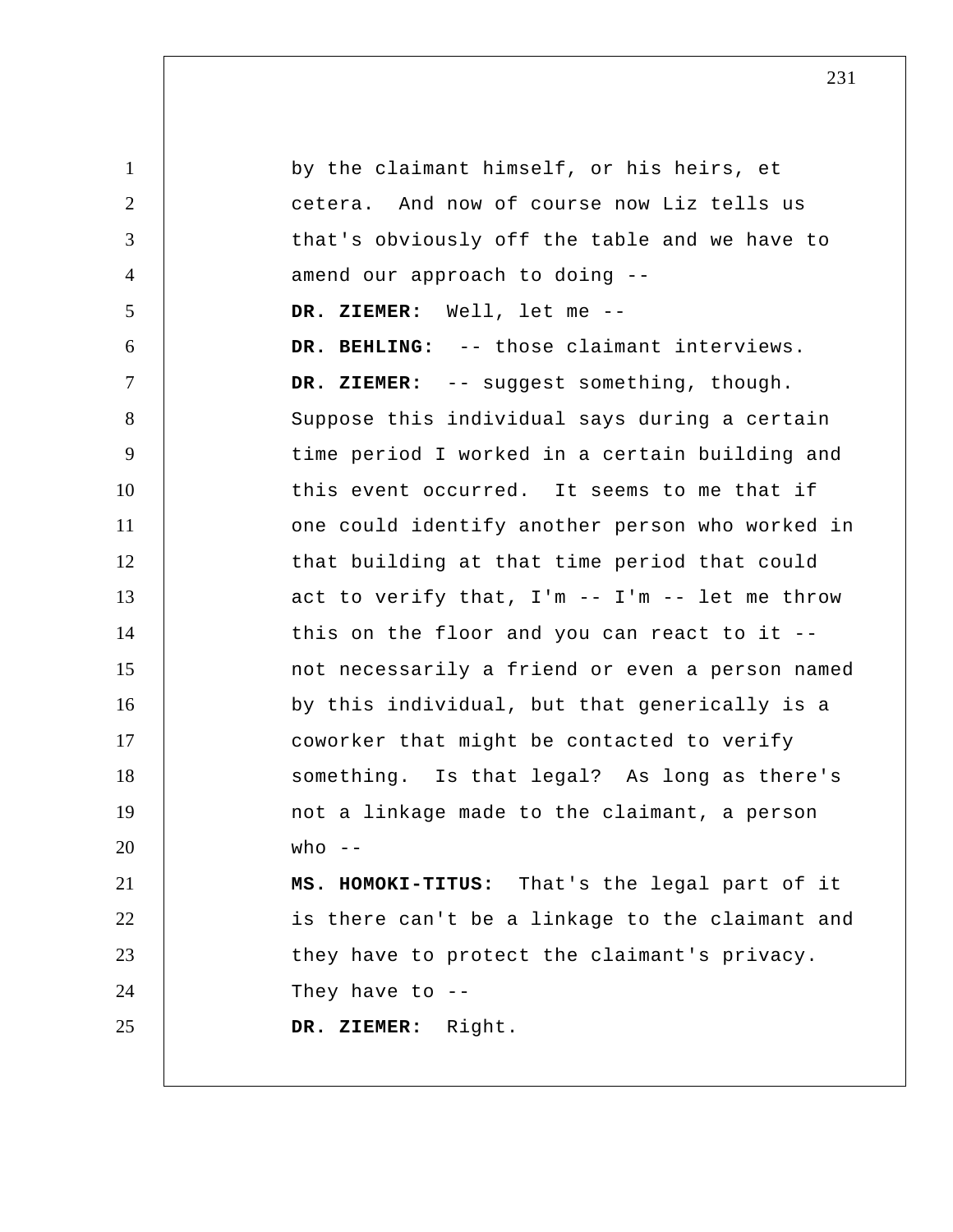1 2 3 4 5 6 7 8 9 10 11 12 13 14 15 16 17 18 19 20 21 22 23 24 25 **MS. HOMOKI-TITUS:** -- protect the coworker's privacy. I guess the other part of your question really goes to the program, as to what is the extent of SC&A's job.  **DR. ZIEMER:** Yeah. And -- and that -- that issue is -- is what -- on doing the blind dose reconstruction, do you actually go to the site to gather information.  **MR. GRIFFON:** Not only blind, advanced. I think we've been through this scope (unintelligible) --  **DR. ZIEMER:** (Unintelligible) advanced.  **MR. GRIFFON:** That's an old issue, I think. **DR. MAURO:** One of the I guess defenses against moving in a direction that might be inappropriate is that we are not going to take any unilateral action by any means of -- of reaching out, whether it's a DOE representative, a -- a site expert or some - or a person that may have worked at a site at a certain period of time at a certain facility, without -- you know, that's made very clear in here  $-$ - speaking to you. I  $-$ - I believe that there is this -- there is this boundary, and we recognize this now as a result of this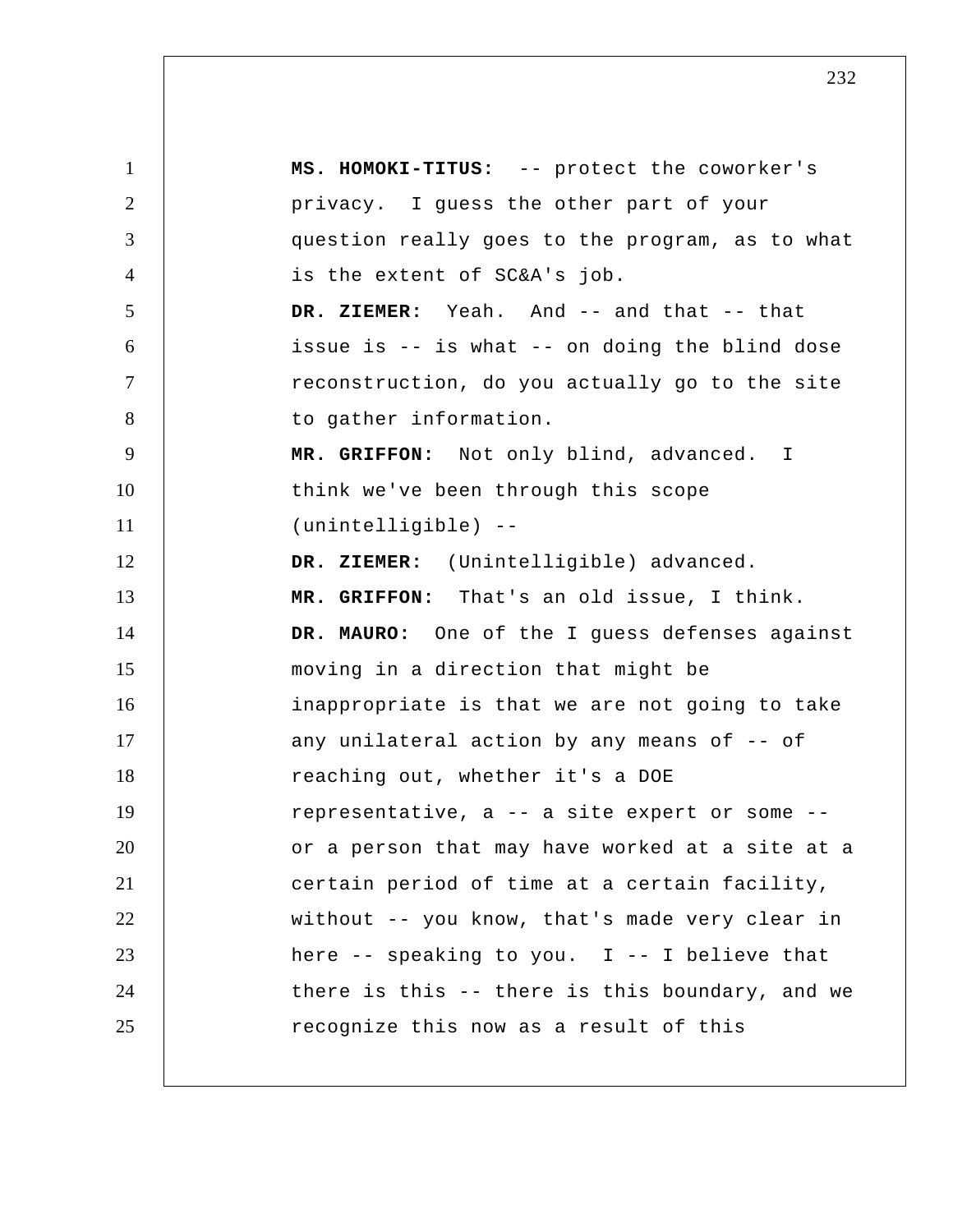1 2 3 4 5 6 7 8 9 10 11 12 13 14 15 16 17 18 19 20 21 22 23 24 25 conversation -- very clear to me that there's a very clear boundary that we cannot cross over. The degree to which we will need to work these lan-- this language into this is really -- I'm -- I'm not sure. I mean I understand the point that's being made here. I think we've certainly crossed out the offending language for sure. Right now we still --  **DR. ZIEMER:** We may have to have some definition on what -- what it means by coworker in this case, that there can't be a direct linkage to an individual claimant. You're talking about gathering information -- which might even be done by a phone call -- **DR. MAURO:** Uh-huh.  **DR. ZIEMER:** -- or something like that. I mean the question of do you have to go to the site to pursue this...  **DR. WADE:** I think we understand the intent of the Board's discussion. I'll work with program and counsel to see that the words here, that we ask you to include in your proposal, are the correct words.  **DR. ZIEMER:** Okay. Thank you, Gen, for raising that issue. It's very important in the --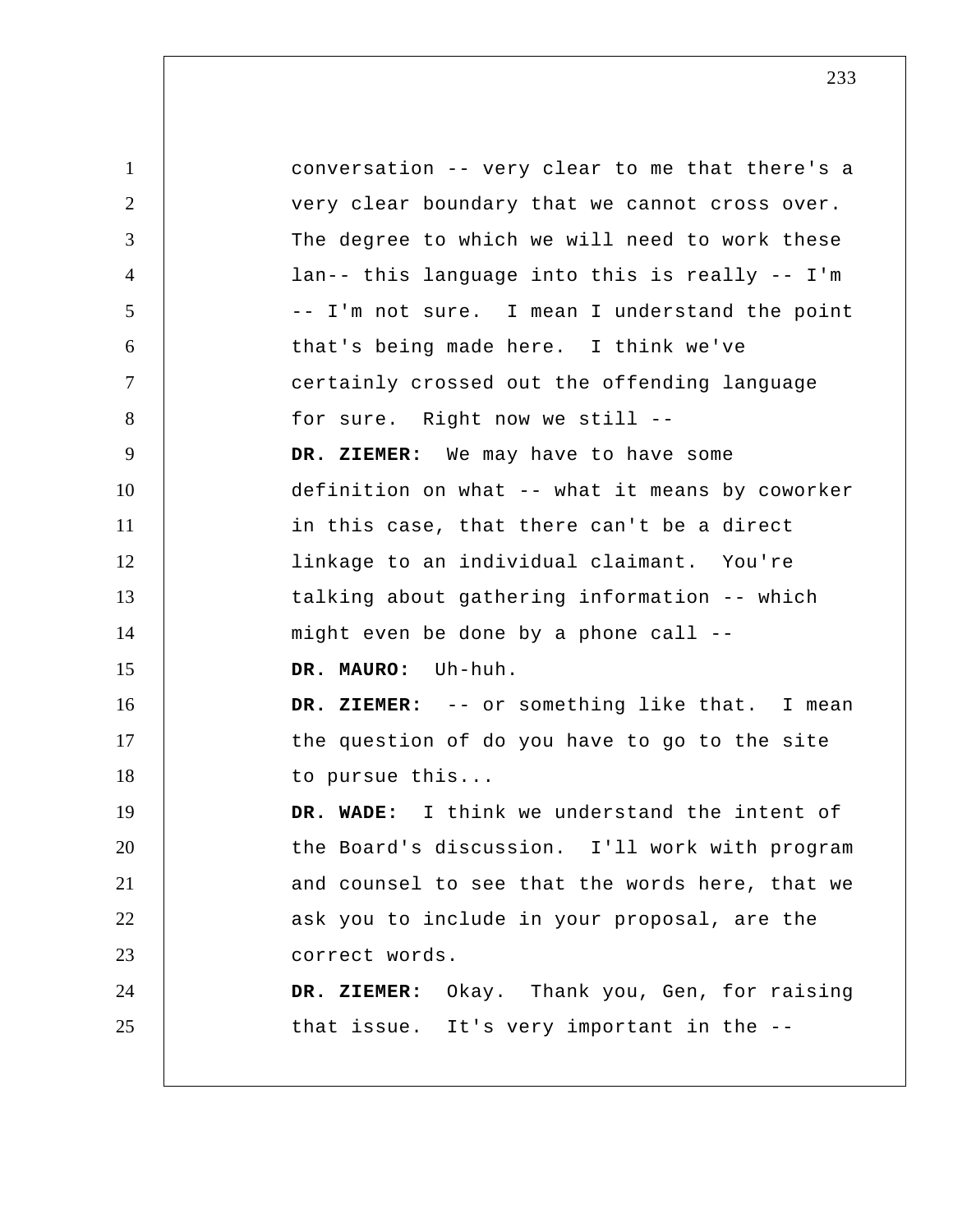| $\mathbf{1}$    | DR. WADE: Thank you very much.                 |
|-----------------|------------------------------------------------|
| $\overline{2}$  | DR. ZIEMER: Are there other items in here      |
| 3               | anyone wishes to address? Other questions or   |
| $\overline{4}$  | concerns in the scope?                         |
| $5\overline{)}$ | Basically -- do we need to approve both the    |
| 6               | scope and the cost value? Are -- are they --   |
| $\tau$          | DR. WADE: Yes.                                 |
| 8               | DR. ZIEMER: And we -- we might in fact do this |
| 9               | in two separate actions, or it could be in the |
| 10              | same action.                                   |
| 11              | DR. WADE: I think it could be in the same      |
| 12              | action.                                        |
| 13              | DR. ZIEMER: But I mean the Board could say we  |
| 14              | like the scope and we'd like you to do it for  |
| 15              | half this price, too, see. Okay, Wanda Munn.   |
| 16              | MS. MUNN: I'd like to move that we accept the  |
| 17              | scope and cost as presented in the letter of   |
| 18              | September 16th to us.                          |
| 19              | DR. ZIEMER: With the modifications as          |
| 20              | identified on --                               |
| 21              | MS. MUNN: With the modifications that we have  |
| 22              | discussed to be provided by Dr. Wade.          |
| 23              | DR. ZIEMER: Thank you. Second?                 |
| 24              | MR. GIBSON: Second.                            |
| 25              | DR. ZIEMER: That includes the cost, Wanda?     |
|                 |                                                |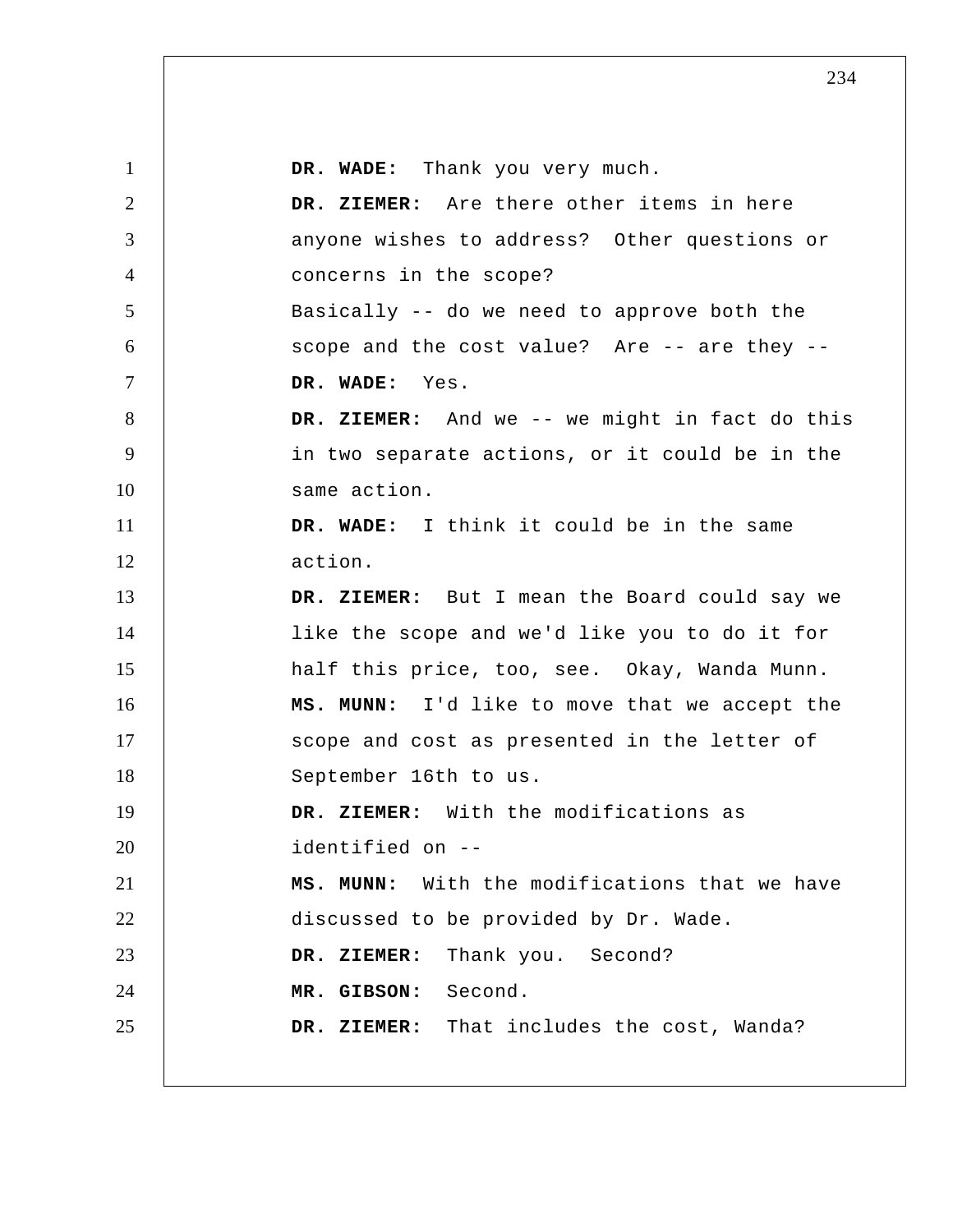1 2 3 4 5 6 7 8 9 10 11 12 13 14 15 16 17 18 19 20 21 22 23 24 25  **DR. WADE:** Yes.  **MS. MUNN:** Yes.  **DR. ZIEMER:** It includes both the scope and the cost.  **MR. GIBSON:** (Off microphone) (Unintelligible)  **DR. ZIEMER:** And it's been seconded by Mike. Before we vote on this, David, if you're still with the discussion, do you have anything to add for us or comments to make?  **MR. STAUDT:** No, I think we're okay.  **DR. ZIEMER:** Okay. Are you ready then to vote?  **MS. MUNN:** Yes.  **DR. ZIEMER:** Okay. All in favor of the motion to approve the scope as modified, and the cost of this Task IV proposal, please say aye. (Affirmative responses) And those opposed, no? (No responses) And any abstentions? (No responses) It is so ordered. It is now time for our next half-hour break. It will be 20 minutes long.  **DR. WADE:** Thank you, David.  **DR. ZIEMER:** Thank you very much, David. (Whereupon, a recess was taken from 3:10 p.m.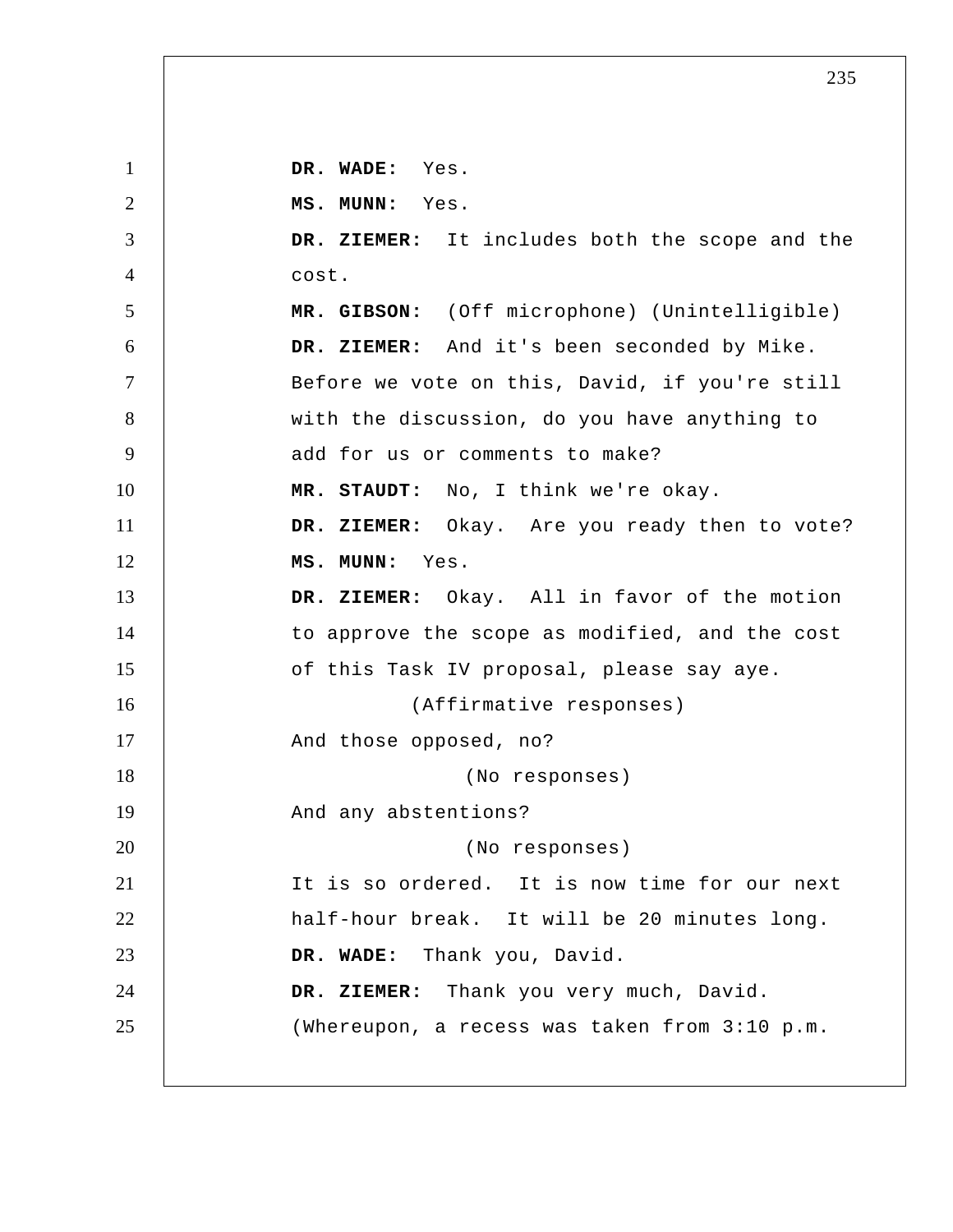to 3:35 p.m.)

1

2

3

4

 **DR. ZIEMER:** All right, Board members, if you'll return to your seats we'll get underway again.

5 6 7 8 9 10 11 12 13 14 15 16 17 18 19 20 21 22 23 24 25 I want to make a comment before we begin the next presentation. This comment deals with the action that we just took on the SC&A task and contract. It was pointed out that the SC&A task mentions that Dr. Mauro and Mr. Fitzgerald would be involved in interacting with the case managers and so on, but it also pointed out that there is no time assigned in the task for Mr. Fitzgerald. In fact, in the attachment it shows Salient, which is Mr. Fitzgerald, as zero hours. I have talked with John Mauro about this and he assured me that Joe's time isn't free -- well, he really didn't say that. What he did say is that the -- the total cost will go unchanged, and Joe's time would be either assigned to the management task, which is separate, or it would be covered by John's part of the task, or some appropriate person. The actual time that Joe would be involved with this part of their activity is actually very small, in any event. But they may, as they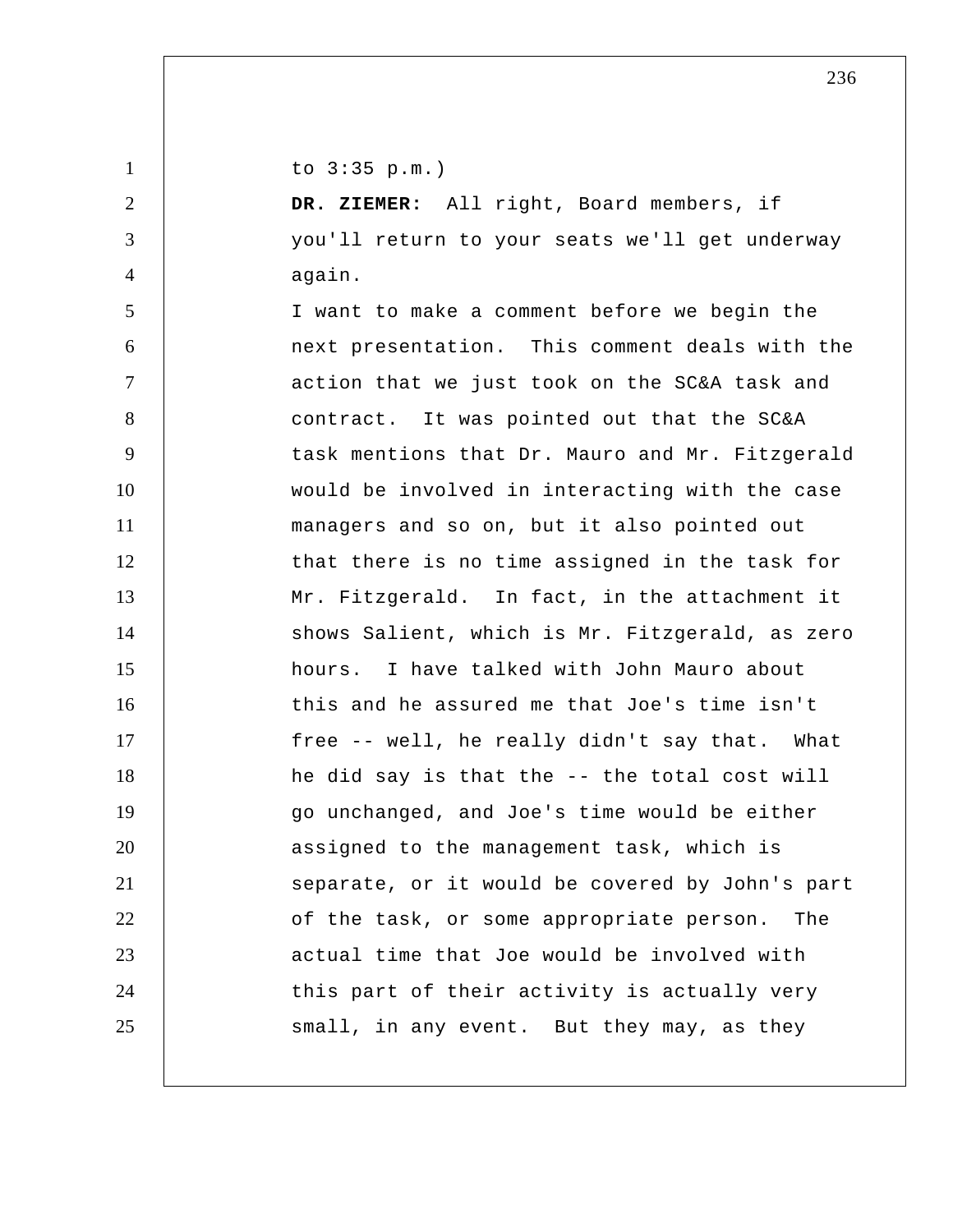revise this and working with Lew, make a very minor adjustment in those hours, if needed; but the total cost would remain the same. I want to make sure everybody understands that. So unless -- without objection, if necessary, a minor modification might be made in showing a few hours, whatever it is, for Salient for the management part, if necessary.

## **PROGRAM UPDATES**

5

6

7

8

9

1

2

3

4

## **NIOSH, MR. LARRY ELLIOTT**

10 15 20 25 11 12 13 14 16 17 18 19 21 22 23 24 Okay, with -- with that, we're -- we'll move to the program updates, and we haven't had an official update for a bit, so we're glad to have one, Larry. And we had part of an update earlier when we heard about where we were on Bethlehem, and actually many of our Board members were surprised -- pleasantly surprised by where we were on Bethlehem Steel dose reconstructions in terms of both the numbers completed and the percent that were, in a sense, successful from the claimants' point of view. But now we're pleased to have a more complete report on the overall program, so welcome back to the podium.  **MR. ELLIOTT:** Okay. Well, thank you, Dr. Ziemer, and good afternoon, ladies and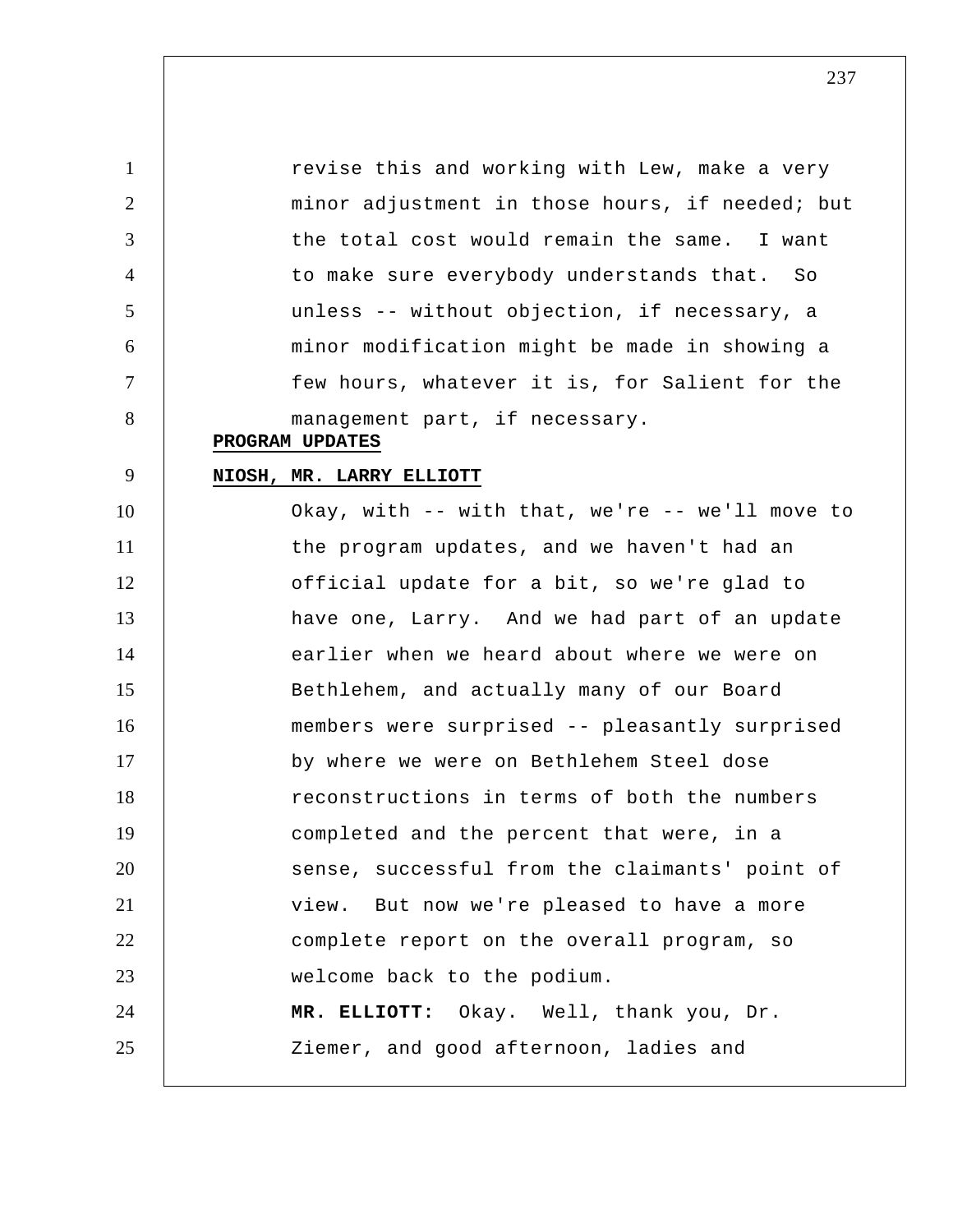1 2 3 4 5 6 7 8 9 10 11 12 13 14 15 16 17 18 19 20 21 22 23 24 25 gentlemen of the Board and members of the public. Let me just start off with that Bethlehem Steel statistics that I commented on earlier. I want to correct what I said there. These numbers are a snapshot in time, and they change. And I think this morning I said 94 percent of the Bethlehem Steel cases have been completed. Actually I have learned this afternoon that as of today it's 88 percent. We had another influx of cases from DOL, so the number changed.  **DR. ZIEMER:** It's gone down --  **MR. ELLIOTT:** It's gone down.  **DR. ZIEMER:** -- but only because more cases have come in.  **MR. ELLIOTT:** People hear that we are -- that dose reconstruction is working and people are getting compensated, I guess, so they submit their claims. And I said this morning 45 percent of those completed dose reconstructed cases were found to be compensable by DOL. Actually that number has dropped by one percentage point, as well. It's now 44 percent today. We'll have the complete numbers, Dr.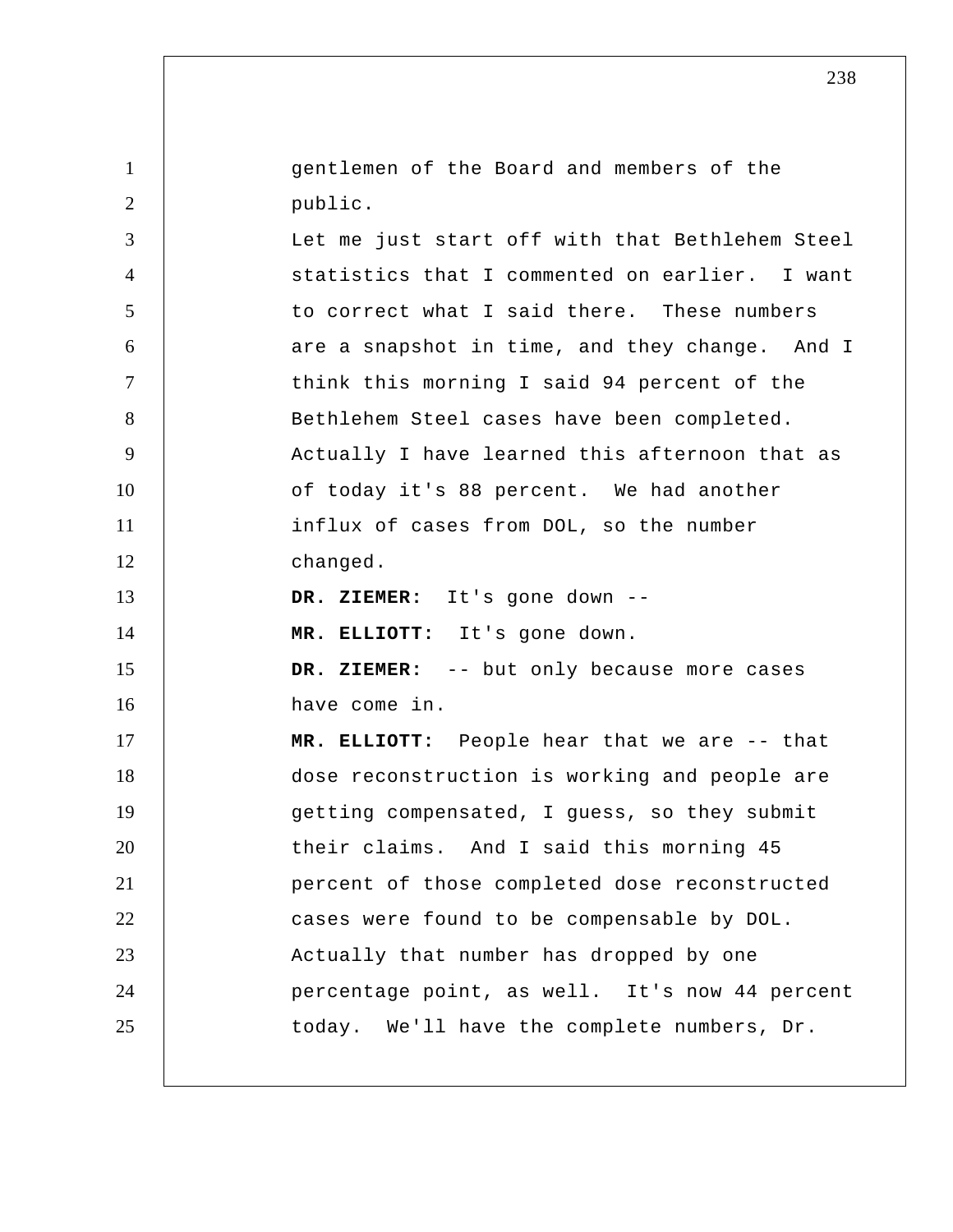1 2 3 4 5 6 7 8 9 10 11 12 13 14 15 16 17 18 19 20 21 22 23 24 25 DeHart -- and I believe you have asked for a complete set of statistics -- in case you want to develop a response letter to the -- to the New York delegation who submitted letters to the Board, and so we'll have that information ready for you. Let me go ahead with this presentation on the program, and I'm so pleased to be able to do this. We've changed the face of this report for you a little bit. We're going to start off with something we usually ended with in the past, which was our accomplishments, and catch you up now to date on what we have accomplished. As was mentioned earlier in the meeting, we have finished over 10,000 dose reconstructions to date. All of the numbers that I'm going to present to you in this presentation are as of October 5th. And so here again, we're -- these are a snapshot in time and they would have been different had I put these numbers together today. 10,679 draft dose reconstruction reports have been sent to claimants, and a total of 10,121 final dose reconstruction reports have been sent to DOL. The difference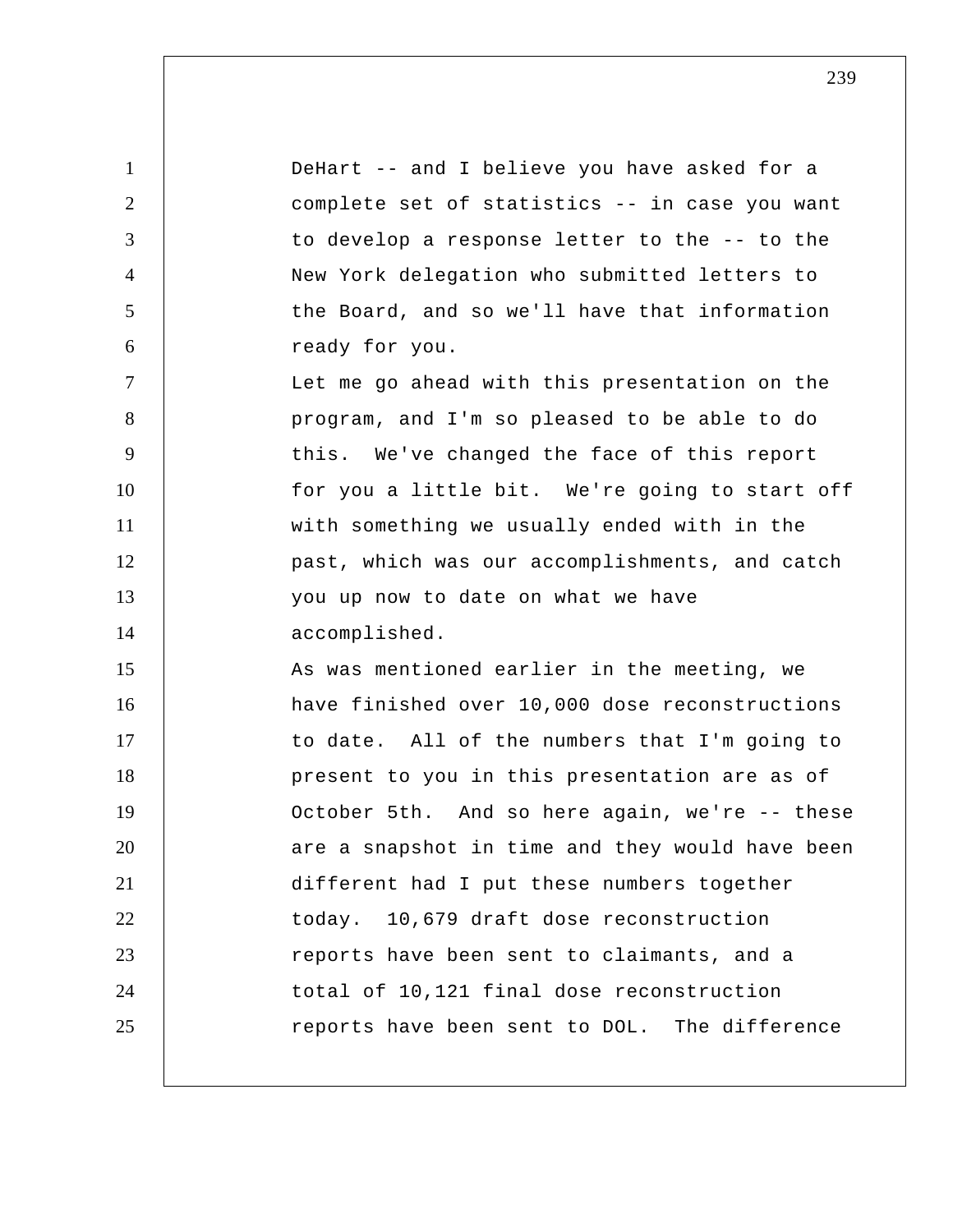1 2 3 4 5 6 7 8 9 10 11 12 13 14 15 16 17 18 19 20 21 22 23 24 25 between these two numbers are those draft reports that are in the hands of the claimants and we're waiting for them to sign their OCAS-1 form and send it back so that we can move it on to the Department of Labor. There have been 1,352 claims that have been affected by Special Exposure Cohort class additions, and those claims have been sent to the Department of Labor. As you see depicted in this slide, 116 cases -- claims have been sent to DOL regarding Mallinckrodt early years, 506 cases for the Iowa Army Ammunition Plant, 728 cases have been returned to DOL regarding the early years of work under Calutron operation at Y-12, and two cases on the Iowa Army Ammunition Plant radiographers' class. Department of Labor is busy evaluating each one of these claims for their eligibility to fit into the class and determine compensation, and then each of these classes -- there is special designation on what happens if the claim is presented without one of the 22 cancers, or enough time in the class. And in some instances they may be returned to us for dose reconstruction; in some instances they may not,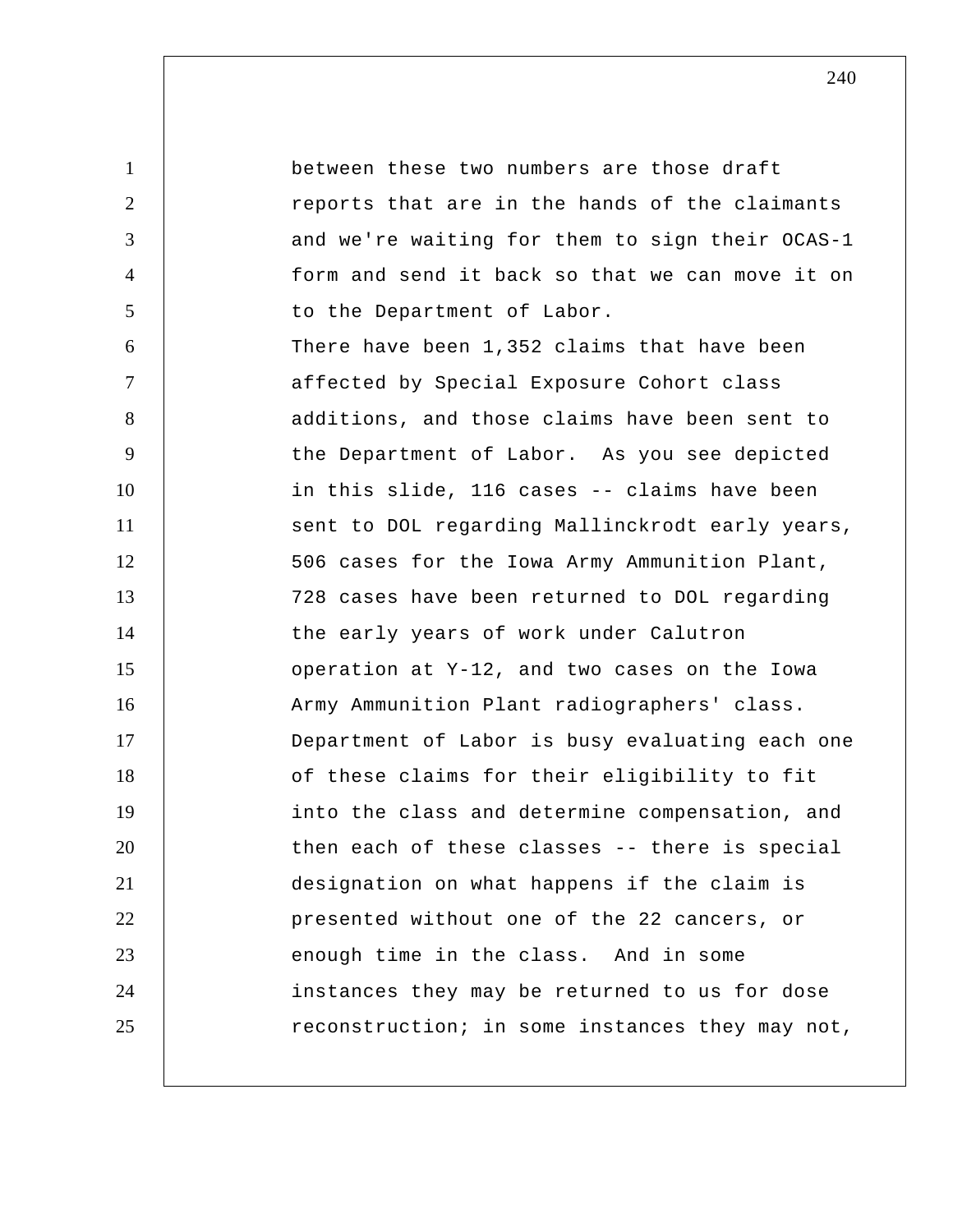1 2 3 4 5 6 7 8 9 10 11 12 13 14 15 16 17 18 19 20 21 22 23 24 25 and there may not be any remedy at that point. There have been 3,877 final dose reconstruction reports sent back to DOL out of the first 5,000. We're talking here about our attempt to finish off the oldest cases, the 5,000 one - we assign a tracking number, as you know, to each case, so case one, that was the first one sent to us, up to 5,000 we're monitoring very closely what it takes to finish those cases. As you see here, there are 60 -- and I would caution you that these numbers are not going to add up to the remainder of 5,000 minus 3,877, and that is because there have been some reworks, some going back and forth. But 69 claims below the number 5,000 have draft dose reconstruction reports in the hands of the claimant -- we're waiting on those to be returned to us with the OCAS-1. 484 of the claims below 5,000 have been pulled by the Department of Labor -- this means that they have retrieved them from us for a specific reason. Again, that reason varies. It may be a claim that was inappropriately sent to us by DOL. It may be due to new information that they're developing on the claim that we need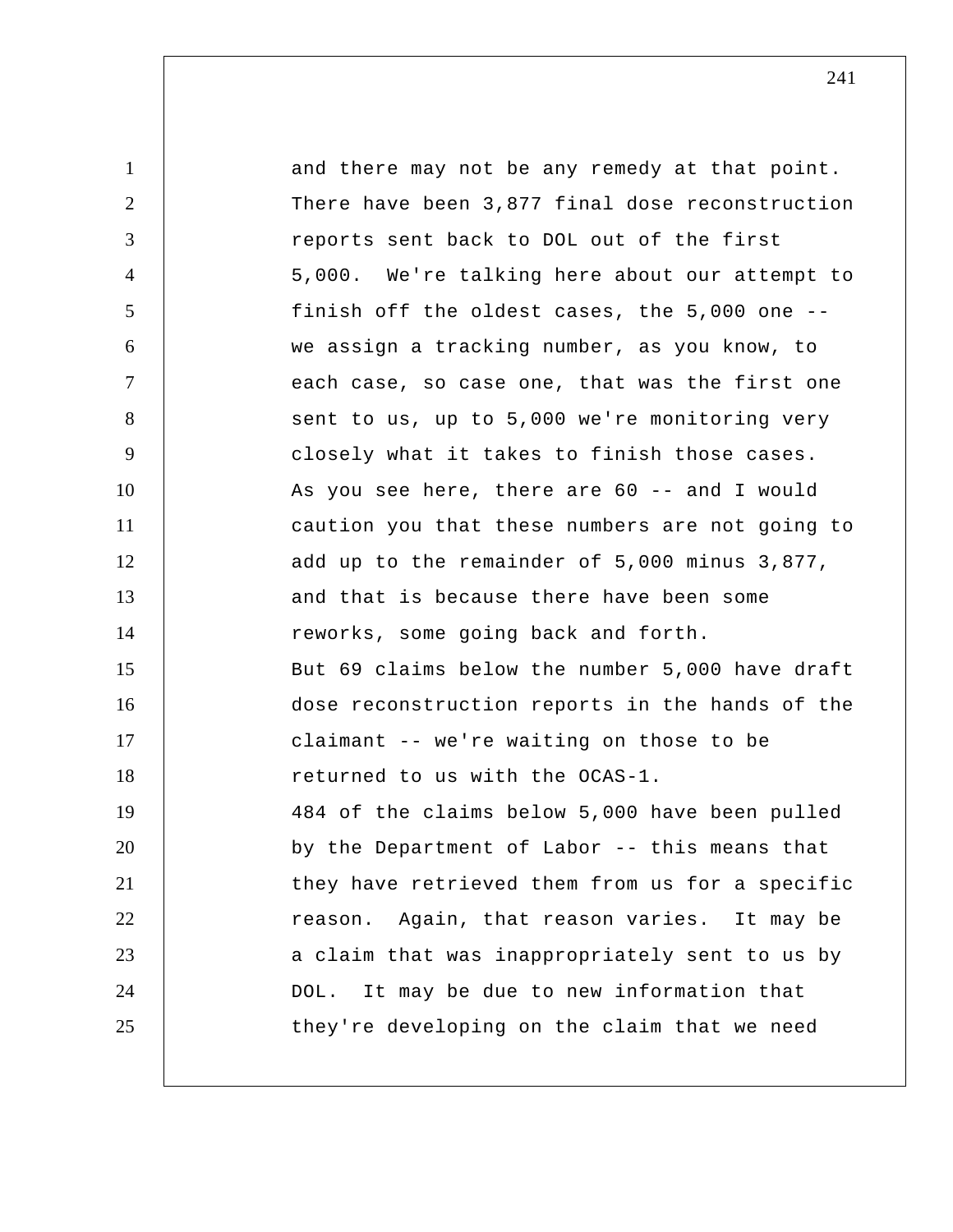1 2 3 4 5 6 7 8 9 10 11 12 13 14 15 16 17 18 19 20 21 22 23 24 25 before we pursue dose reconstruction. And unfortunately, in a small handful of cases it may mean that there -- the claimant is deceased and there are no other survivors, and I think that's the most unforgiving and embarrassing point, to me.  $I - I$  want to make sure that we work these hard so that we don't have any more than, you know, the handful that we already have where we lose the opportunity to get a claimant a decision. But the majority of these pulled cases are due to other reasons than - than the claimant becoming deceased. Forty-three claims before 5,000 have been administratively closed. What that means is - and I'll show a slide later on how many total claims have been administratively closed. We - - we close a claim when we don't get the OCAS-1 form back. Our rule says we have 60 days to await that decision by the claimant. We grant them some grace time. We take up to a total of 74 days waiting, and if we don't hear from them then, then we administratively close the case. We can reopen it at any point in time that the claimant wants us to reopen it if they'll send us the OCAS-1 or they provide us new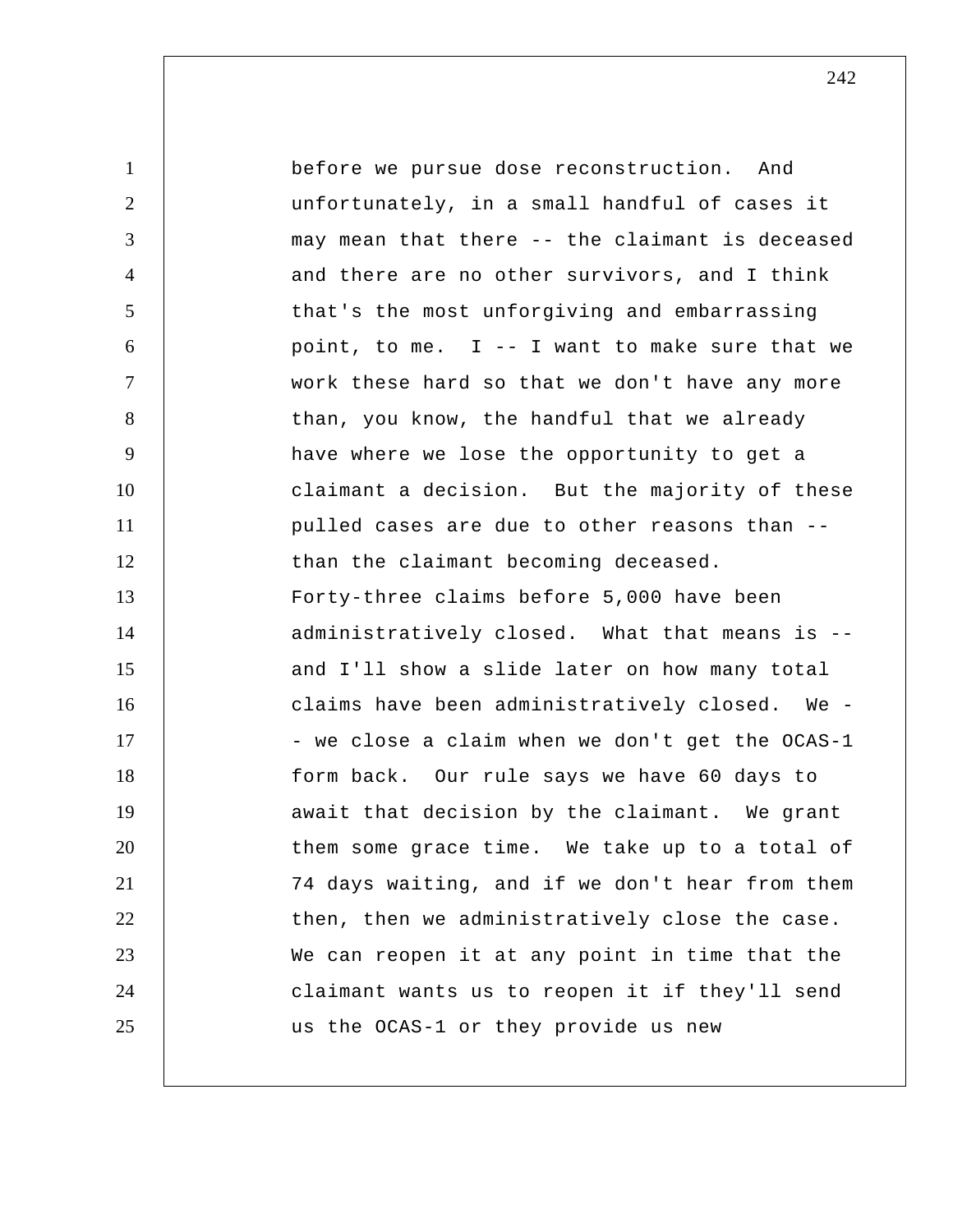| $\mathbf{1}$   | information that should be used, in their mind, |
|----------------|-------------------------------------------------|
| $\overline{2}$ | in the dose reconstruction.                     |
| 3              | Ninety-three claims have been pended. Pended    |
| $\overline{4}$ | means we've -- we put a status hold on the --   |
| 5              | on work on a case for some particular reason.   |
| 6              | There's either a technical reason that we can't |
| $\tau$         | proceed with the dose reconstruction, or        |
| 8              | there's information that Department of Labor is |
| 9              | developing about the case that we need before   |
| 10             | we continue our dose reconstruction effort. So  |
| 11             | pended has a variety of meaning, as well, for - |
| 12             | - for these 93 cases.                           |
| 13             | 461 claims are active with no dose rec-- draft  |
| 14             | dose reconstruction to the claimant. So we are  |
| 15             | working on what it takes to finish up the       |
| 16             | remainder -- these 461, plus when we see the 93 |
| 17             | come to us when whatever issue revolves around  |
| 18             | those -- when we get that satisfied, we'll move |
| 19             | those forward.                                  |
| 20             | We are going -- in the next three or four weeks |
| 21             | here we'll be working up a critical path plan,  |
| 22             | a plan that will identify a work structure, the |
| 23             | activities and what is the critical path        |
| 24             | through those activities that needs to be       |
| 25             | understood and resolved in order to finish      |
|                |                                                 |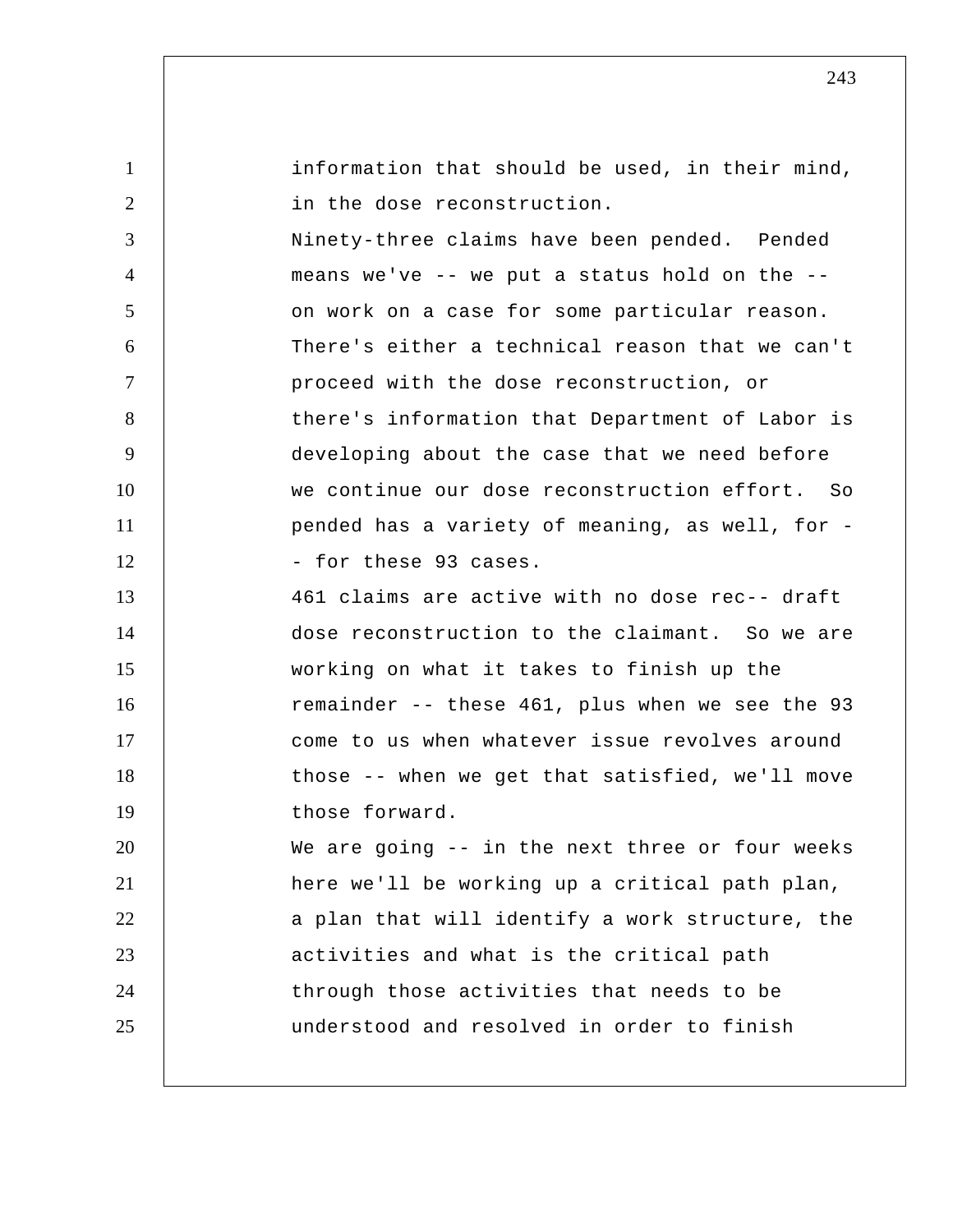these cases. And so that will be forthcoming very shortly.

1

2

3 4 5 6 7 8 9 10 11 12 13 14 15 16 17 18 19 20 21 22 23 24 25 We've had 13 requests to -- from individuals to add a class to the Special Exposure Cohort that -- these 13 have been qualified. Eight petition evaluation reports have been completed and sent to the Board for your evaluation. They cover a total of 11 petitions. Three petition evaluation reports are in the process of being completed. Those include, as you've talked about today and yesterday, Y-12 and Rocky Flats, also the Ames University -- Ames, Iowa University class. We have six current requests to add a class to the SEC that are going through the qualification process. If you read our rule on Special Exposure Cohort, a petition has to qualify. It has to meet the basis for qualification that's spelled out in that regulation, and that's what these six are undergoing right now. We've had 20 requests for addition to the Special Exposure Cohort that have been administratively closed because they -- they were -- they did not meet the qualification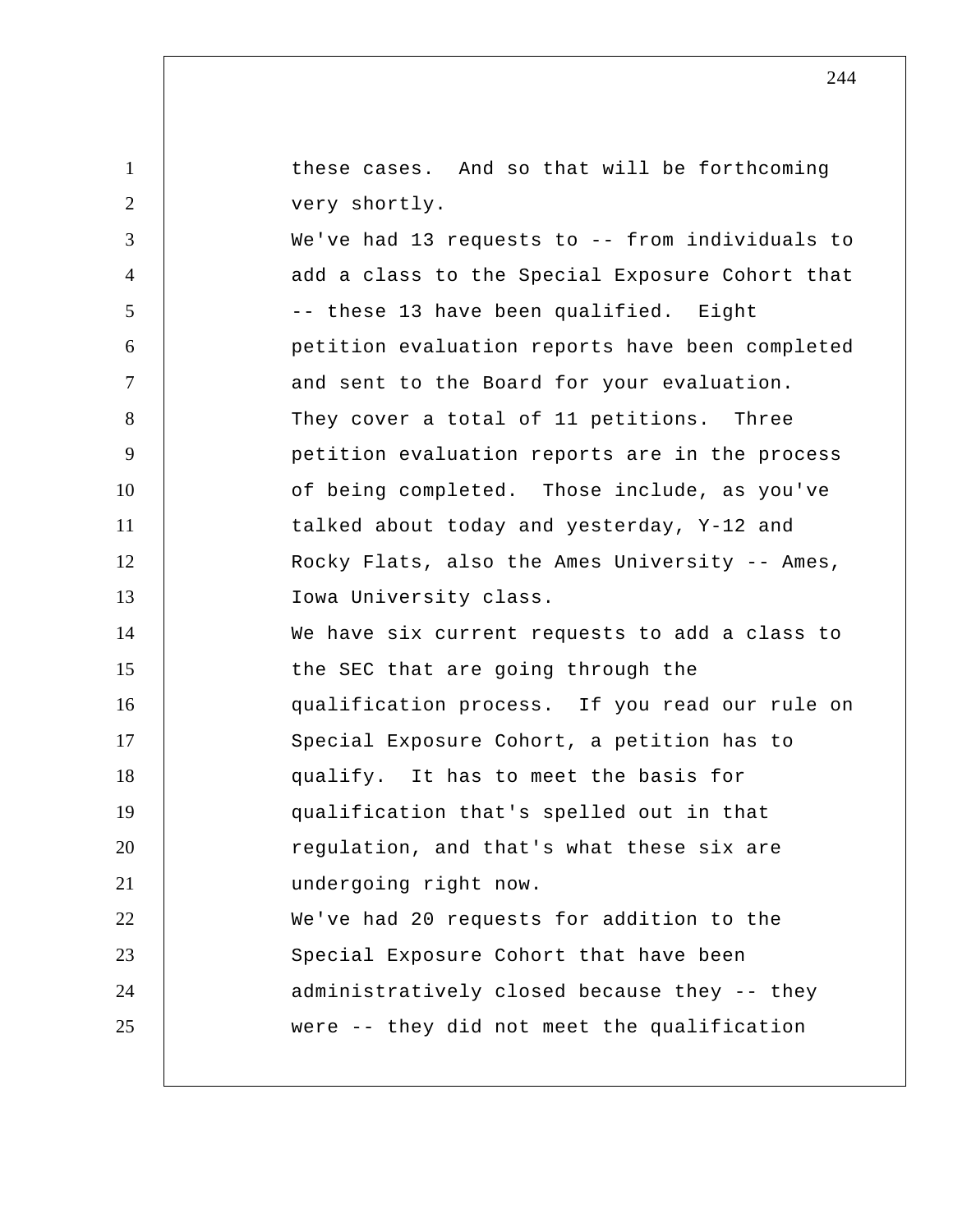1 2 3 4 5 6 7 8 9 10 11 12 13 14 15 16 17 18 19 20 21 22 23 24 25 basis, the petition -- the basis for a petition as specified by the rule. As I've reported before, we are -- in OCAS and in NIOSH we are busily looking to identify cases where we cannot do dose reconstruction. This is accounted for under our dose reconstruction rule at Section 82.12, and once we identify a case like that we move it into and we handle it under our SEC rule under Section 83.14. I've got to modify this slide a little bit. There are actually two cases we've identified to date, and they're both on your agenda for tomorrow. The National Bureau of Standards is one case where we worked really hard with the only claimant that we had, and determined that we did not have any data or information upon which to do dose reconstruction, so you have that on your agenda tomorrow. As well we have Linde, which is another site where in the early years we have no data and we have determined that we cannot do dose reconstruction for that time frame for Linde. I hope that in the near future, as we work through the critical path plan and understand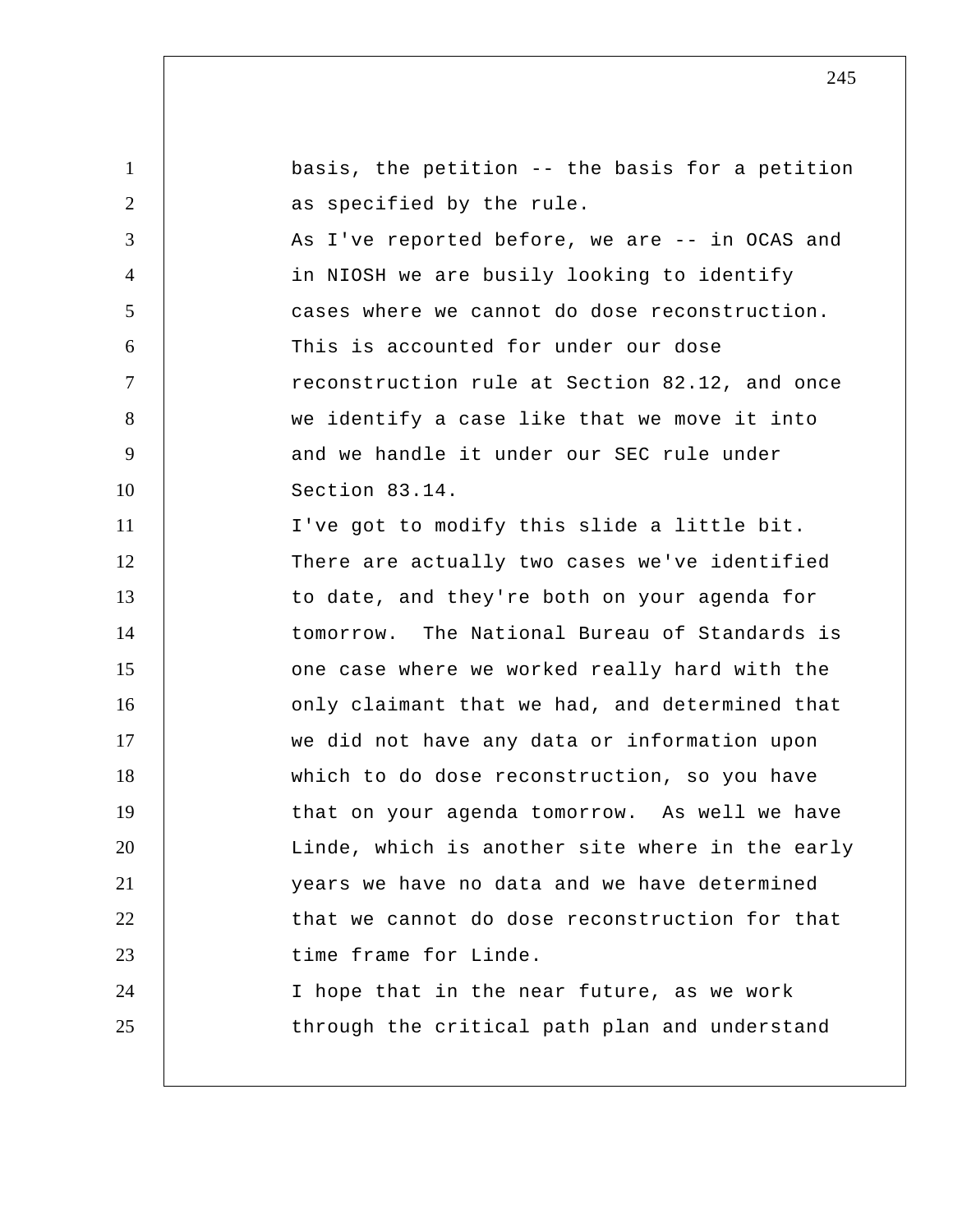1 2 3 4 5 6 7 8 9 10 11 12 13 14 15 16 17 18 19 20 21 22 23 24 25 the remaining cases that are still active in our hands, we will come forward with additional cases that we can't do dose reconstruction on and put them in front of you as a petition for a class. We've made a change in our technical support contract structure. Last week we awarded a contract to work on 1,400 atomic weapons employer claims. These are claims that represent more than 250 sites, so you can imagine how -- across 1,400 claims, there's a lot of sites that only have one or two or three claims. We're -- we're struggling with developing a site profile for each of these kinds of sites and situations. And the intent here is to allow ORAU to focus their energies on the major sites, the bigger sites, the site profiles that had been put on a schedule for development. And we're asking Battelle to work on those 1,400 AWE claims, and we have in our scope of work with Battelle an approach that categorizes these sites by similar process and operation, and we'll treat them with a site profile that -- for that similarity. This is a one-year contract, and we'll see what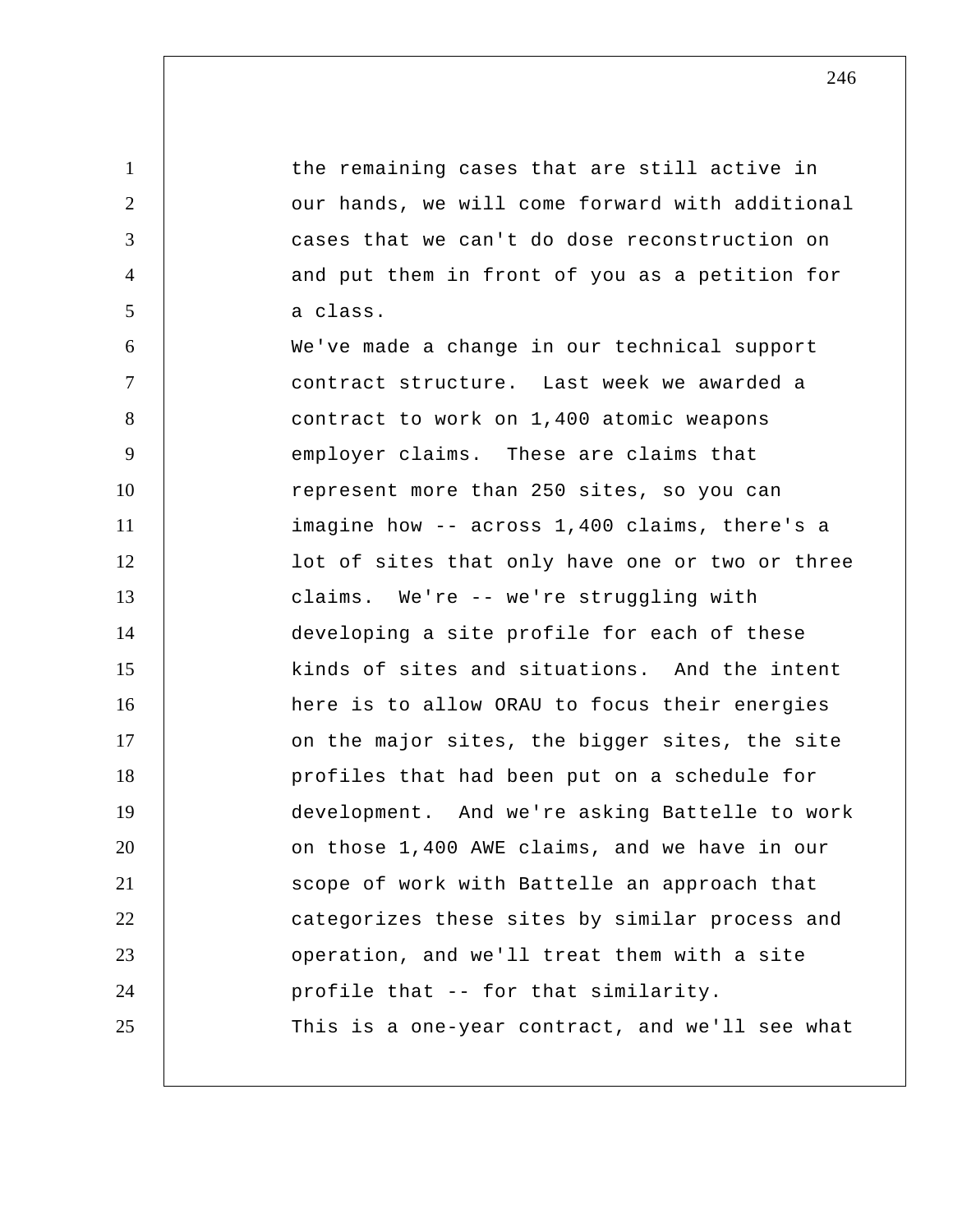happens at the end of the year. This will be another situation where I'm also calling for a critical path plan to finish up these 1,400 AWE cases.

1

2

3

4

5 6 7 8 9 10 11 12 13 14 15 16 17 18 19 20 21 22 23 24 25 We've been participating in the Department of Labor outreach -- town hall meetings. This is quite an intensive process. It requires a lot of effort and resources on -- from -- from NIOSH to participate in these meetings. As you can see here, we've been at 67 meetings at 33 sites as of October 6th. Next week we'll have some more folks going out, so -- we think this has paid dividends, though. We get -- we've piggy-backed on DOL's town hall meetings where they're explaining their -- their new rule under Subtitle E, and we stand out in the hallway and answer any questions that come forward about dose reconstruction and Subtitle B cases. And I think the people that we've encountered have been appreciative of our presence there, and we'll continue to make sure that that happens. We've also finished up, with our ORAU support contract, the completion of 23 Technical Basis Documents. They -- that's for this calendar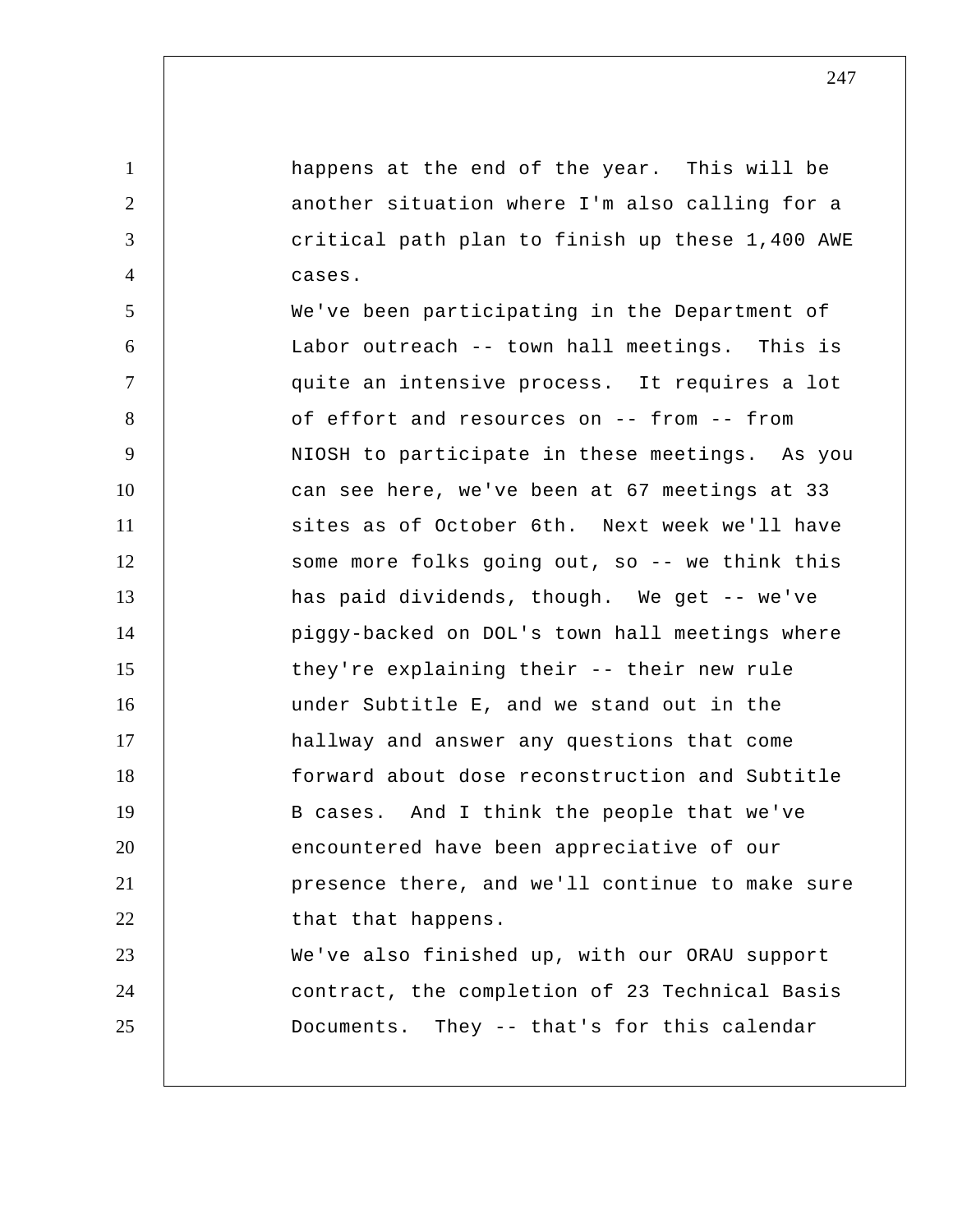year. And we've also finished up and approved ten Technical Information Bulletins in the same time frame.

1

2

3

4 5 6 7 8 9 10 11 12 13 14 15 16 17 I'll quickly go through some of the typical graphs that you've seen in the past. This - this graphic portrays, in the blue line, those cases that have been received from the Department of Labor. The timeline here is by quarter, and you can see that there has been a decrease in the submittal of cases to us for dose reconstruction. And I think what's important, from my perspective, is that I expected to see this line go up as the Department of Labor had their town hall meetings on Subtitle E, but we haven't really seen that yet. Maybe that's out here somewhere to come.

18 19 20 21 22 23 24 25 The green line gives you an understanding of the number of draft dose reconstruction reports that we have provided to claimants, and then the red line shows the reports that we've received back from claimants and moved on to the Department of Labor. So we're tracking all three of those streams of information. As far as our requests to the Department of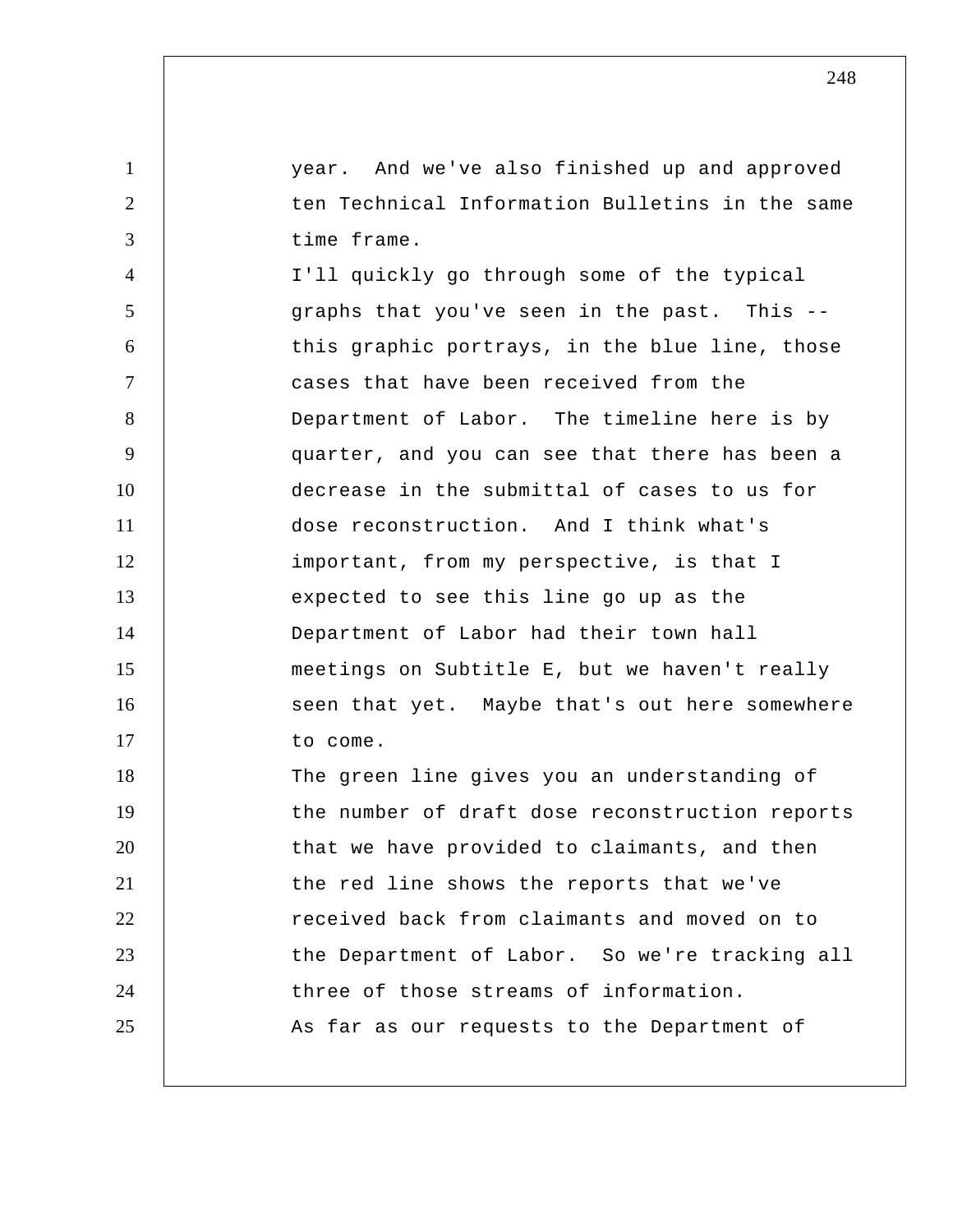| $\mathbf{1}$   | Energy for exposure information relative to the |
|----------------|-------------------------------------------------|
| $\overline{2}$ | claims that we have, we have only 335           |
| 3              | outstanding requests. I think this is           |
| $\overline{4}$ | remarkable. Less than 21 percent of the         |
| 5              | outstanding requests are later than 60 days-    |
| 6              | plus over, and I can speak -- I'm sorry Dr.     |
| $\tau$         | Melius is not here; I know he asks this         |
| 8              | question -- but they really reside at one or    |
| 9              | two sites, and we are working those case-       |
| 10             | specific issues with those sites.               |
| 11             | As far as our telephone interview statistics,   |
| 12             | they're presented here. We've had at least one  |
| 13             | interview conducted for 17,910 cases. We have   |
| 14             | seen interview summary reports sent to over     |
| 15             | 24,000 claimants. Let me just explain that.     |
| 16             | There's more claimants listed there than we     |
| 17             | have cases in our hands. That's because many    |
| 18             | of these claims have multiple survivor          |
| 19             | claimants and each one has an opportunity to    |
| 20             | evaluate the interview report and edit it. The  |
| 21             | number of interviews left to be conducted are   |
| 22             | around 200.                                     |
| 23             | We have 6,601 cases in the bin of pre-dose      |
| 24             | reconstruction assignment development. This is  |
| 25             | where all of the review and screening and       |
|                |                                                 |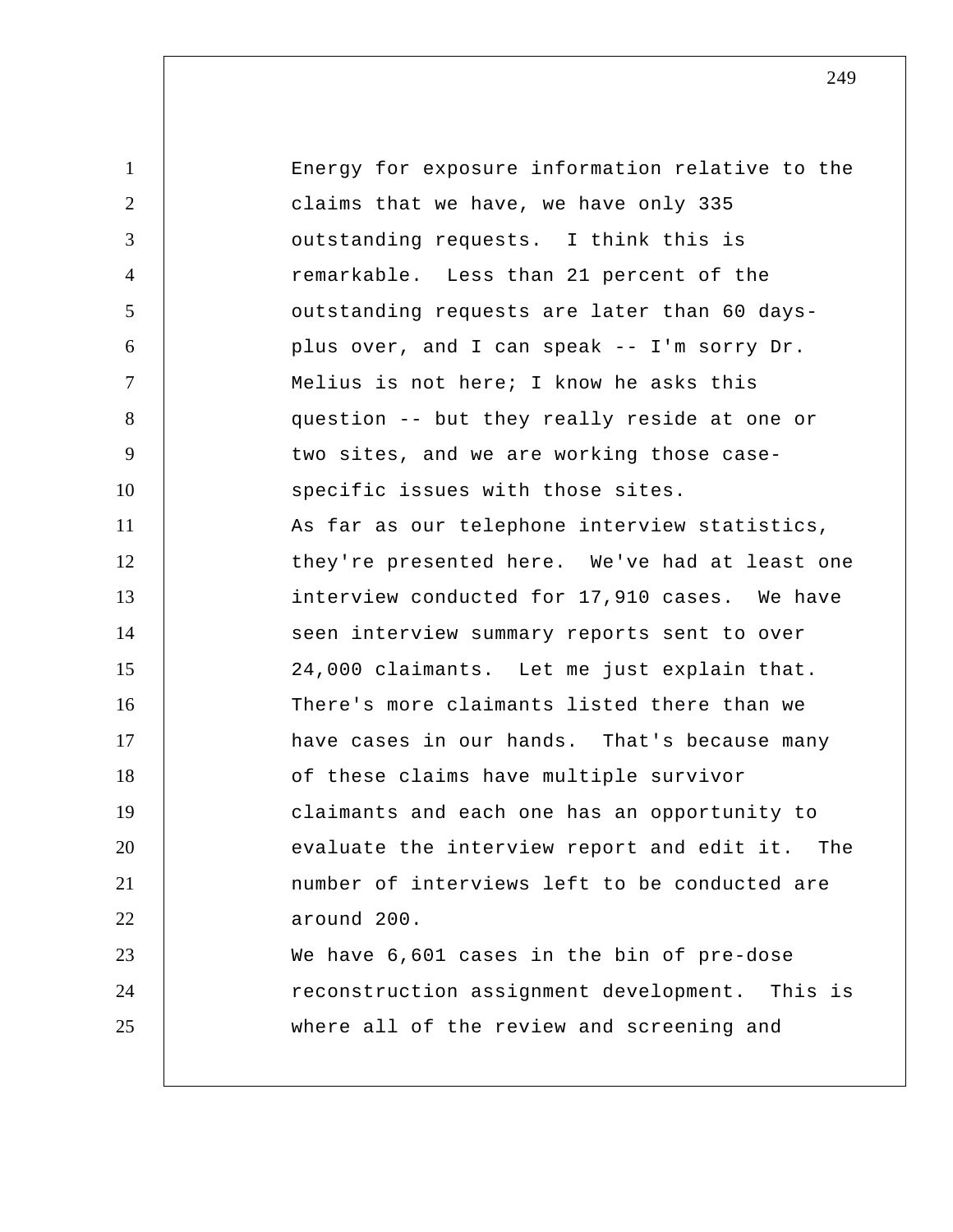1 2 3 4 5 6 7 8 9 10 11 12 13 14 15 16 17 18 19 20 21 22 23 24 25 understanding about a particular case goes on - - can it move into dose reconstruction, do we need additional information, where are we pursing that additional information from - that's what's happening in that bin. There are 1,029 cases that have been assigned for DR. This means that a dose reconstructionist has been named for a particular case and the conflict of interest letter has been sent to the -- and the claimant has an opportunity to take exception to that individual or not. Dose reconstructionists then know that these cases are in their queue. Draft dose reconstruction reports sent to claimants total 558. That's that number I spoke earlier about on the first slide. And again, 10,121 claims sent to DOL for adjudication with dose reconstruction reports. This graphic gives you, I hope, a better understanding of where we stand with -- by 1,000 -- 1,000-case columns. We finished up 809 cases in the first 1,000. It also shows you what's been done, in red, prior to January 2005 and, in blue, since January 1, 2005. So you can see some of the progress that we have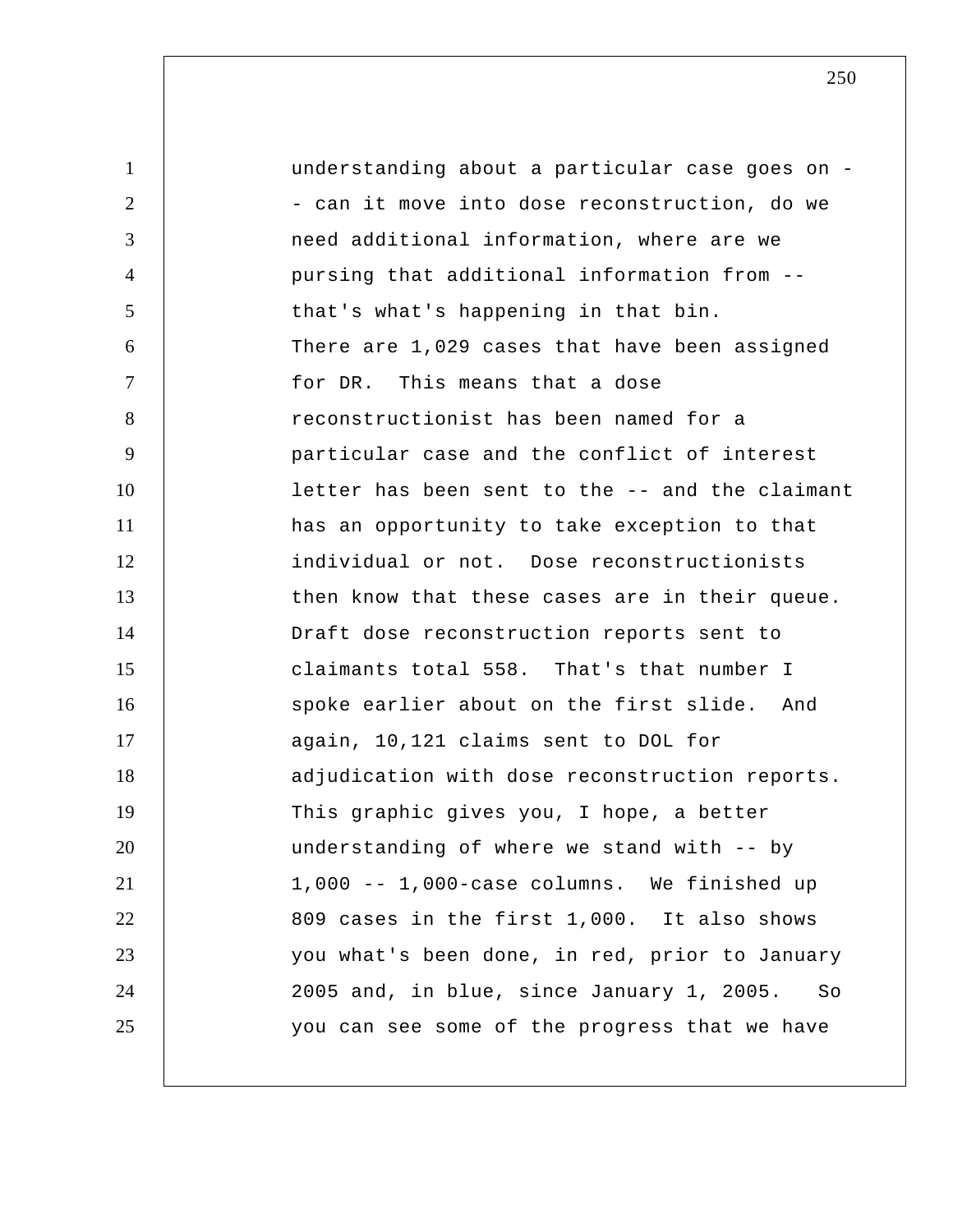made.

1

| $\overline{2}$  | Yes, we do work our priority, and the directive |
|-----------------|-------------------------------------------------|
| 3               | that I've given is that the oldest cases need   |
| $\overline{4}$  | to be done first. That's where we want to pay   |
| $5\overline{)}$ | particular attention, and our focus is given to |
| 6               | those. But as we see cases in the later         |
| $\tau$          | submissions here in the 19, 18, 20,000 tracking |
| 8               | numbers, cases that can't be done and done      |
| 9               | easily, this is the cherry-picking that goes    |
| 10              | These are the efficiency processes that<br>on.  |
| 11              | are used. We do move those cases through.       |
| 12              | This slide gives you a total of the             |
| 13              | administrative closed cases by quarter, and as  |
| 14              | you can see, I don't know that I have any       |
| 15              | remarks to make about the blips here and here   |
| 16              | or what happened there. I haven't had a chance  |
| 17              | to analyze that yet, but I will look into it.   |
| 18              | Total, 110 that we've administratively closed.  |
| 19              | Here's a graphic on how many reworks. Reworks   |
| 20              | are a case that's returned to us by the         |
| 21              | Department of Labor for a variety of reasons.   |
| 22              | These reworks may be sent to us for             |
| 23              | deficiencies that they've identified where they |
| 24              | think we missed something. They may be sent --  |
| 25              | returned to us as a rework in an instance where |
|                 |                                                 |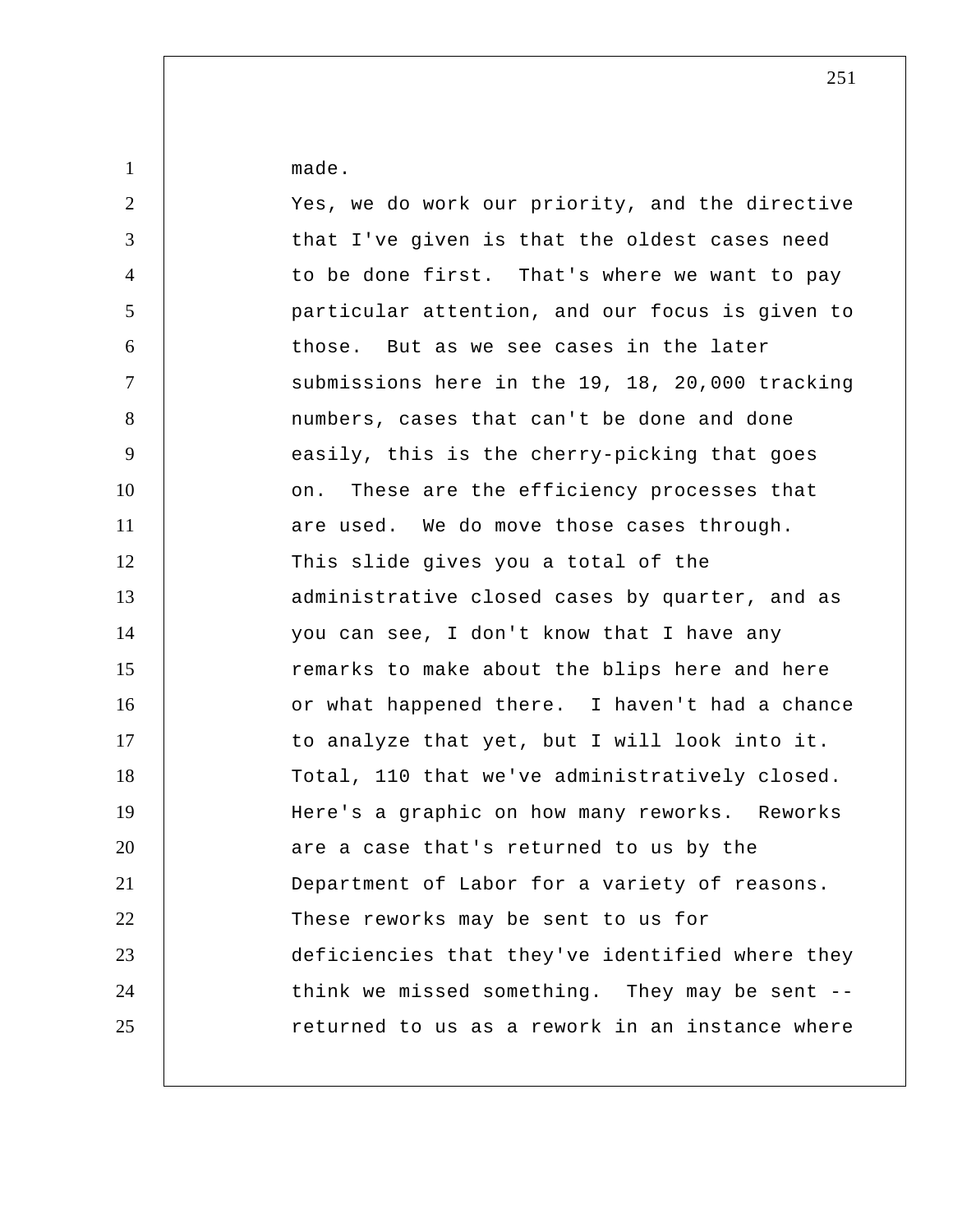1 2 3 4 5 6 7 8 9 10 11 12 13 14 15 16 17 18 19 20 21 22 23 24 25 the claimant has provided new information that's been developed by DOL and we need to factor that into dose reconstruction. The green line shows the ca-- the reworks that have been received by NIOSH for rework, and the blue columns indicate those that we have returned back to the Department of Labor. Returned, 666; and total received, 1,003. Our phone calls -- we still take a lot of phone calls. We do a lot of work not only in the field at the town hall meetings, but when we come back we still get a lot of phone calls. As you can see, over -- almost 42,000 calls to date. ORAU takes a lot of phone calls, and they're quite busy over there. That number includes the interviews, as well as the closeout interviews, an interview done at the end of the draft dose reconstruction report cycle where it -- the draft report is explained to the claimant and the claimant's encouraged to file the OCAS-1 form. We get a lot of e-mail traffic, as you can see, and our policy still is to attempt to provide a response, if at all possible, within 24 hours of receiving that e-mail -- if it's not on a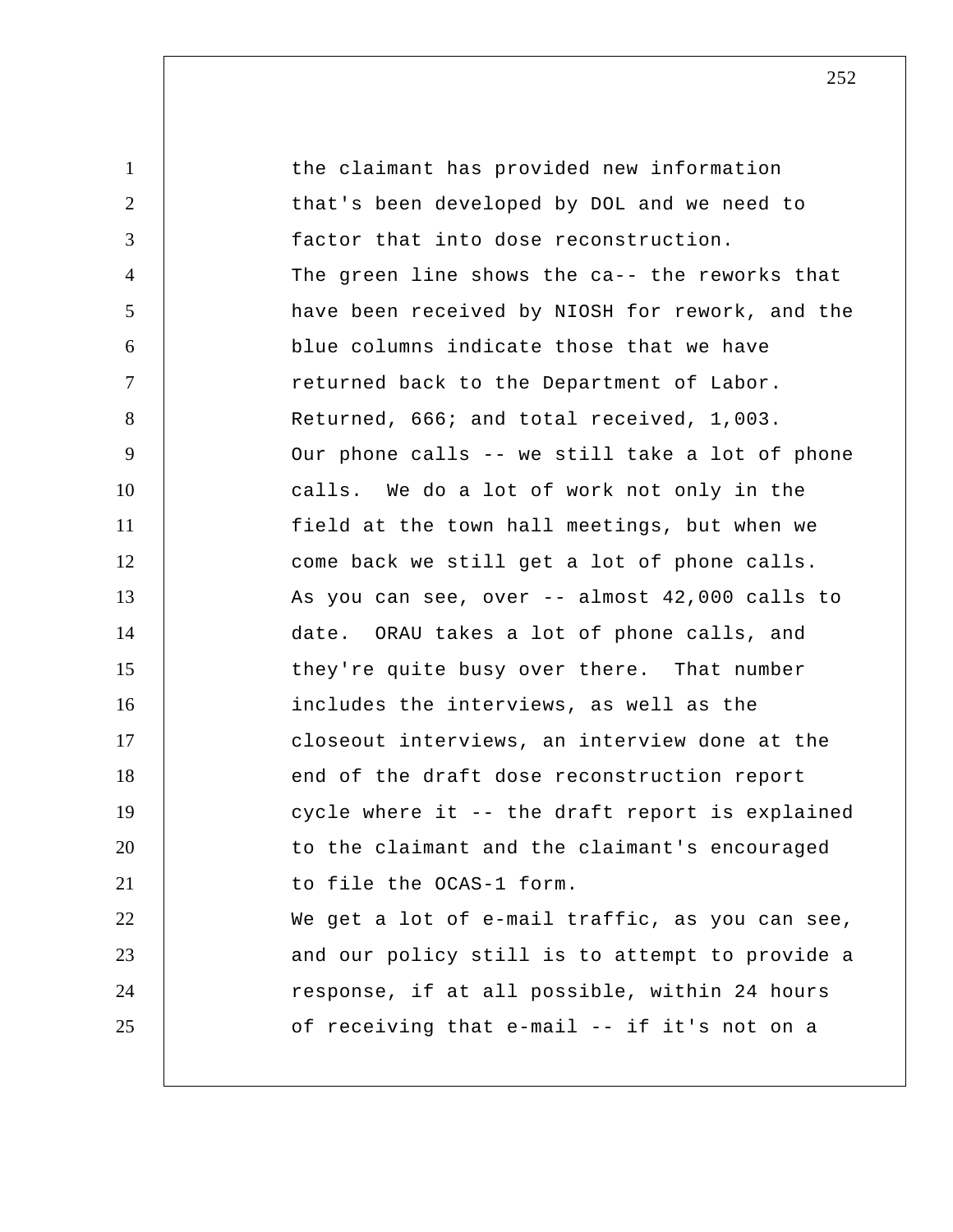weekend, I guess.

| 2              | I think that's it, and I'll be happy to respond |
|----------------|-------------------------------------------------|
| 3              | to any questions you might have.                |
| $\overline{4}$ | DR. ZIEMER: Thank you very much, Larry. Let's   |
| 5              | see who has questions here now. Yes, Leon.      |
| 6              | MR. OWENS: Larry, thank you for that update.    |
| $\tau$         | I had a question in regard to the 461 claims -- |
| 8              | active claims with no draft dose                |
| 9              | reconstructions. Are those claims particular    |
| 10             | to a certain site, or have you had a chance to  |
| 11             | -- to evaluate that?                            |
| 12             | MR. ELLIOTT: That's in -- I believe you're      |
| 13             | talking about the slide that shows the first    |
| 14             | 5,000 cases. Right? That's where the --         |
| 15             | MR. OWENS: Yes.                                 |
| 16             | MR. ELLIOTT: $-- 461 --$                        |
| 17             | MR. OWENS: Yes.                                 |
| 18             | MR. ELLIOTT: -- cases have not been assigned    |
| 19             | yet. No, they're not particular to one site,    |
| 20             | but they are -- we have acknowledged certain    |
| 21             | obstacles that we're working on, like glovebox  |
| 22             | issue where we're working on -- on -- you know, |
| 23             | we have a TIB for glovebox. We're working on    |
| 24             | that. We have some -- there's some sites in     |
| 25             | there that deal with -- or some cases in there  |
|                |                                                 |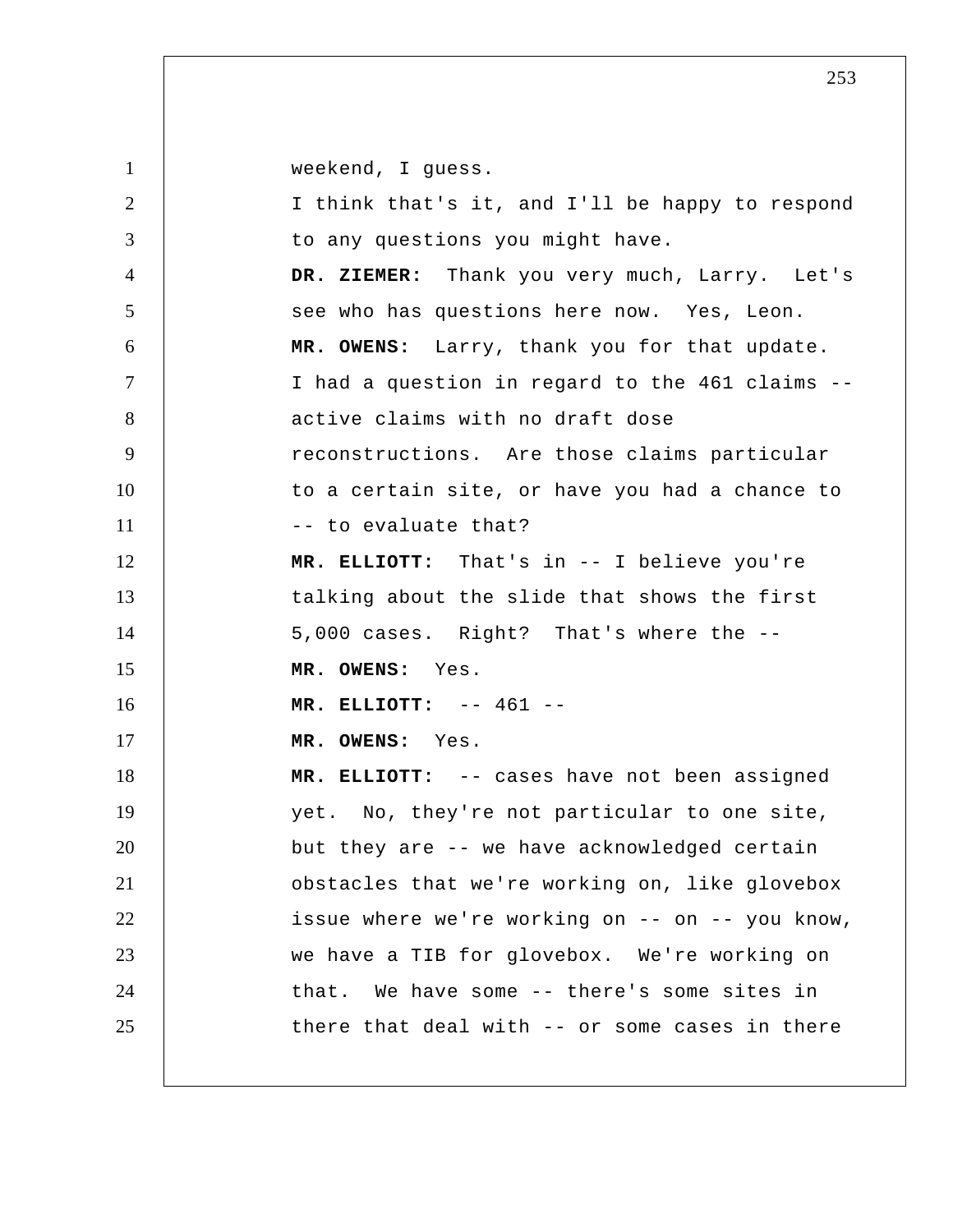1 2 3 4 5 6 7 8 9 10 11 12 13 14 15 16 17 18 19 20 21 22 23 24 25 that deal with trades workers in the early years, and so we're working with Center for Protection of Worker Rights to come up with a document and a way -- a Technical Basis Document and a way of treating dose reconstruction for th-- for the early trades workers. I think Jim alluded to that earlier; Savannah River's the first site we'll be seeing that used at. And then there's other obstacles and -- but it's not one site and not two sites. There's probably, you know, 20 sites involved there. **MR. OWENS:** Do you think it'll be possible by the next meeting just to have a general update on some of those issues --  **MR. ELLIOTT:** I hope by the -- **MR. OWENS:** -- (unintelligible) the Board?  **MR. ELLIOTT:** I would hope that at the next meeting, your meeting in January, I'll be able to show you the critical path. If this is - the 461 aren't done, I'll show you what the critical path is to get them done.  **DR. ZIEMER:** Thank you. Rich. **MR. ESPINOSA:** Just out of curiosity, with the other SEC from Mallinckrodt, about how many --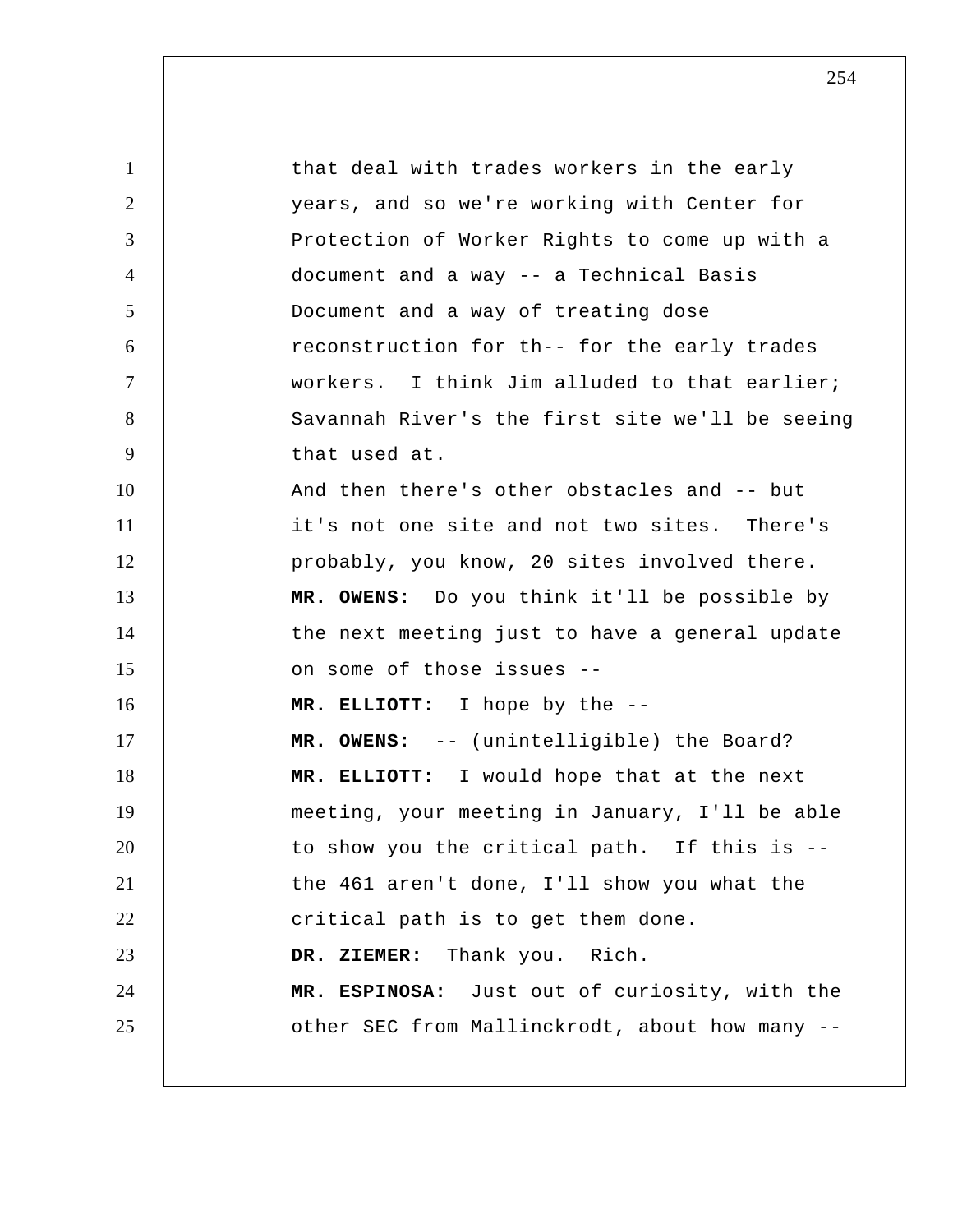1 2 3 4 5 6 7 8 9 10 11 12 13 14 15 16 17 18 19 20 21 22 23 24 25 how many are going to be sent to the SEC -- how many claims that are going to be affected by the SEC on that?  **MR. ELLIOTT:** On the later years of Mallinckrodt? **MR. ESPINOSA:** (Off microphone) (Unintelligible) years of Mallinckrodt.  **MR. ELLIOTT:** I don't have that number with me right now, but I could get it and -- get it for the Board. I just don't have it off the top of my head. **MR. ESPINOSA:** And also on the 21 percent of the outstanding requests or ones that are 60 plus days or older, are you seeing a pattern of -- what -- what specific sites are kind of causing the -- and is there a pattern of these sites?  **MR. ELLIOTT:** There is no pattern. This - these situations are individually specific. (Whereupon, Dr. Melius arrives.)  **MR. ELLIOTT:** There are issues associated - like where we can't find the data for this particular person. We can't verify that they were even here that time frame. In -- in one block of cases we're talking about ETEC in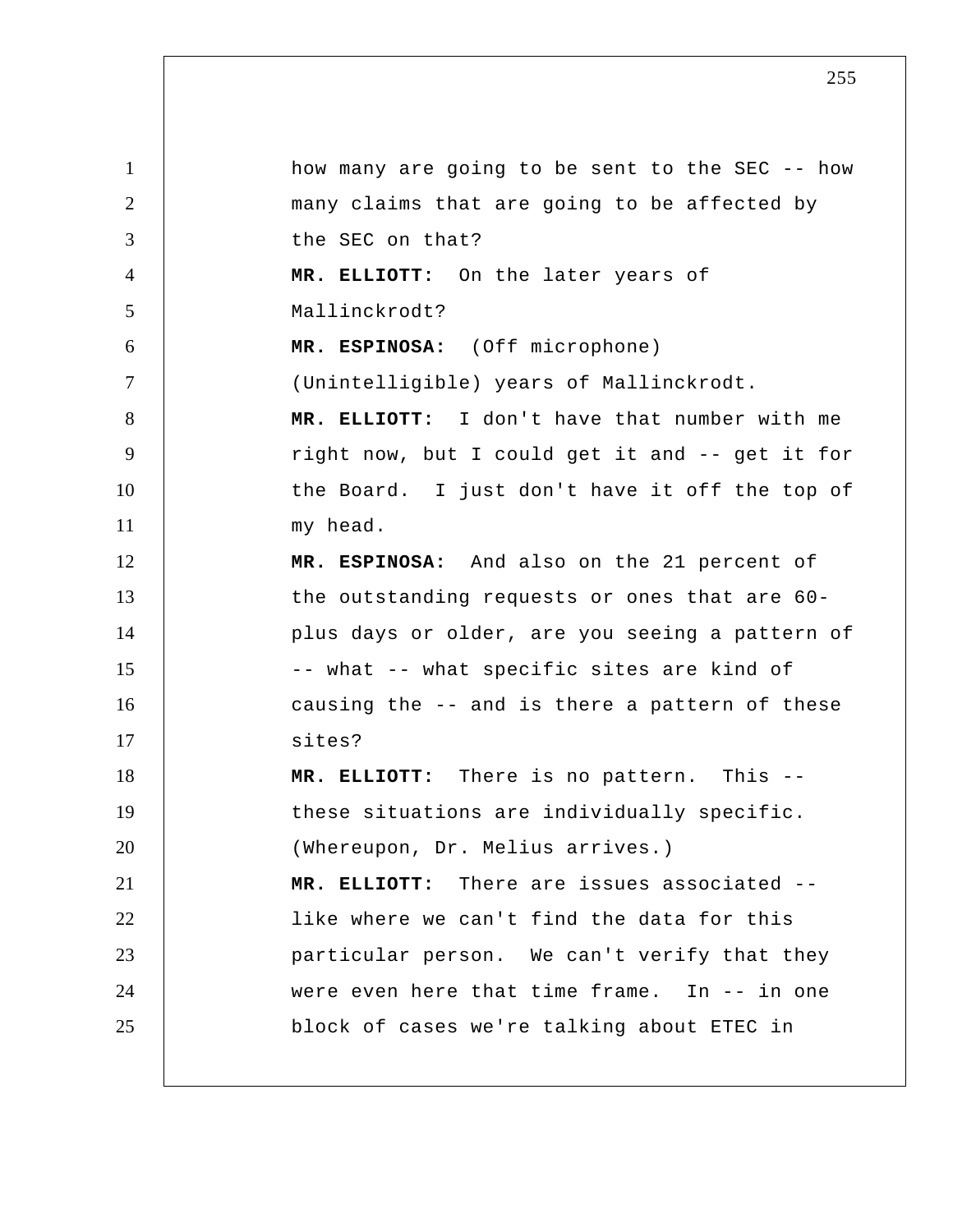| $\mathbf{1}$   | California where we've actually -- they've held |
|----------------|-------------------------------------------------|
| $\overline{2}$ | cases and we're working with DOL on trying to   |
| 3              | make sure that these folks are eligible. So     |
| $\overline{4}$ | we're working through those issues. There's     |
| 5              | not any -- I don't see any trend here. If I     |
| 6              | saw a trend like we saw in the early days with  |
| $\overline{7}$ | -- we had a trend going on at Idaho where we    |
| 8              | really had trouble retrieving information, then |
| 9              | we put our folks out there to help them get     |
| 10             | that information in -- into a format where it   |
| 11             | was easily retrievable. If I saw a trend like   |
| 12             | that, we'd take some action. Right now we're    |
| 13             | working on individual situations for those --   |
| 14             | those cases.                                    |
| 15             | DR. ZIEMER: Gen Roessler.                       |
| 16             | DR. ROESSLER: In your statistics on the SEC     |
| 17             | petitions, you show 20 requests that have been  |
| 18             | closed because they were found not to meet the  |
| 19             | basis for petition. That sounds like a really   |
| 20             | high number to me in the realm of the SEC right |
| 21             | now, and I'm wondering, is that -- it seems     |
| 22             | like that's a lot of work to put one through.   |
| 23             | Is there misinformation or misunderstanding or  |
| 24             | what were the reasons that they were turned     |
| 25             | down?                                           |
|                |                                                 |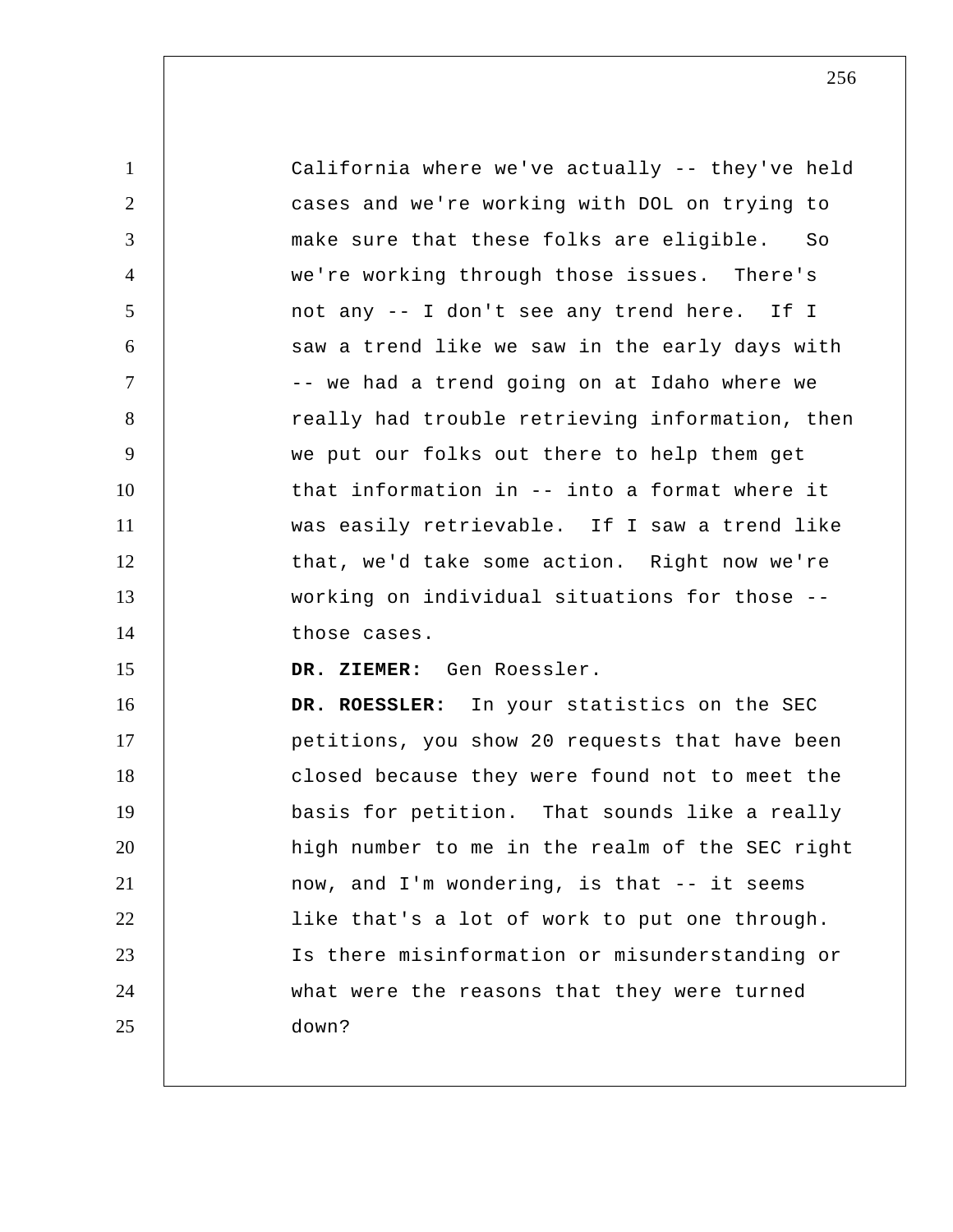1 2 3 4 5 6 7 8 9 10 11 12 13 14 15 16 17 18 19 20 21 22 23 24 25  **MR. ELLIOTT:** Again a variety of reasons, some of those include a person who had a dose reconstruction and had their claim already adjudicated and they didn't like the outcome, and so they just filed a petition with no basis. We worked -- we worked with them, and there was no basis for a class. In -- in one or two instances we had a petition filed that covered multiple sites, and the rule says you have to focus on one site. We had one petition that covered workers across sites; can't have that. Working with the petitioners then, they withdrew their petitions in those three examples that I've given. So that's -- that's mainly it. There's no -- I would say that there's no -- there's -- there's no one single reason that they haven't met. There's a variety of reasons they haven't met the basis.  **DR. ZIEMER:** Okay. Rich? **MR. ESPINOSA:** Larry, isn't the rule one site or (unintelligible) workers?  **MR. ELLIOTT:** Pardon me? **MR. ESPINOSA:** Isn't the rule on the SEC one site or a class of workers?  **MR. ELLIOTT:** It is a class of workers at a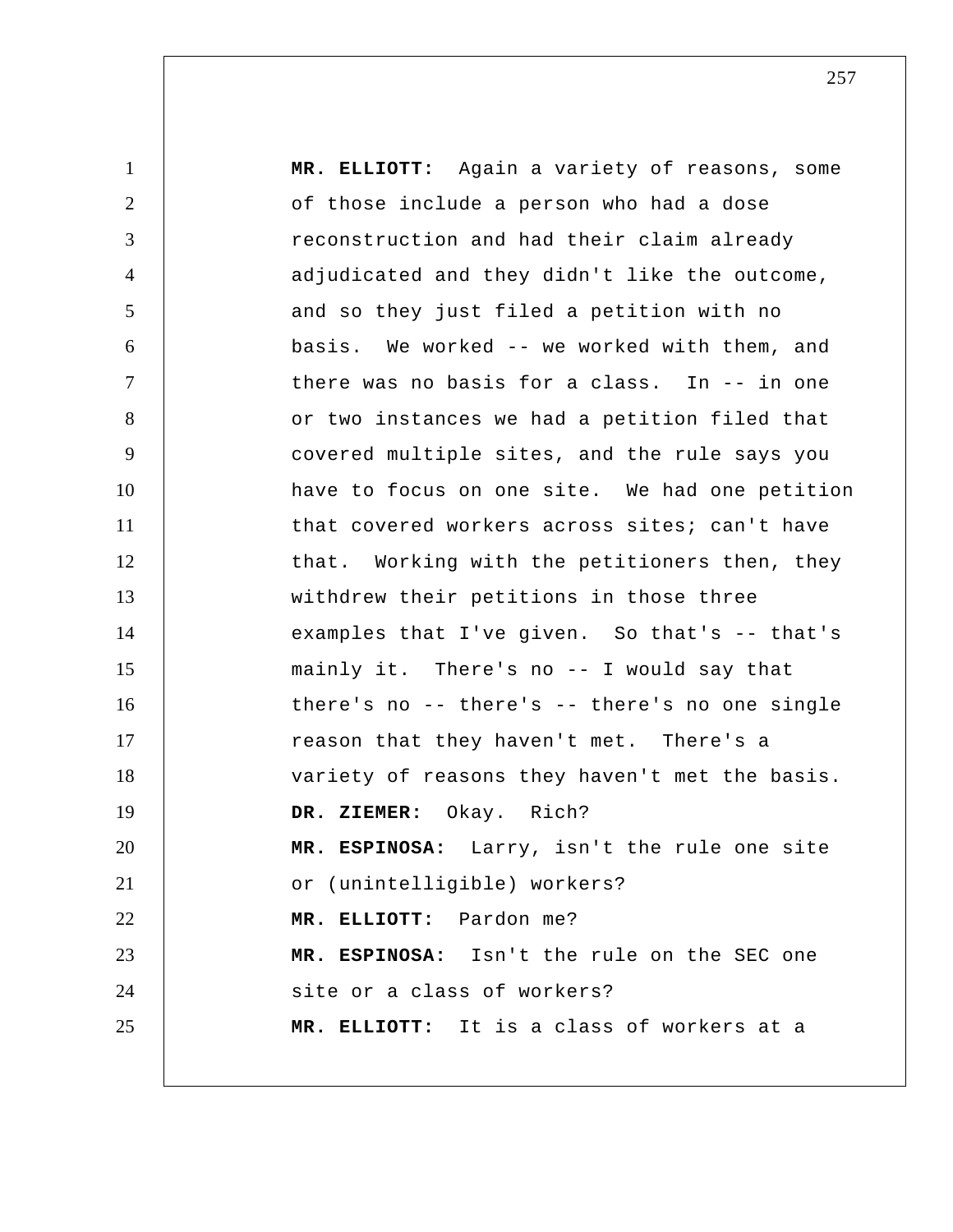1 2 3 4 5 6 7 8 9 10 11 12 13 14 15 16 17 18  $19$  --20 21 22 23 24 25 site. At a site. The class of workers cannot go across sites.  **DR. ZIEMER:** Okay, further questions? Did you have an additional, Gen -- no. Dr. Melius has joined us. Welcome.  **DR. MELIUS:** Wanda's given me a very nice brief briefing.  **DR. ZIEMER:** Okay. Mark Griffon.  **MR. GRIFFON:** Just -- just a question, Larry, on the worker outreach meetings. I didn't see any slide on your worker outreach meetings that -- that been going on, that -- I just wondered if you can give us an update on those or how many have been done and how many are scheduled? What -- what sort of is the outcome of these, I guess?  **DR. ZIEMER:** Well, there was one slide. Right?  **MR. ELLIOTT:** That was town hall. You're right  **DR. ZIEMER:** Town hall.  **MR. GRIFFON:** -- Mark, you're right. I don't have that information at my -- right off the top of my head. I appreciate your comment, though, Mark. We'll add that to the program report. That's something we should -- should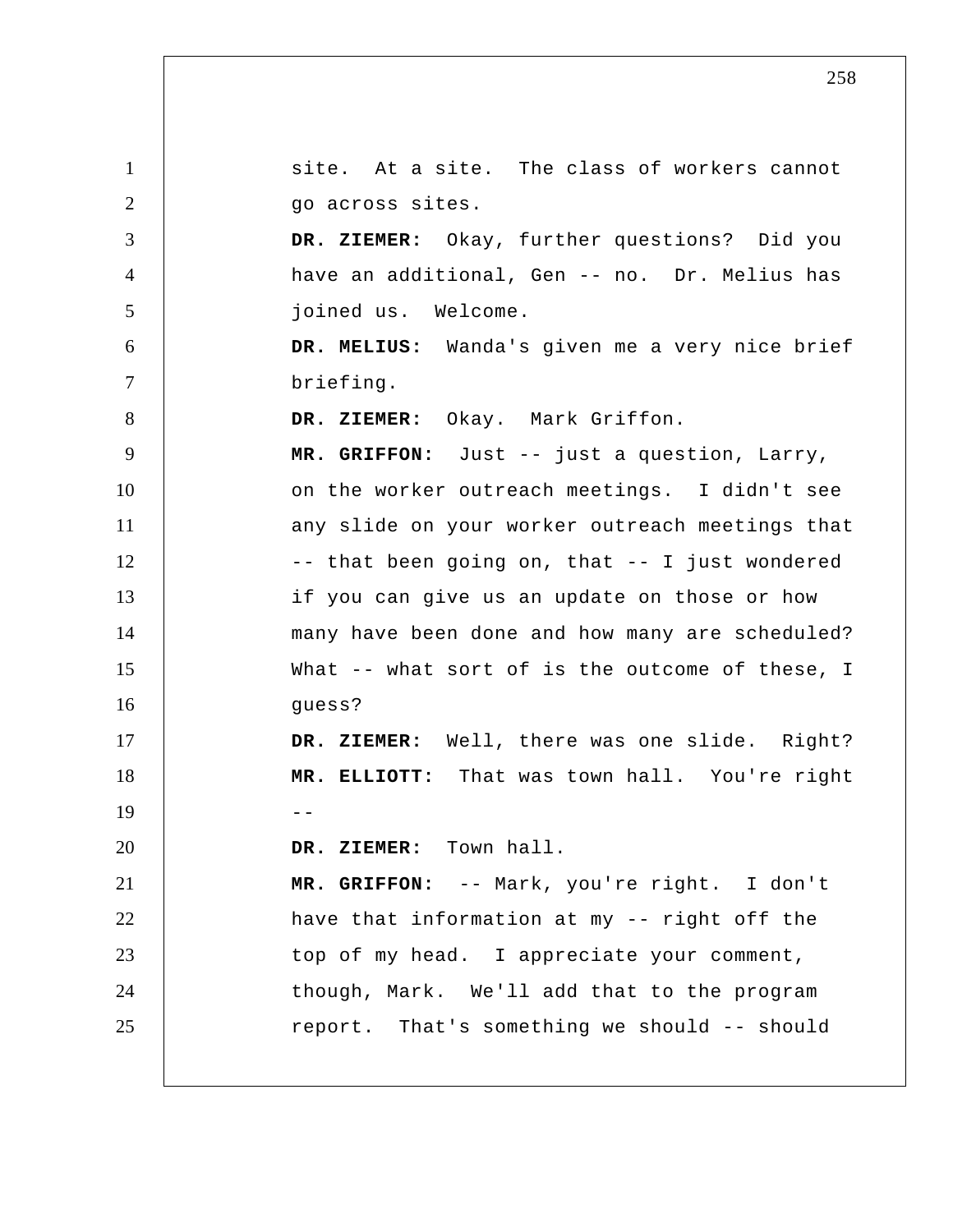1 2 3 4 5 6 7 8 9 10 11 12 13 14 15 16 17 18 19 20 21 22 23 24 25 get in front of you. We do have a program where we have -- where ORAU, and at times OCAS staff, go out into the field and interact with workers on a site profile, collect worker input about site profiles or Technical Basis Documents. We've done a number of those, but I don't have those off the top of my -- I'll make sure that we add that to our presentation for you.  **DR. ZIEMER:** Okay, other questions?  **MR. GRIFFON:** I guess -- I guess one -- just one follow-up, a comment on the worker outreach meeting. I mean I've read some of the minutes and there -- there are some very specific questions in some of the meetings, and -- and sometimes the response -- I think there was sort of a response that said we'll follow up on that, and I wonder to what -- what's the mechanism for following up with these groups or getting back to them on -- you know, or answering the questions that are laid out in these minutes? I hate to just have the people involved in these meetings think that it's a one-shot deal and (unintelligible) --  **DR. ZIEMER:** Or basically are they tracking --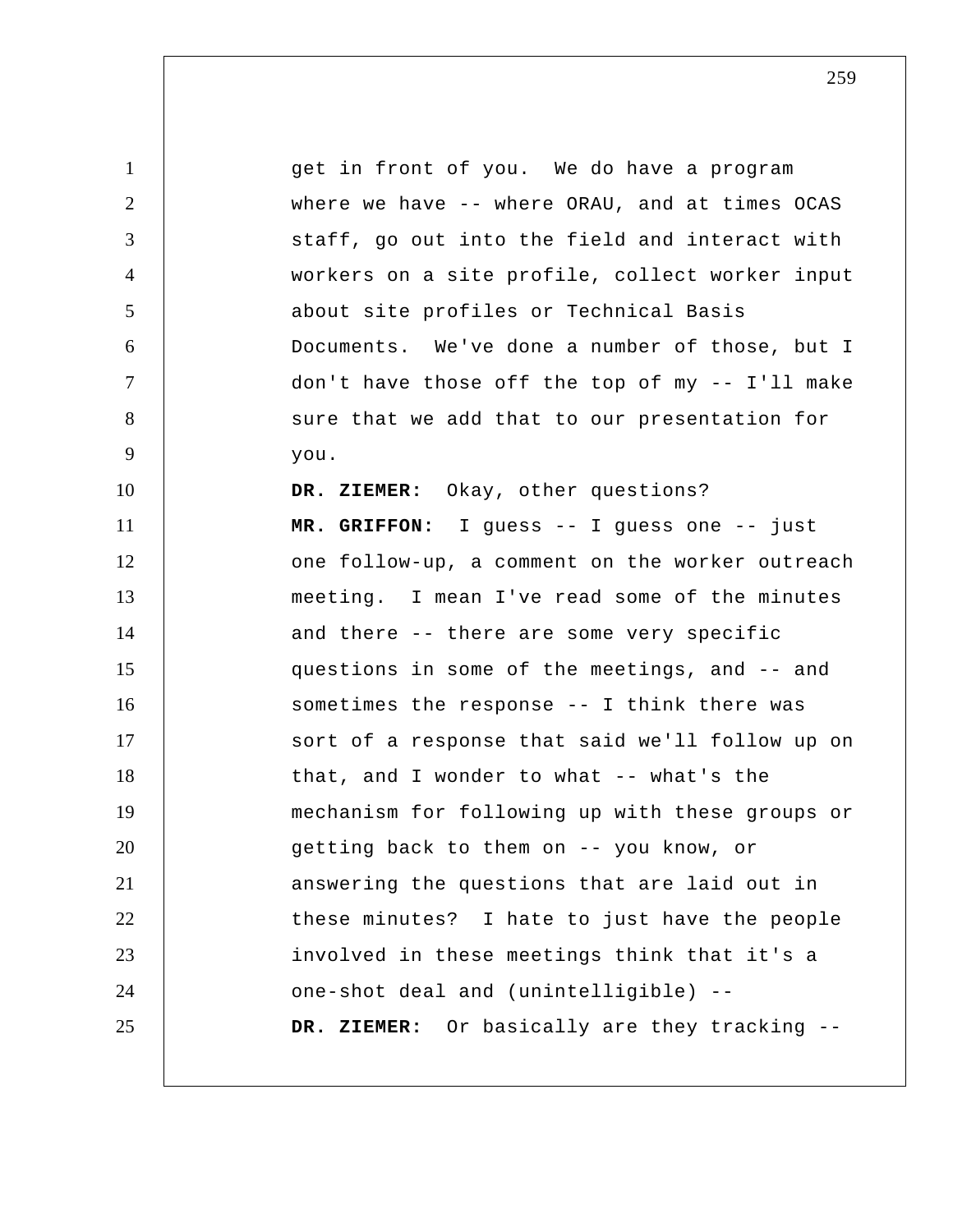**MR. GRIFFON:** Right.

1

| $\overline{2}$ | MR. ELLIOTT: Sure. Sure. No, they are                            |
|----------------|------------------------------------------------------------------|
| 3              | tracking the comments. They are in a document                    |
| $\overline{4}$ | control process. I'm not at a -- at a position                   |
| 5              | where I can speak about, you know, how many                      |
| 6              | they have responded to and how many affected                     |
| $\tau$         | changes have been witnessed in a Technical                       |
| 8              | Basis Document. I would say that Bethlehem                       |
| 9              | Steel, though, we -- we know that what we                        |
| 10             | heard, we addressed in -- inhalation and                         |
| 11             | ingestion was addressed in Rev. 2. We still                      |
| 12             | accept and hear input on that and we're                          |
| 13             | considering what we hear. But yes, there is a                    |
| 14             | formal mechanism. We need to make that more                      |
| 15             | apparent and obvious to you as to how it works,                  |
| 16             | and we'll do that.                                               |
| 17             | DR. ZIEMER: Thank you.                                           |
| 18             | MR. GRIFFON: Thank you.                                          |
| 19             | DR. ZIEMER: Okay. Thank you very much, Larry.<br>PROGRAM UPDATES |
| 20             | DOL, MR. JEFFREY KOTSCH                                          |
| 21             | We also have a status report from the                            |
| 22             | Department of Labor, and Jeff Kotsch is here                     |
| 23             | again today. Jeff, welcome back to the podium.                   |
| 24             | MR. KOTSCH: Department of -- the Department of                   |
| 25             | Labor thanks -- thanks the Board for the                         |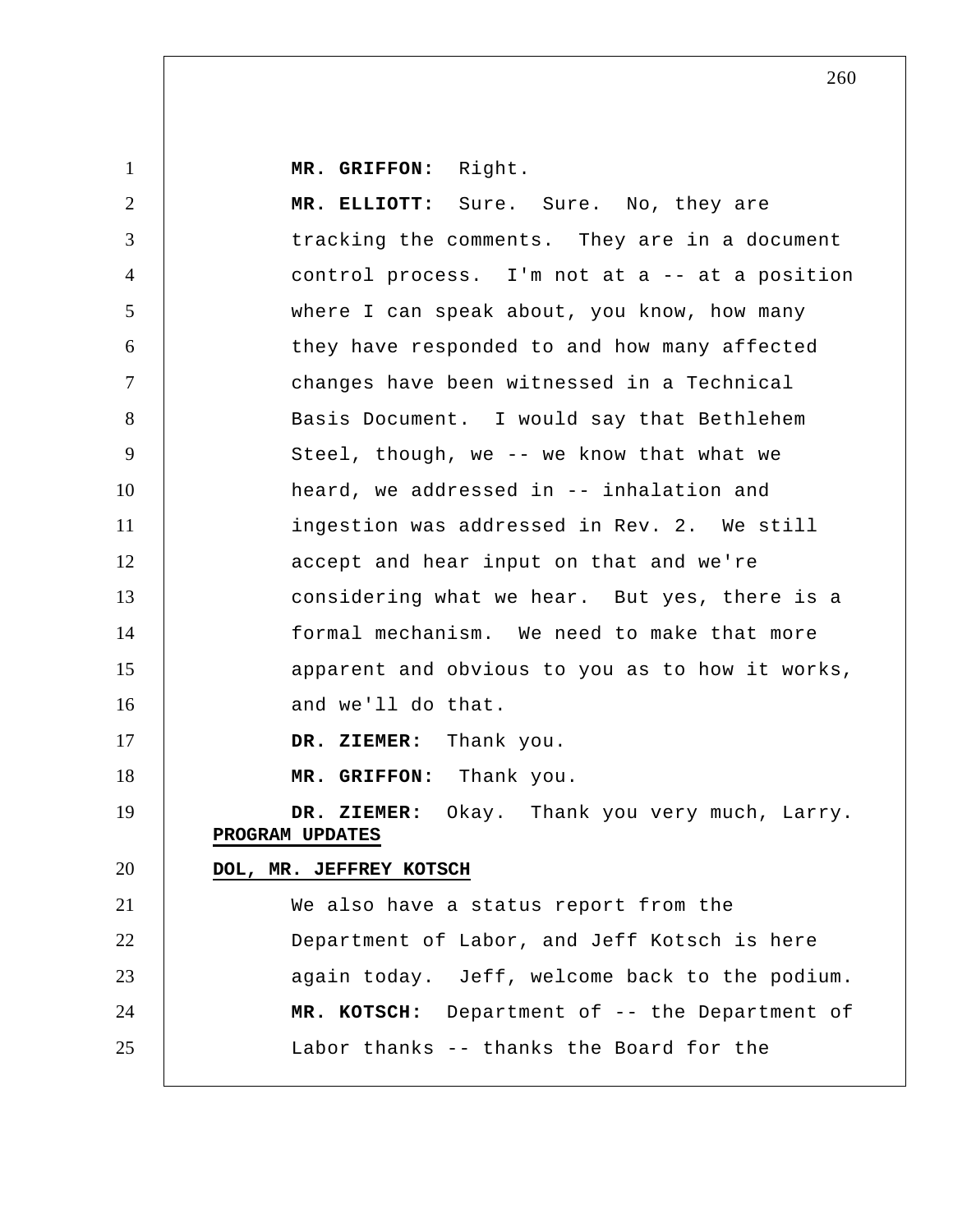1 2 3 4 5 6 7 8 9 10 11 12 13 14 15 16 17 18 19 20 21 22 23 24 25 opportunity to give an update. I don't know -- I don't know when the last time we probably gave one was. At least for me it's been a while. The number of -- well, let's start with the number and types of claims received under Part B. Total number of claims received is 69,016. This is -- most of this data is as of October 6th of this year, and you see on the display the primary categories of claims that we see, which are the categories under Part B -cancers, beryllium sensitivity or chronic beryllium disease, silicosis for the workers engaged in activities at the Nevada Test Site or Amchitka, the RECA claims for the Radiation Employees Compensation Act, then -- and under Part B, the conditions that are covered, which I won't see later under Part E, they will now have coverage, or potential coverage. The case status -- again, like Larry said, there's a difference between the numbers between cases and claimants because cases can have more than one claimant. Total cases received by DOL are 49,650. The district offices which render the recommended decisions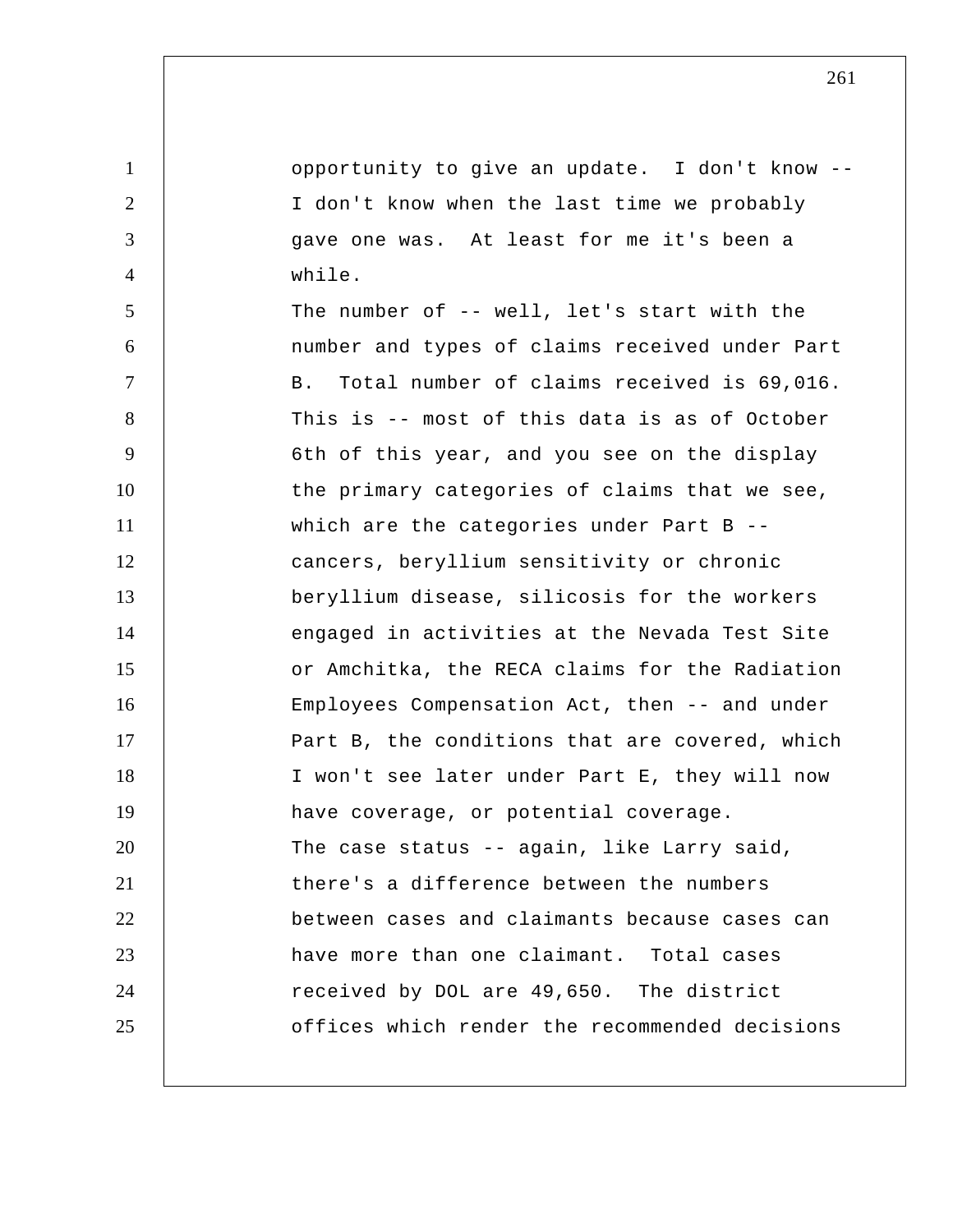| $\mathbf{1}$   | have rendered 36,638, and we've sent 20,312 to  |
|----------------|-------------------------------------------------|
| $\overline{2}$ | NIOSH. Now our numbers never seem to quite      |
| 3              | synchronize with NIOSH's number, partially      |
| $\overline{4}$ | because of our databases and partially just     |
| 5              | depending on what -- what -- almost what day we |
| 6              | take the snapshot. And then the pending         |
| $\overline{7}$ | recommended decisions of about 3,100 are just   |
| 8              | our cases that are inside the pipeline within   |
| 9              | DOL at the district offices.                    |
| 10             | The Final Adjudication Branch, which determines |
| 11             | and renders the final decisions based on the    |
| 12             | recommended decisions, have issued 33,924, and  |
| 13             | within their pipeline they've got about 2,700   |
| 14             | cases.                                          |
| 15             | Now the final decisions as far as claims goes,  |
| 16             | they've -- they've approved -- we have approved |
| 17             | 17,501 and denied 26,166. Again, the primary    |
| 18             | categories for denied claims are listed there.  |
| 19             | Again, predominantly non-covered conditions or, |
| 20             | further down, cancers not related or POCs less  |
| 21             | than the 50 percent required under the Act.     |
| 22             | The other ones are employees not covered,       |
| 23             | survivors not eligible, insufficient medical    |
| 24             | evidence to support the claim.                  |
| 25             | As far as the NIOSH referrals, we have 99 --    |
|                |                                                 |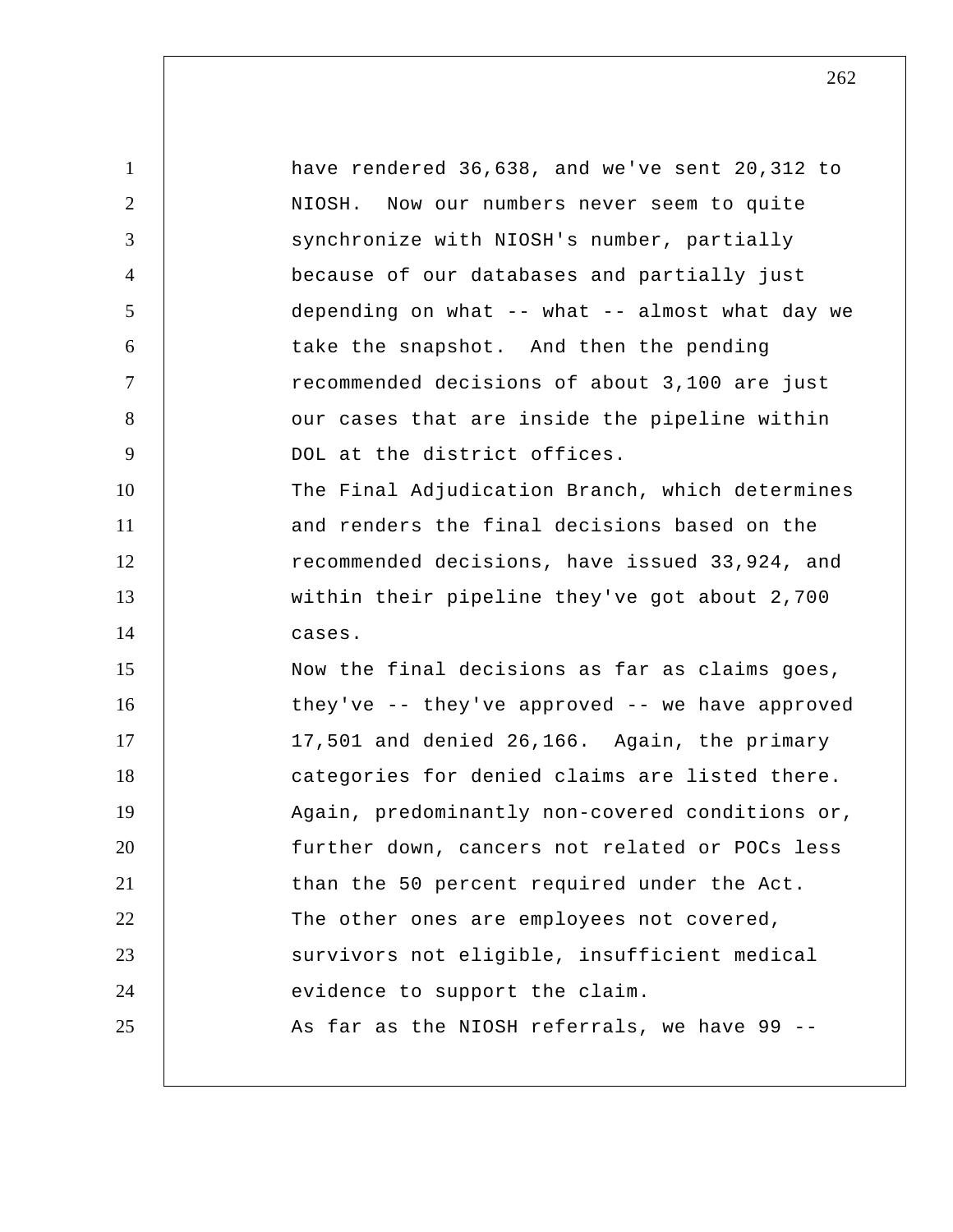1 2 3 4 5 6 7 8 9 10 11 12 13 14 15 16 17 18 19 20 21 22 23 24 25 we're showing 900 -- 9,900 cases at NIOSH, and we've had completed dose reconstructions on 9,605 and dose reconstructions not required for 777. Those are a variety of cases. Some of those are -- I think include chronic lymphocytic leukemia, some of the other ones that we either sent or -- basically there's not a dose reconstruction that was required. We've accepted, for the cases with recommended decisions, 2,136, and cases with final decisions, we've accepted 1,829; denied 500 - or I'm sorry, 5,434. These statistics do not include 848 cases that have pending recommended decisions and 66 cases that have -- that are currently pending payment. The three facilities -- at least locally, I think -- obviously that are interest and we'll just provide quick statistics on are Oak Ridge National Lab or X-10, and we've referred 1,062 cases to NIOSH. We've had 460 returned; 100 of those were approved at the recommended decision level, 86 at the final decision level were approved, and DOL has paid out \$12.6 million on 84 claims. There are two cases that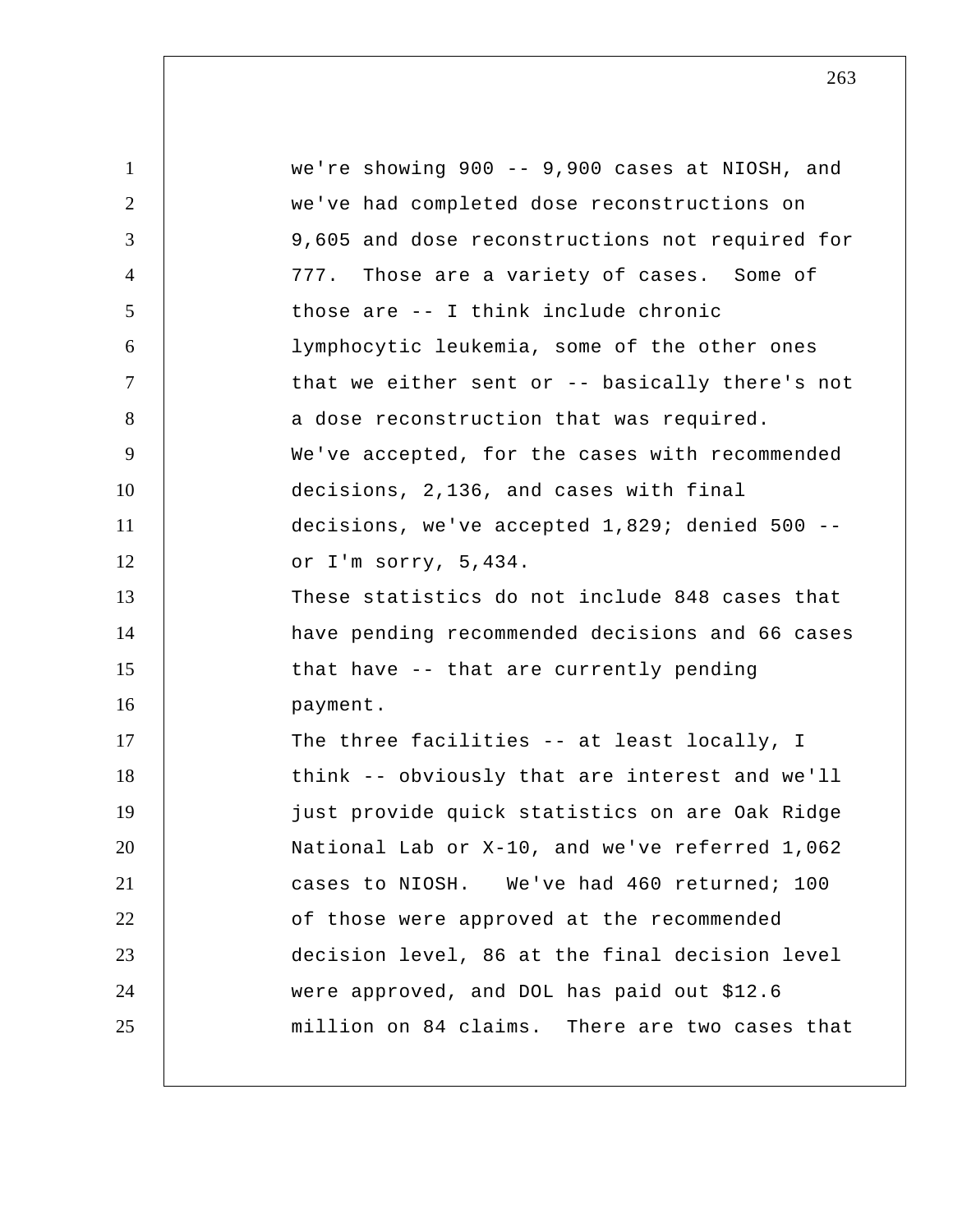| $\mathbf{1}$   | are pending payment.                                |
|----------------|-----------------------------------------------------|
| 2              | K-25 we've referred to NIOSH 1,310 cases and        |
| 3              | we've had 540 returned as completed.                |
| $\overline{4}$ | Recommended decision approvals for 75 cases,        |
| 5              | with final decisions that were approved for 54;     |
| 6              | compensation paid for seven -- about \$7.9          |
| $\tau$         | million for 53 cases; there's one case still        |
| 8              | pending.                                            |
| 9              | Total compensation paid, including SEC cases --     |
| 10             | obviously K-25 is one of the statutory SEC          |
| 11             | sites -- we've paid out -- or Department of         |
| 12             | Labor has paid out \$261 million -- almost \$262    |
| 13             | million for 1,749 cases.                            |
| 14             | The Y-12 plant is the largest claimant base --      |
| 15             | for this area, anyway -- and we've referred         |
| 16             | 2,375 cases to NIOSH and have had 1,067 cases       |
| 17             | returned. At the recommended decision level         |
| 18             | we've had approvals for 318; at the final           |
| 19             | decision level 286, and a paid-out compensation     |
| 20             | of $$41,325,000$ on 276 cases. We have ten cases    |
| 21             | still pending payment.                              |
| 22             | So for Part B now as of October 10th, the           |
| 23             | compensation benefits issued, the total             |
| 24             | compensation that -- we've made payments for        |
| 25             | 15,972 to the $--$ at that $--$ I'm sorry $--$ with |
|                |                                                     |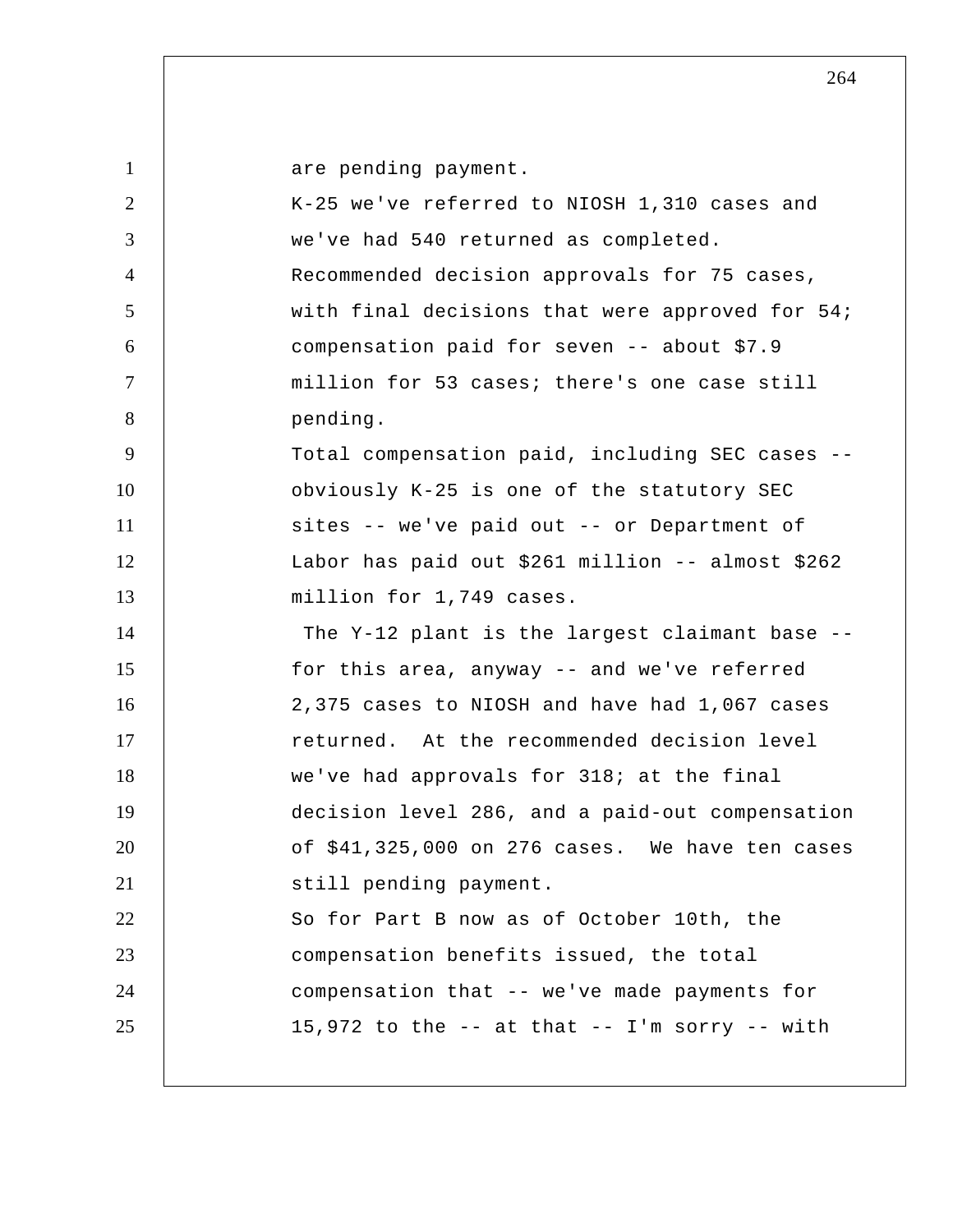1 2 3 4 5 6 7 8 9 10 11 12 13 14 15 16 17 18 19 20 21 22 23 24 25 compensation of \$1,247,000,000, with an additional medical benefit payment of \$75,437,000. For the NIOSH cases -- that was a total number. For the NIOSH cases we've made 1,763 payment -- payments, I'm sorry, and the compensation amount has been almost \$264 million. Now just a briefing -- last October the Congress amended the Act to add Part E to the mix for Department of Labor, really essentially taking the Part D program from DOE and transferring it, with some additional actions, to the Department of Labor. Part of that was a requirement to issue an interim final rule, which was issued on May 26th, which met the deadline that was mandated by Congress. Obviously in support of this additional activity, the Department of Labor had to add staff, which it has done and is doing at the district offices, the FAB offices -- which are attached to those offices -- as well as the national office. And also additional resources for the Resource Centers which were initially run by DOE and DOL, now are currently run just by DOL.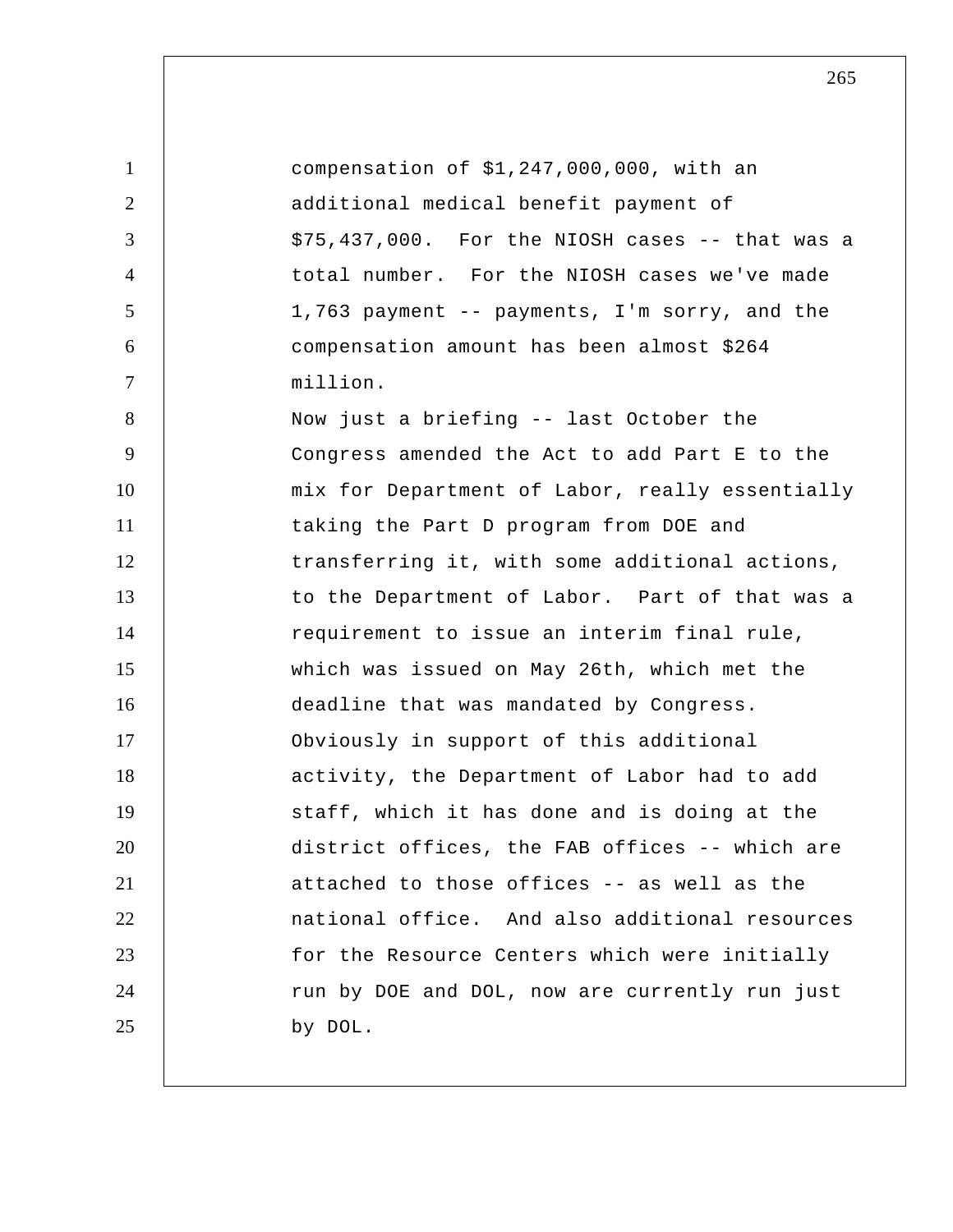1 2 3 4 5 6 7 8 9 10 11 12 13 14 15 16 17 18 19 20 21 22 23 24 25 Also in support of that, obviously DOL has had to perform internal training. We've done that in two cycles. The first phase we completed in May of 2005. We are currently in a cycle now this month of training our field staff and our national office staff on Part E. Obviously that went hand-in-hand with the -- the issuance of the interim rules as we determined what was going to be involved in the -- in the process. We had a goal internally within the Department of Labor to issue 1,200 payments by the end of Fiscal Year 2005. We exceeded that goal and issued 1,535 payments. Public outreach, there have been a number of town hall meetings at 35 sites, as -- as Larry alluded to, and NIOSH has been out there with us at most of the sites, discussing Part E and residual contamination. There's meetings in fact going on today and tomorrow at ETEC in California, and within the next two weeks Shiprock and Grants, New Mexico; Rocky Flats and Grand Junction, Colorado. And with the DOE goal -- or I'm sorry, the DOL goal of initially processing the large majority of 25,000 Part D cases that we received from the Department of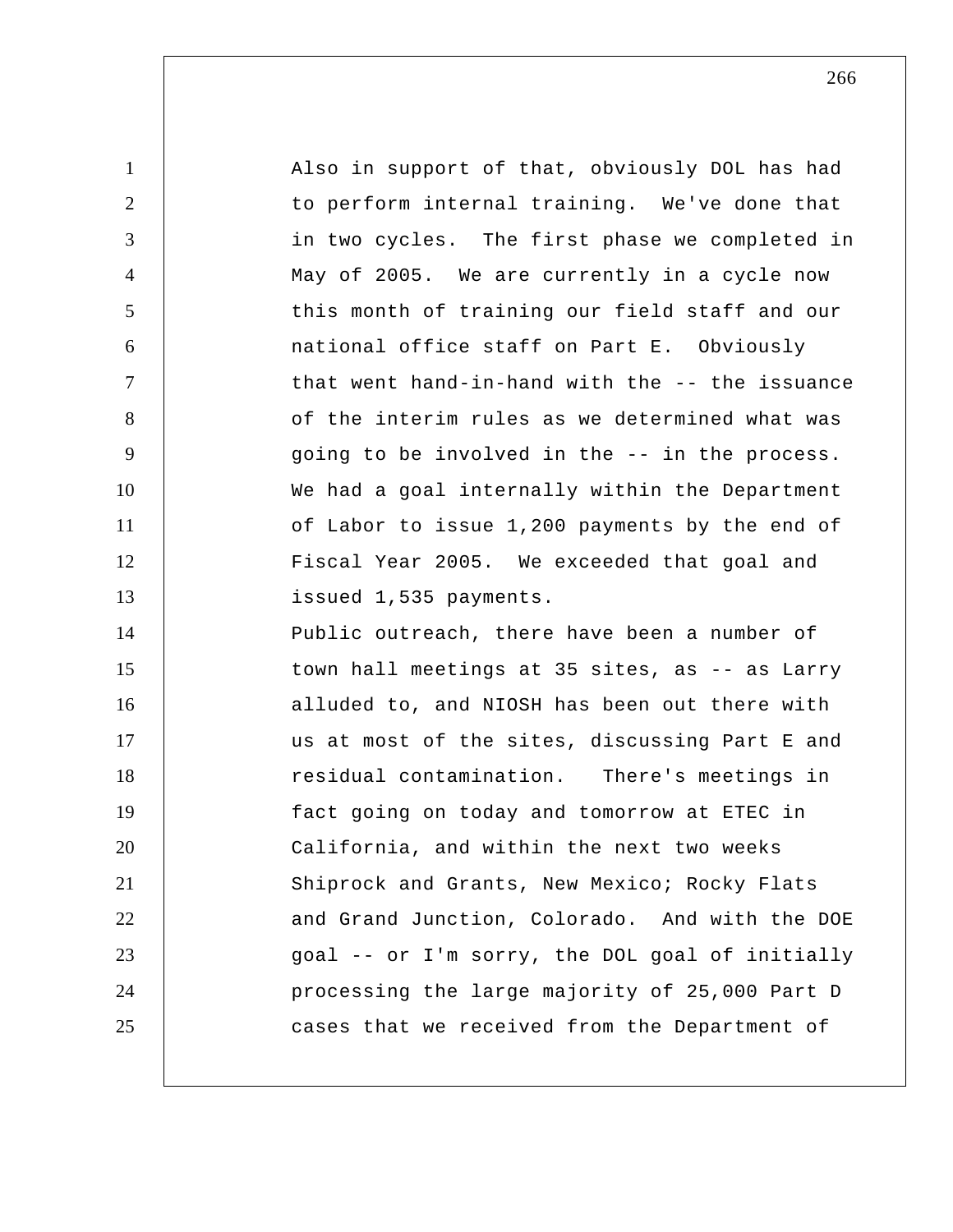1 2 3 4 5 6 7 8 9 10 11 12 13 14 15 16 17 18 19 20 21 22 23 24 25 Energy, shooting for a target to try to get a lot of -- the majority of those done by the end of Fiscal Year 2006. Final slide is the Part E claims we recorded as -- again, as of October 10th, three -- 35,091 claims. We've rendered recommended decisions to approve for 2,508; final decisions to approve for 2,106; and paid compensation of \$205,243 on 6,810 cases. And that's it, briefly. Are there any questions?  **DR. ZIEMER:** Very good. Thank you, Jeff. Let's start out -- Dr. Melius.  **DR. MELIUS:** Yeah, you entered -- published an interim final rule and accepted public comments on the Part E program. Where are you in terms of a final rule on that? Can you give me a general sense? I --  **MR. KOTSCH:** Yeah, I can give you a general sense, because I'm not intimately involved with that. I know the public comment period for Part -- for the rule ended -- I forget now, probably a month or two ago --  **DR. MELIUS:** Yeah.  **MR. KOTSCH:** -- and talking to our lawyers,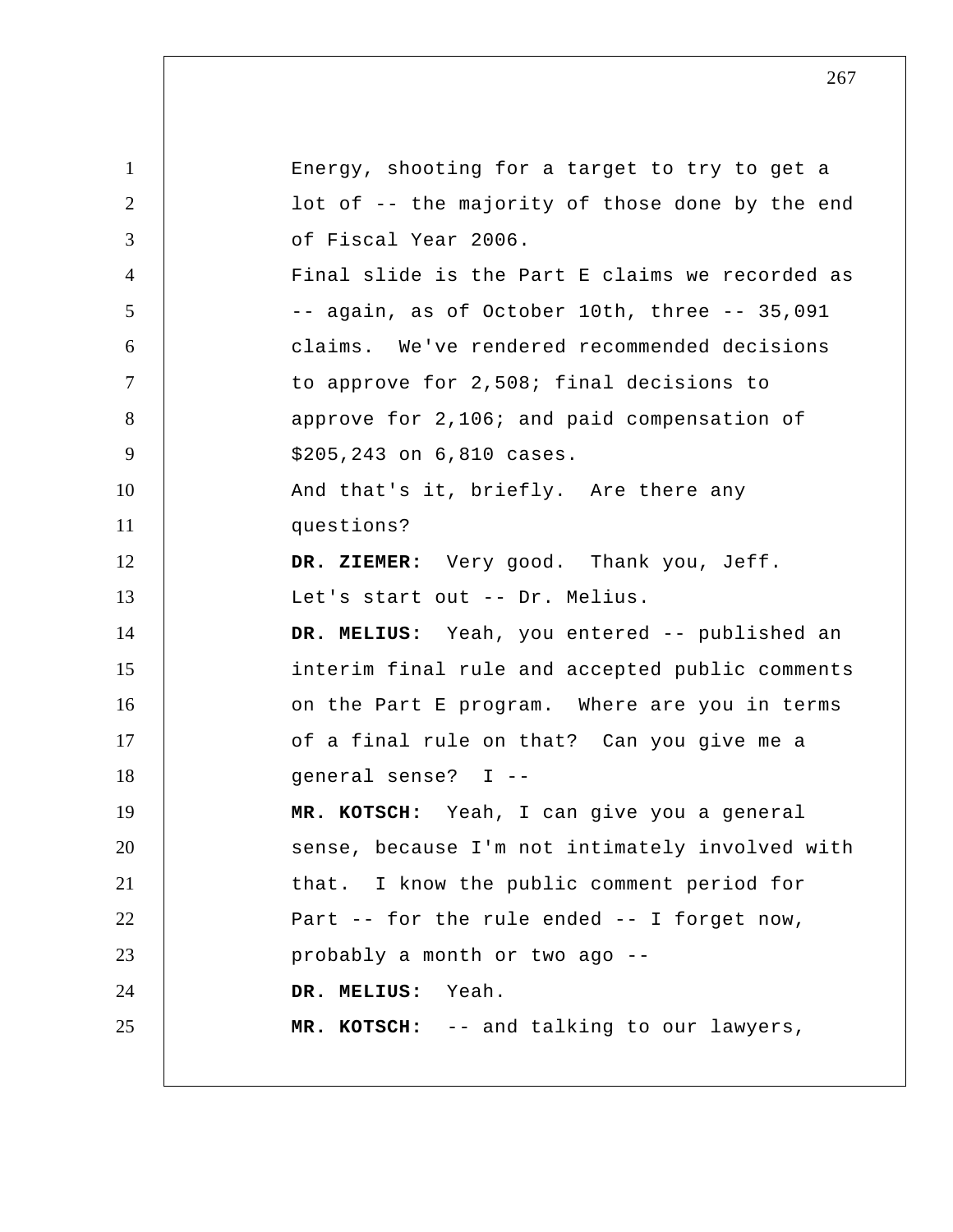1 2 3 4 5 6 7 8 9 10 11 12 13 14 15 16 17 18 19 20 21 22 23 24 25 'cause I knew this question might be asked, they weren't going to commit to any time when they were going to -- when they were going to complete the rule, but it -- it's not -- let's just say it's -- it's more than a few months away, probably, 'cause they have a number of comments they have to resolve and other issues they have to address.  **DR. ZIEMER:** Rich. **MR. ESPINOSA:** Yeah, the Subpart B that was 10,600 claims that were under non-covered conditions, would you happen to have a percentage or a hard number of how many of those cases did qualify for the -- E?  **MR. KOTSCH:** No, I don't have that with -- we can provide that in the future, but for Part B a lot of the non-covered conditions are things that are covered under Part E due to toxic exposures. You know, a lot of the respiratory diseases, coronary problems, the renal diseases, things like that, which I think - other than -- the only ones that really don't ever -- will never be covered are some of the ergonomic type of things or back problems or some hearing loss. I mean there is some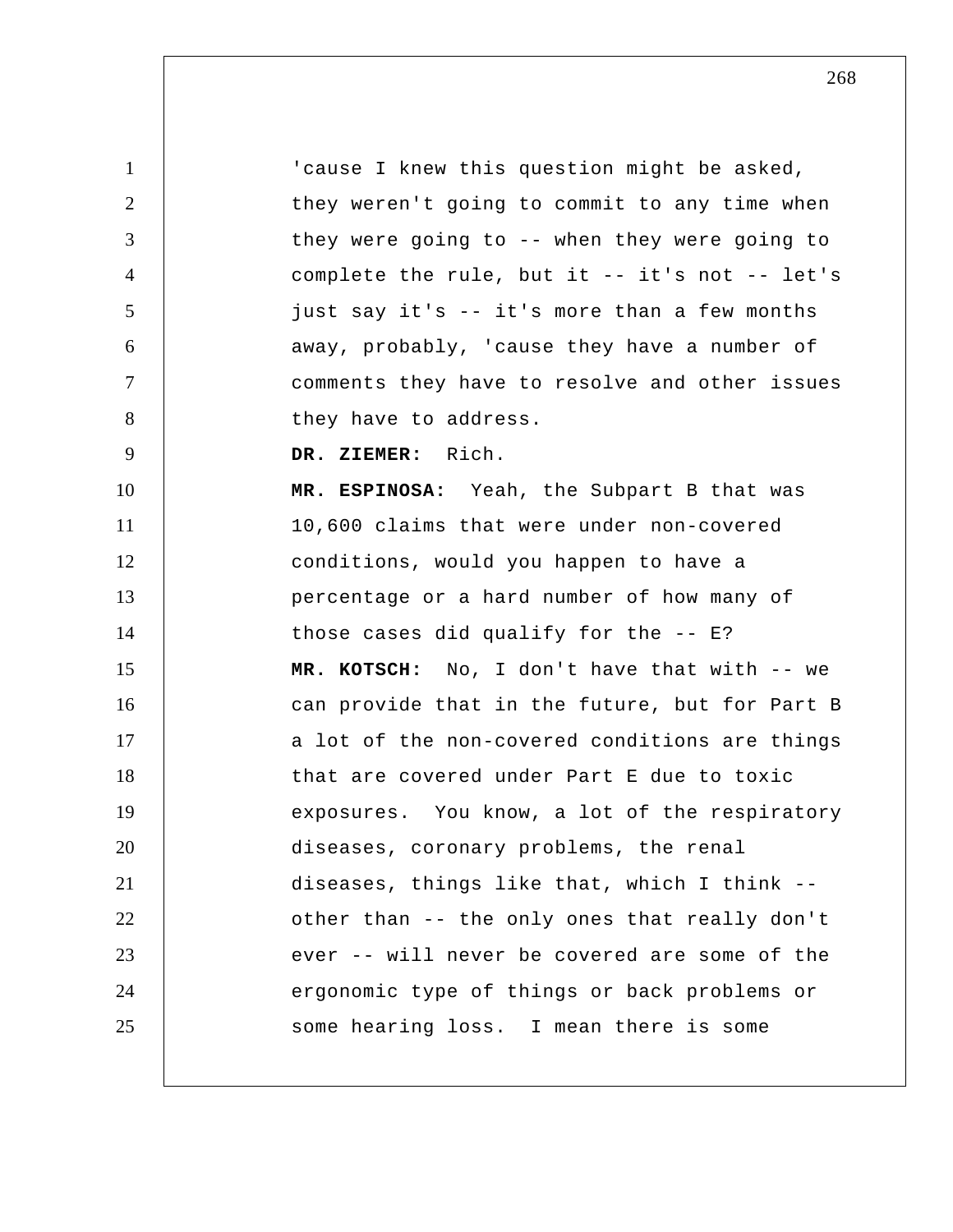1 2 3 4 5 6 7 8 9 10 11 12 13 14 15 16 17 18 19 20 21 22 23 24 25 hearing loss associated with certain exposures -- toxic chemicals. Some of those things will never be covered under either program, but I think the large majority of them should somehow be addressed under Part E now.  **DR. ZIEMER:** And you automatically switch those over --  **MR. KOTSCH:** Yeah, any claim -- well, any old claim, any B claim that came in that was automatically set up also as an E claim, once we got E. All new claims that come in are submitted to both sides of the program, and actually we're no longer dividing internally our -- our claims. They're not treated as B or E anymore. They're treated as a total claim and will go through both -- our -- that's why we're training our CEs that -- who work the claims from both sides, basically. Whichever side can go faster, we -- if we can compens- compensate a person, we'll -- we'll do a Part E compensation, and then if a Part B compensation follows through NIOSH, we'll -- you know, that'll come later.  **DR. ZIEMER:** So it shows up in your statistics in both -- both columns, so does it look like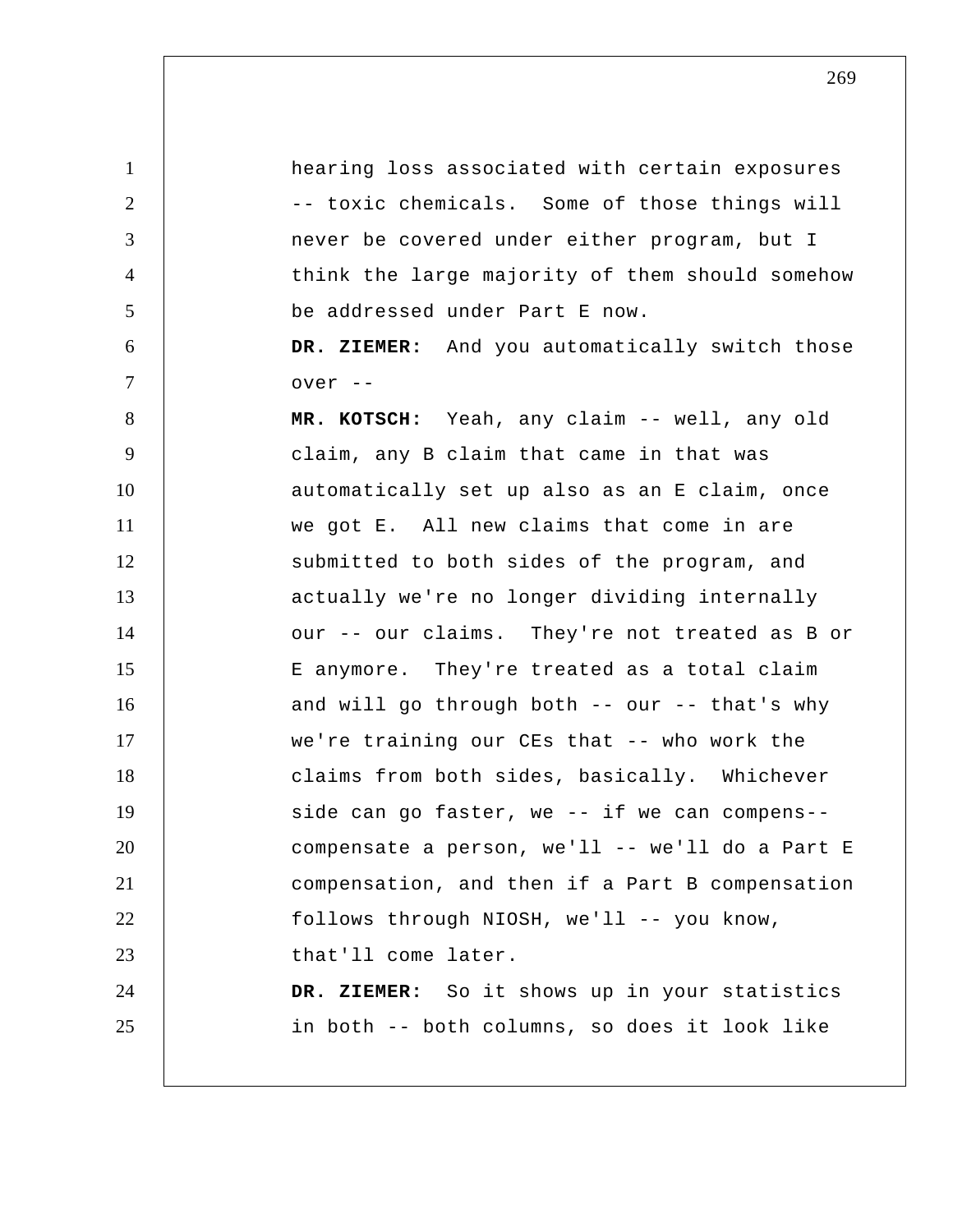1 2 3 4 5 6 7 8 9 10 11 12 13 14 15 16 17 18 19 20 21 22 23 24 25 there's more claims being processed than there really are?  **MR. KOTSCH:** Not in -- not in these statistics.  **DR. ZIEMER:** Oh. Thank you.  **MR. KOTSCH:** I mean at the front end of the - all -- the front end of those statistics are all Part B.  **DR. ZIEMER:** Okay. Roy.  **DR. DEHART:** Can't the radiation criteria -- do you have any data on appeals and success of appeals?  **MR. KOTSCH:** For the Part B program?  **DR. DEHART:** Yes.  **MR. KOTSCH:** No, and I think -- I'm trying to remember if that question was asked previously, and I -- I probably committed to supplying some data on that. I don't know if we did or not. I don't -- I don't know. Pete did it the last time. But we can do that. I happen to be one of the two people that have to review at least all the technical objections that are presented to the FAB, you know, as we -- as people raise technical objections and at the -- they -- they have to come to either myself or my junior person for -- for review.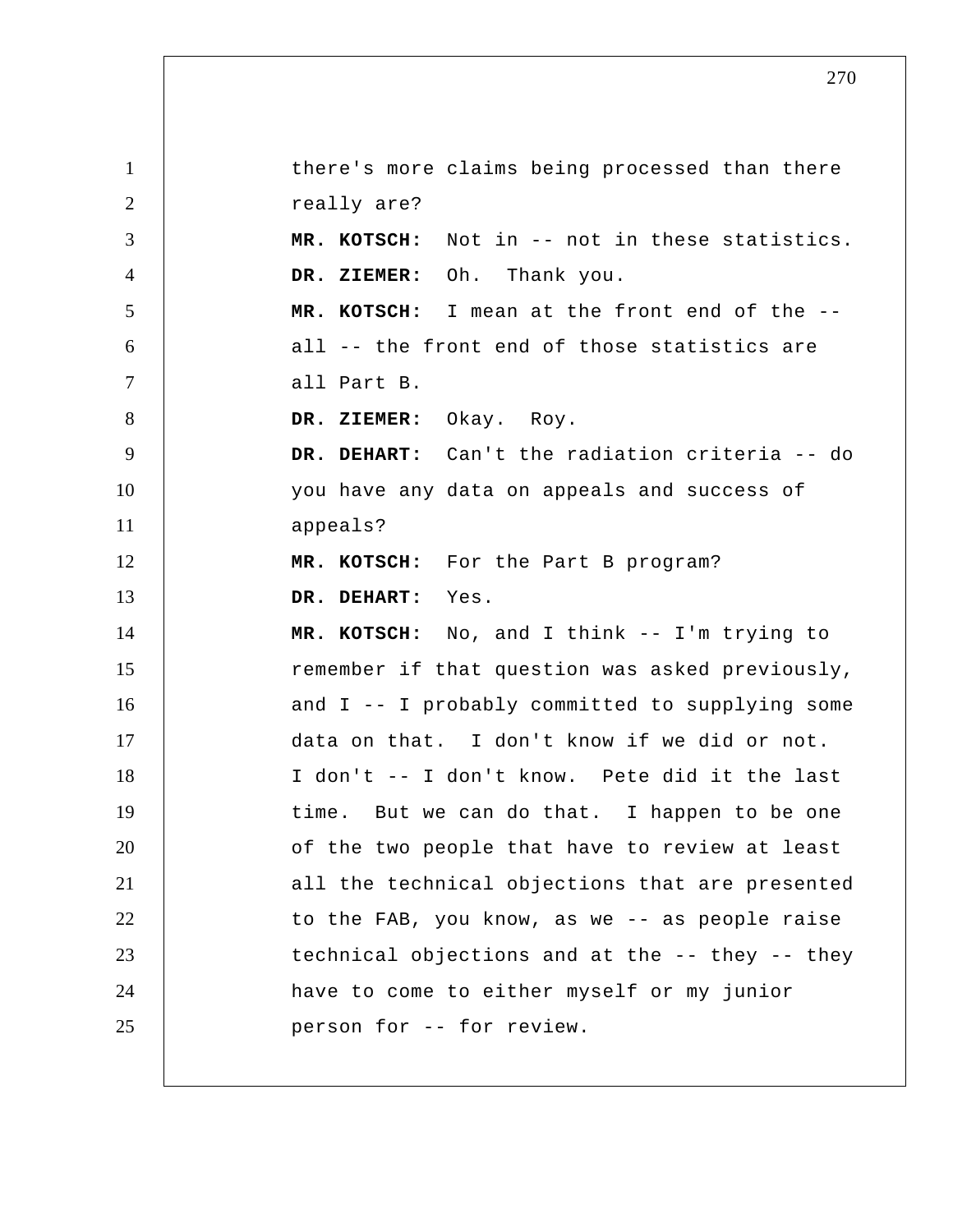1 2 3 4 5 6 7 8 9 10 11 12 13 14 15 16 17 18 19 20 21 22 23 24 25  **DR. DEHART:** (Off microphone) One of the reasons for the question, I think --  **DR. ZIEMER:** Is the mike on?  **DR. DEHART:** One of the reasons for the question, and I think the Board would be interested because it, in a sense, provides some kind of quality control for deliberations and actions.  **MR. KOTSCH:** There -- and I don't want to give you a percentage because I probably can't figure it out exactly. There are some portion of the rework requests that go back to NIOSH that are a result of technical objections that are raised by claimants to their -- at the stage of the recommended decision. That's the opportunity they have to -- or their first opportunity with the Department of Labor to raise an objection -- or even at the final decision they can obviously either ask for a reconsideration or a -- if it's after 30 days - - of a reopening of their case. And we do - it's less frequent, but there are -- they do have an opportunity and they may bring technical objections up at that point, too. We've had some people that will object at the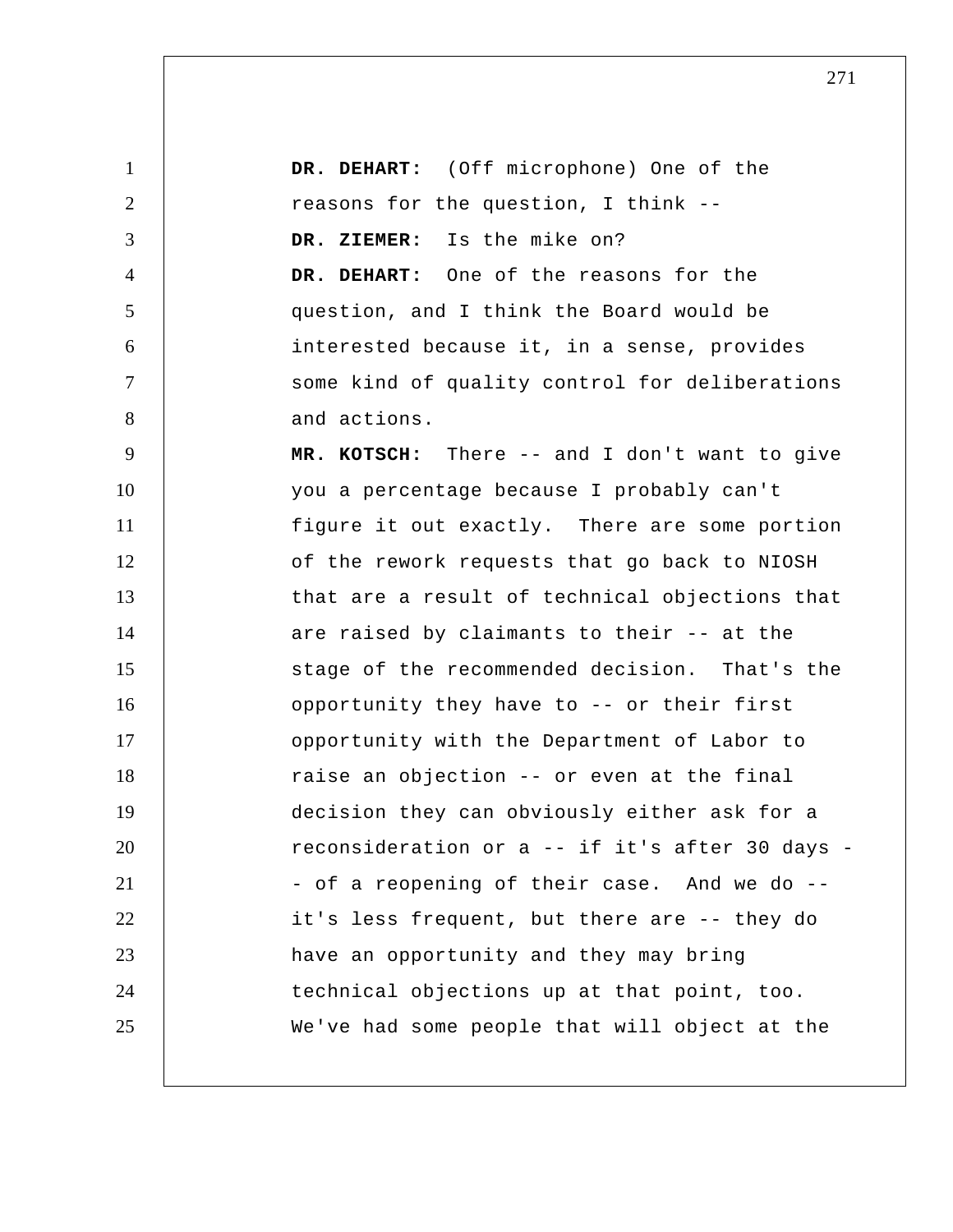1 2 3 4 5 6 7 8 9 10 11 12 13 14 15 16 17 18 19 20 21 22 23 24 25 recommended decision, they will object at the final decision, and then they will continue to submit reopening requests. But generally it's not -- they have not submitted additional evidence that really provides us a means to go -- you know, to go -- to say we have -- need to rework the -- the dose reconstruction, but we do receive -- like I said, at the recommended decision we have seen some, we can get numbers on that, that result in reworks because of technical information that we've received that -- or questions that we received that would result in a rework of the dose reconstruction.  **DR. ZIEMER:** Does that answer your question, Roy? Would you --  **DR. DEHART:** It answers the question --  **DR. ZIEMER:** -- like to see some of those numbers?  **DR. DEHART:** -- in the fact that he has no data. What would be helpful, if we could see the data --  **MR. KOTSCH:** Sure.  **DR. DEHART:** -- on present-- future presentations.  **MR. KOTSCH:** Sure, we can do that.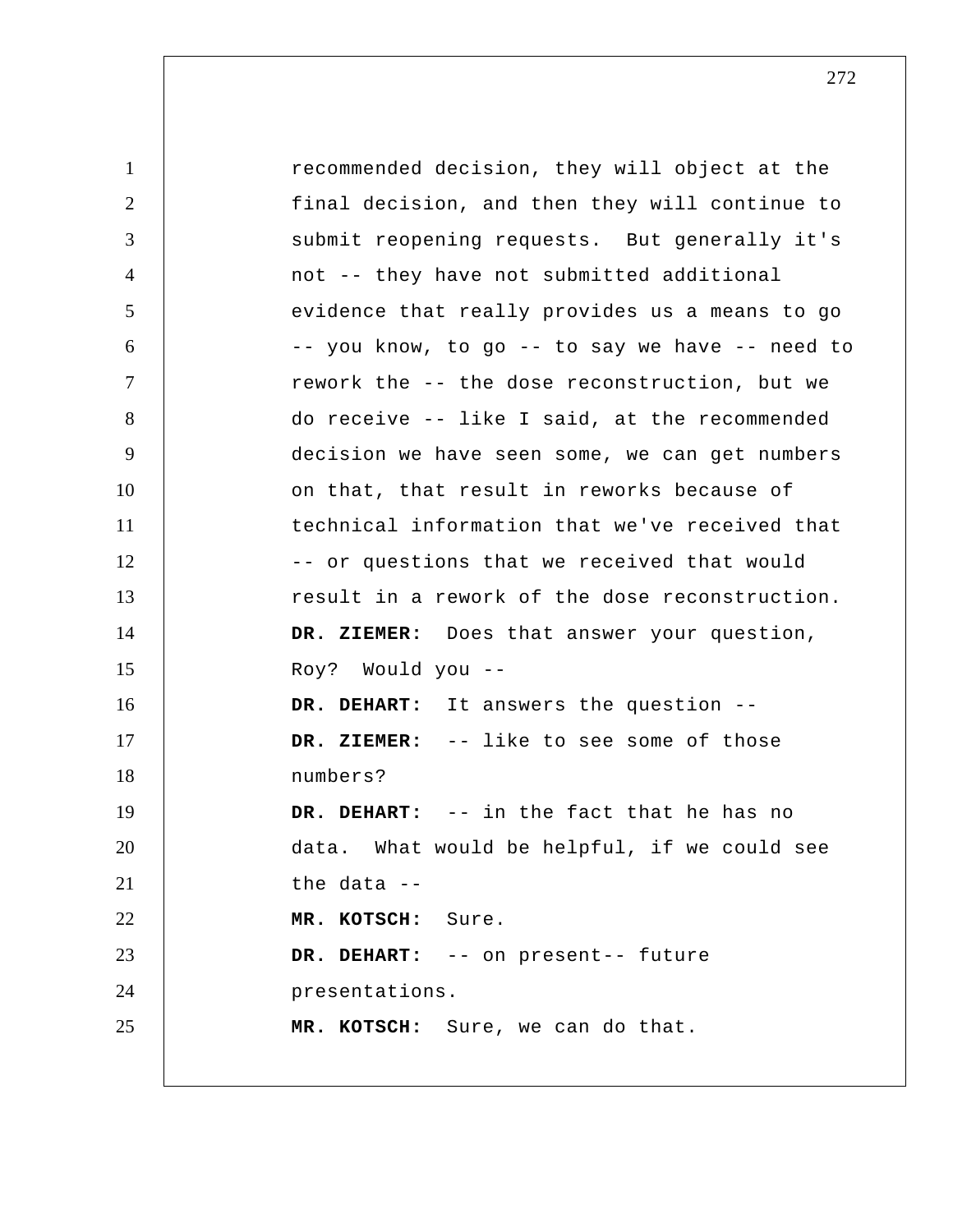| $\mathbf{1}$   | DR. ZIEMER: Thank you. Jim.                     |
|----------------|-------------------------------------------------|
| 2              | DR. MELIUS: I have a -- two -- or separate      |
| 3              | questions. One -- Larry may have addressed      |
| $\overline{4}$ | this 'cause I was obviously late, was I noticed |
| 5              | in the statistics Larry presented that we're    |
| 6              | seeing a little bit of an increase in the       |
| $\tau$         | number of requests coming in. Is there any      |
| 8              | sense to what extent that's being generated by  |
| 9              | these town meetings and outreach efforts that   |
| 10             | are underway, and any sense of -- are you       |
| 11             | seeing in those meetings claimants already in   |
| 12             | the -- now in the Subtitle E program, or are    |
| 13             | you also seeing new -- new potential claimants, |
| 14             | I guess?                                        |
| 15             | MR. KOTSCH: I don't know, and Larry I don't     |
| 16             | think was able to make that leap, either.       |
| 17             | DR. ZIEMER: I think Larry indicated he          |
| 18             | expected more than they actually got. Was that  |
| 19             | not the case?                                   |
| 20             | MR. ELLIOTT: We really haven't seen any         |
| 21             | dramatic increase in new claims being submitted |
| 22             | as a result of all the town hall activity.      |
| 23             | DR. MELIUS:<br>Okay.                            |
| 24             | MR. ELLIOTT: Not to us; I don't know about      |
| 25             | DOL.                                            |
|                |                                                 |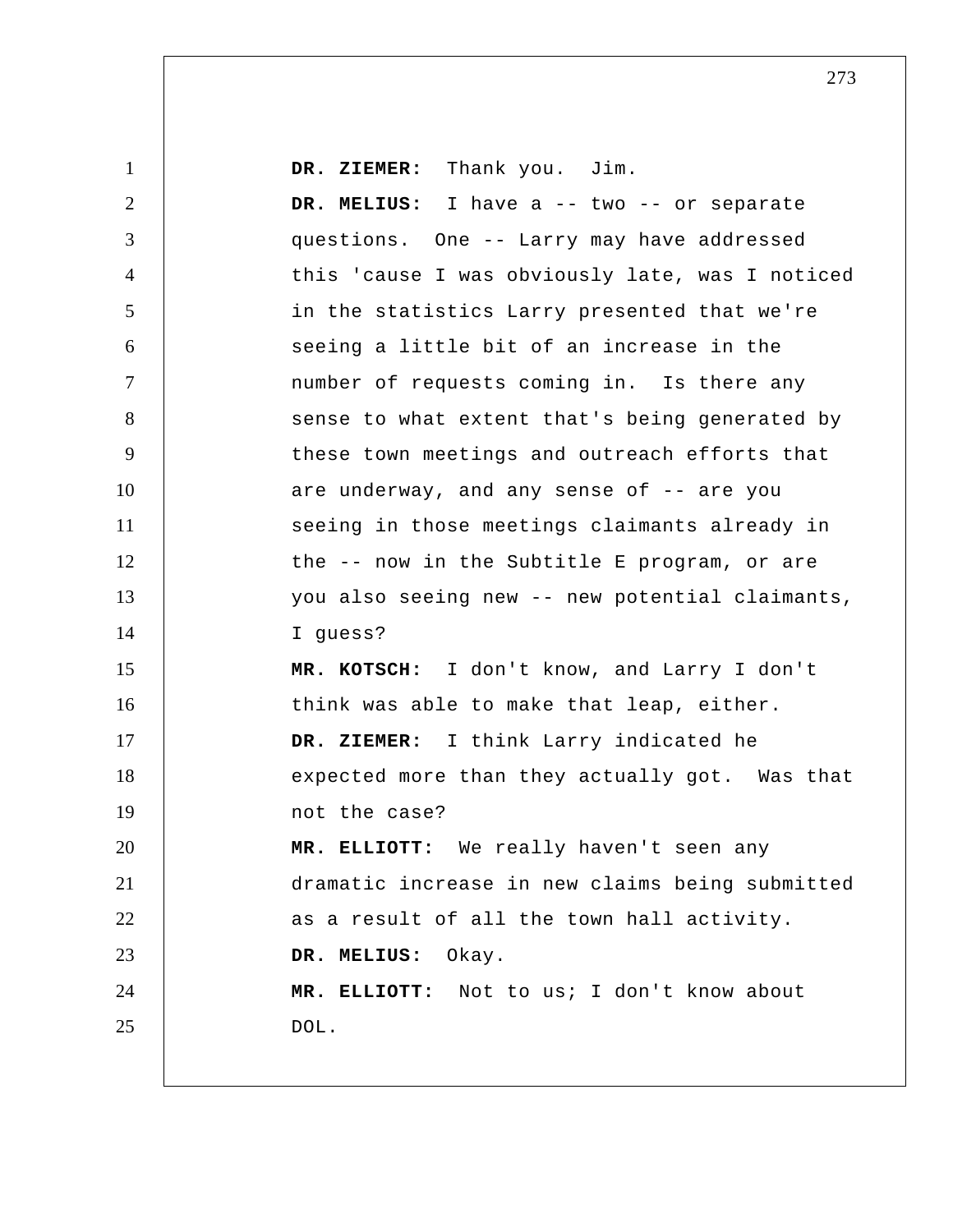1 2 3 4 5 6 7 8 9 10 11 12 13 14 15 16 17 18 19 20 21 22 23 24 25  **MR. KOTSCH:** I don't know that it's that apparent to us at Labor, either, but I don't - again, I'm not the one who crunches that particular data to see -- I know they do get inquiries at the town hall meetings and they do get people that -- 'cause there are resource - the Resource Centers pick up information - maybe the next time we can look through our resource information data --  **DR. ZIEMER:** Certainly the NIOSH curves look pretty flat for the last number of months and - -  **DR. MELIUS:** Yeah, it started to go up a little bit I thought --  **DR. ZIEMER:** Well --  **DR. MELIUS:** -- but I looked at it quickly.  **DR. ZIEMER:** -- it looks like --  **DR. MELIUS:** Yeah, it --  **DR. ZIEMER:** -- some wiggles.  **DR. MELIUS:** -- could be (unintelligible) --  **MR. KOTSCH:** We might be able to make some correlations, Jim, with the Resource Center that's, you know, local for the, you know - and see whether there was any kind of increase in activity following a town hall meeting.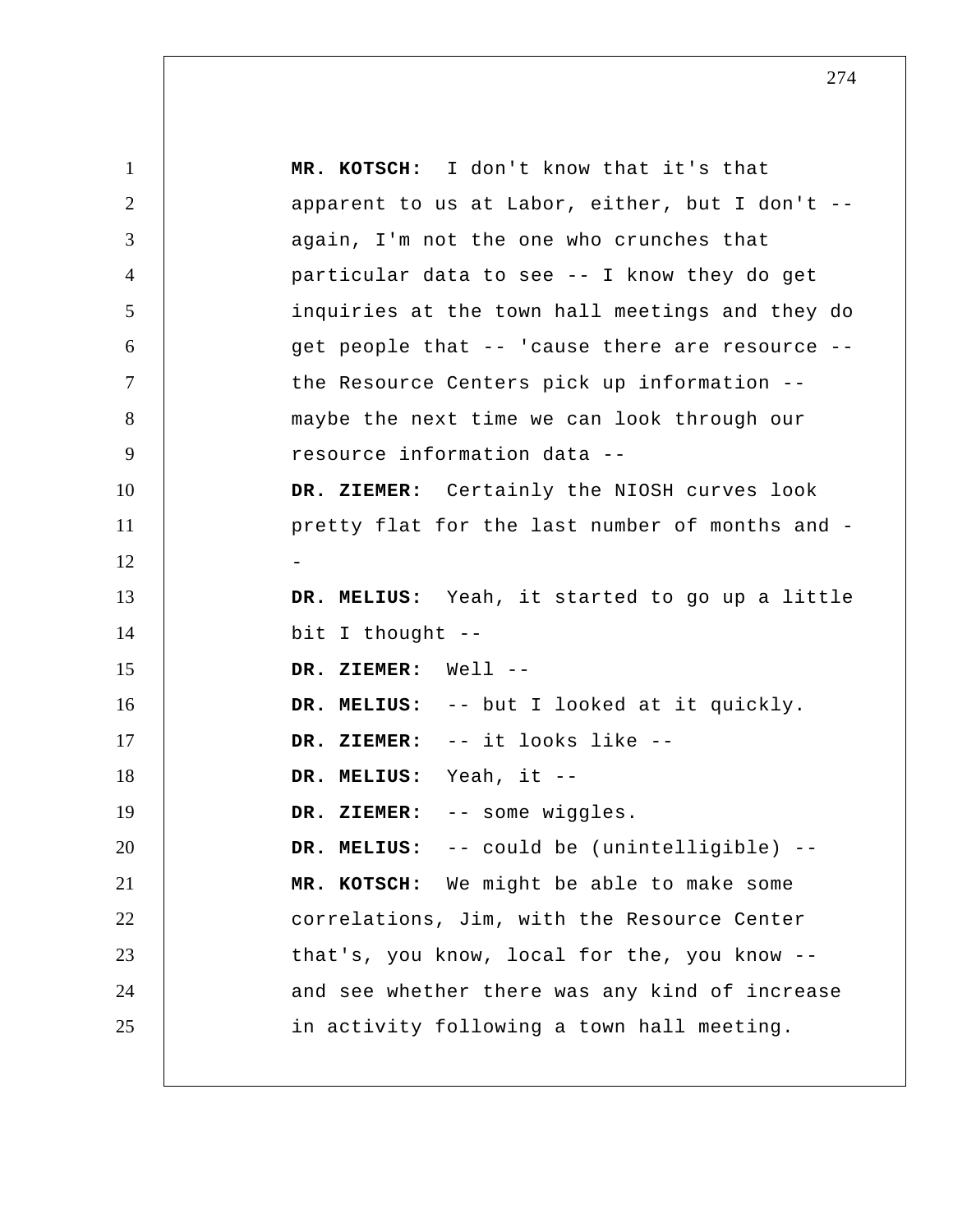1 2 3 4 5 6 7 8 9 10 11 12 13 14 15 16 17 18 19 20 21 22 23 24 25  **DR. MELIUS:** Yeah. I mean there's -- it's hard to tell 'cause, again, you know -- you know, the only -- we know that some people are frustrated with how long the process is taking so far, so there -- certainly it's not encouraging for people newly filing, and it may take a while until it's -- both the NIOSH program catches up and as this -- people start to see actually claims being compensated under the Subtitle E, or it may be that we've sort of run through who's -- you know, a large part of the eligibles because they're -- they're from the past, and I'm just thinking more, you know, how do you project out, you know, what's happening with this program in the future and - - and I think that has something to do with the strategy that, you know, Larry and -- you know, NIOSH uses to address these claims and so forth.  **MR. ELLIOTT:** I would just point out that since January the average submittal rate, NIOSH from DOL, has been around 220. It dips below 200, it comes back up above 250, but it's on average 220. And the town hall meetings really started last -- help me out here, Jeff -- I think late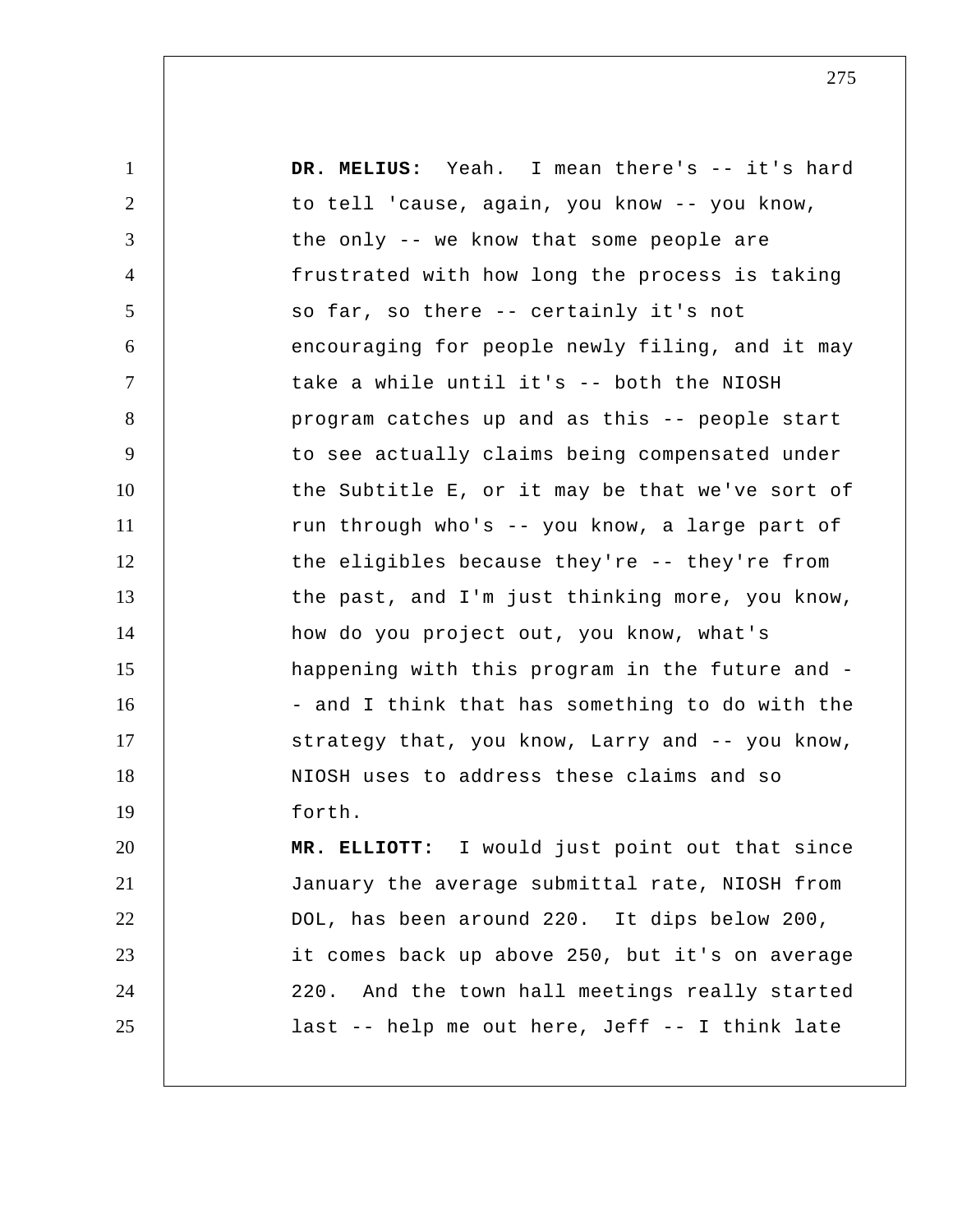1 2 3 4 5 6 7 8 9 10 11 12 13 14 15 16 17 18 19 20 21 22 23 24 25 last fall?  **MR. KOTSCH:** Right.  **MR. ELLIOTT:** So we really -- you know, it hasn't happened as to what I expected would happen here, but --  **DR. MELIUS:** Yeah, that's -- that's fair. My - - my second question is -- I believe Larry or I believe NIOSH shared -- shared with us a letter from DOL concerning some DOL deci-- decision - policy decisions regarding some of the SEC sites, and I'm -- I'm trying to understand what the letter meant.  **MR. KOTSCH:** Larry, are you familiar with that letter?  **DR. MELIUS:** It's from -- you shared it with us a week or two ago. Was that -- a couple of weeks ago, a letter regarding some of the SEC sites and how you're going to parse and handle some of those claims -- or how DOL was, I believe.  **MR. ELLIOTT:** I don't believe I was the one --  **DR. MELIUS:** Okay, maybe it --  **MR. ELLIOTT:** -- that sent that out.  **DR. MELIUS:** -- came from DOL then.  **MR. ELLIOTT:** I will -- I will say this, that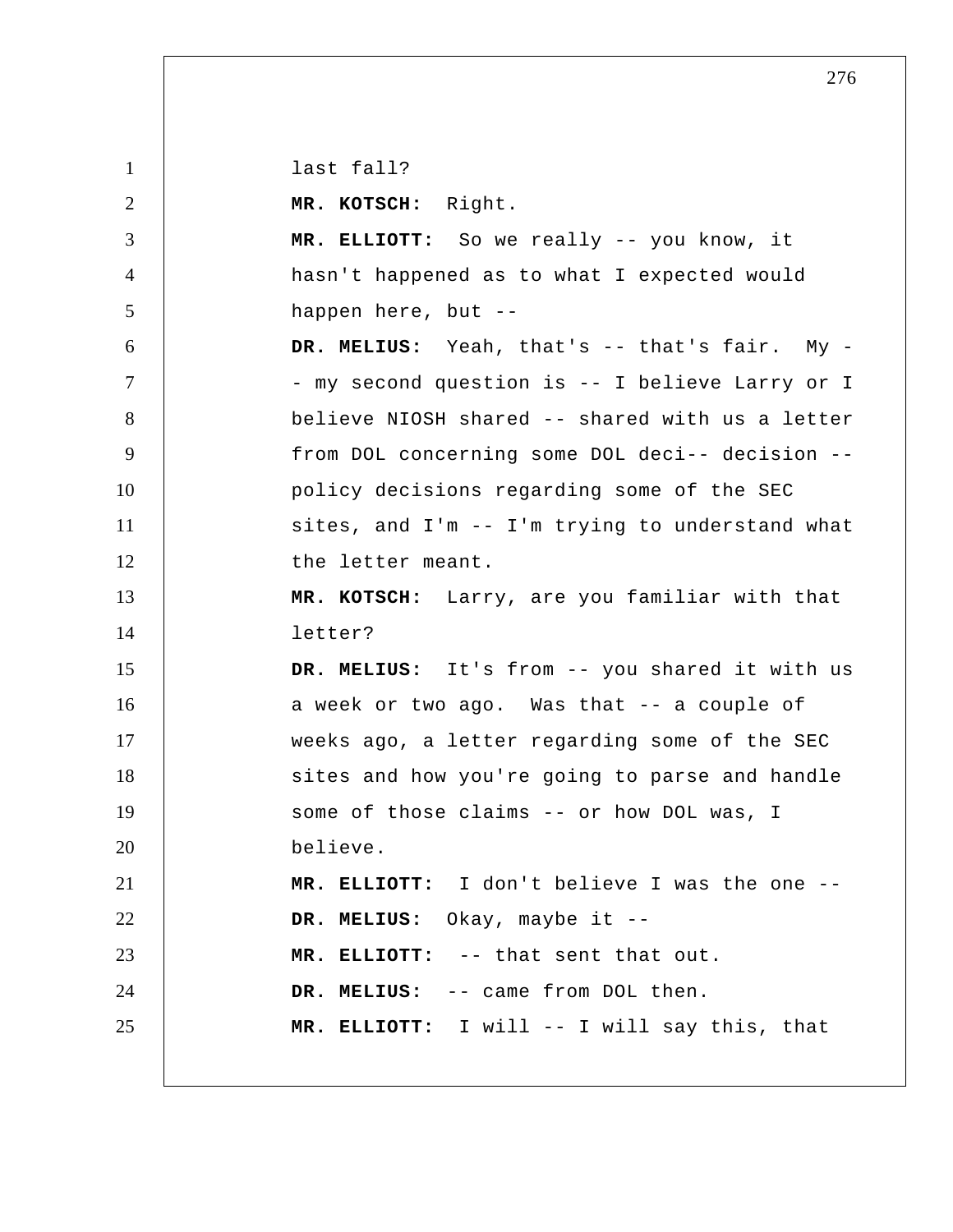1 2 3 4 5 6 7 8 9 10 11 12 13 14 15 16 17 18 19 20 21 22 23 24 25 each Special Exposure Cohort class designation that comes out of the Secretary of HHS is sent over to DOL --  **DR. MELIUS:** Uh-huh.  **MR. ELLIOTT:** -- and DOL has reacted to each one of those by reviewing the language and sending us a letter on how they're going to handle the cases within that class and whether or not there is any opportunity for dose reconstruction on a non-presumptive case.  **DR. MELIUS:** Uh-huh.  **MR. ELLIOTT:** And those have read differently, depending upon which class you talk about, but it didn't come from me.  **MR. KOTSCH:** Well, I mean I write those letter- - or at least I've written those letters so far interpreting how the HHS Secretary has defined a class, and then how we would approach the - you know, basically defining the employee cases for that -- for that class and as well as whether we can determine dose reconstructions for the non-specified cases.  **DR. MELIUS:** So -- yeah, this may have been just a routine letter that either I noticed the first time or I received this type of letter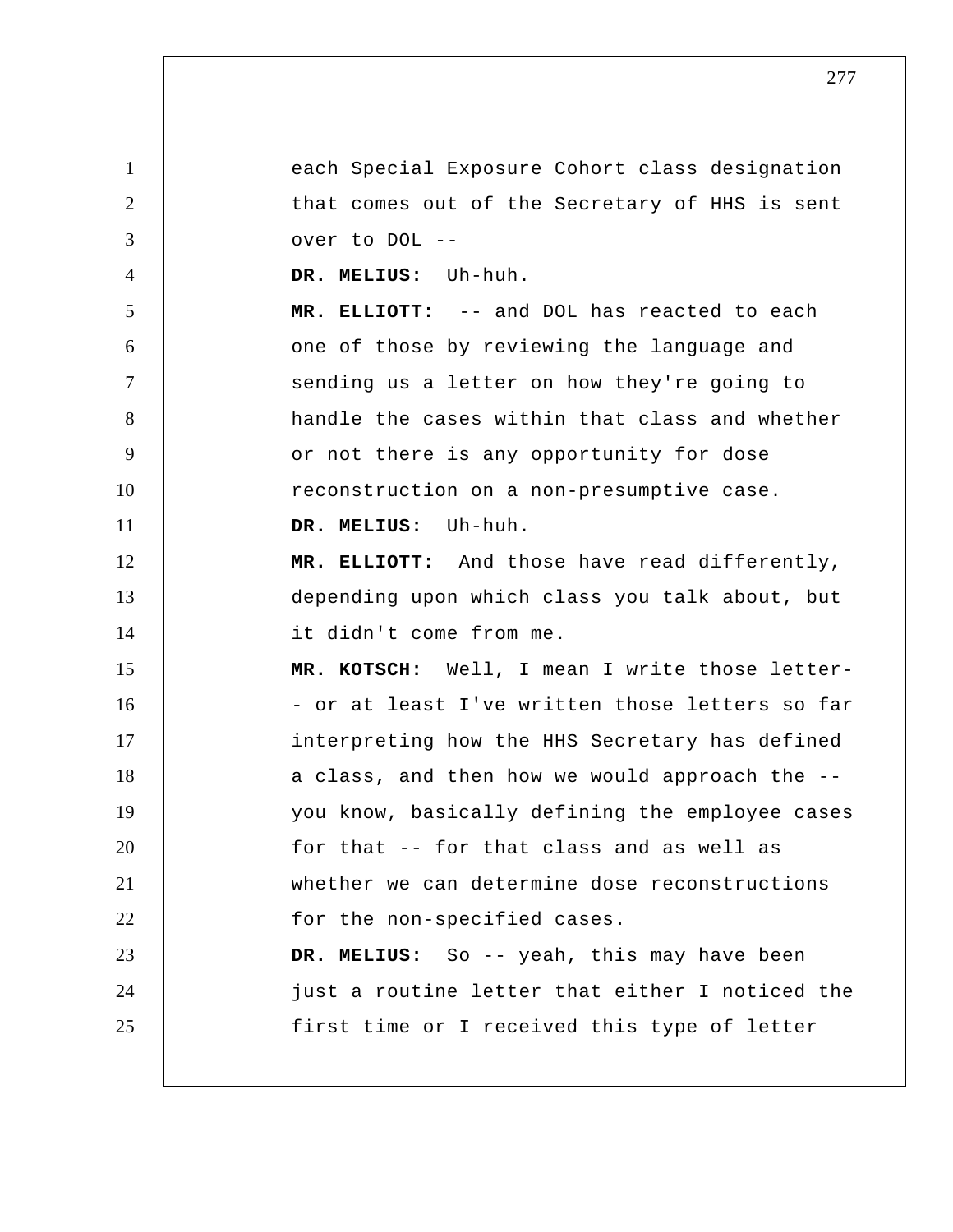1 2 3 4 5 6 7 8 9 10 11 12 13 14 15 16 17 18 19 20 21 22 23 24 25 for the (unintelligible) --  **MR. KOTSCH:** Yeah, I'm sorry, I'm not familiar with what  $-$  **MR. ELLIOTT:** Are you looking on the web site, 'cause we do post these --  **DR. MELIUS:** No, no, this --  **MR. ELLIOTT:** -- these letters on the web site.  **DR. MELIUS:** This was an e-mail.  **MR. ELLIOTT:** Okay, sorry.  **DR. MELIUS:** I believe, from some -- somebody. I'll look it up on my computer later, but -- if it wasn't special, that's good then, I'll...  **DR. ZIEMER:** Okay. Michael.  **MR. GIBSON:** This question's for either DOL or NIOSH. When you ask for additional technical or medical information from these claimants or their survivors, and you know, a lot of times - - sometimes the claimants are terminal at that point and aren't of the -- you know, sound mind, perhaps, do you have any ideas on how they're supposed to get this kind of technical or medical information when you guys have trouble getting the information from these DOE sites and getting -- getting dose reconstructions done and everything else? How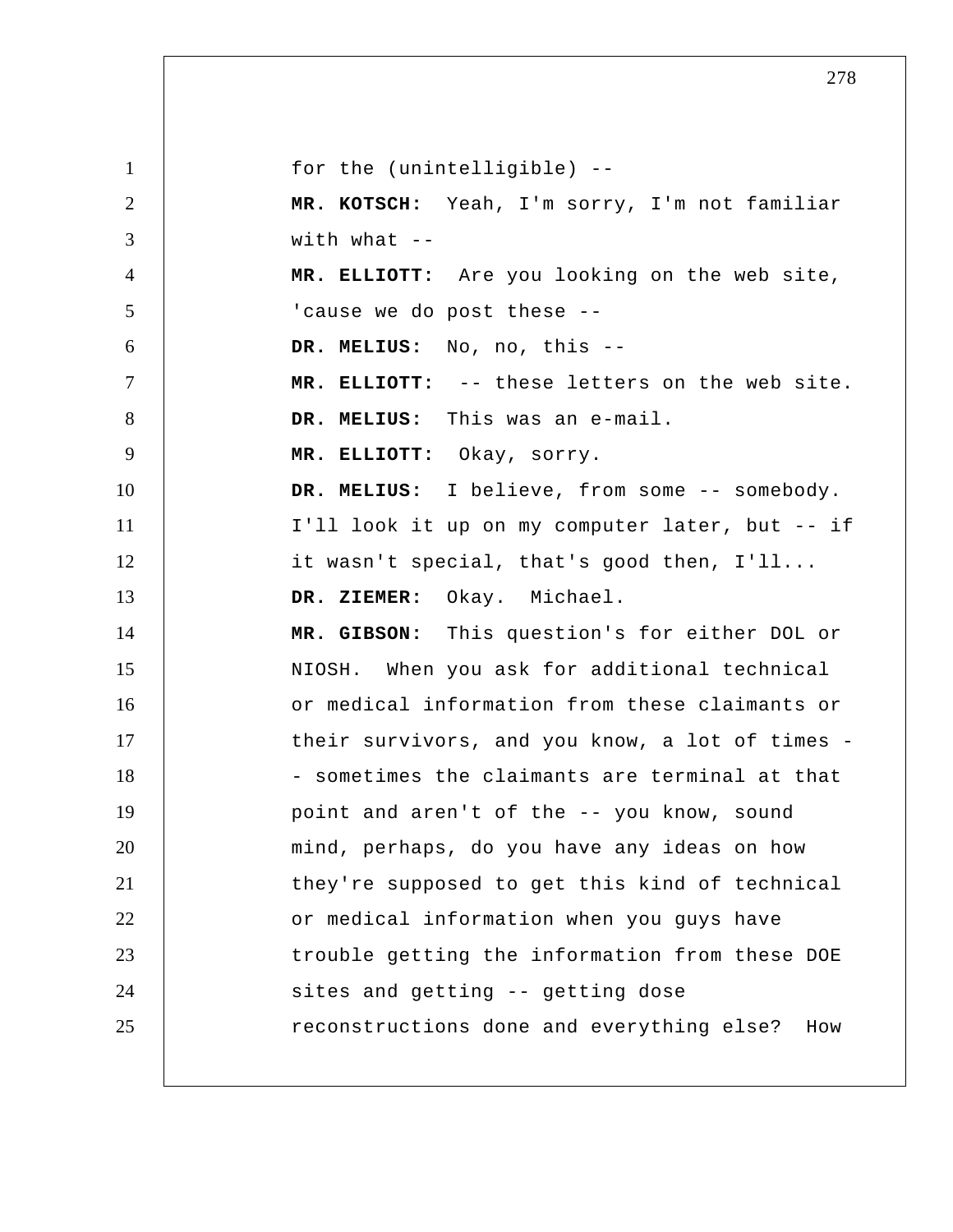1 2 3 4 5 6 7 8 9 10 11 12 13 14 15 16 17 18 19 20 21 22 23 24 25 are these claimants and their survivors supposed to go out and get a doctor to write a letter and say yes, this place caused it or - or -- or walk up to this big government entity called DOE and try to get information out of them?  **MR. KOTSCH:** Well, that's not -- I'll speak for DOL. It's -- obviously it's not an easy process for that claimant, especially if they are older, or even if they are -- sometimes even if they are survivors it's even tougher, especially if the employee's passed away quite a while ago. We have a lot of problems -- or the claimants have identified a number of problems where medical records are destroyed -- I don't know, it varies by state, but certain states will des-- you know, will allow their destruction 20 or 25 years ago. So sometimes people that -- if the claimant had a -- if the employee had a cancer like 40 years ago, they may not be able to -- if they -- if they didn't keep their own records to be able to retrieve those records, or their family physician may have passed away and passed his practice on to somebody else and either they didn't keep the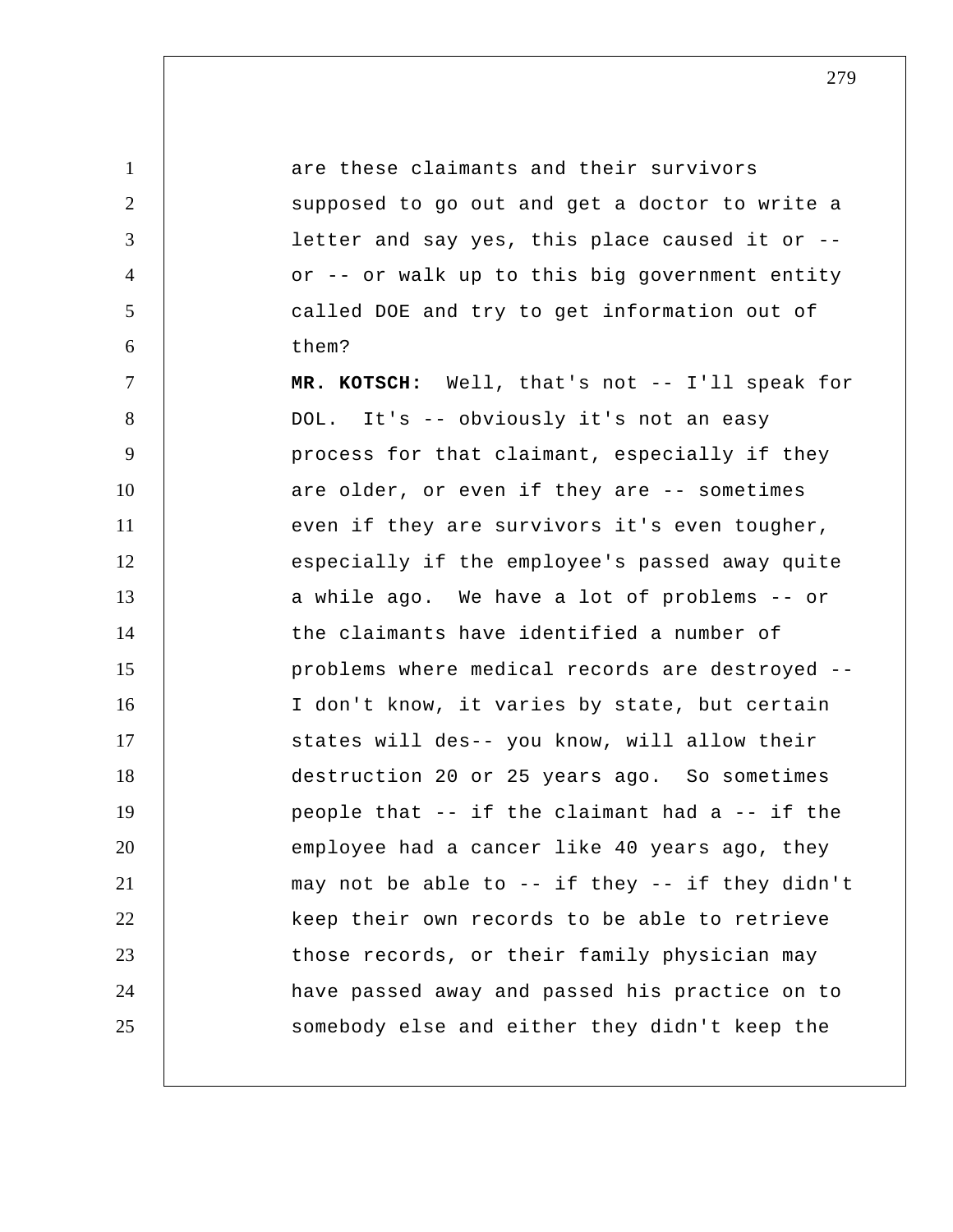1 2 3 4 5 6 7 8 9 10 11 12 13 14 15 16 17 18 19 20 21 22 23 24 25 records or something else happened, but we have a lot of problems with claimants, and we try to help where we can to develop that medical information -- or to assist with information from the Department of Energy. But yeah, it's a -- it's -- it's a real problem and unfortunately it's not an easy one to address always.  **DR. ZIEMER:** Anything to add for NIOSH -- yeah. **DR. NETON:** From the dose reconstruction side, the burden of providing the information for a dose reconstruction is really not on the claimant. It's on NIOSH to go to the Department of Energy and obtain the information. We do of course ask the claimant for any information they may have that they believe is relevant to a dose reconstruction, and in fact at times when a claimant does object to a dose reconstruction because we haven't done a sufficient job in a certain area, we'll -- we'll go back and -- if it makes sense, to go back to the DOE and obtain that information such as, you know, assertions that they worked with certain sources that weren't covered. We'll go back and try to see if those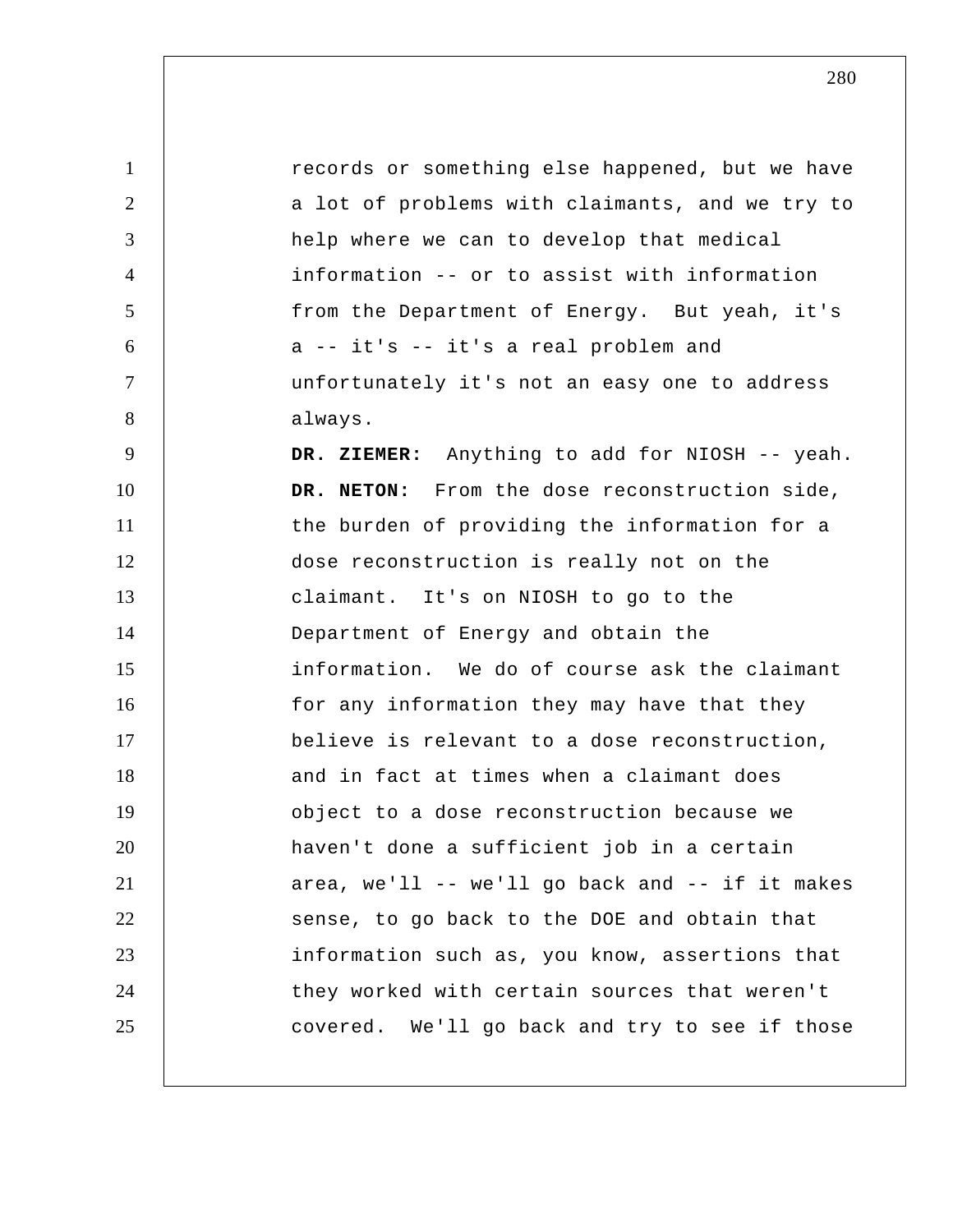1 2 3 4 5 6 7 8 9 10 11 12 13 14 15 16 17 18 19 20 21 22 23 24 25 sources were there in what rooms and that sort of thing. So the burden of providing the documentation for the dose reconstruction is really on -- on us and the Department of Energy.  **MR. GIBSON:** But --  **DR. ZIEMER:** But you were referring specifically to medical records, Mike, were you -- or other -- other records?  **MR. GIBSON:** Well, some-- sometimes other technical information's requested, but -- and maybe I didn't make myself clear. I understand that you guys are responsible for getting that -- the information for dose reconstruction, but we've seen the trouble that you have, the trouble SCA has in getting this information, so you can imagine how it compounds on the claimants and the survivors and, you know, it just seems to me that the -- the scuttlebutt I've heard from claimants, they -- they just - they get frustrated and get ready to give up, and -- when it, on the surface, would appear they have a good claim. And so I -- I would just encourage both NIOSH and DOL to really look into some way to -- to try to help these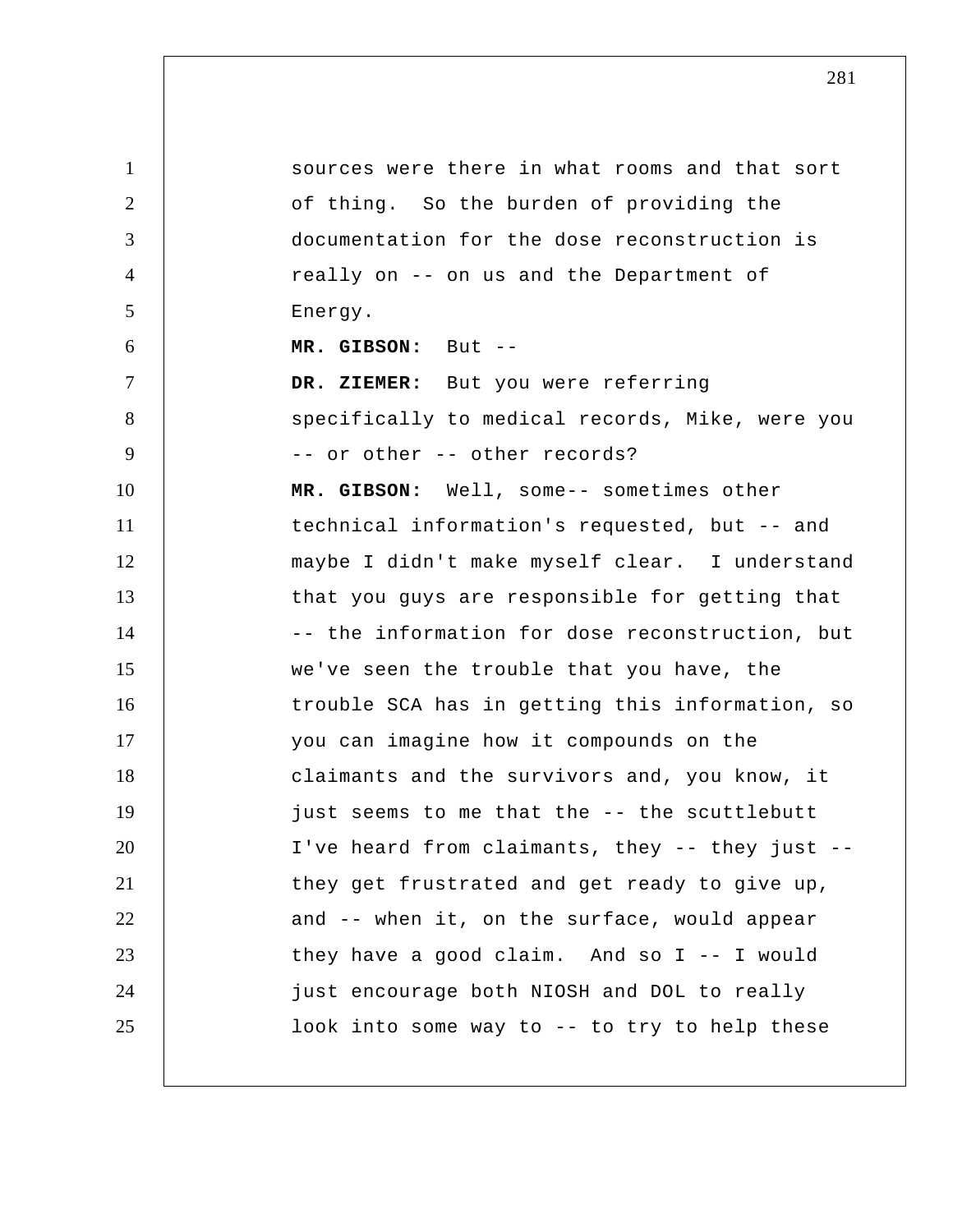1 2 3 4 5 6 7 8 9 10 11 12 13 14 15 16 17 18 19 20 21 22 23 24 25 people get the in-- show them the path to try to get this information so that they don't - they don't give up on their claim and -- and if the -- so justified, they're compensated. **DR. NETON:** Well, I guess I'm a little confused. I mean we don't ask them to go get the information. We get it. If they -- if they inform us that there's information that the DOE should have on them, we will go back to the DOE and file supplemental requests on behalf of the claimants. There's -- there's really no requirement for the claimant to go work with the Department of Energy to get the data that we need for dose reconstruction.  **DR. ZIEMER:** What about on the medical side with Labor, do -- is the claimant expected to come up with --  **MR. KOTSCH:** Pretty much, the --  **DR. ZIEMER:** That may be the issue.  **MR. KOTSCH:** Yeah, the two pieces obviously to start the claim are the evidence of employment and evidence of the medical condition. And the onus is basically on the -- the employee -- or the employee or their survivors to supply that information. Now for the employment, our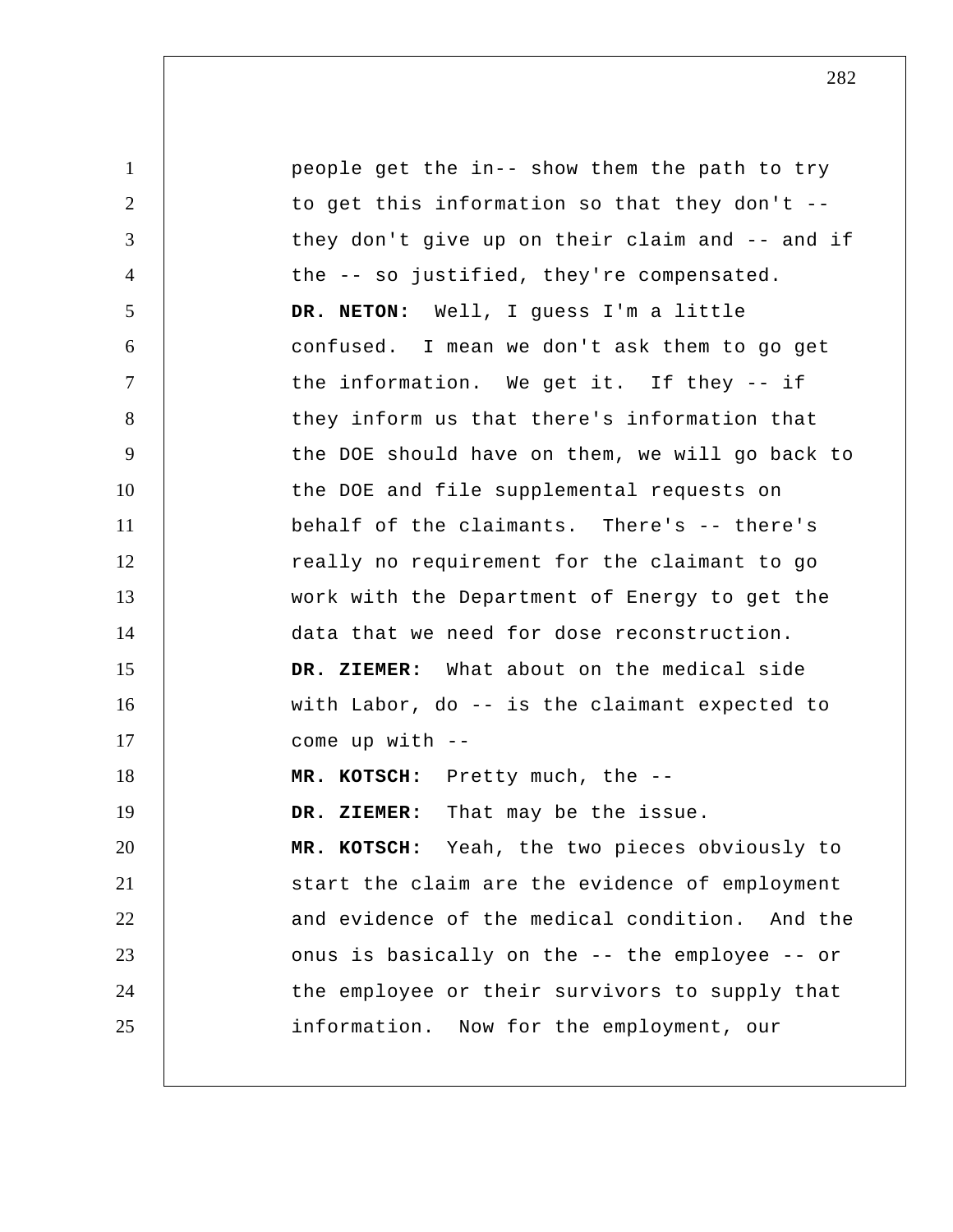1 2 3 4 5 6 7 8 9 10 11 12 13 14 15 16 17 18 19 20 21 22 23 24 25 claims examiners will assist, you know, through -- if they can't get it directly, they'll assist through the Social Security Administration trying to get some records from them. They'll at least provide some evidence of employment at a particular site -- again, because sometimes these dates of employment could be 60 years ago. For the medical it's a little more onerous, almost. I know Department of Labor attempts to intervene sometimes, but we're not always able to collect that information, either.  **MR. GIBSON:** I just -- I have been told of a claimant -- I have not seen the letter and I don't know if it came from DOL or NIOSH -- that requested information of the stuff the person was exposed to during their employment at the facility.  **DR. ZIEMER:** I think probably -- we do know that claimants are given the opportunity to provide such information if they know what it is, and I think we've also heard that that's often misunderstood, that they feel like the burden is on them to show what they were exposed to. And that's part of I think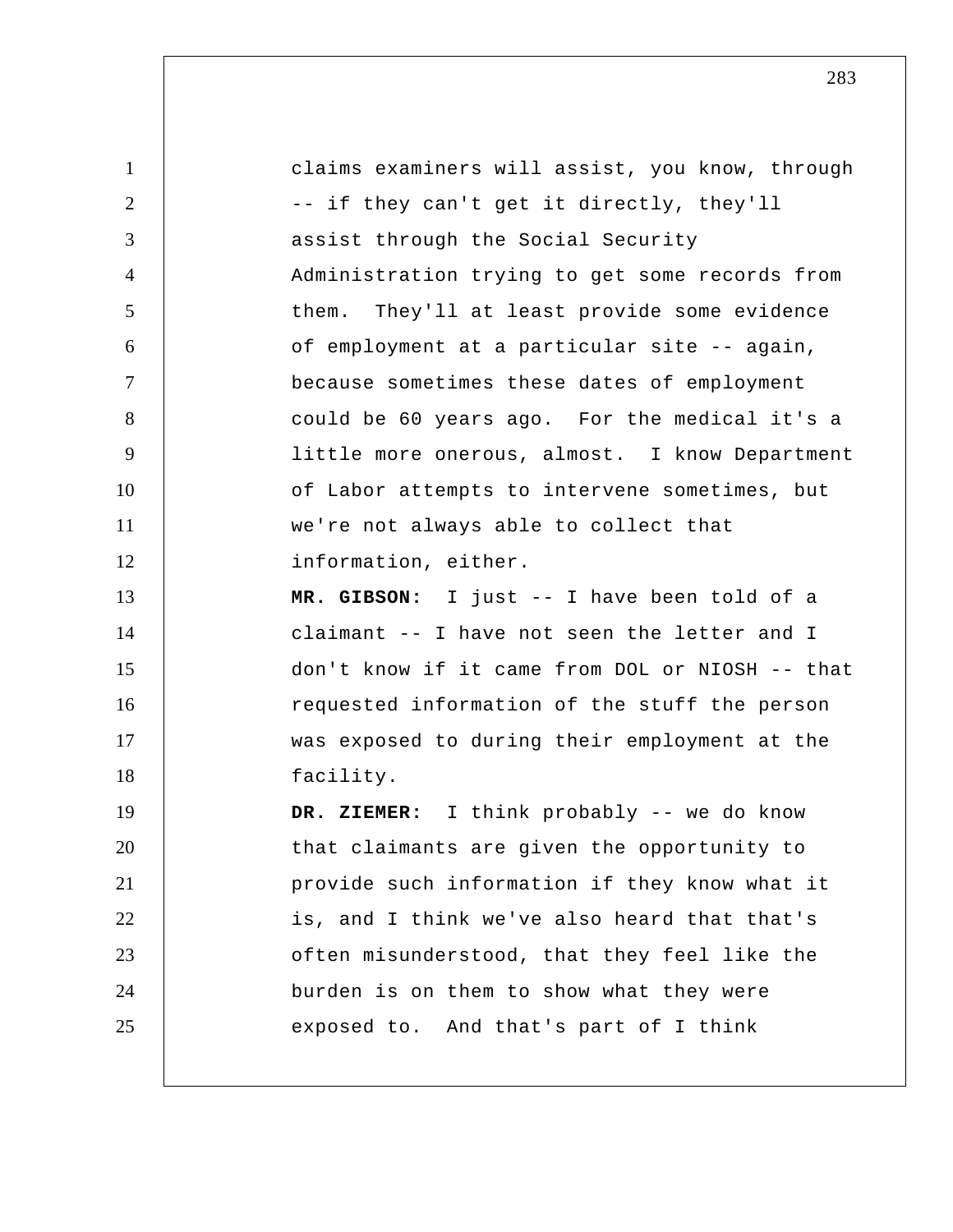1 2 3 4 5 6 7 8 9 10 11 12 13 14 15 16 17 18 19 20 21 22 23 24 25 preparation for the interview even. Is that not correct?  **MR. ELLIOTT:** That may be, but I think we need to be very careful here and clear in --  **DR. ZIEMER:** (Unintelligible)  **MR. ELLIOTT:** -- what aspect of the claim filing process we're talking about. This could be a Subtitle E case where they are asked - the burden on the  $--$  is  $--$  is put on the claimant to provide that level of detailed information about what they worked with, what they were exposed to. That all goes to DOL's responsibility in determining eligibility of a claim. At NIOSH we don't -- our goal is not to put burden on the claimant. We're -- we're trying to work with the claimants and it's our burden to go find the information necessary to do dose reconstruction.  **MR. KOTSCH:** You're right, I wasn't -- I wasn't thinking Part E when I was responding. I was responding in Part B space, not (unintelligible) --  **DR. ZIEMER:** (Unintelligible) cases where they're asked for dose information (unintelligible) --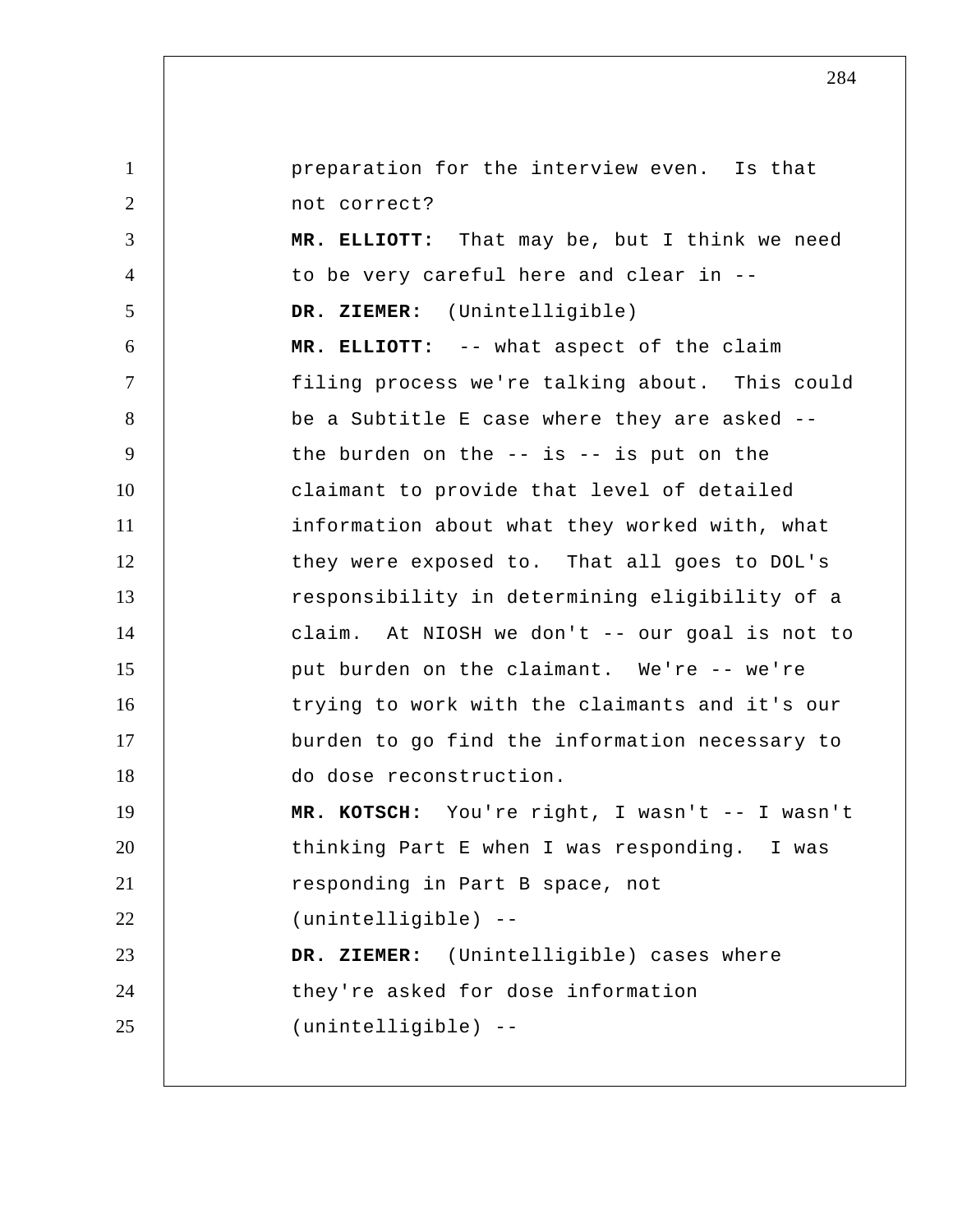| $\mathbf{1}$   | MR. KOTSCH: $I$ -- I think they probably are.     |
|----------------|---------------------------------------------------|
| $\overline{2}$ | It's fairly new to me, as far as the process      |
| 3              | goes. I know we are developing information on     |
| $\overline{4}$ | the different sites, as well as the toxic         |
| 5              | materials that were at those sites. So if we -    |
| 6              | - if we knew the person's employment category,    |
| $\tau$         | we could probably still make that link to         |
| 8              | exposure to different toxic materials at the      |
| 9              | site. But I -- I have to admit some ignorance     |
| 10             | as far as not knowing all the ramifications of    |
| 11             | Part E because I have not $-$ - I get my training |
| 12             | in a couple of weeks on all (unintelligible) --   |
| 13             | DR. ZIEMER: Right, if it is a Part E and it's     |
| 14             | the -- it's the dose information, would the       |
| 15             | Department of Labor go back and try to obtain     |
| 16             | that on behalf of the client, or do they still    |
| 17             | put the burden on the client?                     |
| 18             | MR. KOTSCH: For dose dat-- information?           |
| 19             | DR. ZIEMER: Aside from the medical, the -- the    |
| 20             | radiation.                                        |
| 21             | MR. KOTSCH: Oh, the radiation dose --             |
| 22             | DR. ZIEMER: On the Part E.                        |
| 23             | MR. KOTSCH: Yeah, that -- well, the Part E        |
| 24             | basically transfers over from the Part B          |
| 25             | program --                                        |
|                |                                                   |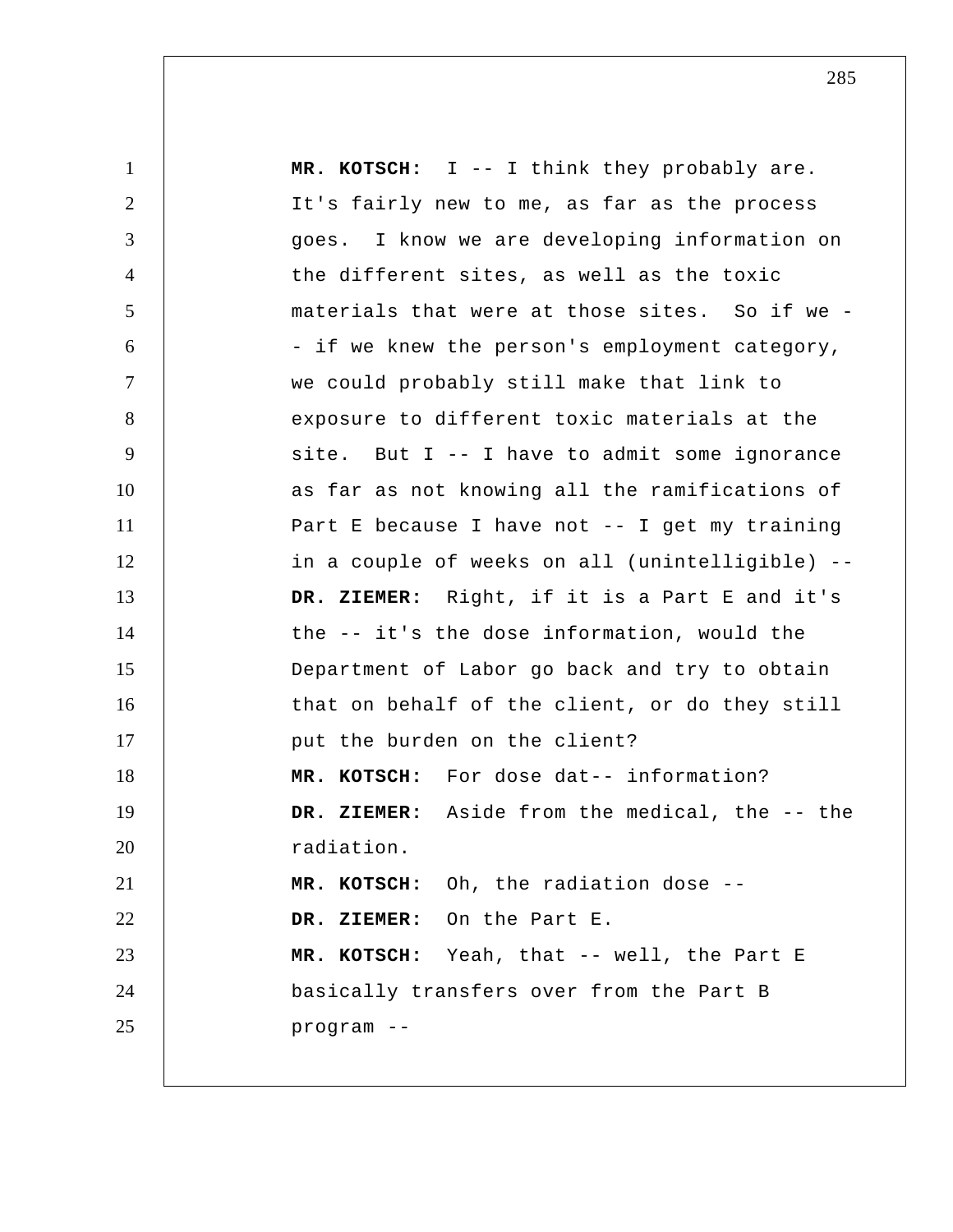1 2 3 4 5 6 7 8 9 10 11 12 13 14 15 16 17 18 19 20 21 22 23 24 25  **DR. ZIEMER:** Be transferred over, so --  **MR. KOTSCH:** It's -- it's -- there's not - it's not intended to double the --  **DR. ZIEMER:** Okay.  **MR. KOTSCH:** -- workload.  **MR. GIBSON:** This -- this information came to me second-hand. If -- would there be a -- a legal issue or anything else if -- if whoever this person is, if I can get a redacted copy of that letter from -- through this friend and bring it to a meeting -- the next meeting, would there be a problem with that so we could determine whoever generated and show exactly what the person was asked for? **MS. HOMOKI-TITUS:** My only request would be that if -- if you're going to make it public here that you just run it by us to make sure that everything that needs to be taken out of it is taken out.  **MR. GIBSON:** Okay.  **DR. ZIEMER:** Thank you. Rich, did you have a comment? **MR. ESPINOSA:** No, I -- yeah, on the silicosis cases, there's only specific sites that are covered under the B on this.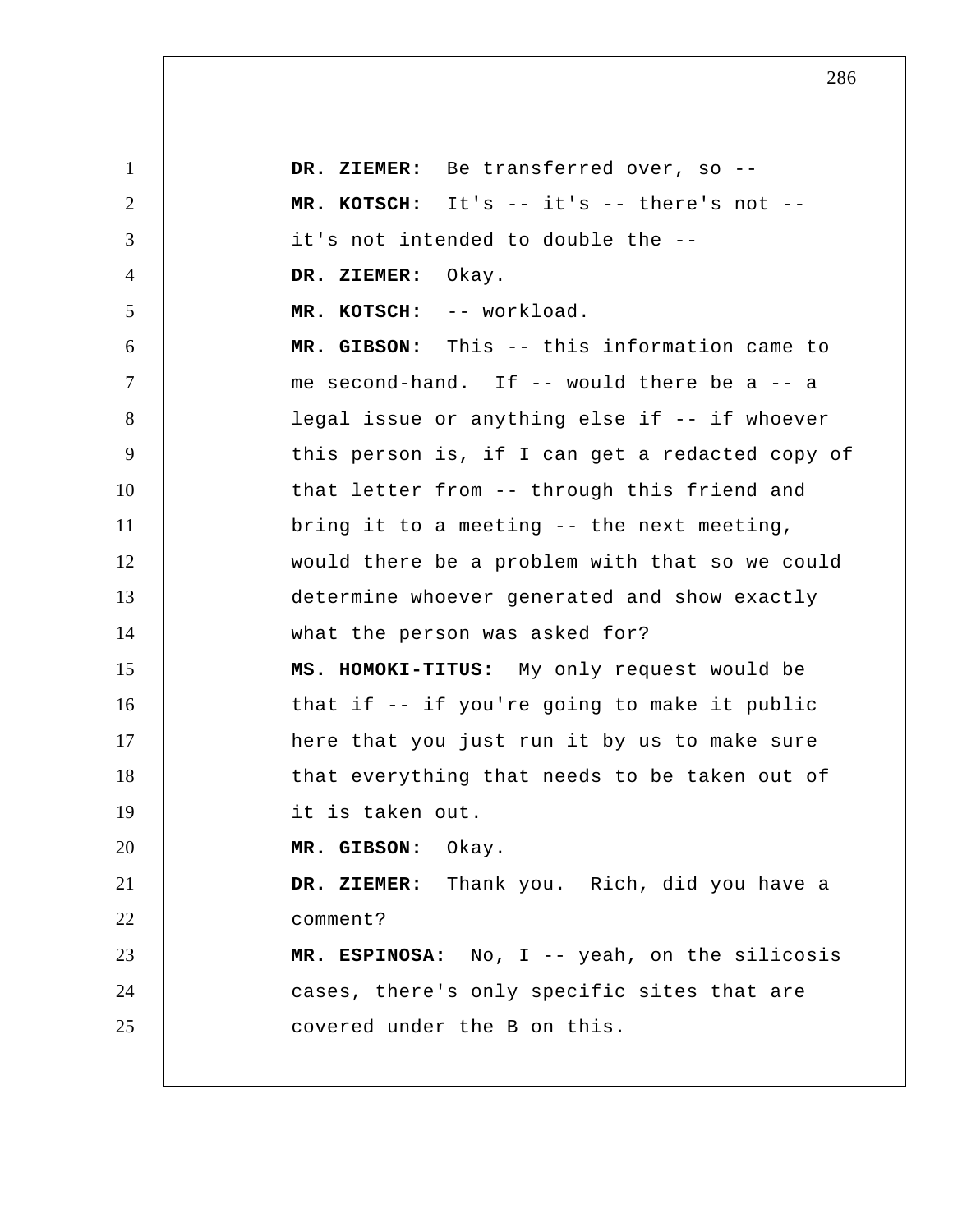| $\mathbf{1}$   | MR. KOTSCH: Yeah, silicosis really just         |
|----------------|-------------------------------------------------|
| $\overline{2}$ | applies to mining activities at the Nevada Test |
| 3              | Site and up at Amchitka, you know, where they   |
| $\overline{4}$ | drilled the tunnels.                            |
| 5              | MR. ESPINOSA: Yeah. Well, my question is is     |
| 6              | if somebody applies -- if somebody didn't work  |
| $\tau$         | at one of these specific sites but applies      |
| 8              | under a silicosis case, are they being referred |
| 9              | to the E?                                       |
| 10             | MR. KOTSCH: Part E will cover it -- or will at  |
| 11             | least address that -- that issue.               |
| 12             | DR. WADE: I have a very general question, if I  |
| 13             | might.                                          |
| 14             | DR. ZIEMER: Yeah, Lew.                          |
| 15             | DR. WADE: I mean there's enough that's          |
| 16             | transparent in the program now that we have     |
| 17             | some substantial numbers. When I look at cases  |
| 18             | that were referred to NIOSH and then that have  |
| 19             | been returned from NIOSH with recommended       |
| 20             | decisions, my calculator says about 24.3        |
| 21             | percent of the cases have been accepted for     |
| 22             | compensation. I wonder what your reaction is    |
| 23             | to that number. I'm sure there were             |
| 24             | projections done early on as to estimating the  |
| 25             | cost to the program. What's -- what's the       |
|                |                                                 |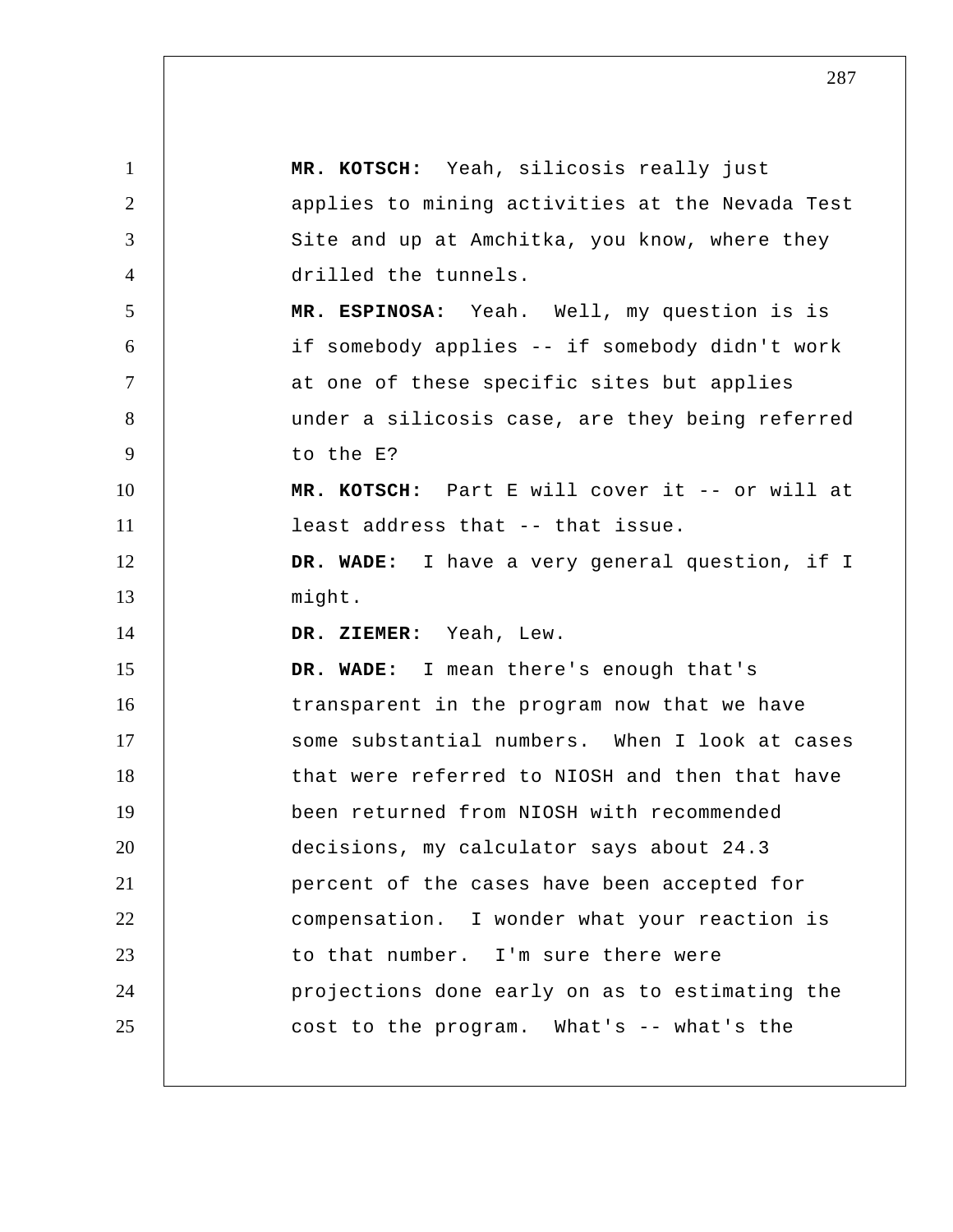1

reaction in DOL to that number?

2 3 4 5 6 7 8 9 10 11 12 13 14 15 16 17 18 19 20 21 22 23 24 25  **MR. KOTSCH:** I have to admit I don't know what the early numbers were -- were. I know DOE was -- and Larry might know better. DOE was I think initially projecting quite a bit lower than that, probably lower than ten percent, maybe, you know, into the single digits - lower single digits. I think when we did our initial estimates, and I wasn't -- I have to admit, I was not at DOL at the time that those estimates were done -- when the Act was initially passed and OMB probably asked for an estimate -- I'll just say personally, I'm not speaking for the program at this point; I don't know exactly -- I think we're probably at a higher rate than maybe they initially projected. And I don't know whether -- I mean that's just my personal opinion, but Larry may have more programmatic --  **MR. ELLIOTT:** I'll only speak because I was here at that time, and DOE and DOL were talking about this and the numbers that they were talking were between ten and 15 percent compensability rate for dose reconstructed cases. And obviously we're -- we're seeing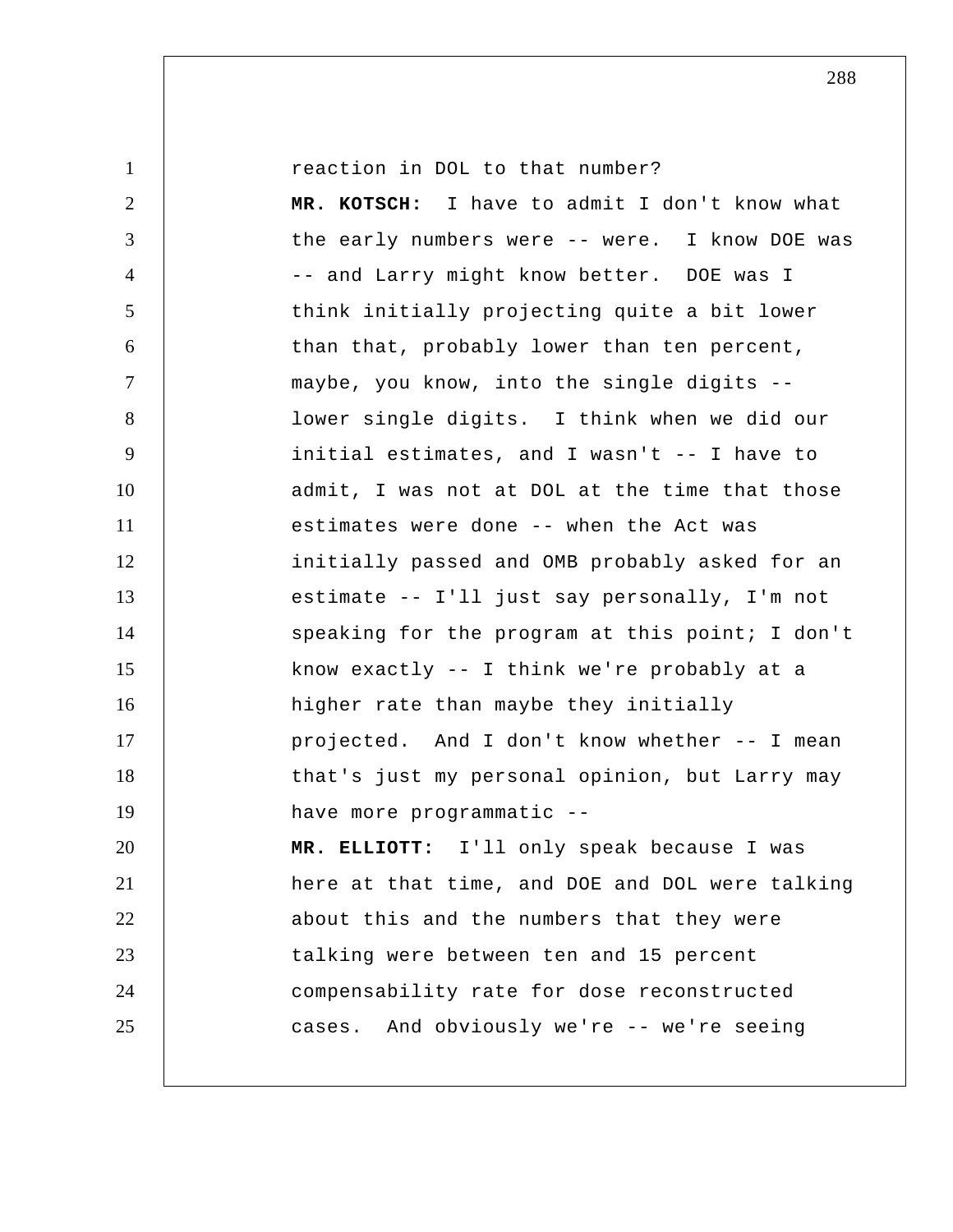1 2 3 4 5 6 7 8 9 10 11 12 13 14 15 16 17 18 19 20 21 22 23 24 25 much higher, and I think that's due to -- to claimant-favorable assumptions that we're making in our approaches that we use.  **DR. WADE:** I just wanted to get that on the record. Thank you.  **DR. MELIUS:** I would --  **DR. ZIEMER:** Jim?  **DR. MELIUS:** I would disagree with that, to a certain extent -- in fact, to a great extent. I think one of the problems with the early estimates, and I was around for those also, was that they -- DOE has always grossly underestimated to the -- the extent to which their workforce was exposed to radiation, and I think we're seeing repeated examples of that. And I think if you look at the history on -- on some of these sites in particular, you'll - you'll find just -- just based on some of the external monitoring data, that they are -- DOE, you know, repeatedly claimed that there were very few people with significant exposures, you know, whatever level you want to call it. And I think we're finding that there were -- there were many more. Secondly, those projections also based on how -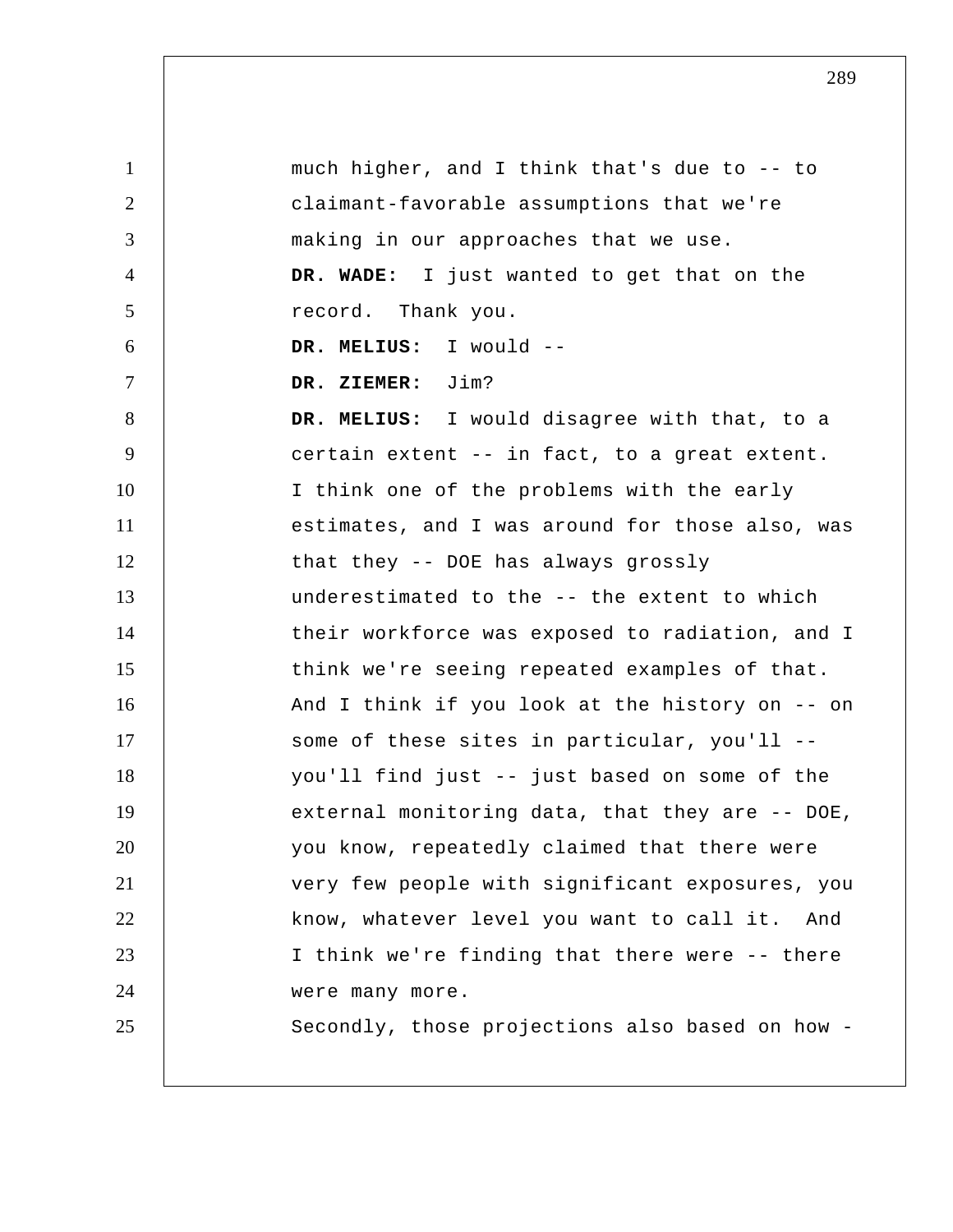| $\mathbf{1}$   | - out of the total workforce, and we're seeing  |
|----------------|-------------------------------------------------|
| 2              | only people that -- filing claims. And you      |
| 3              | know, claims -- people filing claims, it's a    |
| $\overline{4}$ | very complicated picture and we've just talked  |
| 5              | about it now with these latest outreach efforts |
| 6              | and so forth, and people file claims -- it's    |
| $\overline{7}$ | not like the whole universe is filing a claim.  |
| 8              | You know, they have some -- some extent what    |
| 9              | they know about their exposure or believe about |
| 10             | their exposure, you know, to some extent it $-$ |
| 11             | it -- it's driven by success at some sites,     |
| 12             | which may be we're selecting out what are sites |
| 13             | that have $a - a$ much higher exposure and      |
| 14             | therefore higher $--$ higher $--$ you know,     |
| 15             | favorable -- you know, claims rate or whatever  |
| 16             | you want to call that.                          |
| 17             | So I'd just be cautious in trying to draw too   |
| 18             | much from what we expected, you know, 'cause it |
| 19             | was based on relatively little data, and I      |
| 20             | think on some data that was, you know,          |
| 21             | perceived differently by different groups       |
| 22             | involved.                                       |
| 23             | DR. ZIEMER: Jim?                                |
| 24             | DR. NETON: I just have a slightly different     |
| 25             | take on that. I think what's driving these      |
|                |                                                 |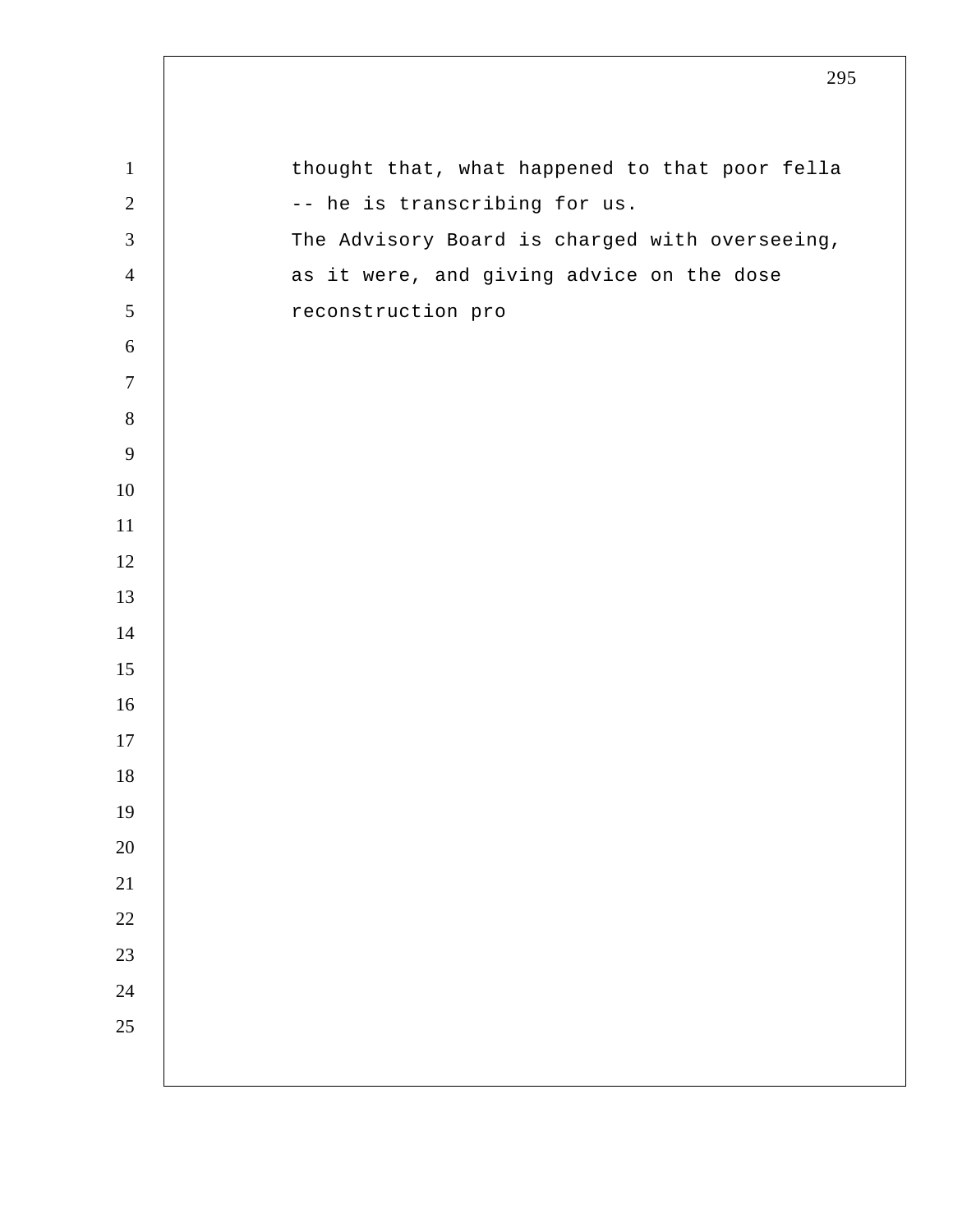1 2 3 4 5 6 7 8 9 10 11 12 13 14 15 16 17 18 19 20 21 22 23 24 25 That is the job of the federal agencies involved. Many of you here tonight have specific cases, and may have concerns about your case. The Board probably will not be in a position to answer your specific questions, although we would be in a position to help you find where you can get answers if that is an issue with you. What we do try to learn as we hear -- and we hear a lot of people's stories. Many of you are here to tell us your story, and those are very important because from them we learn what's happening in the program, how is it going, how long have people had to wait for actions. Where are the glitches. And from that we can, in a sense, be of help to you, even though it's the federal folks who will deal with your case. So if you have an issue and say well, I didn't get this filled out correctly, or they didn't understand this or that, we will try to help you get to the right person. But we are not the ones who review or -- or actually do the dose reconstructions. We are not -- we are not a review board in the sense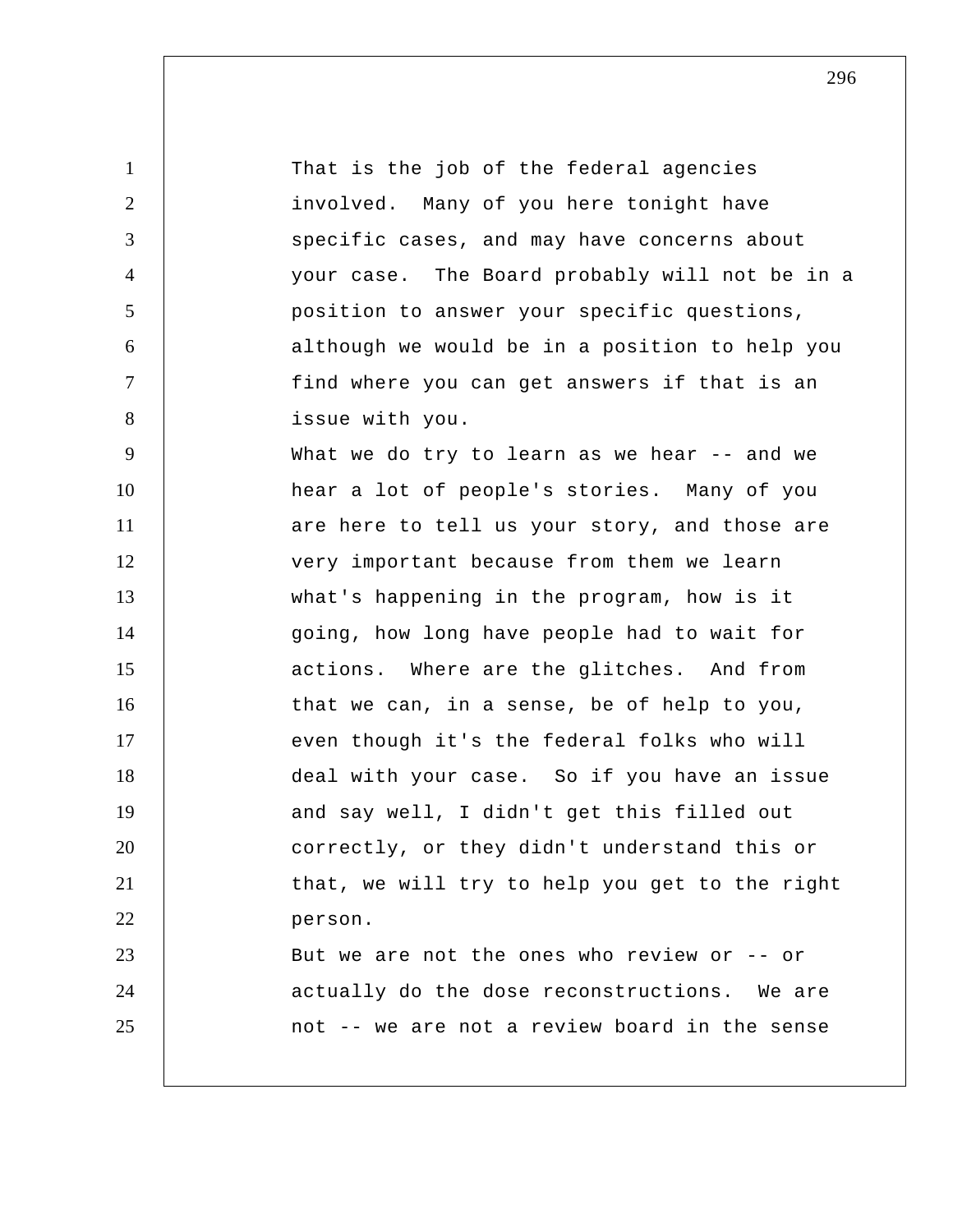that we hear cases where people say well, I didn't get treated right; I want my case to be reviewed. We are not an appeals group. That is -- under law that is -- we're not permitted to do that.

1

2

3

4

5

6 7 8 9 10 11 12 13 14 15 16 17 18 19 20 21 Our function is to advise on the program in terms of whether the dose reconstructions are being done properly. And in the case of the special cohort petitions -- and there's one from Y-12 in process -- this Board also makes recommendations to the Secretary of Health and Human Services on that kind of thing. So I give you that as sort of background so you understand there are certain limitations in terms of what we're able to do in terms of your personal case, yet we still want to hear what your issues are and make sure that somebody is available to assist you in whatever way is appropriate. So in some cases you may have questions -- why

22 23 24 25 did this happen or why did that happen -- this Board may not be able to answer that for you specifically. But we will try to make sure that we get the right person to help you as the need arises.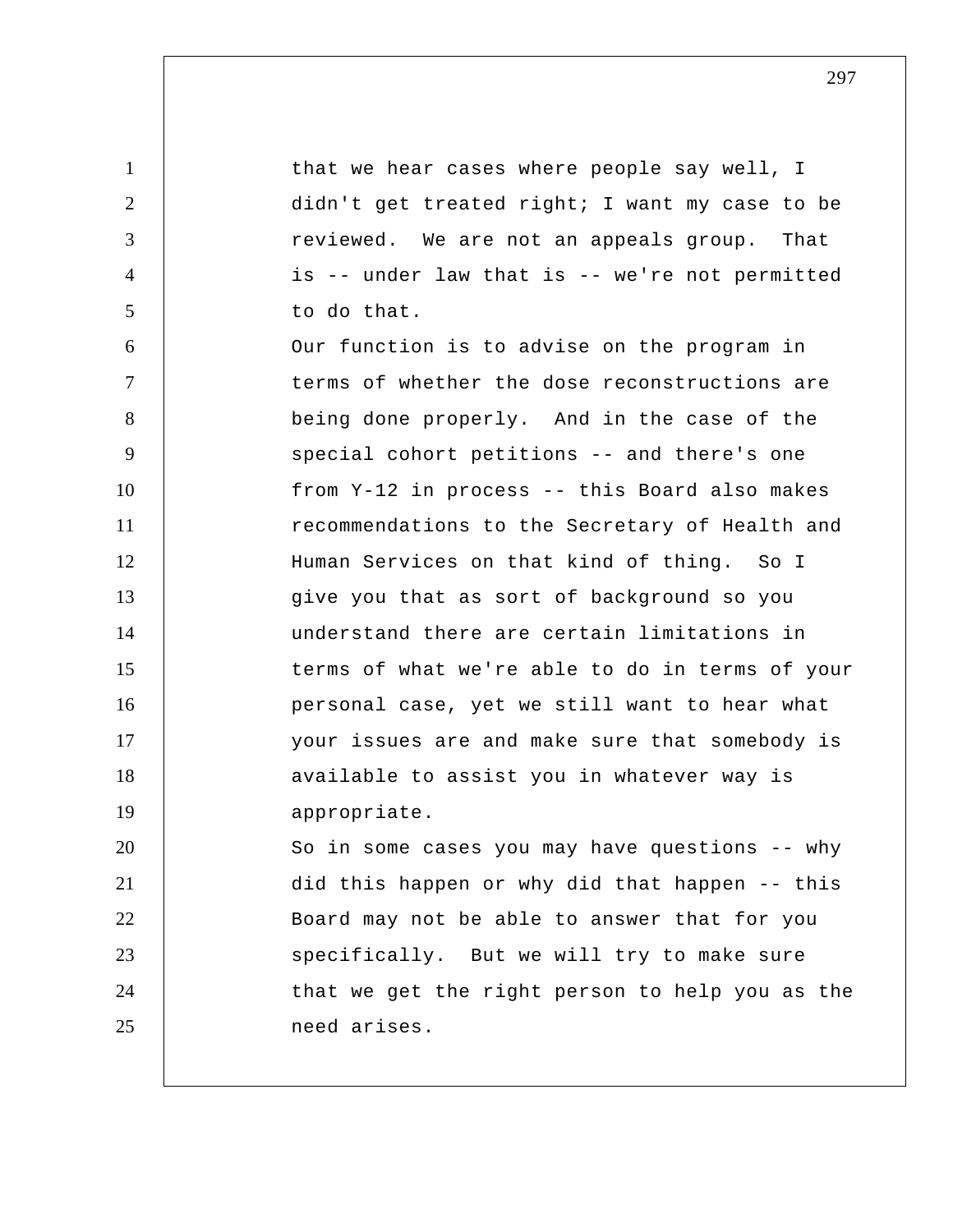1 2 3 4 5 6 7 8 9 10 11 12 13 14 15 16 17 18 19 20 21 22 23 24 25 I might also add -- I told you that we have a vast variety of -- of people on the Board in terms of technical and work backgrounds and so on. We come from different parts of the country. Some of the folks here have experience in facilities such as yours. I myself began my career at X-10 and worked some at Y-12. So this is kind of home for me. I get a little emotional about Oak Ridge. Okay. Yeah, look at my wife -- see, even -- she gets more emotional than I do. How about that? Okay. So I have a list of people who have asked to speak and I'm going to go just in the order given here, and the first one is Thomas Duncan. Thomas Duncan here? **UNIDENTIFIED:** (Off microphone) (Unintelligible)  **DR. ZIEMER:** Okay, we'll -- we'll skip ahead and then come back. How's that? Chris Elliott? There you go, Chris. Just approach the mike here. **MR. C. ELLIOTT:** Well, I'll give this my best shot. Is that --  **DR. ZIEMER:** Yeah. **MR. C. ELLIOTT:** My name is Chris Elliott. I'm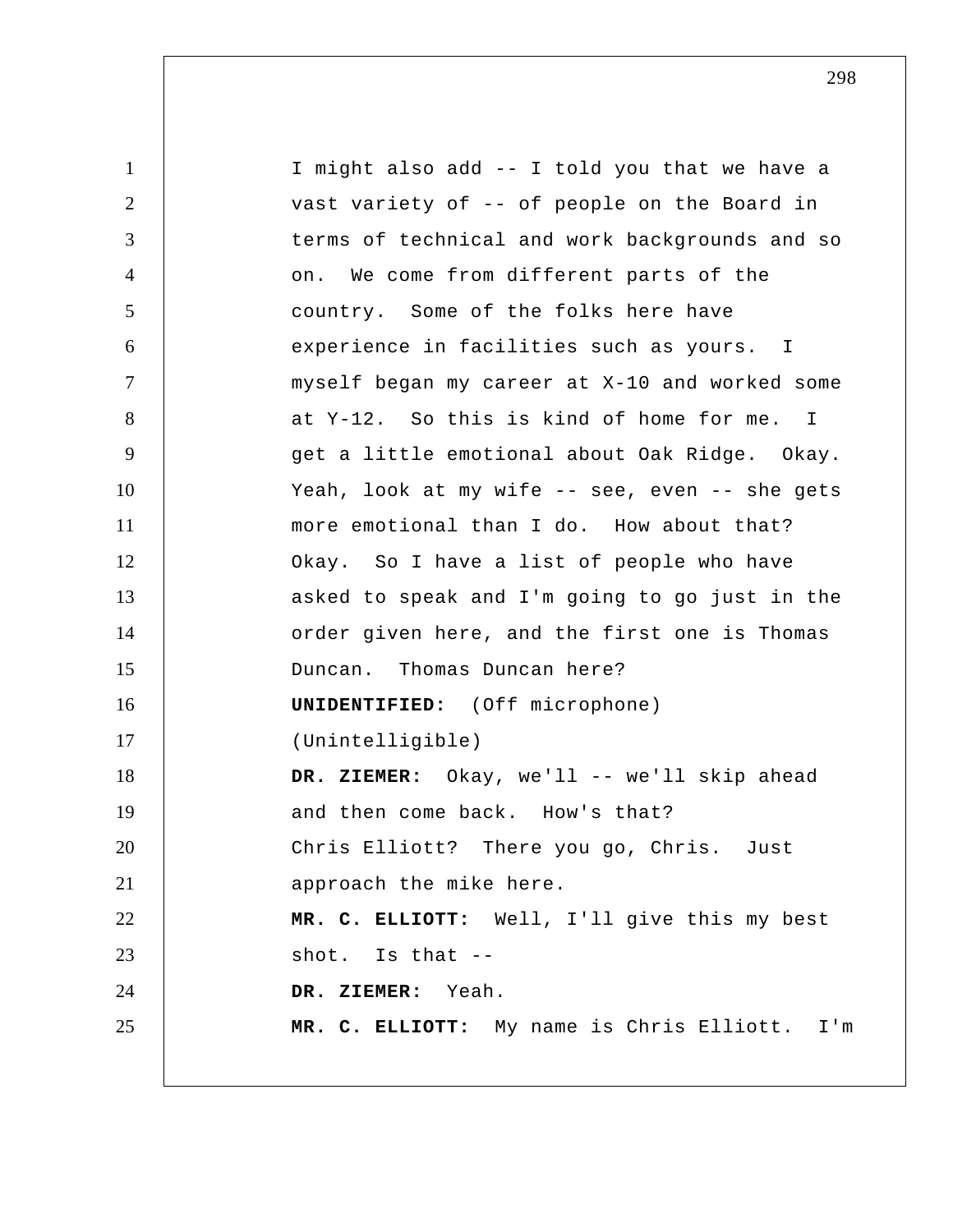| $\mathbf{1}$   | an affected employee or some people like to     |
|----------------|-------------------------------------------------|
| 2              | call us victims or whatever. My history is 21   |
| 3              | years at K-25 in the fire service,              |
| $\overline{4}$ | approximately nine months at Y-12 early in the  |
| 5              | '60s for about four months in the biology       |
| 6              | division -- which I was working for X-10, but   |
| $\overline{7}$ | at the $Y-12$ site. And in the late -- $'97$ -- |
| 8              | '96, early '97, as the (unintelligible)         |
| 9              | coordinator for fixed fire protection for Y-12  |
| 10             | fire protection systems.                        |
| 11             | During all this time, especially at K-25, I sit |
| 12             | here -- and bear with me, because my problems   |
| 13             | are all really in my head. I have been          |
| 14             | diagnosed with cognitive deficit, early         |
| 15             | dementia, frontal and right lobe brain damage   |
| 16             | from toxins and heavy metals, and major severe  |
| 17             | recurrent depression since -- I've been on      |
| 18             | disability from Y-12 from -- since 1997,        |
| 19             | February.                                       |
| 20             | I've set (sic) here for two days and listened   |
| 21             | to the NA-- whatever that group is that -- the  |
| 22             | contractor group that's kindly (sic) bouncing   |
| 23             | off NIOSH's findings, and I wonder, since K-25  |
| 24             | is a special cohort site, that -- is anybody -- |
| 25             | not monitoring, but looking at the way NIOSH is |
|                |                                                 |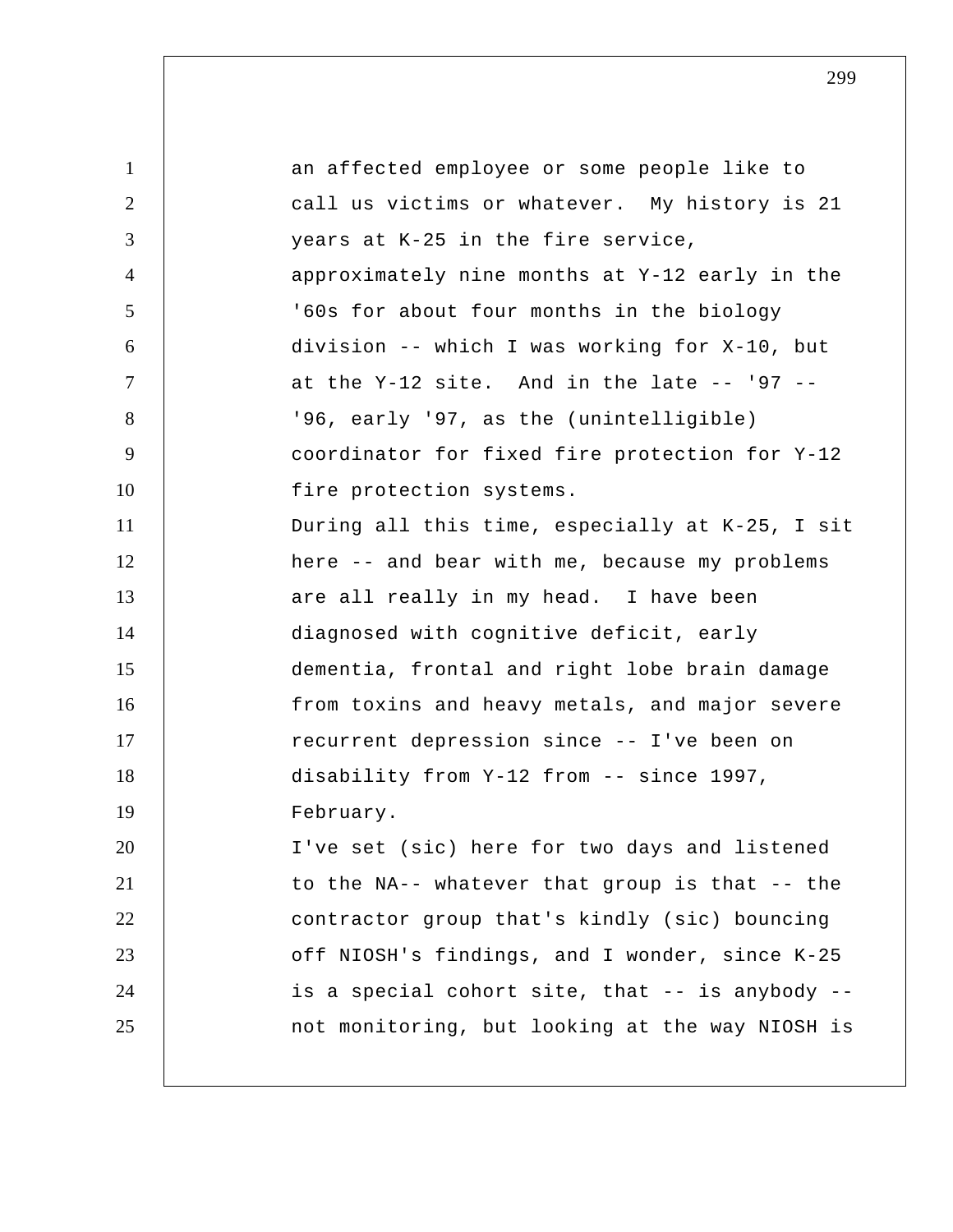1 2 3 4 5 6 7 8 9 10 11 12 13 14 15 16 17 18 19 20 21 22 23 24 25 doing the dose reconstructions for the noncovered illnesses such as skin cancers from the people at K-25, which I have a case on that, and my wife also entered a case which was denied. But I wonder if the same methodology that's being kindly (sic) challenged to a point at Rocky Flats and Savannah River is being used at K-25, and is there any challenges or things going on there at that site to say yes, you're doing this right and no, we think you're doing this wrong? My wife worked there for six years as clerical, and I know you can't do anything about this, but I want you to hear it. And her dose to her skin came up as 11.217 rem or a 42.17 percent of probability, which it has to reach 50 percent probability to get compensation. That was a little less than six years employment in the clerical environment. I spent 21 years in the fire service environment, as I told Mr. Zimmer (sic) there -- Ziemer. When everybody was running away from it, we were running toward it. Yet I had a basal cell carcinoma on my forehead and my whole body -- I mean the skin dose came up as 14.8 rem. That, to me,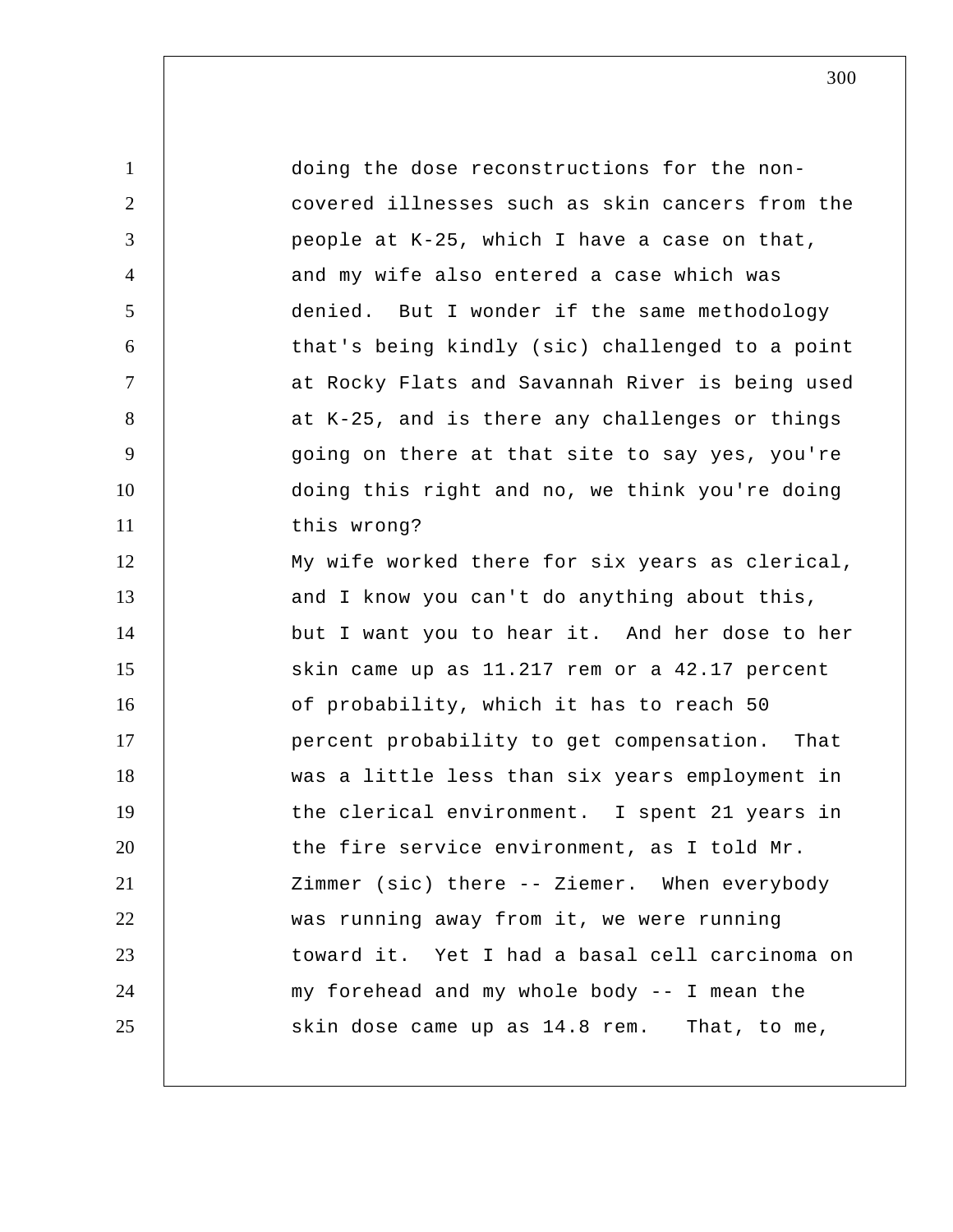1 2 3 4 5 6 7 8 9 10 11 12 13 14 15 16 17 18 19 20 21 22 23 24 25 in one way of looking at it, in 15 more years I only got three more rem exposure. To me, that's -- that doesn't quite balance out, you know. So that's one of the things that  $I$  --I'm concerned about is the way they do the business of checking. Well, I've heard high-risk jobs, bioassay, you know, in high-risk professions inside the plants themselves. We were in the fire service. In 21 years I never remember a bioassay being done on myself. The records say I had one, and I don't remember it -- which is not unusual, considering my mental capabilities right now -- but to me, I don't know why we weren't in a bioassay program because we were exposed to numerous releases, fires of materials and we had to go in and pull people out of releases and excursions and whatever. Y-12 is comparatively safe, as far as I know. I didn't get into much over there with the rats and the mice, that I know of. But we had a lot of toxins and the heavy metals and a lot of chemicals and stuff at K-25, which were very injurous (sic) to the people down there. I worked my way up from a fire driver to the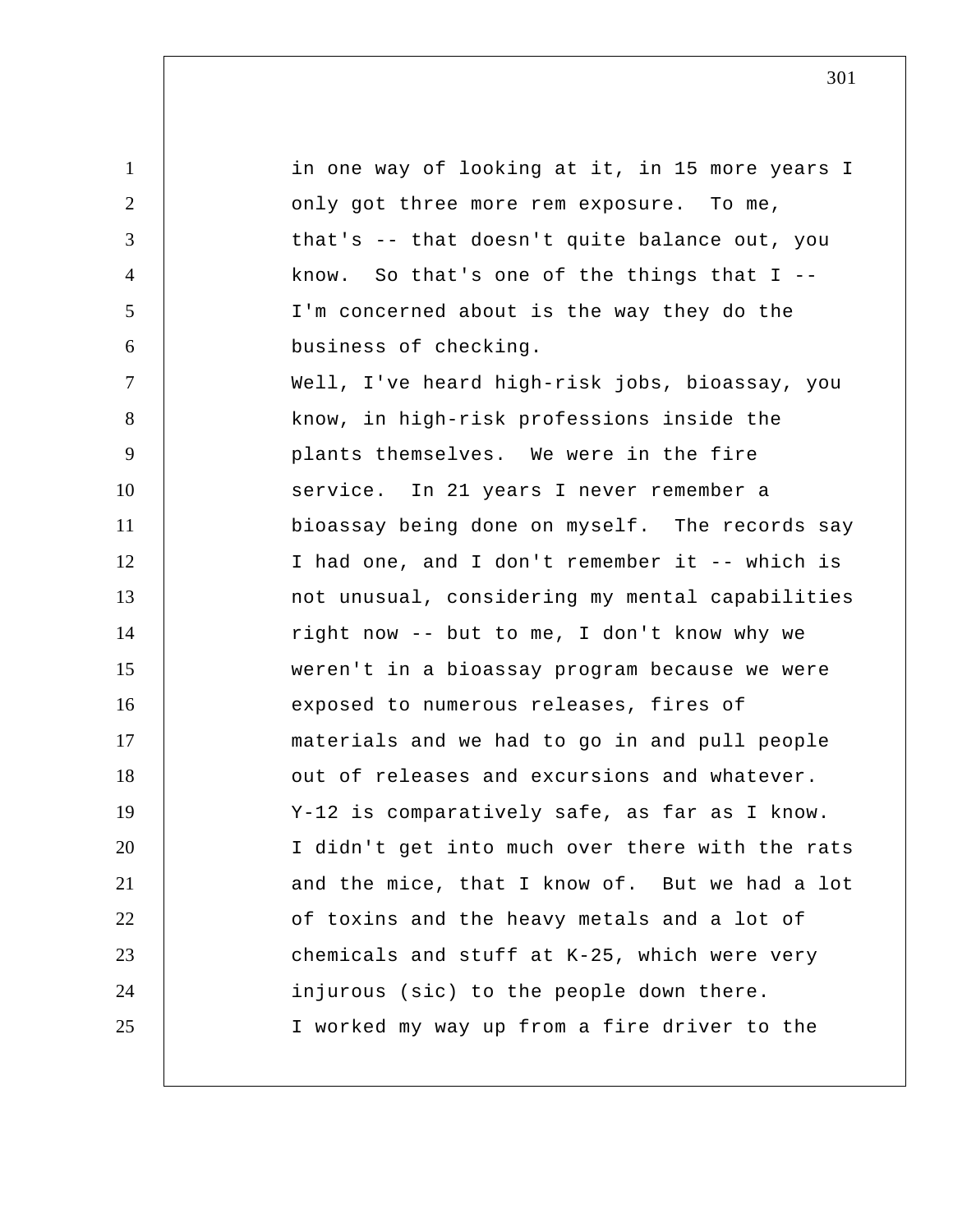| $\mathbf{1}$   | chief of the department at K-25. But at the     |
|----------------|-------------------------------------------------|
| $\overline{2}$ | time I made chief, I was in the throes of this  |
| 3              | illness that I have right now, and I just could |
| $\overline{4}$ | not keep it. It was something I had worked for  |
| 5              | all my life down there, and I had to give it    |
| 6              | up. And then a few months later, in October of  |
| $\overline{7}$ | '96, they decided my services were no longer    |
| 8              | necessary and laid me off and I found a job at  |
| 9              | Y-12. But I only lasted till February of the    |
| 10             | next year and had to go on disability. Tried    |
| 11             | to come back after six months. Y-12's own       |
| 12             | medical department would not allow me to come   |
| 13             | back, and I have been on permanent and total    |
| 14             | disability since '97. It's a hard thing to      |
| 15             | take, for somebody who's worked all their life, |
| 16             | to go home and not be able to work and not get  |
| 17             | a paycheck, as such. You get a disability       |
| 18             | check -- but anyway, that's not really probably |
| 19             | germane to all of this.                         |
| 20             | I was -- I will -- one thing I am proud of, I   |
| 21             | was a member of the original group at K-25 that |
| 22             | started all this. Where you're at today         |
| 23             | started at K-25 with a group of about 50        |
| 24             | employees who started showing up with cyanide,  |
| 25             | biocyanate in their urine, and we started       |
|                |                                                 |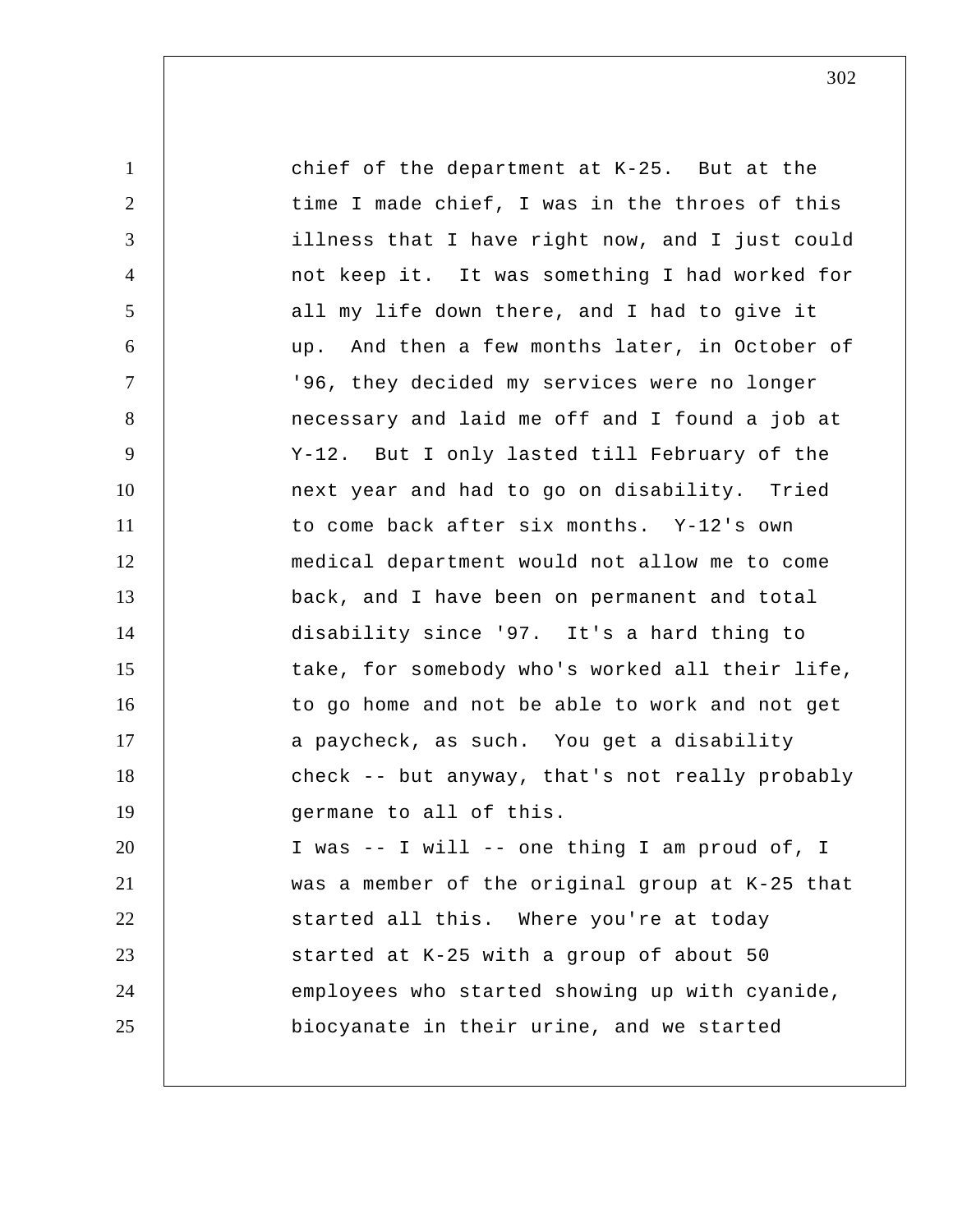1 2 3 4 5 6 7 8 9 10 11 12 13 14 15 16 17 18 19 20 21 22 23 24 25 trying to get something done, get somebody to listen to us that there was something wrong. And that's when the study from Dr. Locke and Dr. Byrd\* ensued. For about two years we went through ever (sic) kind of test I guess imaginable, and that's where a lot of my diagnoses came from was out of those testing. But I think this movement that's going still today started at K-25 in the '90s. So I'm proud of that. I'm proud of -- we stood up, and then other people started standing up and trying to get to right some wrongs. I will say one thing -- and don't take this wrong -- there's some things that happened in this country that's horrific. 9/11 was horrific. I feel very deeply that the people suffered tremendous loss. This country did, too. But the government ran over theirselves (sic) to compensate the families of those people who were in the wrong place at the wrong time. We worked at a place that's been proven that people higher up knew what it was doing to us and were not informed. Places I ate in, smoked in, chewed gum in in my street clothes, in my coveralls, in my fireman's uniform, when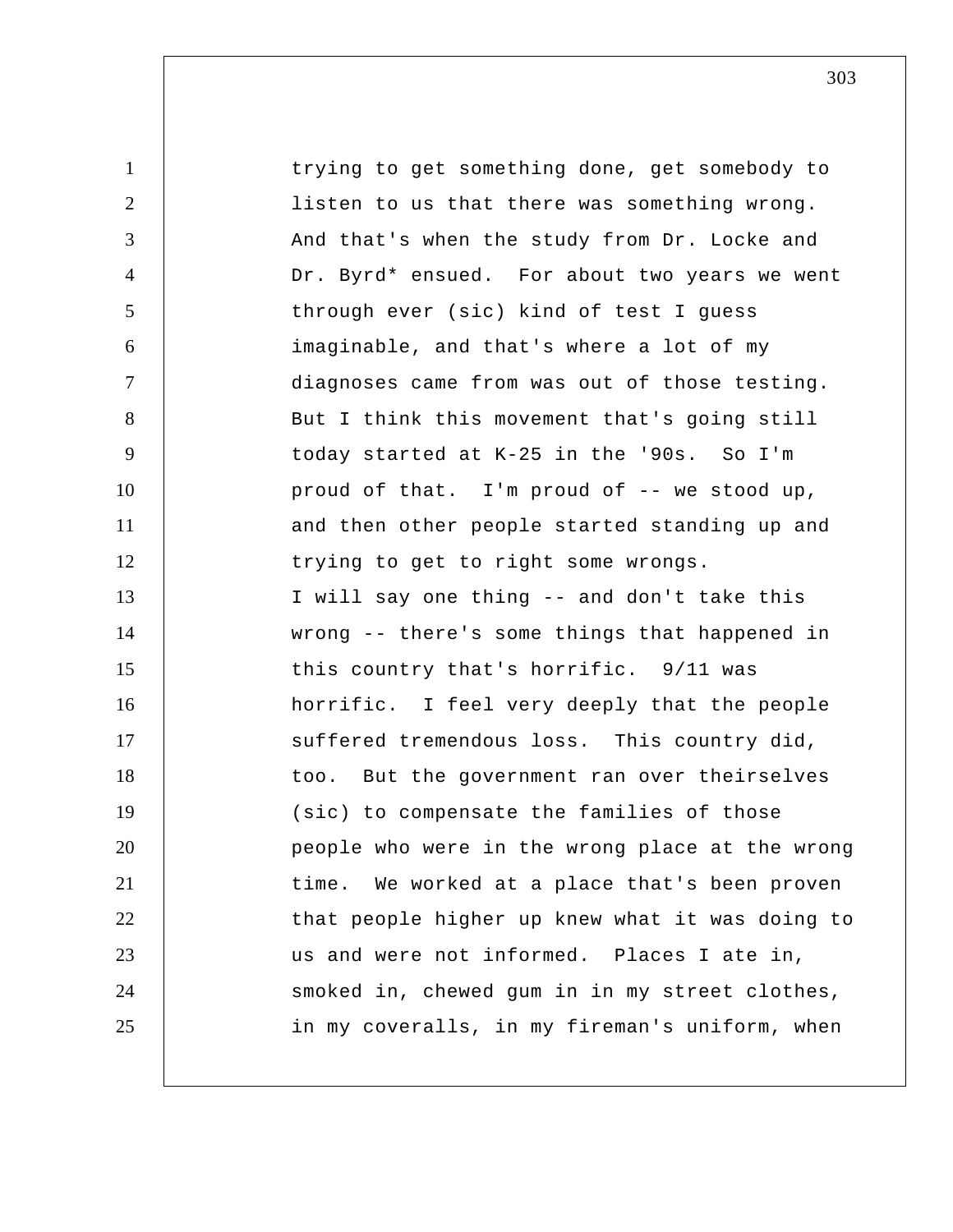1 2 3 4 5 6 7 8 9 10 11 12 13 14 15 16 17 18 19 20 21 22 23 24 25 I left down there you couldn't go in there without double-C protection, double boots, double gloves, respirators. You couldn't even go in the building, and I went through those buildings numerous times with just street clothes on. You breathe a lot of dust and stuff like that and, like I say, I hate what happened at 9/11. But the people who worked at the plants in this country are just as much victims and are just as deserving of compensation than those people. And I hate it, but that's the way I feel about it. We gave a lot to help win the Cold War, and some more than others. A lot of people who worked with me are no longer here. The process has outlived them. And I just -- that's about all I've got to say, and I appreciate you and I appreciate what all you're doing, but there's a lot of people hurting out there and they need help. They don't need a lot of technical talk, a lot of -- I've got a lot of charts in here that I can't understand. I don't know what they mean. We need results, not technicalities. Thank you very much.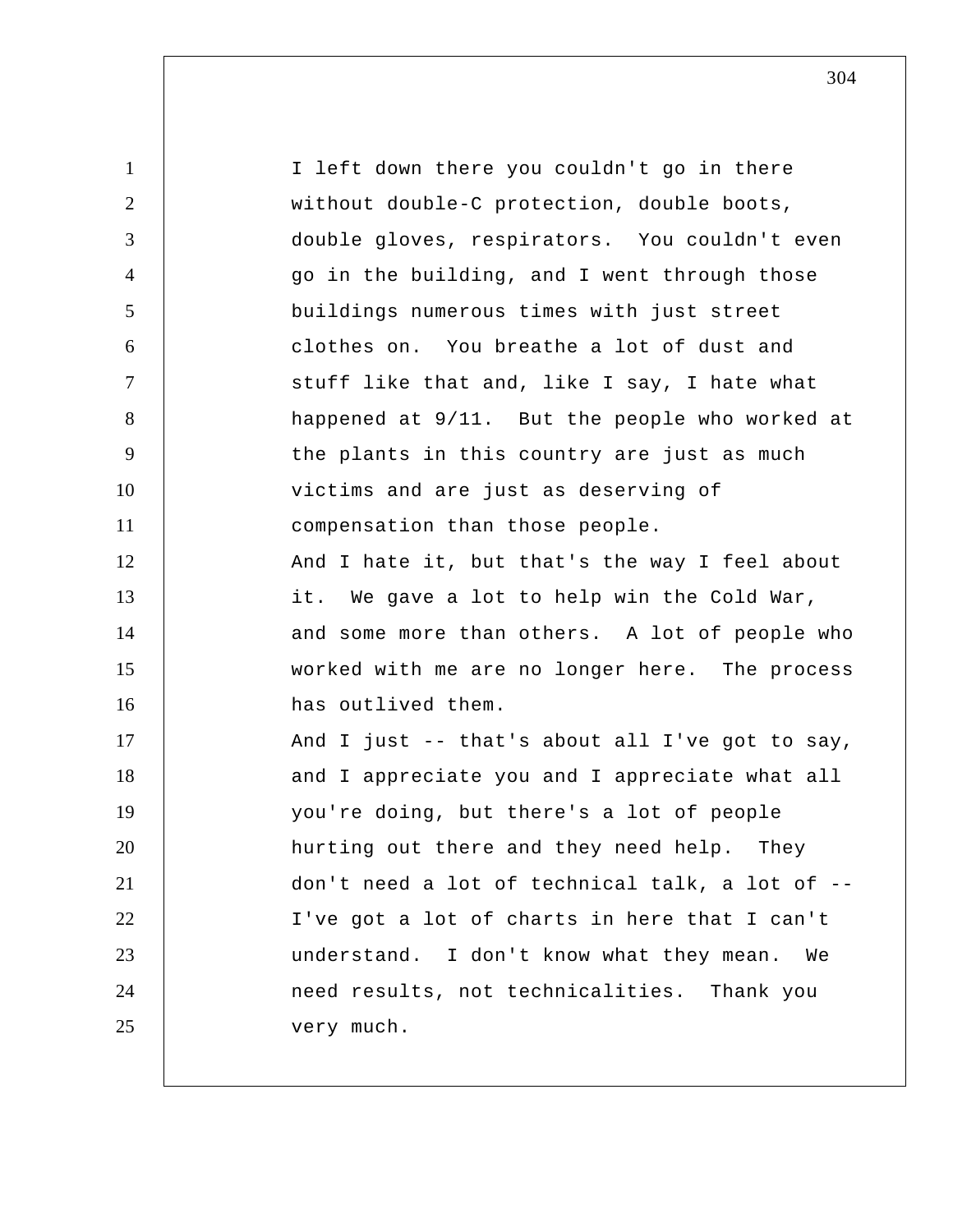1 2 3 4 5 6 7 8 9 10 11 12 13 14 15 16 17 18 19 20 21 22 23 24 25  **DR. ZIEMER:** Thank you, Chris, for your comments. Next -- it looks like Herman, Herman Potter? Yes.  **MR. POTTER:** Hello. My name's Herman Potter. I work for the United Steel Workers. I've been asked to come here to inquire about a letter that was sent to each Board member by (unintelligible), United Steel Workers Safety and Environment Director. He was -- he was wanting to know what actions, if any, it was taken on this letter that was sent, and I would like to read the letter, with your permission. It's (reading) Dear Chairman Ziemer and Advisory Board Members, Unions and workers - worker groups have organized meetings with NIOSH and its contractor support staff to provide input into the site profiles being prepared for use by radiation dose reconstructors in the compensation program. This NIOSH initiative was triggered by a formal request from the Advisory Board. With the exception of several locations, we're growing increasingly concerned that this input is not being fairly considered by NIOSH or ORAU. We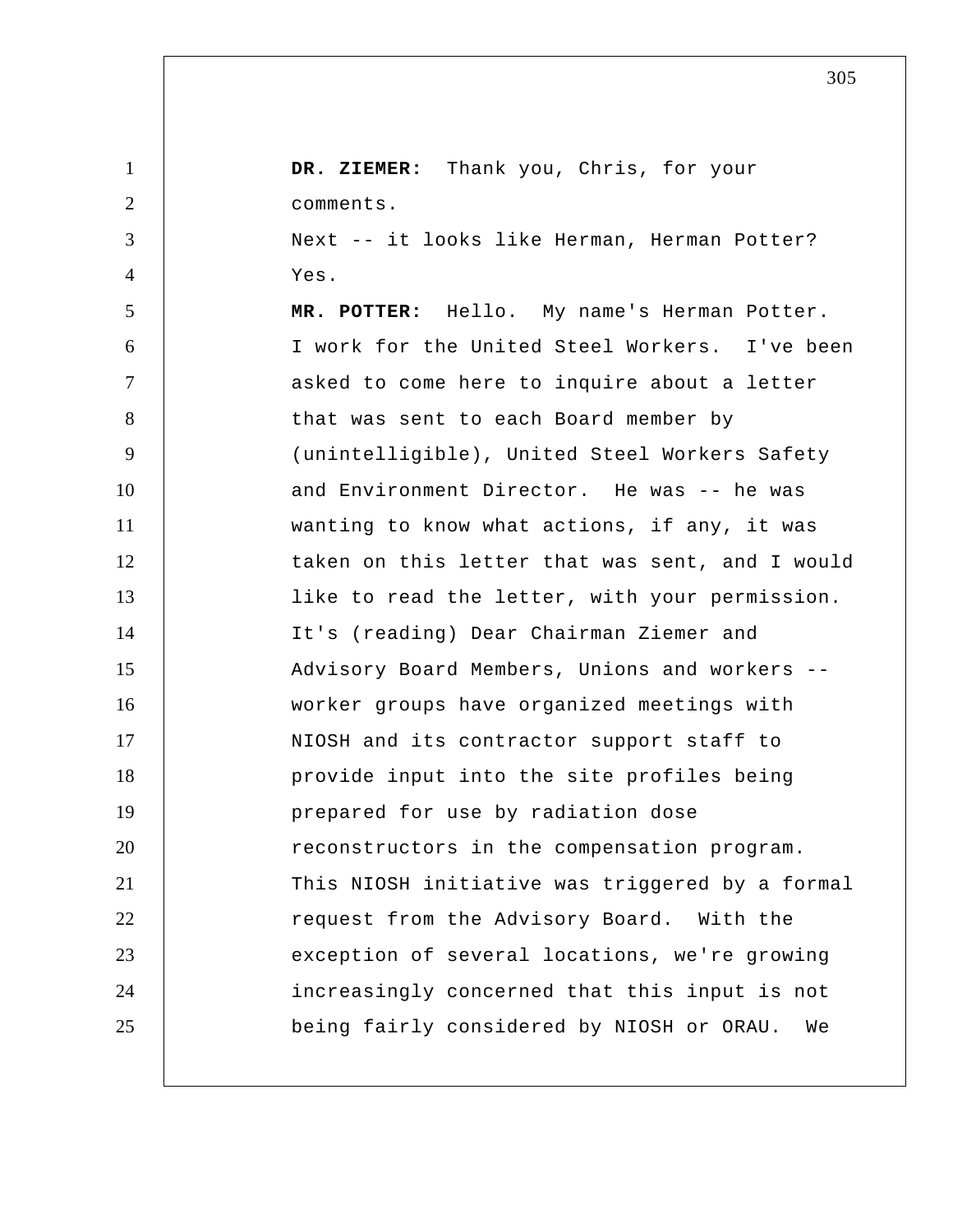1 2 3 4 5 6 7 8 9 10 11 12 13 14 15 16 17 18 19 20 21 22 23 24 25 believe that it may be appropriate for the Board and/or its audit contractor to evaluate the degree and extent to which the workers' comments were evaluated and were relevant - and, where relevant, incorporated into the site profiles. This letter requests that the Advisory Board and, where appropriate, its audit contractor review the comments provided on NIOSH site profiles that were submitted by the local unions or worker groups, including at Hanford, INL, K-25, Portsmouth, Paducah, Rocky Flats, Fernald and Chapman Valve. These comments are contained in the TopHat database, but to date we are not even aware whether these have been reviewed by the audit contractor. For example, in the recent Hanford site profile review. And it says (reading) Thank you for your consideration and -- and please contact Herman Potter if you have any questions. And I might add that very recently, even - basically a non-typical DOE site, NFS out of Erwin, Tennessee, we had U.S. -- United Steel Workers received requests and -- in assistance in their site profile. And we had actually --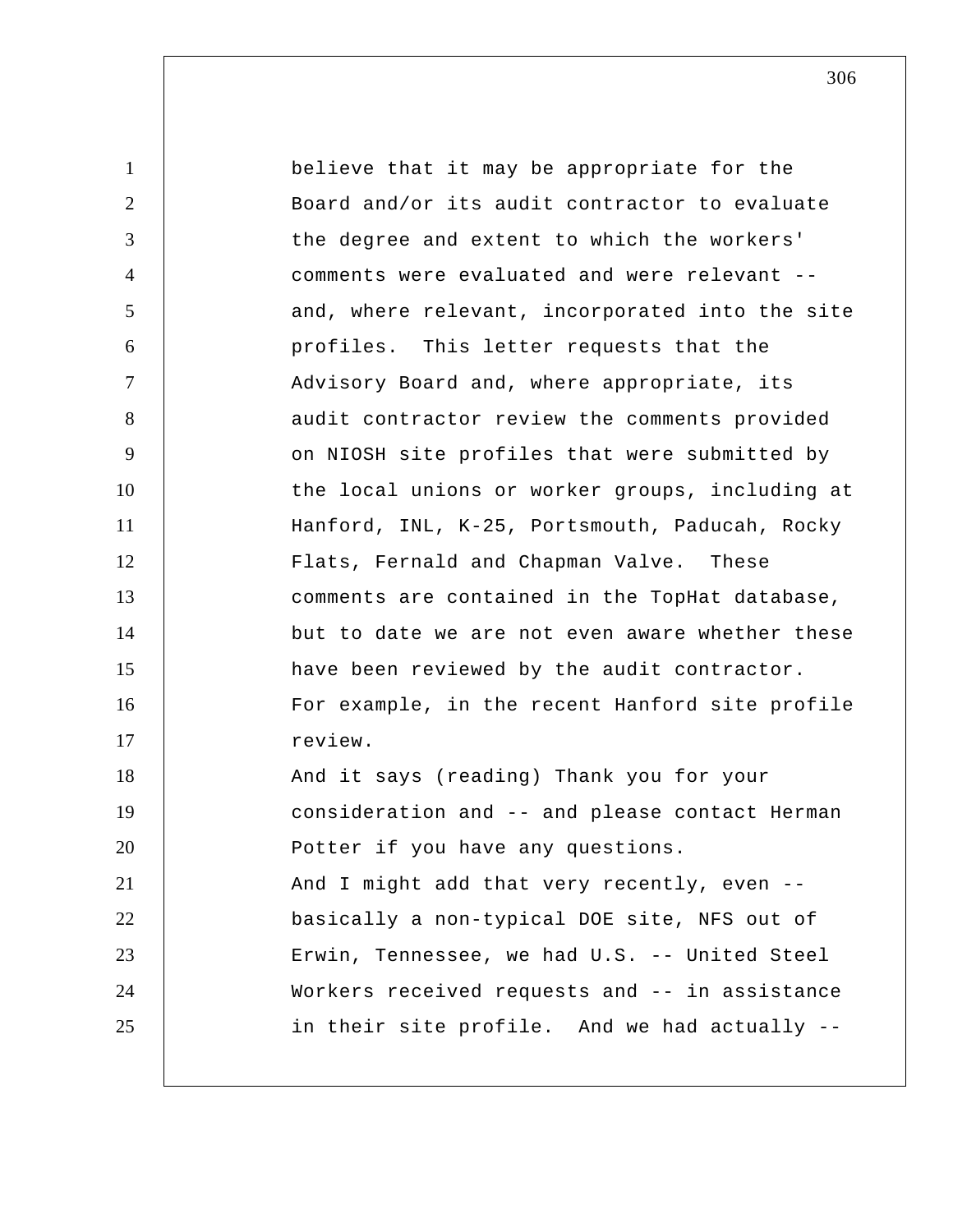1 2 3 4 5 6 7 8 9 10 11 12 13 14 15 16 17 18 19 20 21 22 23 24 25 we had actually provi-- started providing that assistance. And in that -- in that specific case, NIOSH and the -- and the contractor has been working with us to find out what information was provided to them by that contractor. But there is a problem that that contractor, on its initial -- on the initial request for documentation to review in order to prepare for that site profile, had refused to provide that information. Now this -- this is not -- this is just very basic technical information. It's just procedures, bioassay procedures, things that should be in a Technical Basis Document. But that type of relationship or that type of action by the contractor does not lend -- does not lend credibility to this program. But back to the letter, Michael Wright had asked me to actually approach you all with this and find out what actions have been taken, or if any are going to be taken.  **DR. ZIEMER:** Let me give you a preliminary response. I believe I got a copy of the letter, and I'm -- were the Board members copied? I just saw it earlier this week,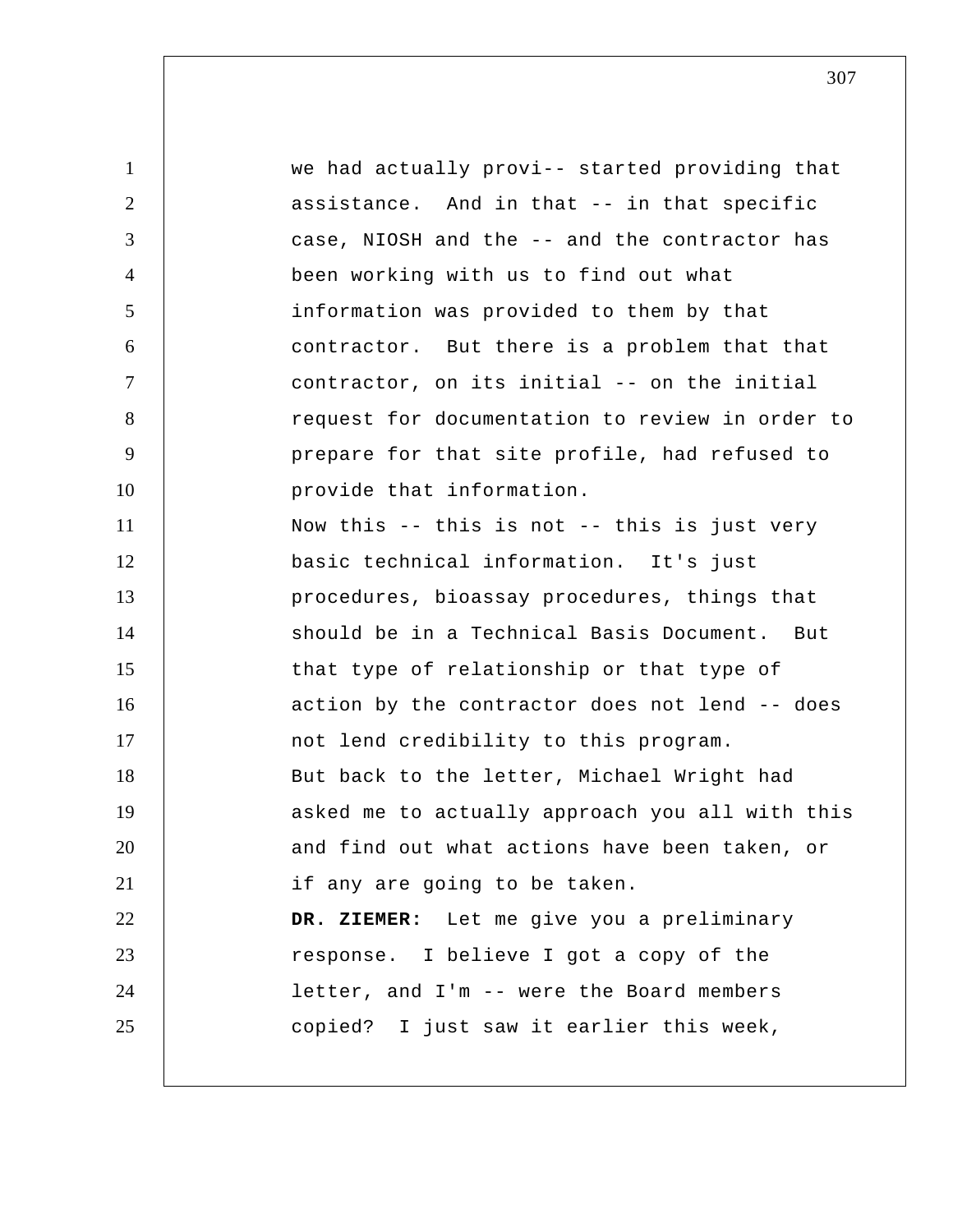1 2 3 4 5 6 7 8 9 10 11 12 13 14 15 16 17 18 19 20 21 22 23 24 25 actually, but -- and -- and have not replied to that letter. But let me tell you generally, we are making concerted effort, and particularly with the help of our contractor, to garner the comments of workers in the work site. I know that NIOSH is also now doing the same. Whether the specific comments that you're referring to have been addressed, I don't know the answer to that. But we certainly will have that and I want to make sure that we follow up on this and -- as we proceed in reviewing those various site profiles. And certainly -- I'm -- I'm looking to see if any of our -- John, did your folks get a copy of that letter, as well? If not, we will provide it to our contractor. **DR. MAURO:** (Off microphone) Yes, we are of that -- aware of the letter.  **DR. ZIEMER:** Okay. **DR. MAURO:** (Off microphone) We have been in communication with NIOSH and their contractor (unintelligible) that information (unintelligible) TopHat database.  **DR. ZIEMER:** Right. The TopHat database is the -- the key. We will certainly follow up on it. If you're asking whether it's all been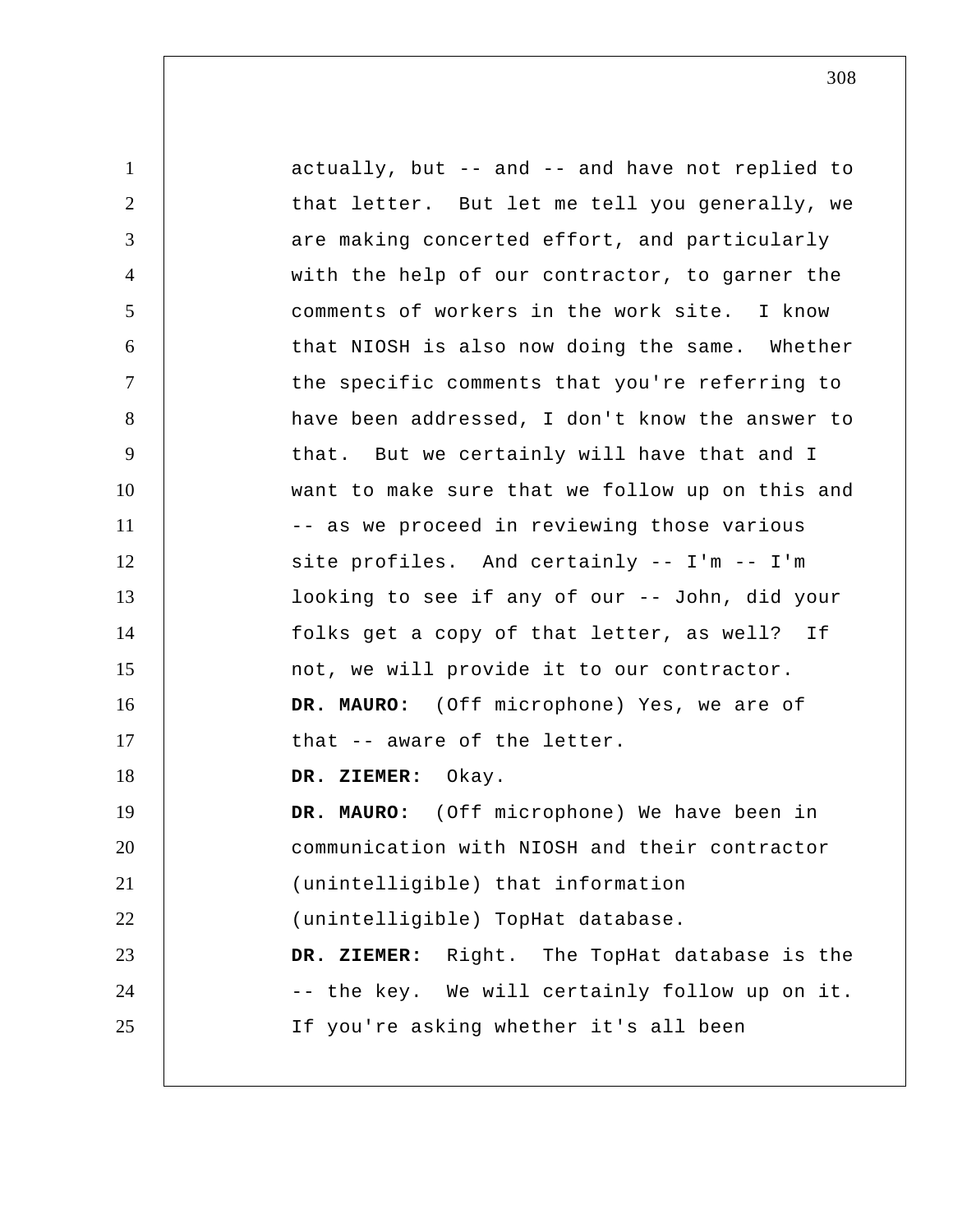1 2 3 4 5 6 7 8 9 10 11 12 13 14 15 16 17 18 19 20 21 22 23 24 25 addressed, I don't think we know that right now, and the answer is probably somewhere in between. My guess is some of that probably already has been looked at by NIOSH, but we will -- we will make every effort to make sure that -- that that does occur. We thank you for that input.  **MR. POTTER:** Thank you.  **DR. MELIUS:** Dr. Ziemer, the letter is actually -- what's the date on the letter? Can you clarify that first, Herman?  **MR. POTTER:** The letter's dated June 27th, 2005.  **DR. MELIUS:** Yeah, this is -- goes back quite a bit of time, and I think it came in just before one of our scheduled meetings. It -- actually I'd inquired about it at that meeting, said it would be on the agenda for the next meeting, and then we had sort of  $a$  -- I don't know what you call it, emergency meeting, but the offschedule meeting, last one in St. Louis, and I would actually like to see it -- if we can't have time to discuss it at the meeting now, that we put it on the agenda for the next meeting and have a formal presentation from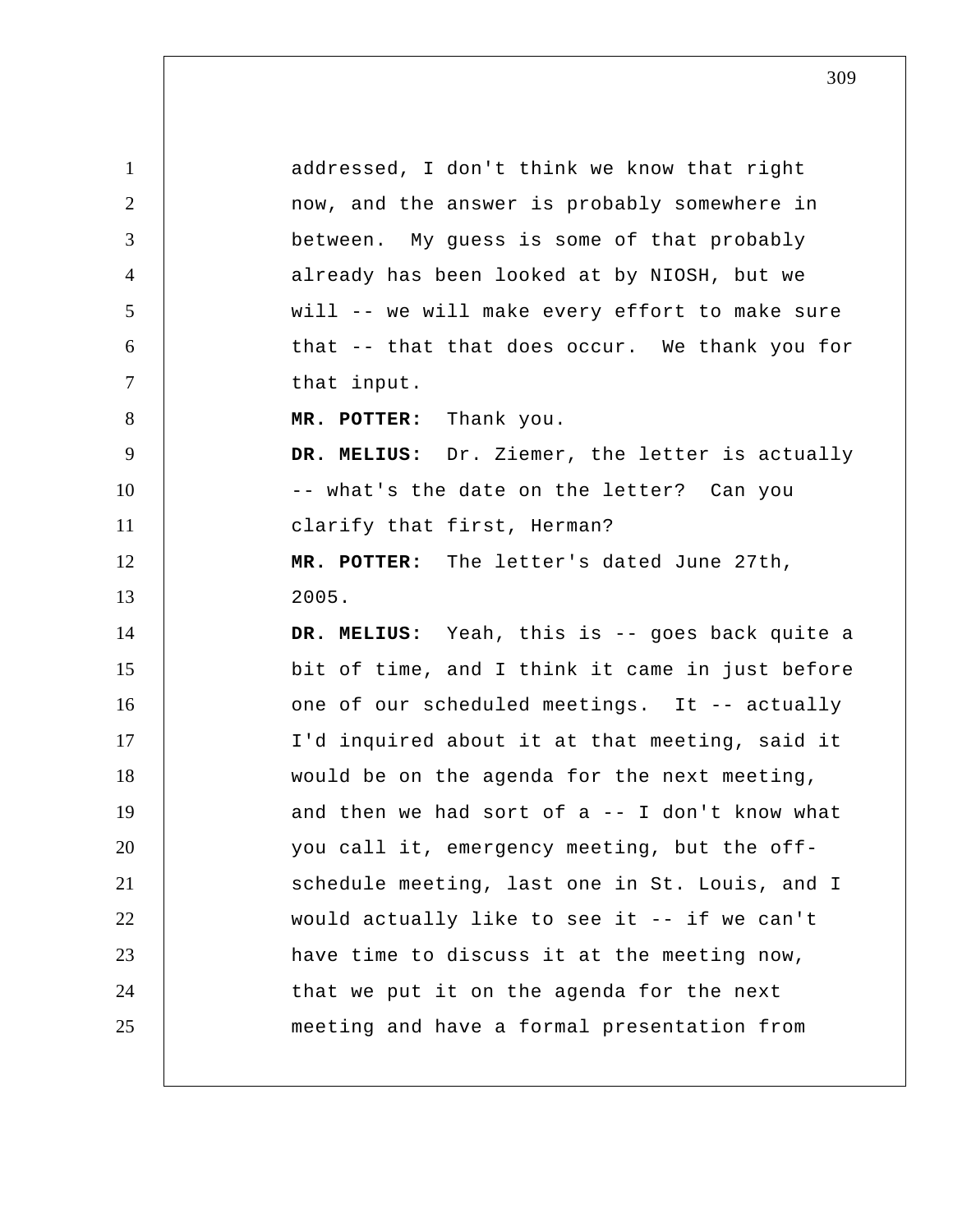1 2 3 4 5 6 7 8 9 10 11 12 13 14 15 16 17 18 19 20 21 22 23 24 25 NIOSH, who, you know, claims they're being more responsive and trying to incorporate these comments. We have a lot of concern about that and I think we should formally discuss it.  **DR. ZIEMER:** Thank you. So -- yes, and so please assure your colleagues that we will address these issues. Randy Layman?  **MR. LAYMAN:** Yes, sir. Thank you all for having me back. We spoke briefly yesterday and I made (off microphone) (unintelligible). My father worked at the Y-12 site that has been referred to at this meeting. (On microphone) My father went to work at Y-12 in 1958 and I was conceived as a child in 1962. I grew up being known as what was called a carbide brat. That plant used to be Union Carbide, and it went to Lockheed Martin and Martin Marietta. Now it's BWXT. Tomorrow it might be -- you don't know and you don't want to know, and that's... Well, anyway, I have a picture -- my father was a assembly -- production machinist, and you all are calling Y-12 the site, but as I was growing up, the sign out in front of Y-12 complex said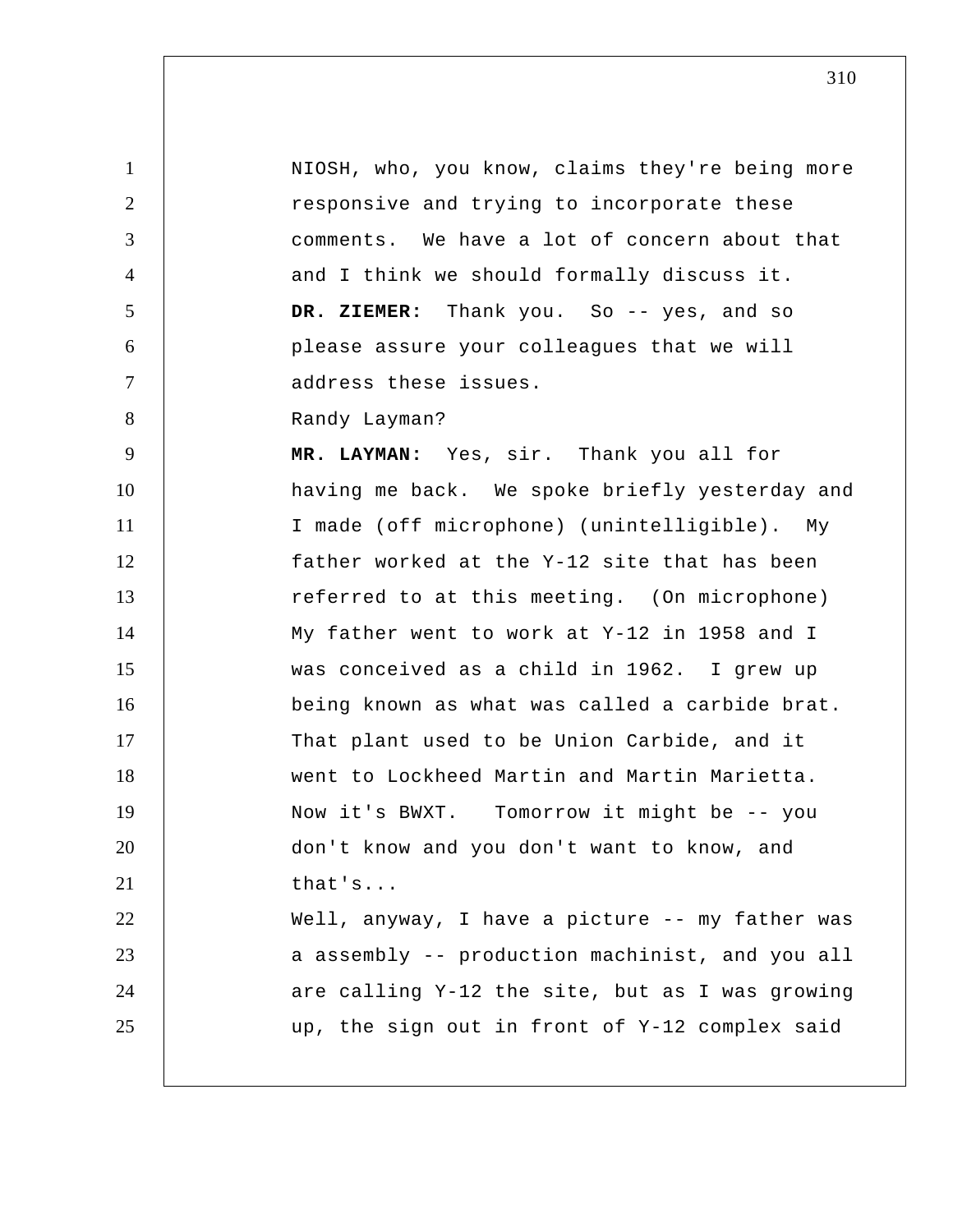| $\mathbf{1}$   | Y-12 Nuclear Weapons Plant. Okay? So in my      |
|----------------|-------------------------------------------------|
| $\overline{2}$ | mind and in laymen's terms, that to me don't    |
| 3              | mean conventional weapons. Okay? And I          |
| $\overline{4}$ | understand that back in the -- the late '50s    |
| 5              | and early '60s that Y-12 especially had huge    |
| 6              | Navy contracts. They built weapons for the      |
| $\tau$         | Navy. In other words, some of these things      |
| 8              | that you see on TV, a warhead that would come   |
| 9              | from 4,000 feet deep in the ocean, break the    |
| 10             | surface and then hit a target 8,600 miles away, |
| 11             | Cold War (unintelligible). It took a lot of     |
| 12             | technology, guys like yourselves. You           |
| 13             | metallurgists and you physicists and engineers  |
| 14             | used to get together and draw these things up.  |
| 15             | Well, my father was the man that built these    |
| 16             | things.                                         |
| 17             | Okay, the site that you call it that you go out |
| 18             | there and look at now has 100 machinists.       |
| 19             | Okay? In 1975 Y-12 employed 28,000 people,      |
| 20             | 12,800 were machinists. My father was fourth    |
| 21             | from the top in seniority, and that was a very  |
| 22             | good job. He took good care of us. We -- we     |
| 23             | had a fine brick home with a basement. But I    |
| 24             | was a freshman in college when my father died.  |
| 25             | Okay? And that was -- he -- he had me on -- I   |
|                |                                                 |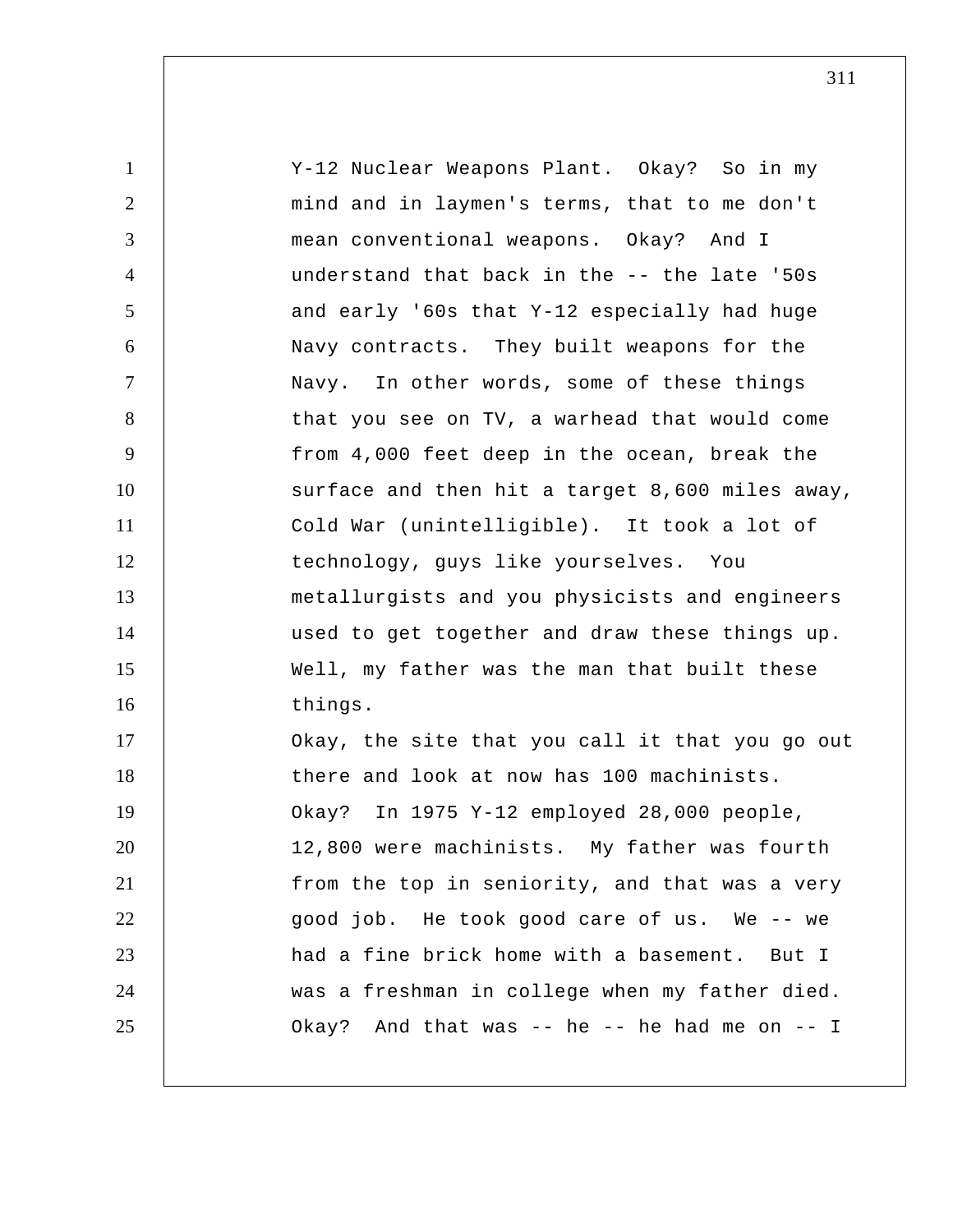1 2 3 4 5 6 7 8 9 10 11 12 13 14 15 16 17 18 19 20 21 22 23 24 25 wasn't on scholarship. He was paying for that and it was out of school for me and I had to learn to be a man. And myself and my sister and my brother, we're successful business people here in Knoxville, and -- and we're not up here begging for the money. We're okay. But here -- there -- there's one statement I want to make and there's a question, because I realized where my father worked when -- when you get down into the bowels and the guts of Y-12 weapons plant, I believe that you all meet fierce resistance. Meaning this: I believe, sir, that there's places in Y-12 that you can't go. Because now that they've changed the plant to the large production facility, they're even taking some of the most dangerous -- most dangerous waste from the Soviet Union and storing it -- guess where? Thirty-five miles from where you're sitting. You guys are up here and you have this meeting in this nice hotel, but I don't even know in this room who has the clearance to go into the bowels of Y-12. And it -- to me, it's like chasing a ghost. But some of those buildings are not there. The production has changed.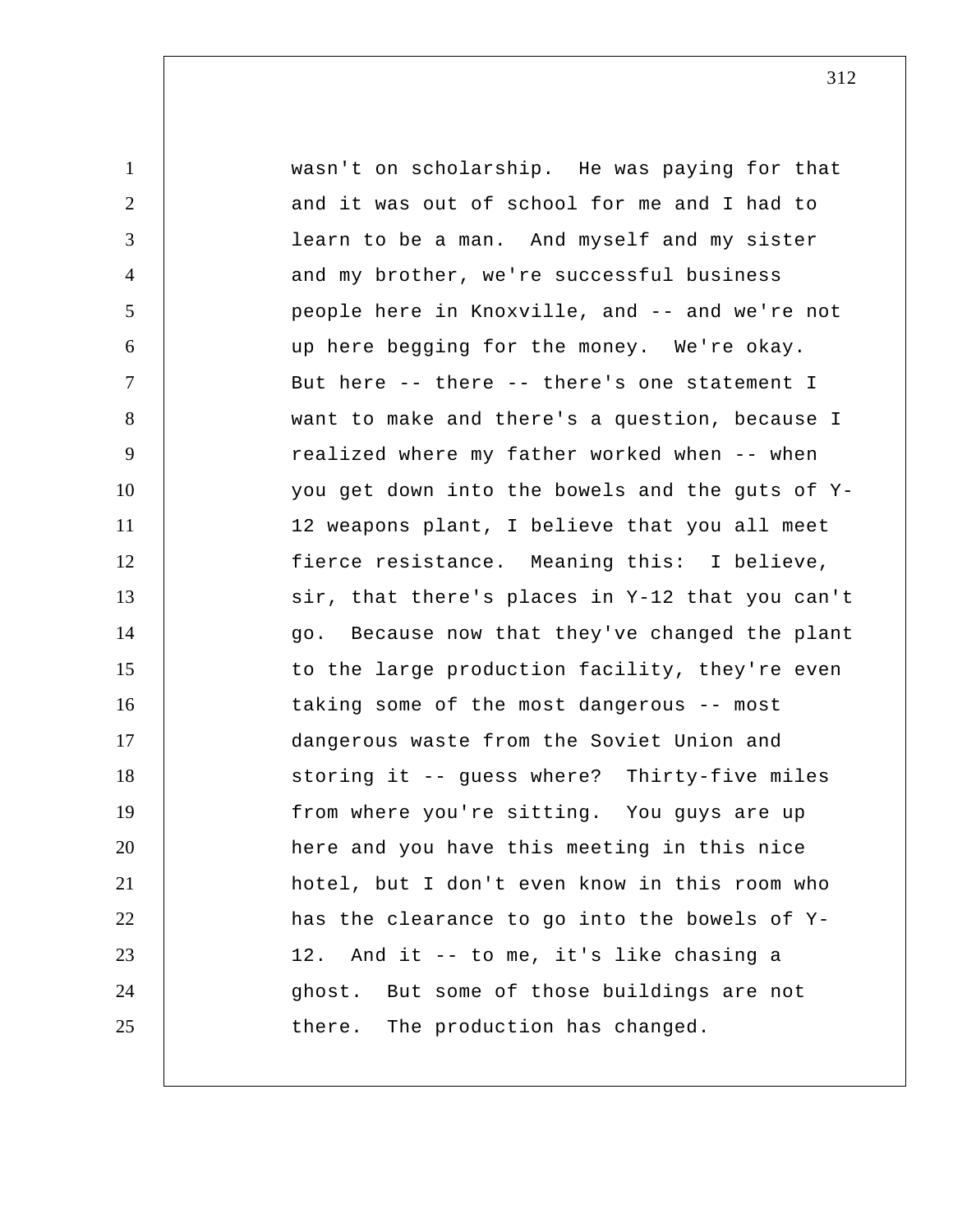1 2 3 4 5 6 7 8 9 10 11 12 13 14 15 16 17 18 19 20 21 22 23 24 25 But I have a picture right here, and I want to pass it around and I want you to look at it. This is a picture of my father at 43 years old, and he died at 53. He went to work at Y-12 in 1958. My mother said in five years his hair was solid white. In ten years he was bald. I'm 43 years old and this picture I'm about to show you is my father working in a dry box at Y-12. He's 43 years old. I want you to look at him and look at me. Now I told you yesterday he went from 235 pounds and six foot two -- he played end at the University, but because of a knee injury his football career was over. But he fought in Korea. When he came back from Korea he went to work at the plant, was the kind of man he was. But can any of you go to a place in -- I'm sorry -- (off microphone) in Y-12 that has a machine that looks like this? Now when you look at this picture, look at my father, but ask yourself what is inside this dry box that he's making, and what component is in it and what's -- when it comes out here it has to go on a lathe and turn (unintelligible) high speed (unintelligible) and this thing right here is -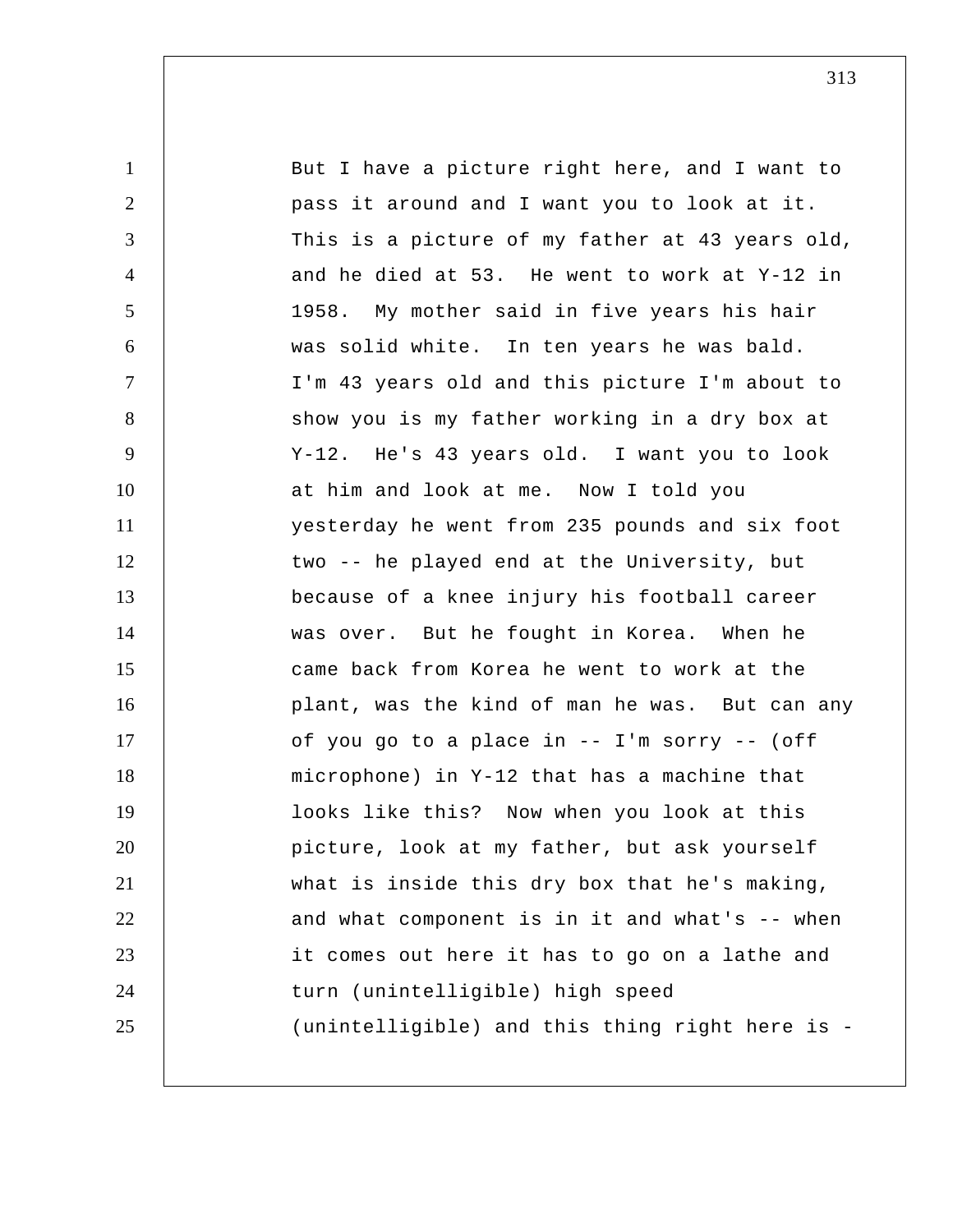1 2 3 4 5 6 7 8 9 10 11 12 13 14 15 16 17 18 19 20 21 22 23 24 25 - is what I want to talk to you about about these shavings flying (unintelligible) and how safe is this. Sir, you're a physicist. You figure this out. But this is the only picture I can bring you as evidence (unintelligible) where my father's -- he died in January, but in -- in October of that year, before he died, he went from 235 but his death weight was 173. I want y'all to see that just for a minute. (On microphone) And out of these 28,000 people that worked at Y-12, I'm proud to say that my father wasn't a wandering generality. He was a meaningful specific. He was fourth from the top out of 12,800 machinists. He knew what he was doing. When there was a precision project to be made, they called on Bill Layman, and I believe it cost him his life because -- I mean I believe they tried at Oak Ridge to have safety. But if you'll look at this dry box right here, if I were doing a dose reconstruction I would take that picture, if I could go to the bowels of Y-12, and I would find somebody who knows about a dry box like that and I would say sir, isn't -- 2005, if we had a dry box like this in here and somebody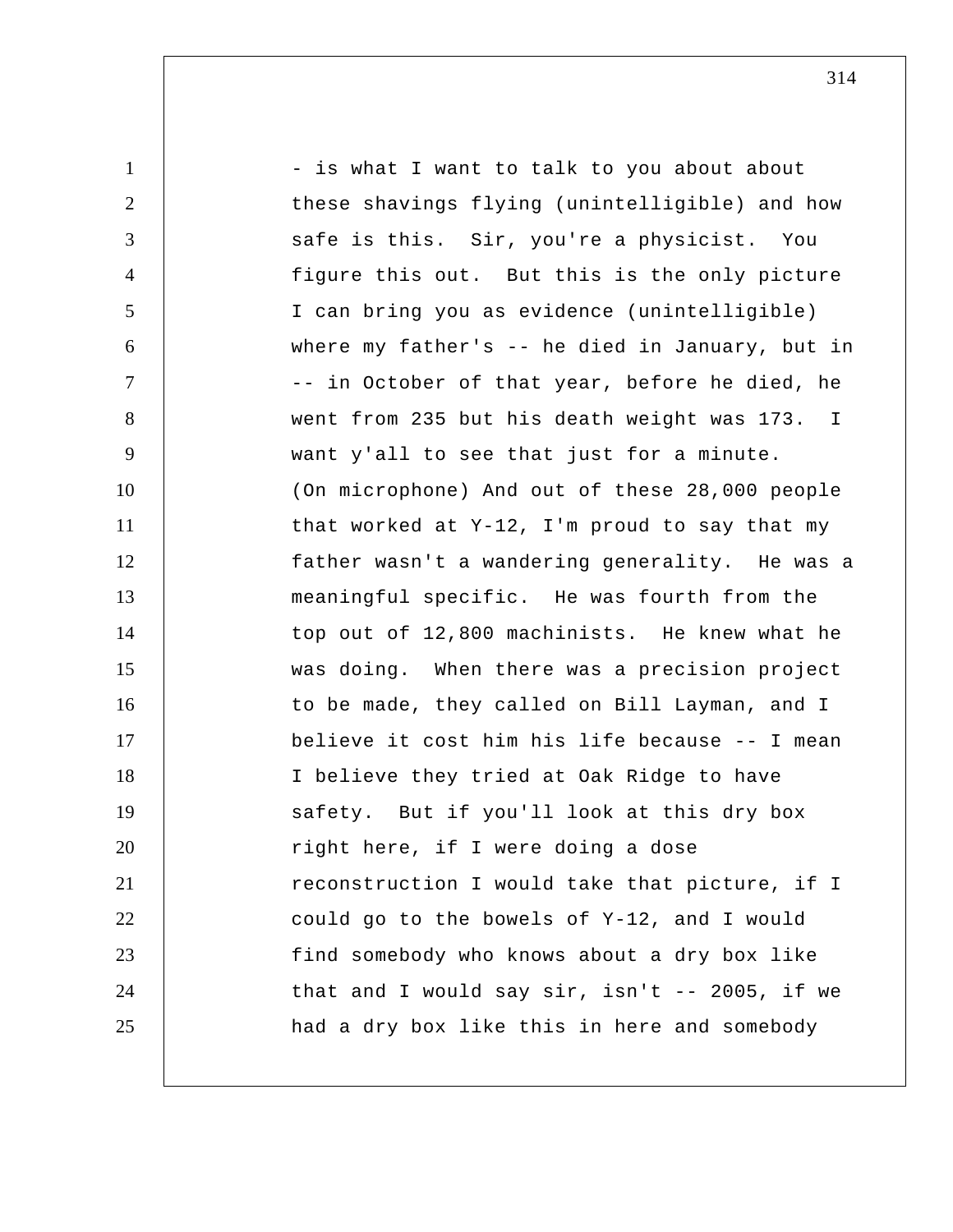1 2 3 4 5 6 7 8 9 10 11 12 13 14 15 16 17 18 19 20 21 22 23 24 25 was turning metal of it, how long do you think they would live? Let me ask you all this right here. I can't think of one machinist that worked at Y-12 for 25 years in my father's era that lived to tell about it. They're all dead of cancer. Look and see. I got one more thing I want to show you. (Off microphone) When I said that my father was a meaningful specific, my father was (on microphone) declared Mr. Safety -- (off microphone) now I (unintelligible) Mr. Safety on his job in 1971. That means -- (on microphone) Y-12 has a safety program, and they're big on safety out there. But when you have an employee that goes above what he's supposed to do and offers suggestions to the plant he works in and those safety values are taken and making policy because he -- he -- he did things that was -- made safe on the job, so he wasn't out there trying to -- to -- to do something foolish with this -- (off microphone) in east Tennessee we call it hot stuff -- and he -- he told me (on microphone), he said I -- I just got into too much hot stuff.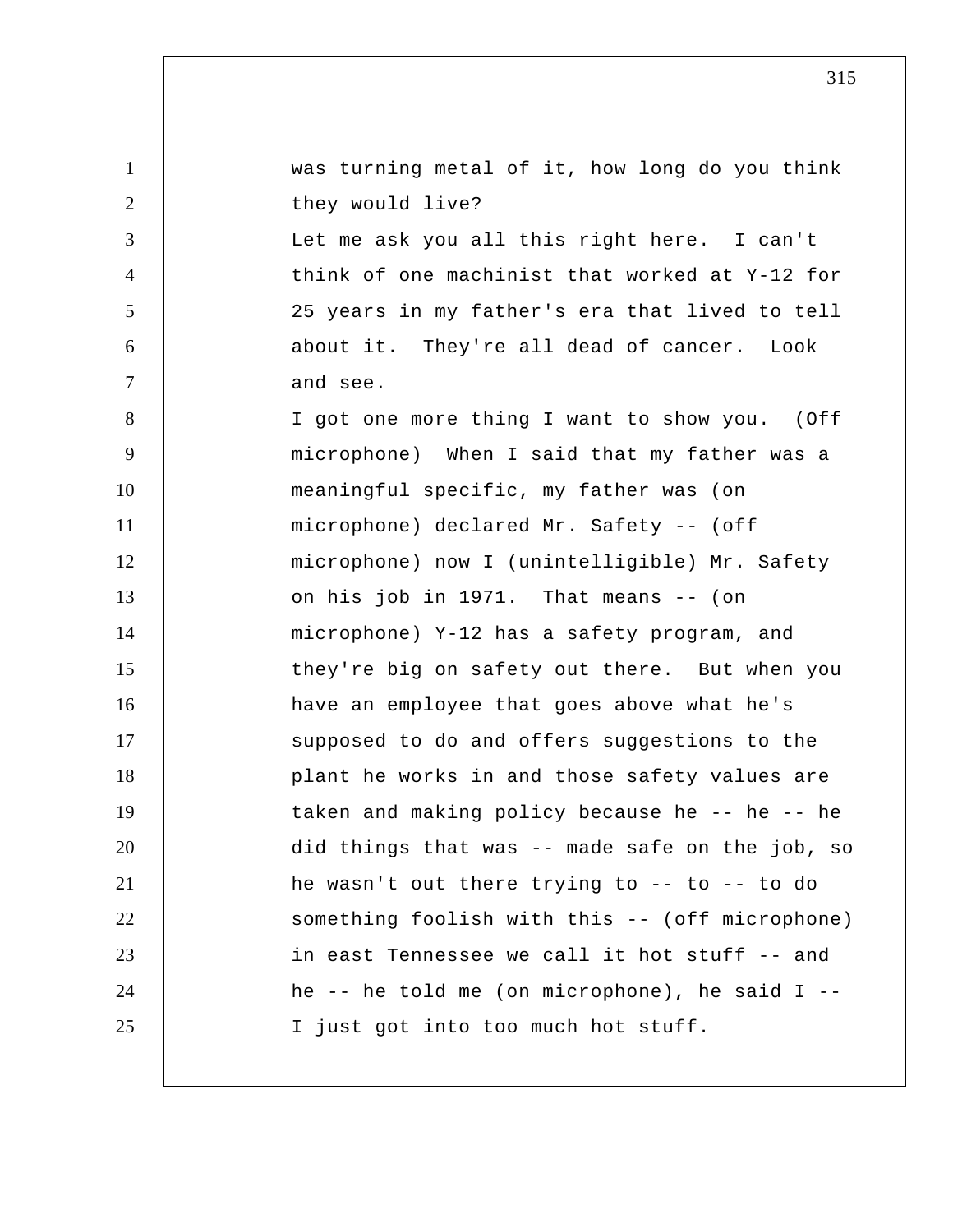1 2 3 4 5 6 7 8 9 10 11 12 13 14 15 16 17 18 19 20 21 22 23 24 25 So I just wonder, when you guys go down there to do the -- the dose reconstruction -- okay, the number one thing, if any of you know about Bear Creek Road -- okay, when I was a kid we could go down Bear Creek Road 35 miles west of here and you could drive straight by Y-12, K-25, X-10, the Lab and the whole nine yards. Now if you get in your car and you drive down there, the first thing you're going to encounter -- okay, just say if you send a lady out of your office working from NIOSH. She gets in her car in Ohio and she drives to Oak Ridge, Tennessee. The first thing she encounters in the street on Bear Creek Road is the military, sir. If she don't have the credentials to get in, she's going to be met, or he, with stiff resistance. Okay? Then what -- let's say she gets inside that gate. Do you believe -- you want me to believe that she can go in the bowels of Y-12 and dig in their archives of the people that's died out there? That, to me, sir, in a dose reconstruction set up that way would be like trying to -- if building an automobile was settling these cases, a dose reconstruction and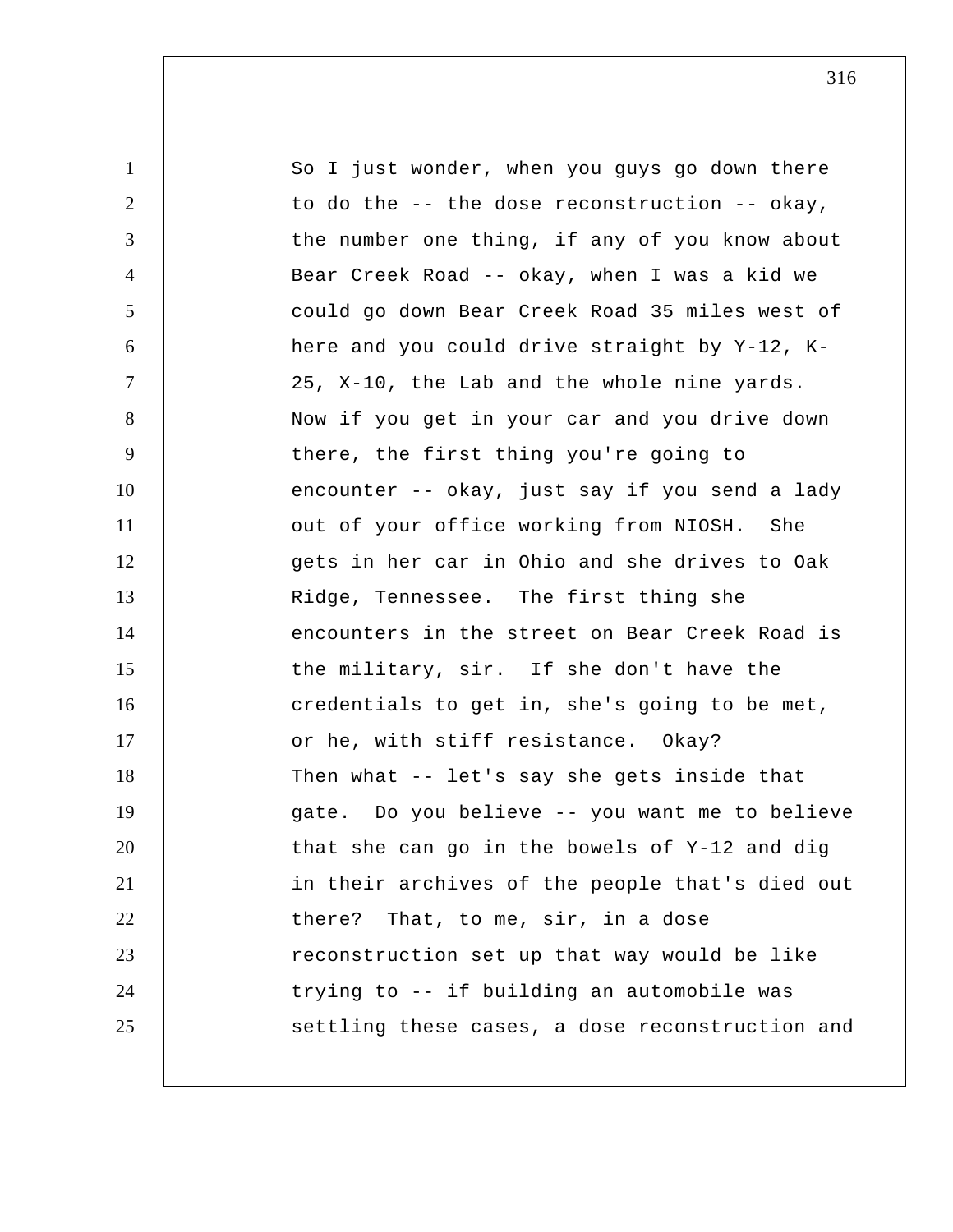| $\mathbf{1}$   | a coloring book -- I mean a workbook is like    |
|----------------|-------------------------------------------------|
| 2              | carving a ancient stone out of a wall. It's     |
| 3              | backing up. It's wasting money. And no          |
| $\overline{4}$ | disrespect for you all, but folks, the people   |
| 5              | that's died at Oak Ridge, the money it costs to |
| 6              | have this meeting -- this is the finest hotel   |
| $\tau$         | in our city. We could have done this at the     |
| 8              | Holiday Inn, and the money saved from this      |
| 9              | could have bought some shoes for some kid       |
| 10             | that's daddy died turning metal out there       |
| 11             | making weapons to protect all of you, and me.   |
| 12             | Think about it. I mean if you think a dose      |
| 13             | reconstruction going on for four years and you  |
| 14             | don't have any more answers respectively than   |
| 15             | you've got right now, and you're going to do it |
| 16             | another -- another four years, all I'm -- I     |
| 17             | expect to get letters from you, four more years |
| 18             | just like the past four years. We're about to   |
| 19             | get it to dose reconstruction. Once it does     |
| 20             | this, it does that. But it's $-$ it's $-$ it's  |
| 21             | really not going nowhere. In east Tennessee --  |
| 22             | y'all might see me as a redneck hillbilly, but  |
| 23             | I'm telling you there's -- there's time to spin |
| 24             | your wheels, and they've spun enough. It's up   |
| 25             | to you. And if you said President Bush ordered  |
|                |                                                 |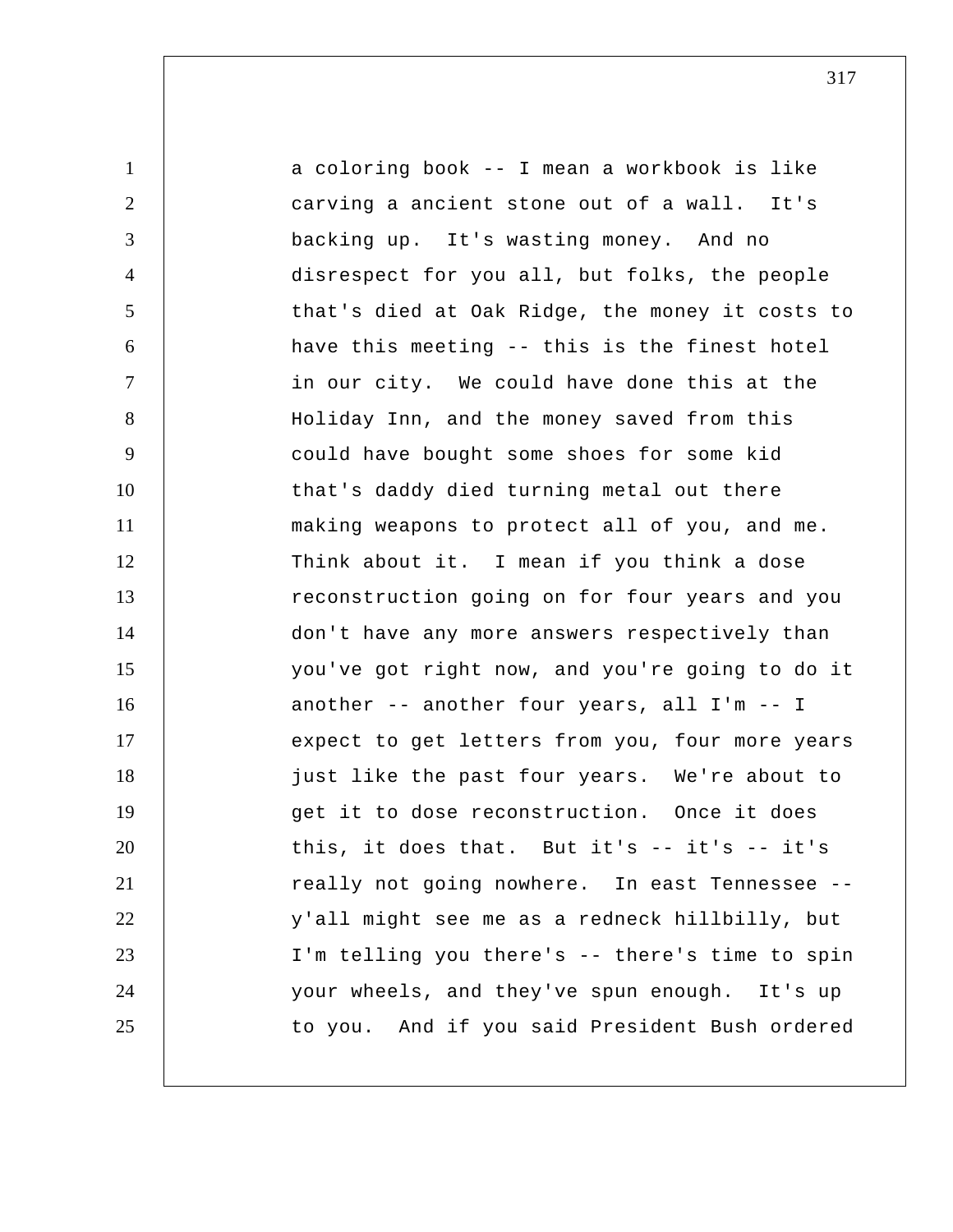1 2 3 4 5 6 7 8 9 10 11 12 13 14 15 16 17 18 19 20 21 22 23 24 25 you all to handle this, then why aren't you doing it? Why are you letting NIOSH tell you all that they're going to Oak Ridge and getting all these samples? They can't even get in, sir. That -- national security is threatened if your people go digging in the bowels of Y-12. Russia's most dangerous stuff that they can't handle is sent 35 miles west of here and kept in our safes at Y-12, and you all want to do a dose reconstruction? If you walk into those places and breathe it, you'll die. You can't go in the bowels of Y-12, sir. If you can, at least convince me of that. I'm talking -- my NIOSH numbers is 5502. My name's Randy Layman. You can look at my father's employment record. But if you'd seen him when he died, a big thick tongue and just -- just purple. He just went down to nothing. He not only had myelomytic (sic) leukemia, but they said - they said his leukemia was in the bone marrow. It was in his blood. It was in the lymphs. It was -- he was consumed by it. And he worked even Friday -- my dad carried a lunchbox to work, sir, and his lunchbox didn't just have a -- a meal in it. They had a joke. At the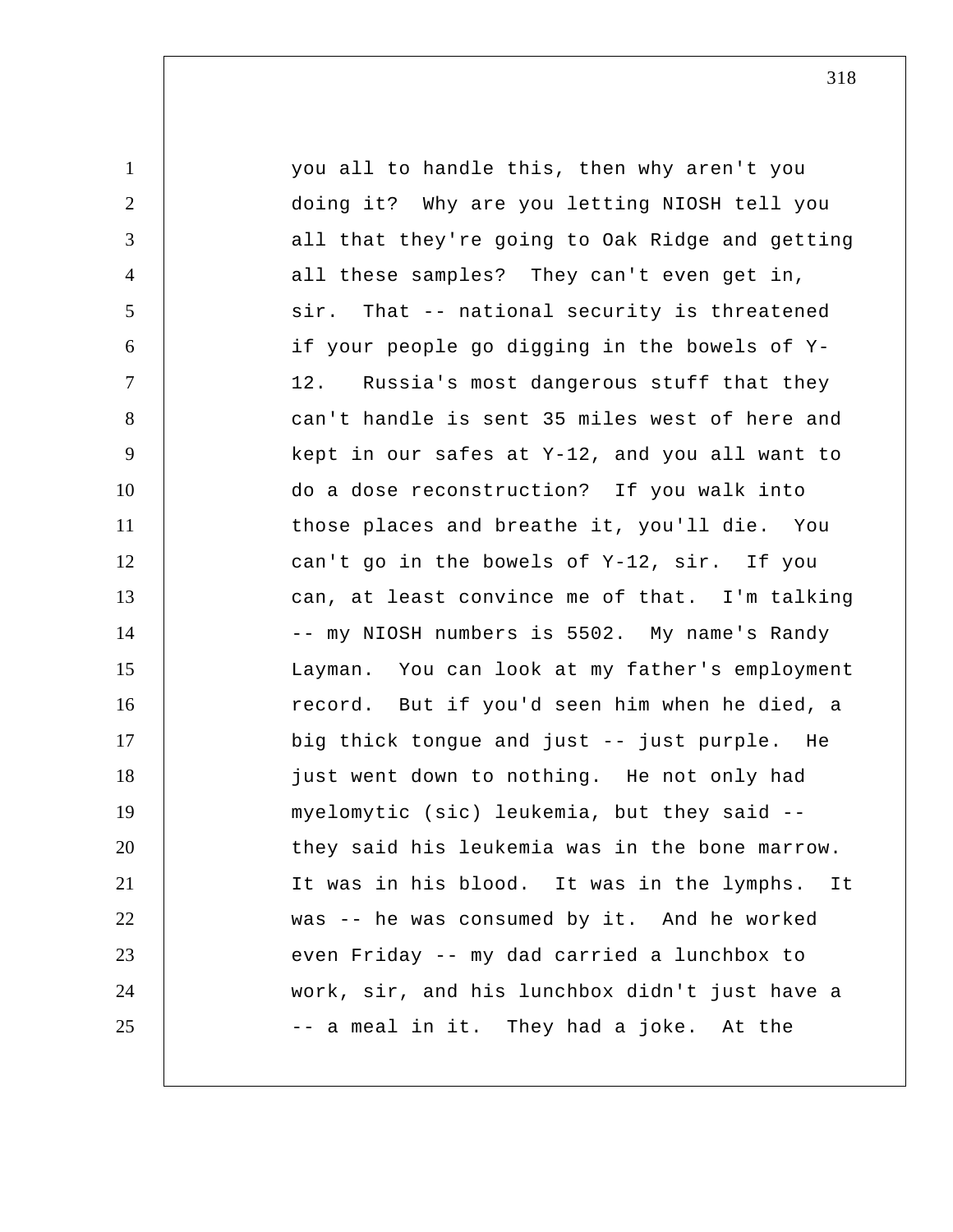1 2 3 4 5 6 7 8 9 10 11 12 13 14 15 16 17 18 19 20 21 22 23 24 25 guard shack every day when they checked my dad's lunchbox -- Mr. Layman, we see you brought your medicine cabinet with you today - because of the stress. And my daddy would joke about that, but when you're talking about ulcers on top of ulcers, your hair falling out, losing weight, getting weak, not knowing what's going on, but go to work on Friday -- and my dad hated the doctor, but my sister right here, he asked her to take her -- him to the hospital on a Sunday night, that he felt weak. Tuesday they diagnosed leukemia. Thursday they gave him a shot of chemotherapy -- and one more time I'm going to tell you, at this hospital right across the river, my daddy died on Friday holding my hand and telling me that he got this stuff from Oak Ridge. You can believe it or not, and your check is not going to make or break me. I'm standing on my own and I can make it. But you might tell some widow woman that because of this alphabet (unintelligible) the bowels of Y-12, and I was close to him, and right there's strict proof. And I feel like if you want a dose reconstruction, go down there and say I've got somebody that's Mr. Safety.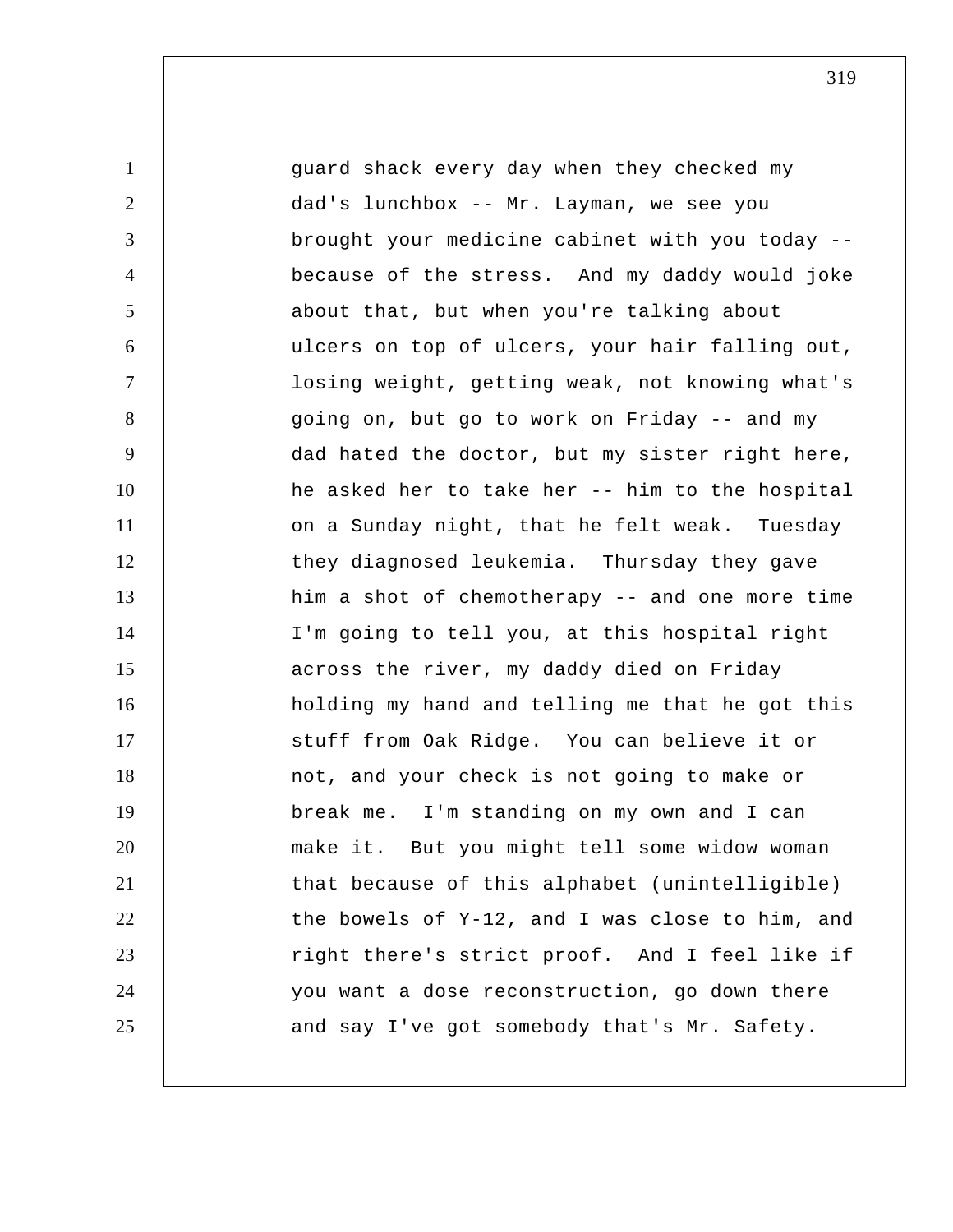1 2 3 4 5 6 7 8 9 10 11 12 13 14 15 16 17 18 19 20 21 22 23 24 25 Look at this dry box. Would this fly at Y-12 right now? And the people will tell you no, we had to get rid of them a long time ago. Well, why was that? Because they leaked. Well, what was in them that could leak? Weapons grade uranium, and once this stuff's enriched, it won't go away. There's things out there that I believe will never go away. You can't get rid of it. There's nothing you can do with it. There's vats of fuel. There's -- there's -- it's - it's almost like we're at a stalemate, and to call it a dose reconstruction and keep going, to me, and with all due respect to you, I believe it's a waste of time. Sometimes it's time to cut your losses, pay the people that deserve it. If I deserve it, pay me; if I don't, don't. But stop the letters. Stop the high-priced meetings, and -- and -- and buy some kid some shoes that's daddy died out there trying to defend the United States and Israel. Do something right that you can feel good about. Don't listen to all this hogwash. But if you can't go to the bowels of Y-12, how can you do a dose reconstruction? I'll guarantee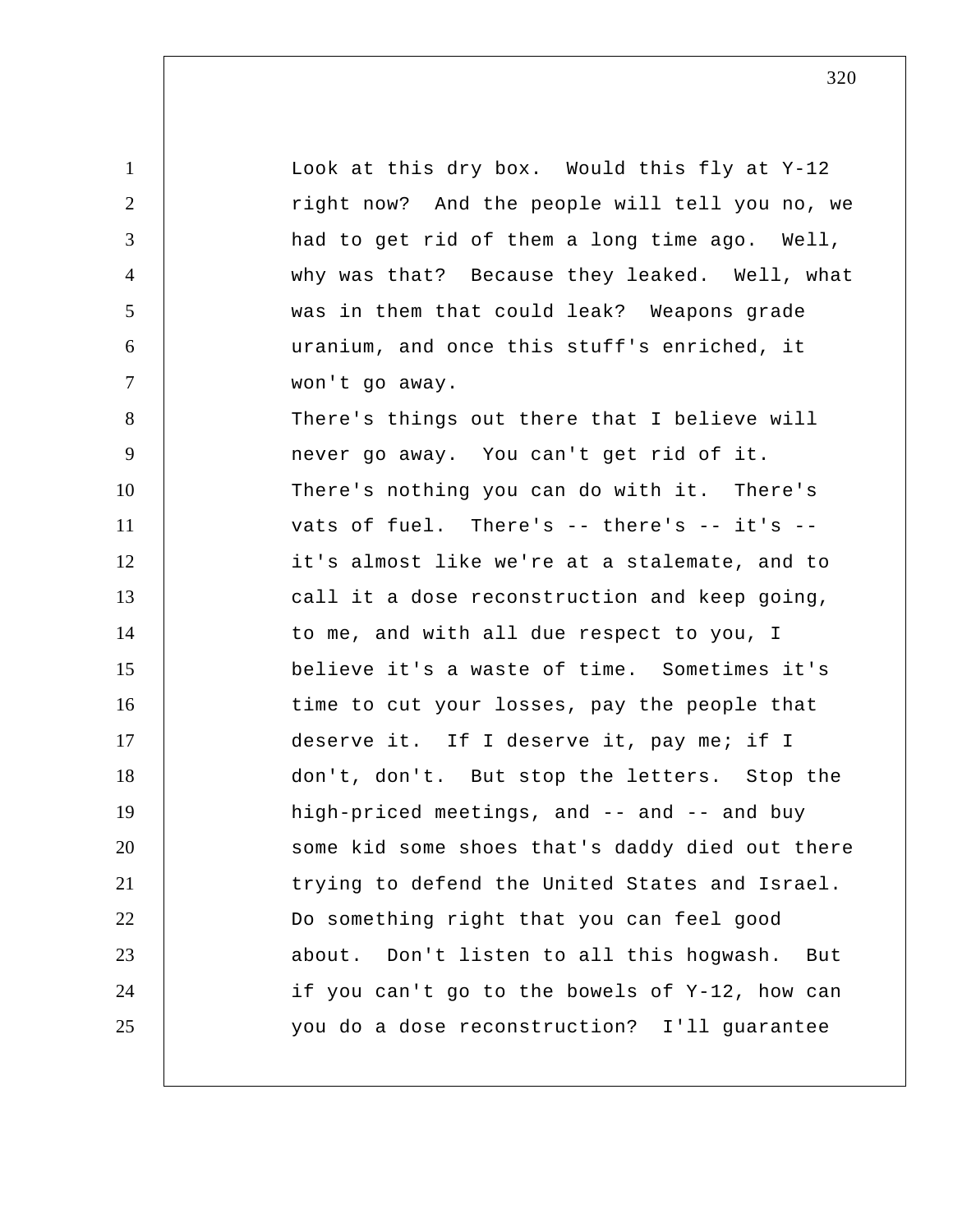1 2 3 4 5 6 7 8 9 10 11 12 13 14 15 16 17 18 19 20 21 22 23 24 25 you they won't let you in. How many Q clearances do you all have? And on top of that, how many of you -- and with this (off microphone) knowledge -- and with all due respect, how many of you can handle top secret material? You can't even get there. The Army's in the street. They'll stop you in your car if you don't have (unintelligible) -- byebye (on microphone) and that's how it works. Convince me different and I'll shut up. I'm only here for a few minutes to see you all. Life goes on for you and life goes on for me, but the fact stands, the man that you see working in the dry box, you can have it, but somebody take the  $--$  if  $--$  if I could go, I got the guts to ask them (off microphone) why did you do away with these machines, because -- I'll -- I'll tell you one more thing. (On microphone) N.C. State had a group of seniors that developed a new type of Geiger counter, and a man here mentioned K-25. I talked to a man last night that works at K-25. They thought they had the best hot-stuff readers in the world. Inci-- these seniors from U.T. -- I mean N.C. State brought their Geiger counters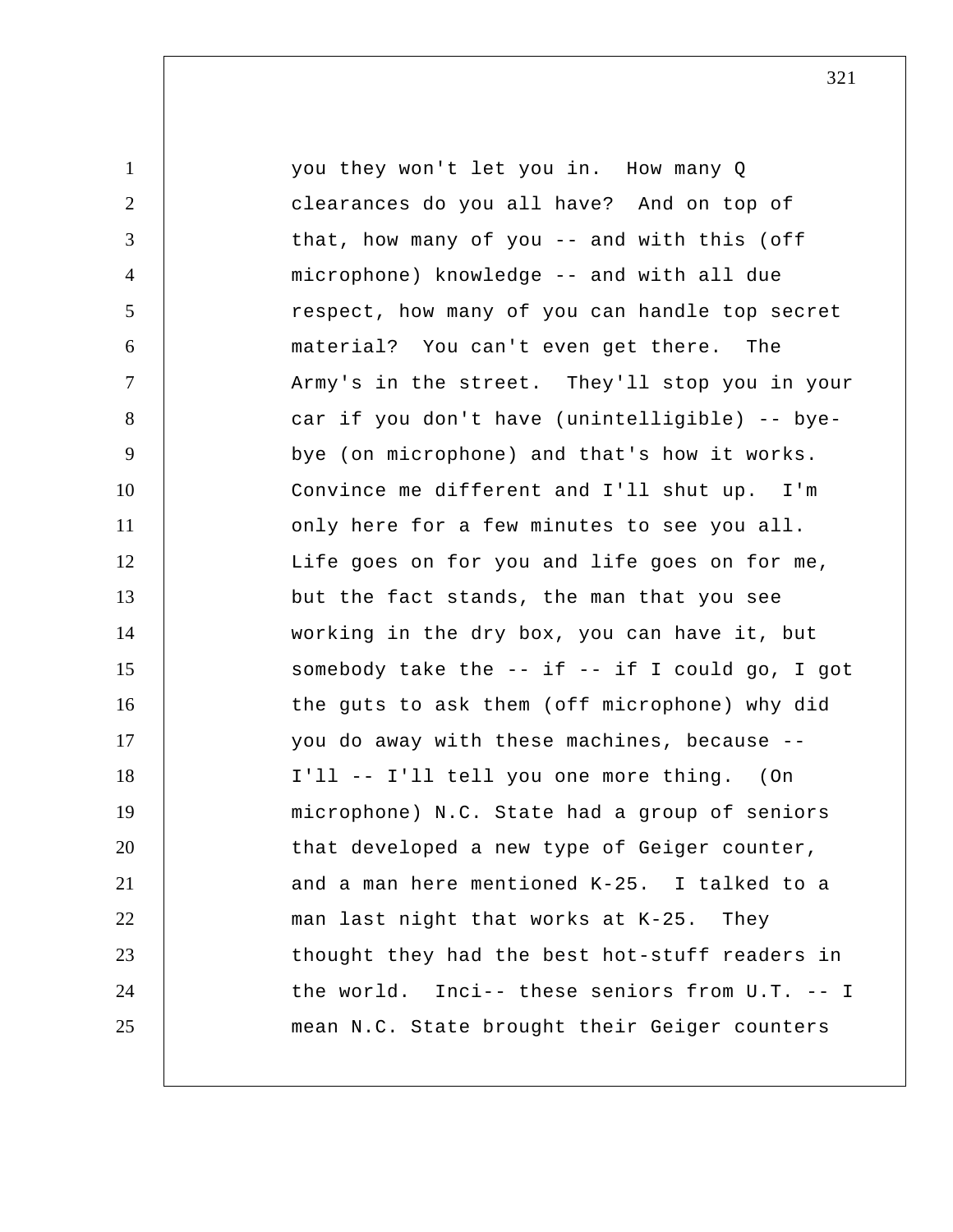1 2 3 4 5 6 7 8 9 10 11 12 13 14 15 16 17 18 19 20 21 22 23 24 25 or equal-to Geiger counters, and they started going off through the door. There was hot stuff all over that place. They found a fake floor with waste just dumped and built over it. That place is hot, real hot. Sir, can you go to the bowels of Y-12? Can you?  **DR. ZIEMER:** I cannot go to the bowels of Y-12.  **MR. LAYMAN:** Who can?  **DR. ZIEMER:** We have some on the Board that can.  **MR. LAYMAN:** Well, let's see what he can find. And would you get back to me, please?  **DR. ZIEMER:** And let me comment -- thank you.  **MR. LAYMAN:** Yes, sir. And I don't -- I'm not being hostile to you, but --  **DR. ZIEMER:** No --  **MR. LAYMAN:** -- you do -- I'm an enlightened person.  **DR. ZIEMER:** Yeah. Let me tell you that the - the task of garnering the dose information on the workers is a NIOSH task. They have people that are able to garner that information. We also have folks on our contractor's side that have the appropriate clearances to go into the various facilities. Now I don't know if you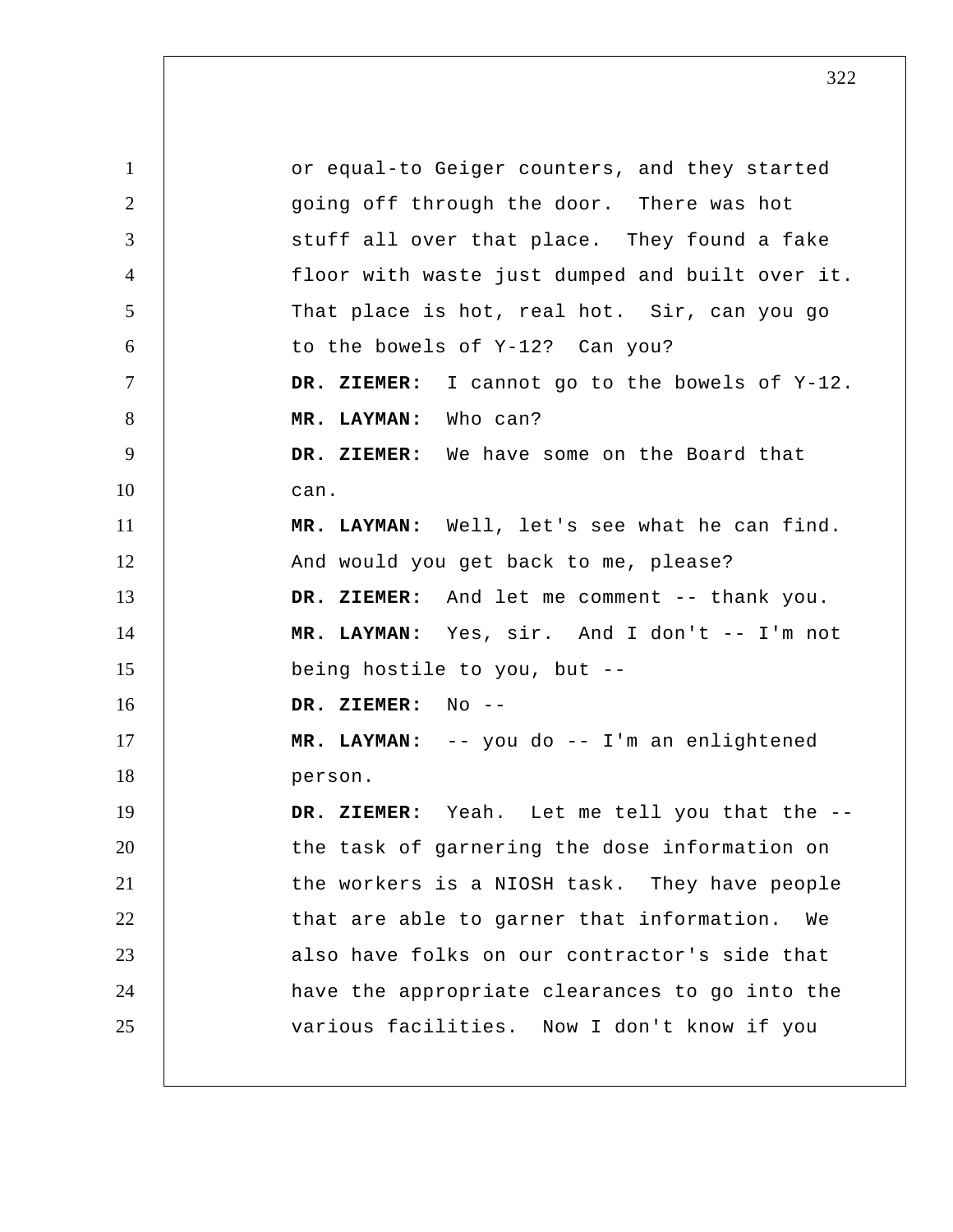1 2 3 4 5 6 7 8 9 10 11 12 13 14 15 16 17 18 19 20 21 22 23 24 25 realize that actually if we're not able to get the dose information on a person, then we have a process -- and it may be that you're not familiar with that, but there is a process which essentially assigns worst-case dose to the individuals in the absence of information. And -- and it's a process that we're required by law to follow. We cannot ignore -- I understand your sentiments. You must understand that this Board and NIOSH are charged by law to follow certain procedures. It's a bureaucratic thing, admitted.  **MR. LAYMAN:** Sure.  **DR. ZIEMER:** But we cannot simply say well, we're not going to do this. We will, you know, ignore what the law says. There will be some frustrations in the process. We -- this Board, NIOSH, our contractors -- will do our best --  **MR. LAYMAN:** I appreciate that.  **DR. ZIEMER:** -- to -- to --  **MR. LAYMAN:** (Unintelligible)  **DR. ZIEMER:** -- try to determine, whether it's your own case or others, if we can reconstruct the dose in a manner which we believe is reasonable, it will be done. If we cannot do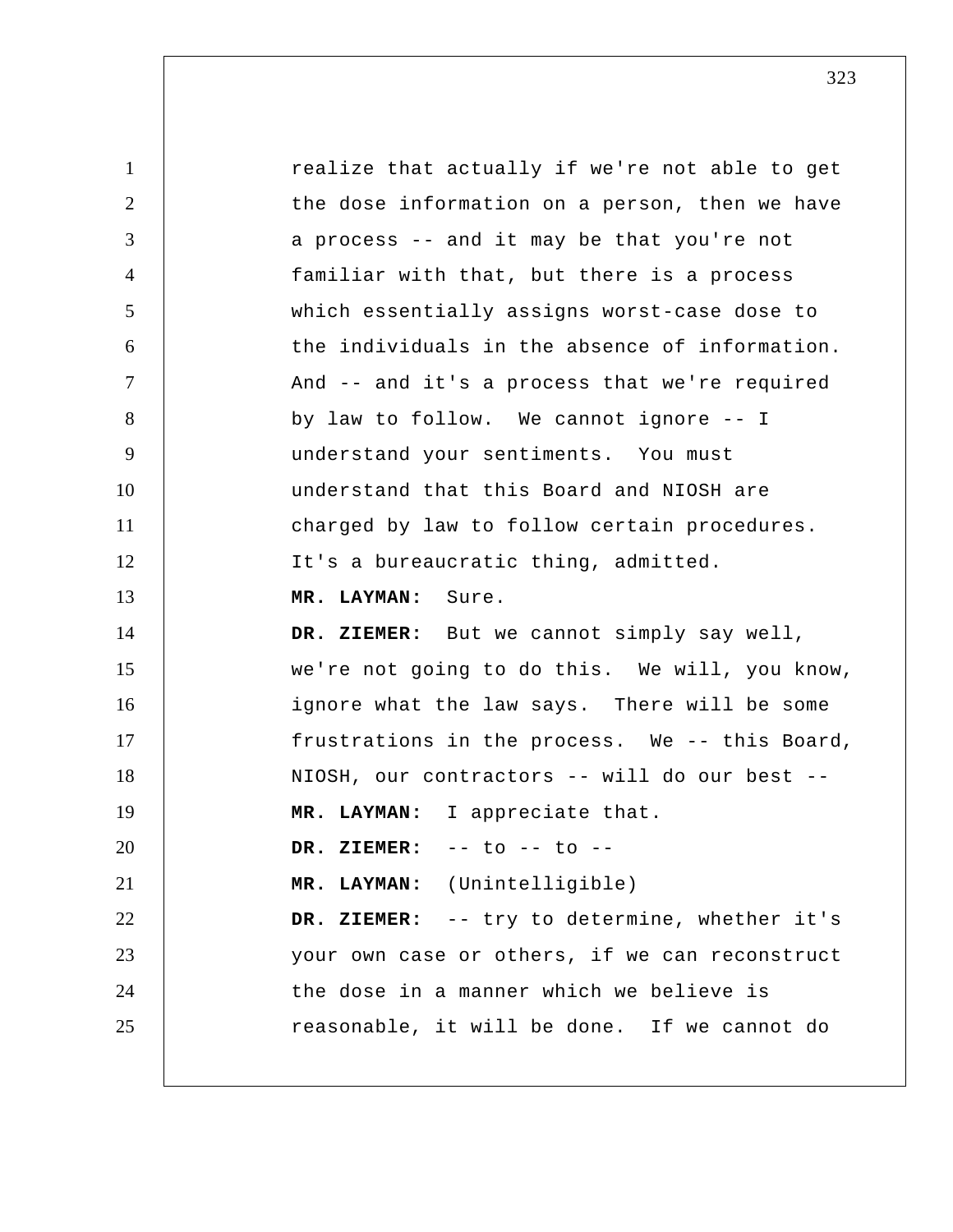| $\mathbf{1}$   | that, NIOSH will say so. They already have      |
|----------------|-------------------------------------------------|
| $\overline{2}$ | cases now where they have said we cannot        |
| 3              | reconstruct this person's dose and therefore    |
| $\overline{4}$ | recommend they move into the Special Exposure   |
| 5              | Cohort.                                         |
| 6              | MR. LAYMAN: When national security is at        |
| $\tau$         | stake, there's -- there could become --         |
| 8              | DR. ZIEMER: That could --                       |
| 9              | MR. LAYMAN: -- stalemates on that ---           |
| 10             | DR. ZIEMER: -- happen. That could happen.       |
| 11             | MR. LAYMAN: -- and I realize that.              |
| 12             | DR. ZIEMER: If we cannot get the information,   |
| 13             | then we have some alternatives. We will do our  |
| 14             | best to do it in a fair way --                  |
| 15             | MR. LAYMAN: I appreciate you very much.         |
| 16             | DR. ZIEMER: -- and you understand that we have  |
| 17             | some limitations on what we are legally able to |
| 18             | do, but we will do our best to be fair, not     |
| 19             | only to -- to your father, but all other folks. |
| 20             | We appreciate, you know, what -- the impact it  |
| 21             | has on individual families. You -- we know      |
| 22             | that people are not just numbers.               |
| 23             | MR. LAYMAN: Yes, sir.                           |
| 24             | DR. ZIEMER: And we want to be cognizant of      |
| 25             | that as we proceed. We know -- you know, the    |
|                |                                                 |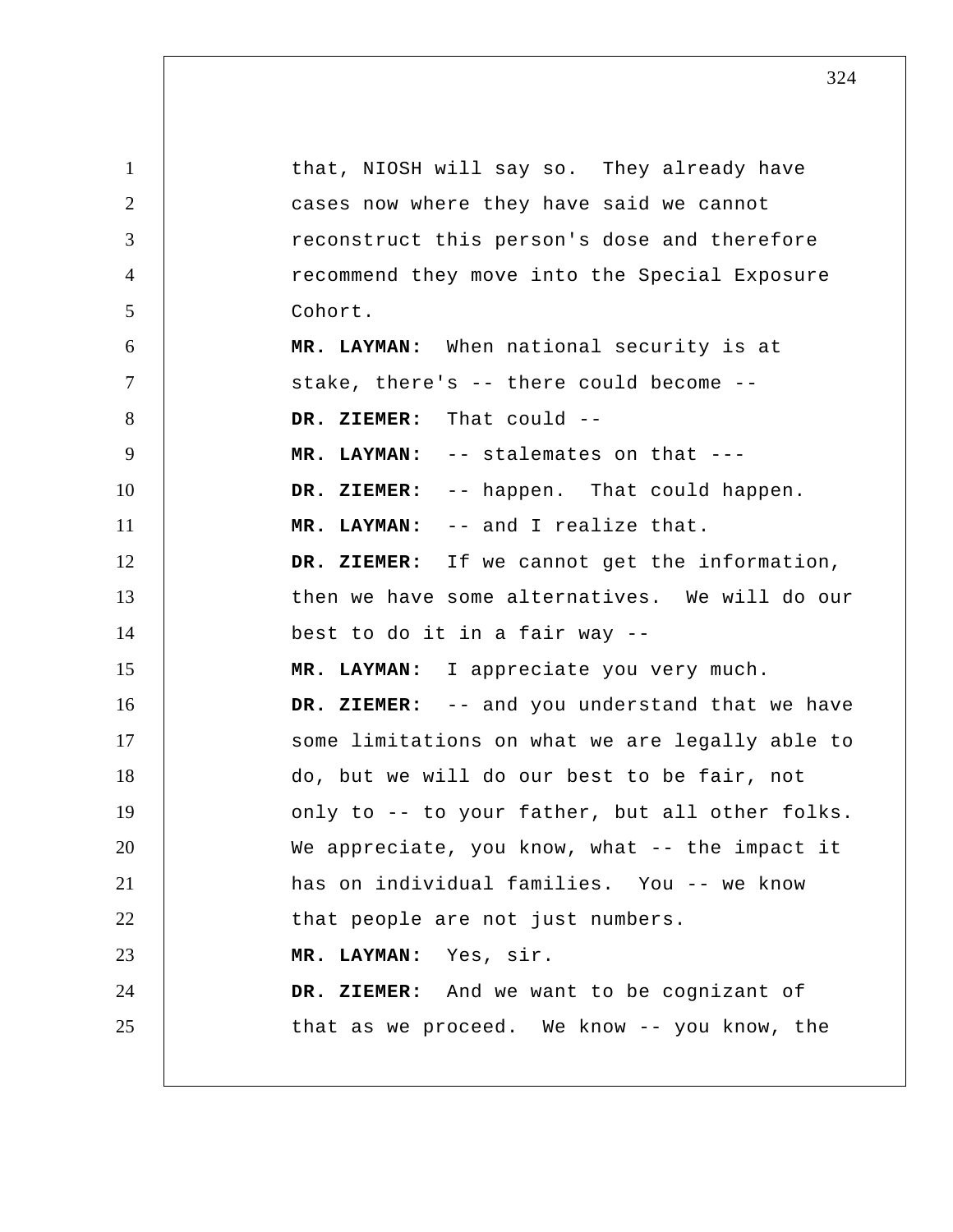1 2 3 4 5 6 7 8 9 10 11 12 13 14 15 16 17 18 19 20 21 22 23 24 25 cases have numbers, yes, your numbers, but each case is unique. We're honestly trying to do our best to -- to be fair to all of those concerned.  **MR. LAYMAN:** Yes, sir.  **DR. ZIEMER:** And we -- we recognize that in many cases it's not an issue of just the money. It's an issue of fairness --  **MR. LAYMAN:** Sure it is.  **DR. ZIEMER:** -- and it's an issue of, you know, not -- not only fair treatment, but -- for example, what's -- were folks deceived, in a sense, by their own government --  **MR. LAYMAN:** Sure.  **DR. ZIEMER:** -- which is, you know, an issue we hear many times. So we're cognizant of that. We -- we will honestly do our best to address those.  **MR. LAYMAN:** Thank you so much. I appreciate that.  **DR. ZIEMER:** Yeah.  **MR. LAYMAN:** Thank you, sir.  **DR. ZIEMER:** Howard Lawson.  **MR. LAWSON:** Lawson, L-a-w-s-o-n.  **DR. ZIEMER:** L-a-w -- okay. Oh, law, yes, not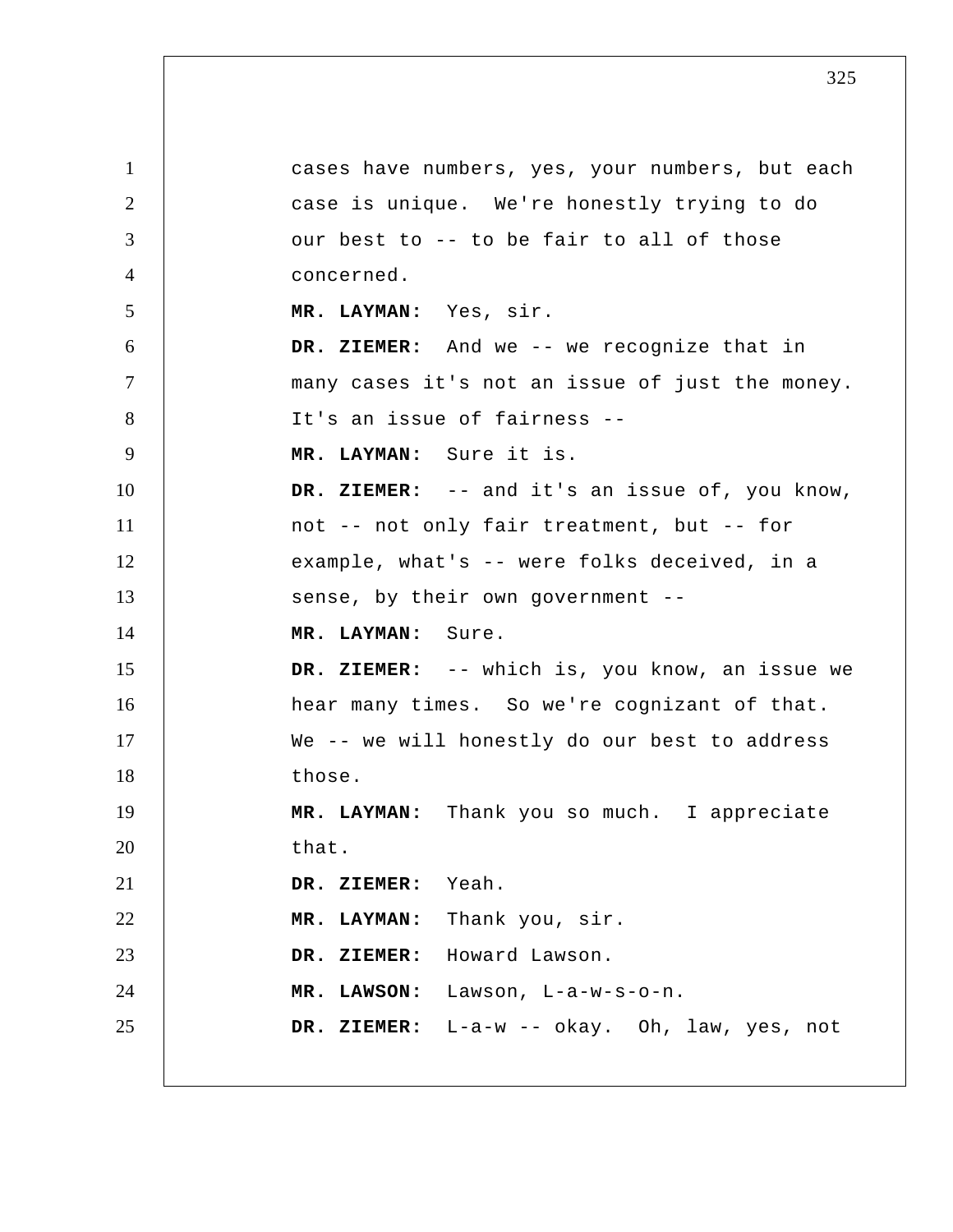-- okay, yes, Lawson.

1

2 3 4 5 6 7 8 9 10 11 12 13 14 15 16 17 18 19 20 21 22 23 24 25  **MR. LAWSON:** Good evening, and my name is Howard Lawson. I work at BWXT, Y-12. I'm electrician by trade, and I'm also one of two full-time union health and safety representatives. And on behalf of the ATLC and the ATLC president and vice-presidents, let me tell you that we appreciate the work that the Board does. I know a little bit about your travel schedule, and it has to be sometimes inconvenient for you, at the best. And if there's any way that the ATLC can assist the Board in getting information to help workers and former workers at Y-12, we'll be happy to do it. I don't have many complaints. I've got some - some comments and suggestion, and one important question -- well, that's important to me - that I wish you could answer, and I'll get to it last. But the first two things here are kind of superficial. The first is the meeting location. You're in Knoxville for an Oak Ridge meeting. It might better serve the claimants if -- if you could meet at -- in Oak Ridge. I know the old Doubletree, it's probably not as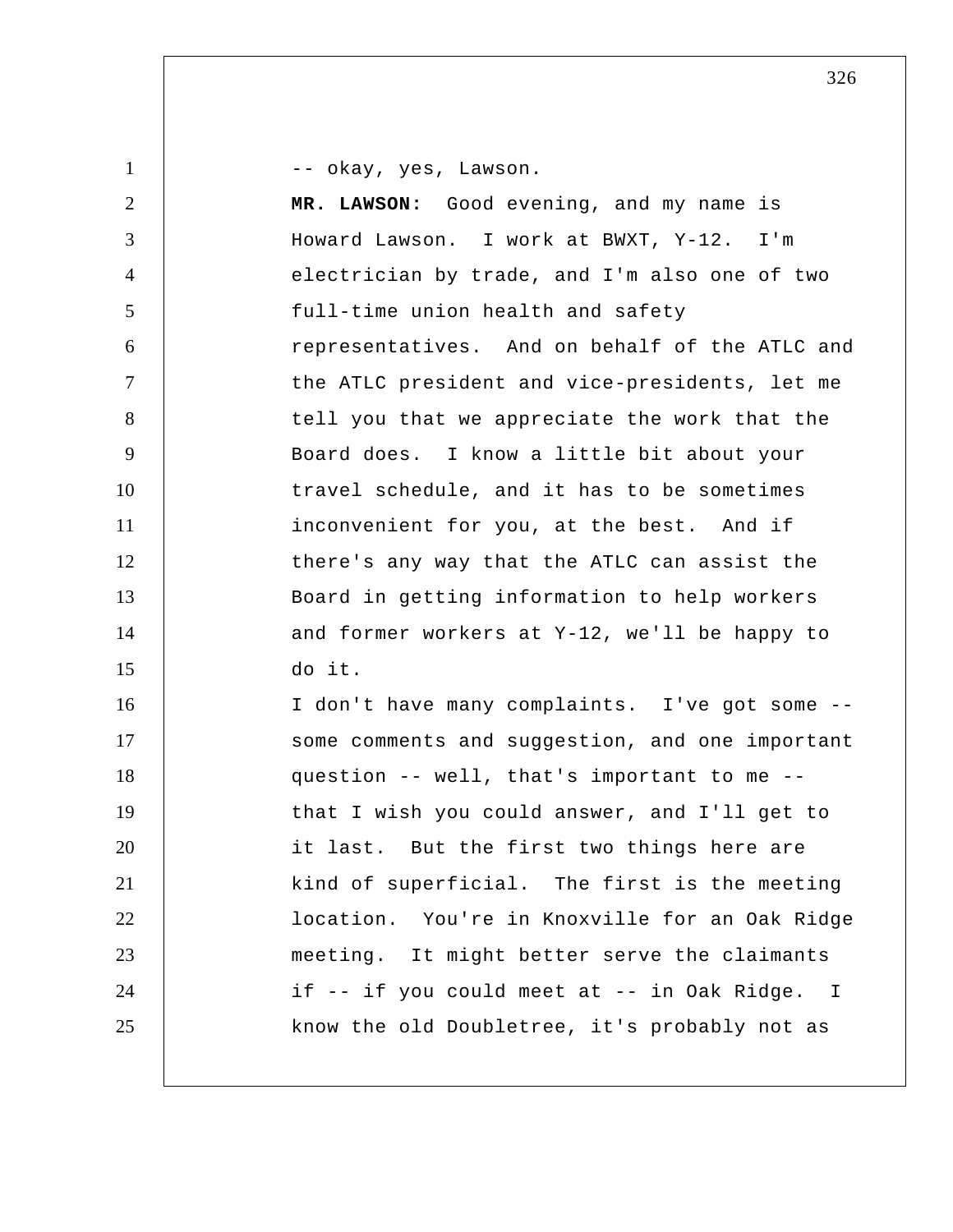| $\mathbf{1}$   | adequate as this, but it'll make do.              |
|----------------|---------------------------------------------------|
| $\overline{2}$ | DR. ZIEMER: And let me insert here. We --         |
| 3              | that would have been our preference. We           |
| $\overline{4}$ | actually had trouble getting it scheduled for     |
| 5              | this meeting. This -- this was not our first      |
| 6              | choice, honestly, and we're hopeful that we can   |
| $\tau$         | meet in Oak Ridge in a future time.               |
| 8              | MR. LAWSON: (Unintelligible) I guess it's         |
| 9              | Doubletree now that --                            |
| 10             | <b>UNIDENTIFIED:</b> (Off microphone)             |
| 11             | (Unintelligible) before.                          |
| 12             | DR. ZIEMER: As we did before.                     |
| 13             | MR. LAWSON: Right, right. The other one is        |
| 14             | that -- the advertisement, getting the word out   |
| 15             | on -- on this particular meeting. I didn't see    |
| 16             | it because I had access to e-mails through the    |
| 17             | union, but one of the ladies was telling me       |
| 18             | that it was a -- a small ad in the paper in the   |
| 19             | classifieds, and particularly hard -- hard to     |
| 20             | find. If -- next time, if you could see it --     |
| 21             | if you had, you know, a bigger advertisement,     |
| 22             | you might get a better turnout and a better       |
| 23             | participation.                                    |
| 24             | Next, the phone interviews that the $-$ - I guess |
| 25             | it's one of the first steps that is -- is in      |
|                |                                                   |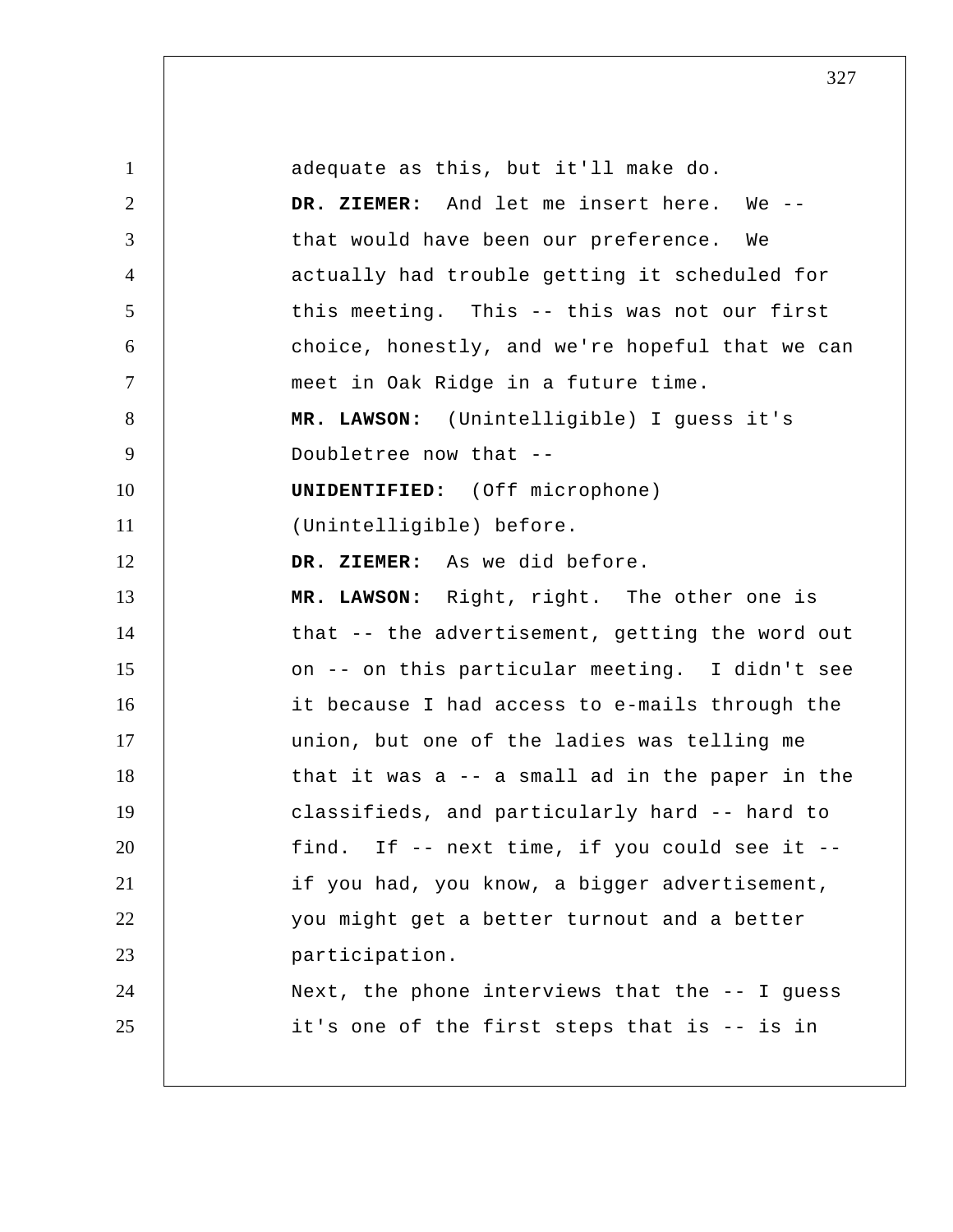1 2 3 4 5 6 7 8 9 10 11 12 13 14 15 16 17 18 19 20 21 22 23 24 25 the dose reconstruction process, it -- if you could change the questions to -- to be more oriented towards the -- the buildings in Y-12 and the processes or the components that were used, the workers would -- would have better - could give a better indication of where they worked and what they worked with, rather than - - I believe I remember one of the questions saying something about a specific radionucleide (sic). You know, most workers out there don't know what nucleide (sic)  $-$ - one from a  $-$ - one from another. And also it would be helpful if the interviewer could have some semblance of a working knowledge about the Y-12 site and they could get an idea of the exposures that the workers were exposed to, and the hazards -- in building say 9212 or 9206, as opposed to 9720- 6. In other words, the difference in the hazards in the east end and the west end. This -- I heard -- I believe it was yesterday, about the HP, how -- how they are plentiful now, and I can attest to it that they -- they are, they're plentiful now. But in talking with some of the old-timers, the time frame through the late '60s, '70s and even into the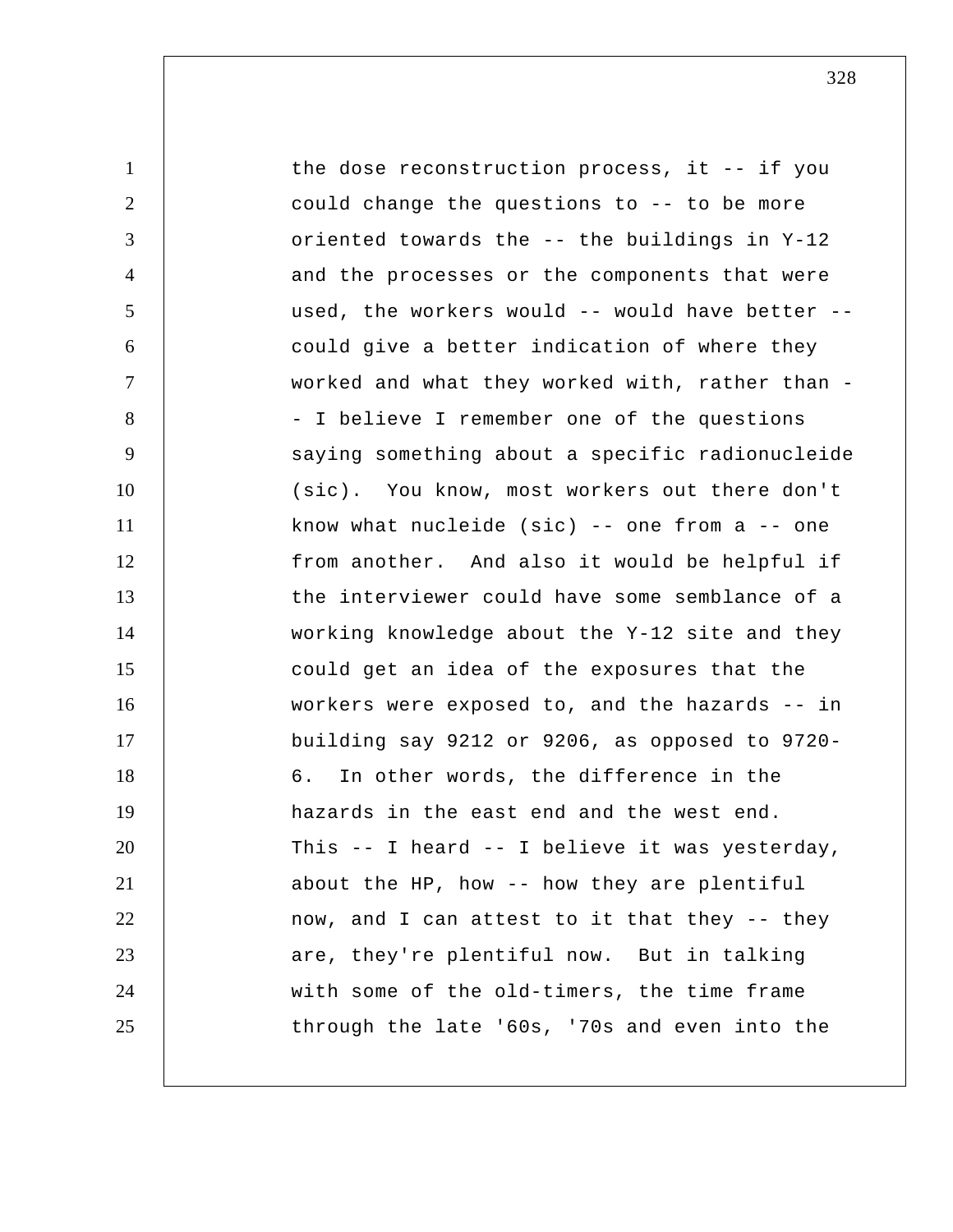| $\mathbf{1}$   | '80s, HPs weren't all that plentiful and          |
|----------------|---------------------------------------------------|
| $\overline{2}$ | available to the workers and -- and their job     |
| 3              | sites. Now whether they were adequate or not,     |
| $\overline{4}$ | I'm not -- I can't say, but they weren't all      |
| 5              | that plentiful then as they are now. And some     |
| 6              | of them back in those days were even paid for     |
| $\tau$         | with X-10 money. Therefore they stayed mainly     |
| 8              | in the X-10 building. They were -- they didn't    |
| 9              | smell as good as the Y-12 building, but they      |
| 10             | weren't as contaminated as the Y-12 buildings,    |
| 11             | too. You know the -- the rat building and some    |
| 12             | more of them.                                     |
| 13             | Okay, my -- my question that I mentioned, too,    |
| 14             | that I'd like to -- the Board to satisfy, deals   |
| 15             | with the use of -- of coworkers for dose          |
| 16             | reconstruction data. I don't -- I've got a        |
| 17             | little bit of a problem with that in that how -   |
| 18             | - how you would use the -- which coworker would   |
| 19             | be selected. They -- they give you some           |
| 20             | scenarios -- we're using electrician, since       |
| 21             | that's what I am, I know a little bit about.      |
| 22             | Today I might be relamping in a building -- a     |
| 23             | clean building like this and with say Joe.<br>And |
| 24             | then -- but the next day I'd be working with a    |
| 25             | different coworker in the 9212 head house         |
|                |                                                   |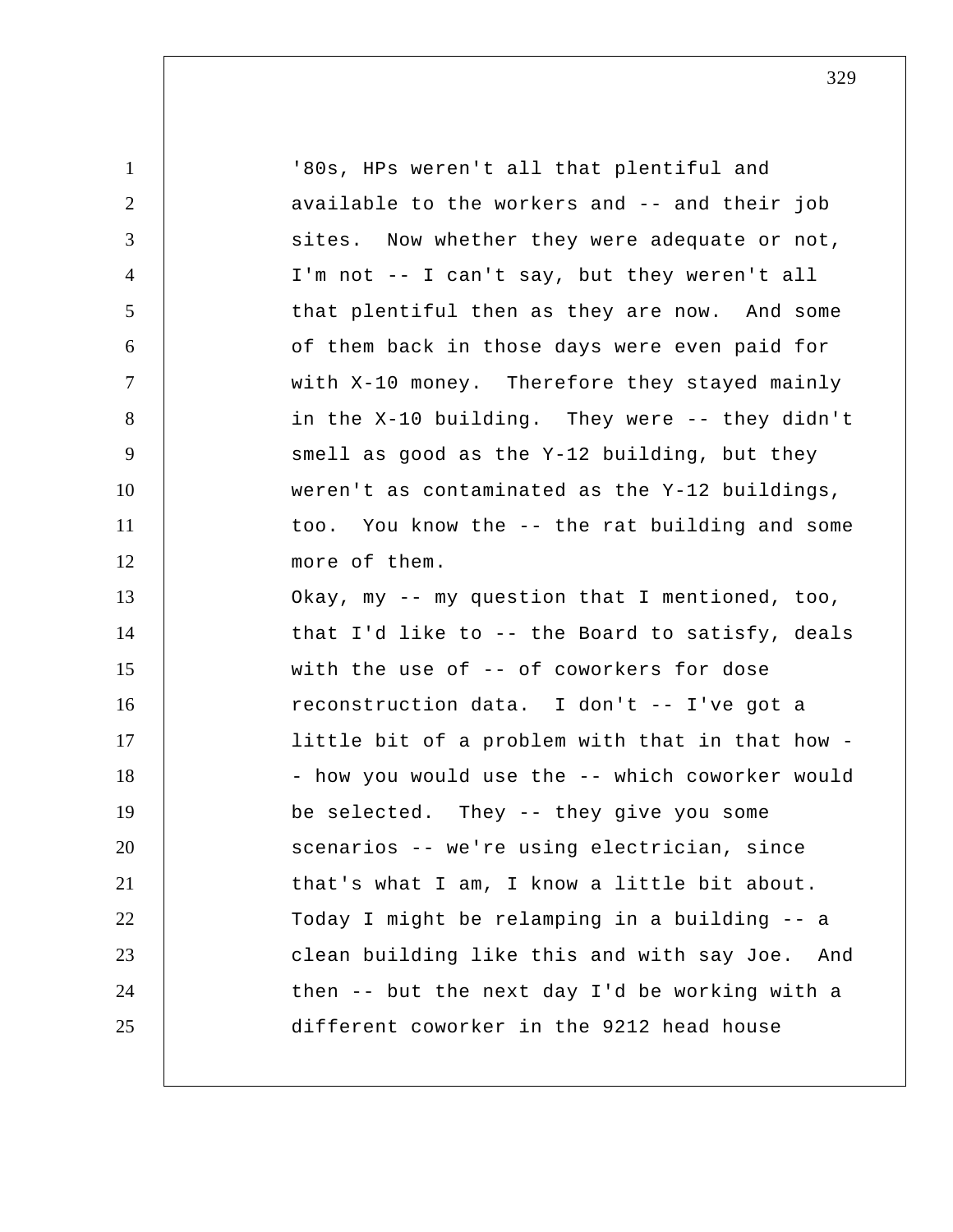1 2 3 4 5 6 7 8 9 10 11 12 13 14 15 16 17 18 19 20 21 22 23 24 25 basement, and most likely I'm going to be in a full dress-out, anti-Cs, and a respirator. So for the purpose of the coworker dose reconstruction data, which coworker are you going to use? Would you be -- use the one where I worked with the -- changing the light bulbs in a clean area or would I be -- would you -- will it be -- use the one when I went to the head house basement? How -- how -- what's the process for determining which coworker is used for that re-- reconstruction data?  **DR. ZIEMER:** And perhaps we could ask Jim Neton or one of his folks to answer that. I can tell you in general what they would tend to do would be to find the one that had the highest dose of -- of the group and -- and use that as the assignment, but Jim, clarify for us. **DR. NETON:** Yeah, you -- you raise a good question about this coworker data.  **DR. ZIEMER:** This is Jim Neton, who -- **DR. NETON:** I'm sorry --  **DR. ZIEMER:** -- is with NIOSH. **DR. NETON:** -- with NIOSH. There's been some confusion about how we're doing this, and we're not doing -- using exact side-by-side workers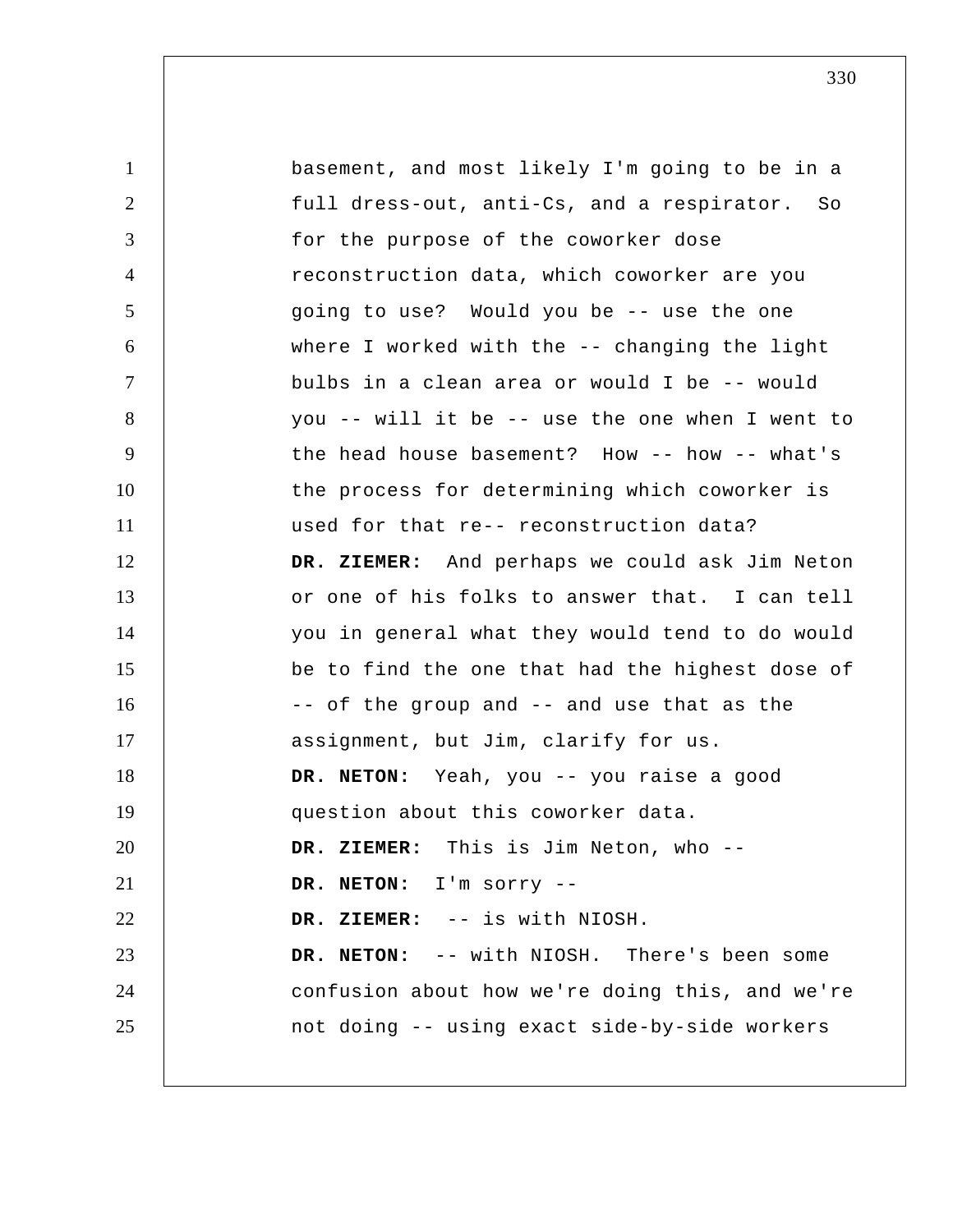1 2 3 4 5 6 7 8 9 10 11 12 13 14 15 16 17 18 19 20 21 22 23 24 25 for the very reasons you mention. It's very difficult to demonstrate that these workers had identical exposures. So what we do is take the -- the samples for all workers who were monitored, and if we have no idea where the person worked or -- or what their exposure was and they should have been monitored, we will pick the high end of the monitoring data and use that to do the dose reconstruction. If we believe that the person was not in a position that they needed to be monitored, we will take the average value of all the monitored workers and assign that. So it's a lot more rough than -- than you'd think. It doesn't get down to specific job. It's all monitored workers, and we err on the side of conservatism and claimant-favorableness to give the higher exposure. I don't know if that answers your question.  **MR. LAWSON:** (Off microphone) It answered a little bit (unintelligible) confusion. Say - say we have -- we -- we have secretaries that are on the east end, and they're monitored. Even up until just a few months ago, they - they were in the urinalysis program. They are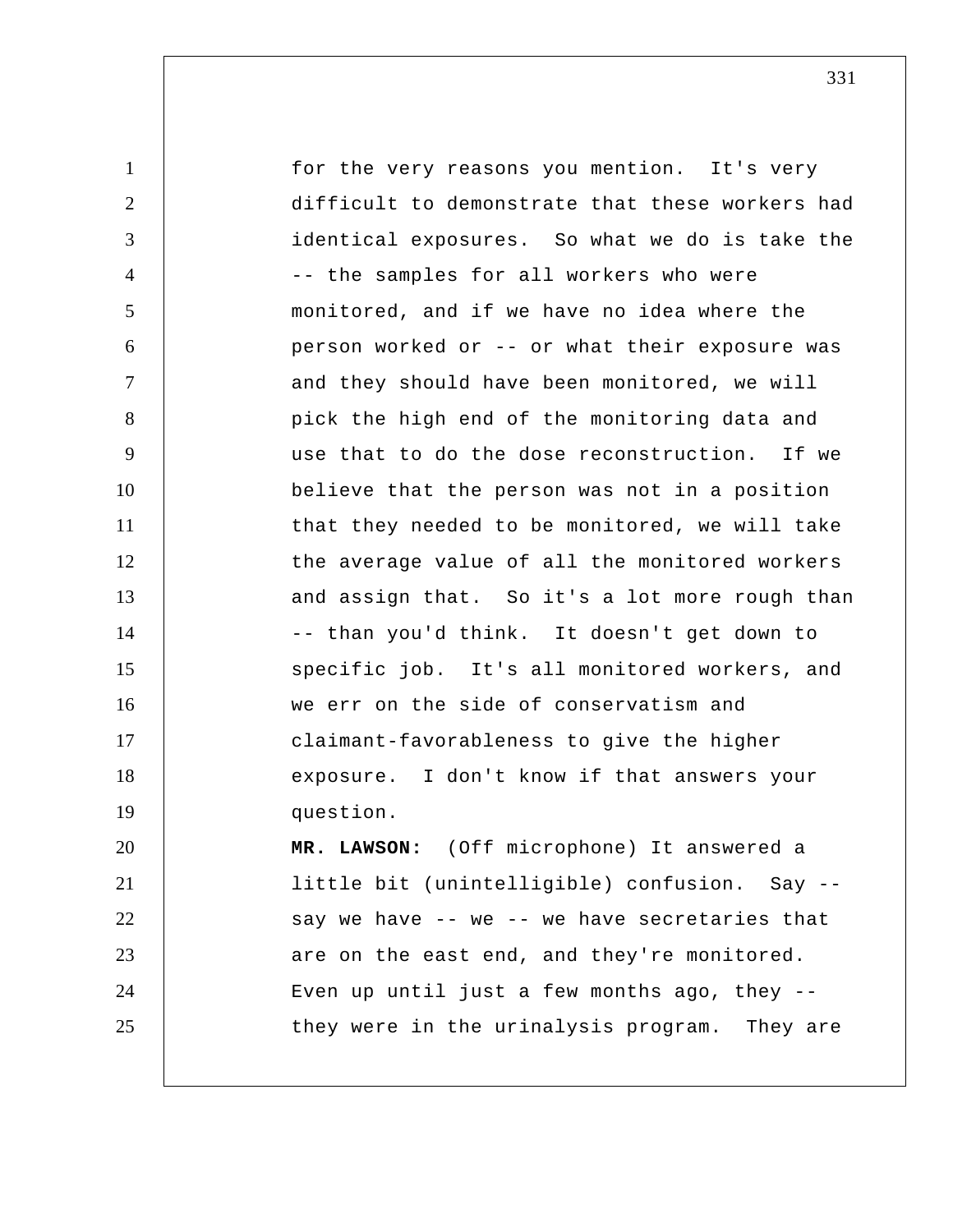1 2 3 4 5 6 7 8 9 10 11 12 13 14 15 16 17 18 19 20 21 22 23 24 25 obviously on the low end of the scale. They're going to get virtually nothing. And the carpenter that's working in one of the process buildings, he's -- he's going to get the max. Now -- but to reconstruct it, where do you go from there? **DR. NETON:** Well, it depends on the individual case, but in general I could say that if a secretary who -- they were monitored? If there's monitoring information, we'll use the actual monitoring information to reconstruct the dose. But if a secretary were not monitored and -- and our investigation reveals that they should have been -- in other words, they had potential exposure -- then we would more than likely use the average value of all the monitored workers at the plant. This is not 100 percent the way we do it, but that's what we would do if we couldn't determine and we believe that the secretary had potential. If a carpenter were not monitored and he should have been monitored, and we believe that there was a large potential for exposure, we would pick the highest exposure of all the monitored workers -- not the highest, but the -- towards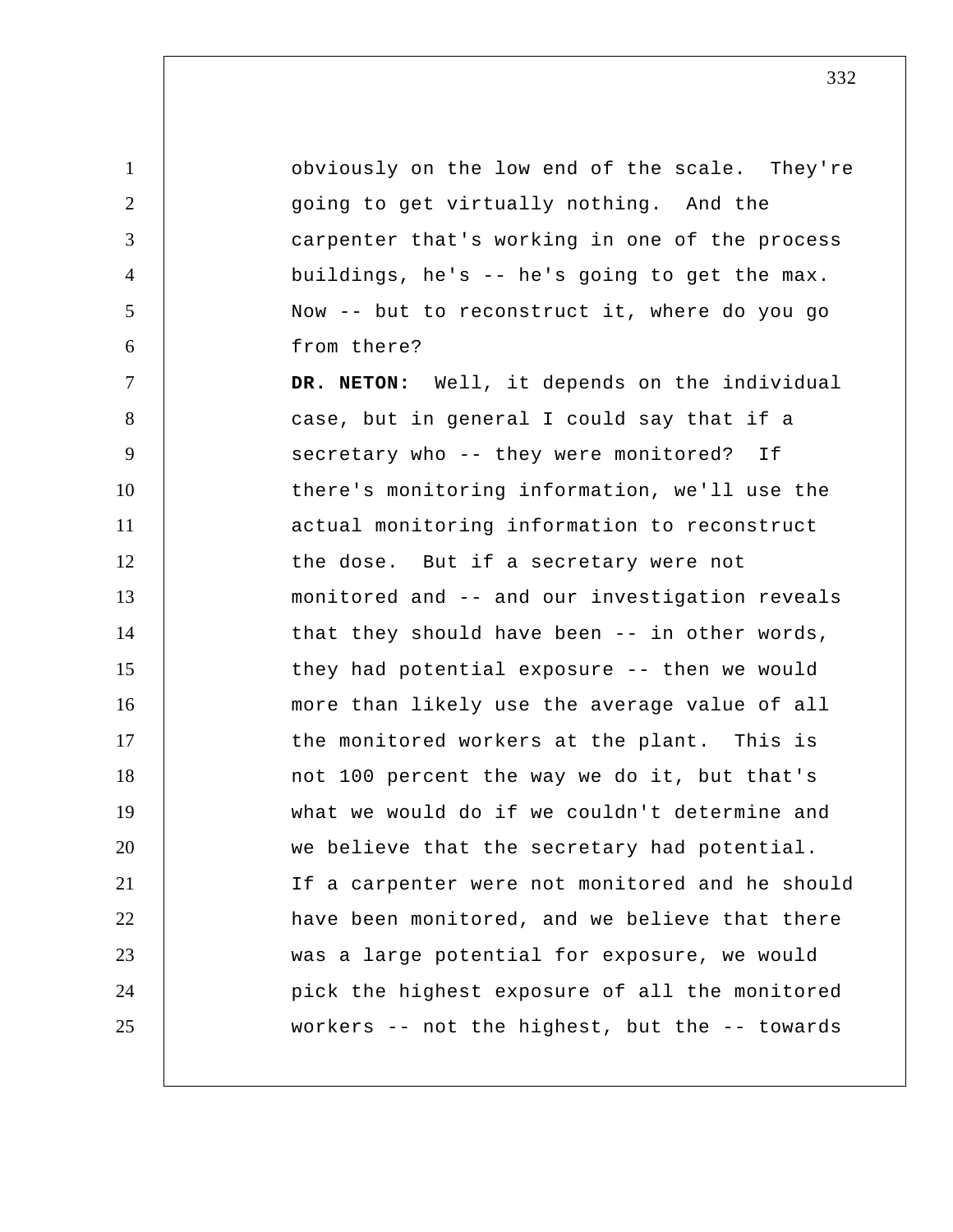1 2 3 4 5 6 7 8 9 10 11 12 13 14 15 16 17 18 19 20 21 22 23 24 25 the high end, what we call the 95th percentile of the extreme end, and say we don't know; we're going to use a highest value because, again, we don't know and we'll be conservative and select that.  **DR. ZIEMER:** Okay. Thank you. Ken Silver.  **MR. SILVER:** Good evening. I'm Ken Silver, Department of Environmental Health, East Tennessee State University. My comments are about the draft Los Alamos site profile. I have two requests -- I'll be very brief; you have other working people waiting to talk.  **DR. ZIEMER:** Yes, but that's -- that's fine. Go ahead and proceed.  **MR. SILVER:** Very briefly, two requests. Please go back to New Mexico soon for a Board meeting and put the draft LANL site profile on the agenda. And two, before the meeting in New Mexico -- within the next year, please -- see to it that ORAU provides a detailed response or rebuttal to my written comments on the draft LANL site profile, which OCAS was kind enough to post on the web site. My comments don't come from the ivory tower. In October 2002 you had a Board meeting in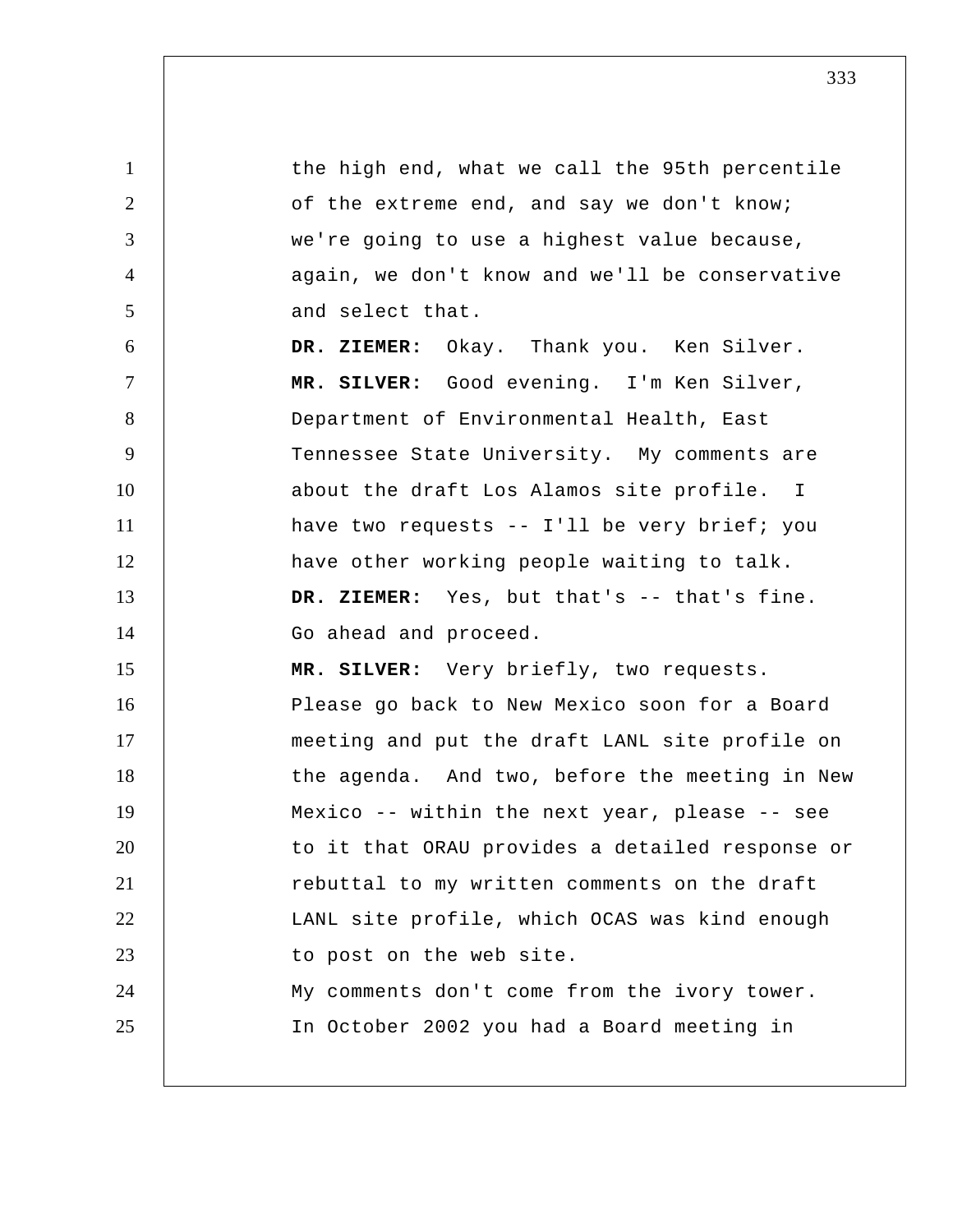1 2 3 4 5 6 7 8 9 10 11 12 13 14 15 16 17 18 19 20 21 22 23 24 25 Santa Fe at the Inn of Loretto and I'm proud to have been part of the social movement that helped liven up that meeting. I didn't write my comments until NIOSH and ATL held a meeting in Espanol in New Mexico June 18th of this year in response to a request from UPTE\* Local 1663, and I spent the better part of the late '90s from the Openness Initiative until 2001 going through public source documents on Los Alamos historical processes, emissions and exposures. There are very, very serious problems with the LANL draft site profile in terms of using readily available public information that someone with a large contract ought to be able to get. If I could get it a few years ago from public sources, hey, what's the problem here? Secondly, LANL has not made available a very important source of information, the occurrence reports collection that is in technical area 35. It's the mother lode of nose swipes, bioassay data, spills, accidents, contamination incidents from 1944 into 1991. I had access to it, no security clearance, from 1996 to 1998. In my comments I developed an estimate of the number of occurrences that the site profile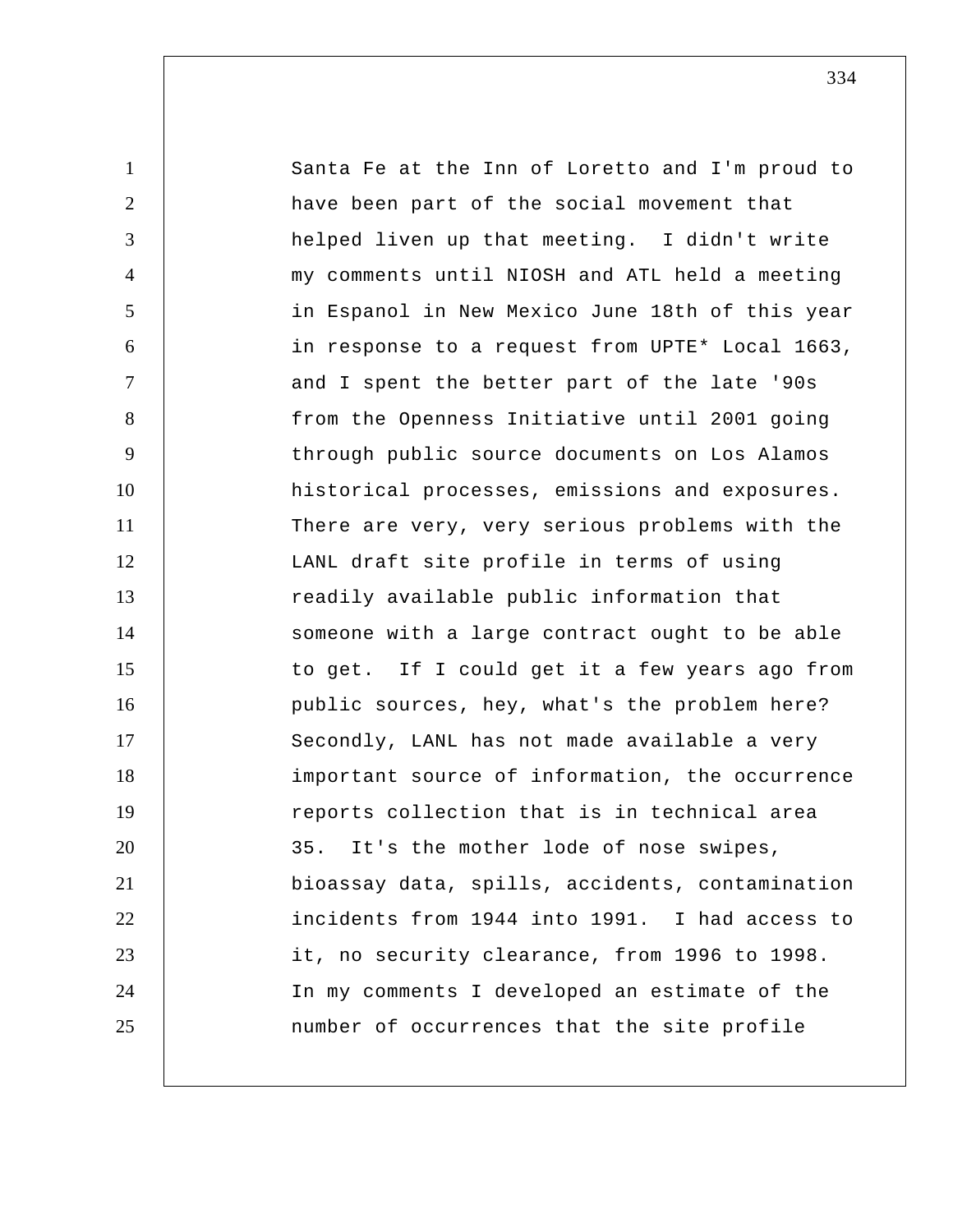1 2 3 4 5 6 7 8 9 10 11 12 13 14 15 16 17 18 19 20 21 22 23 24 25 missed, somewhere on the order of 250 occurrences, that could be documented if NIOSH and ORAU got into that collection. And because you're a federal advisory committee, you're probably aware that public interest science, which is responsible for many of the health and environmental protections we today took for -- take for granted, grew up right here in front of federal advisory committees in the 1970s. So I thought well, can we take a public interest science approach to this draft site profile? What does a public interest scientist do? You look at the docket, the cited sources, and independently evaluate how they were interpreted. I couldn't even get to first base. There are 254 cited sources in the LANL site profile; 41 percent of them are not available to the public, period. I sat down at the computer terminal at Los Alamos's main library. They're not on the library shelves, they're not on the open net healthrelated database of DOE, they're not on the Energy citations database, they're not in the Los Alamos Historical Documents Recovery Project, the Zimmermann Library at UNM.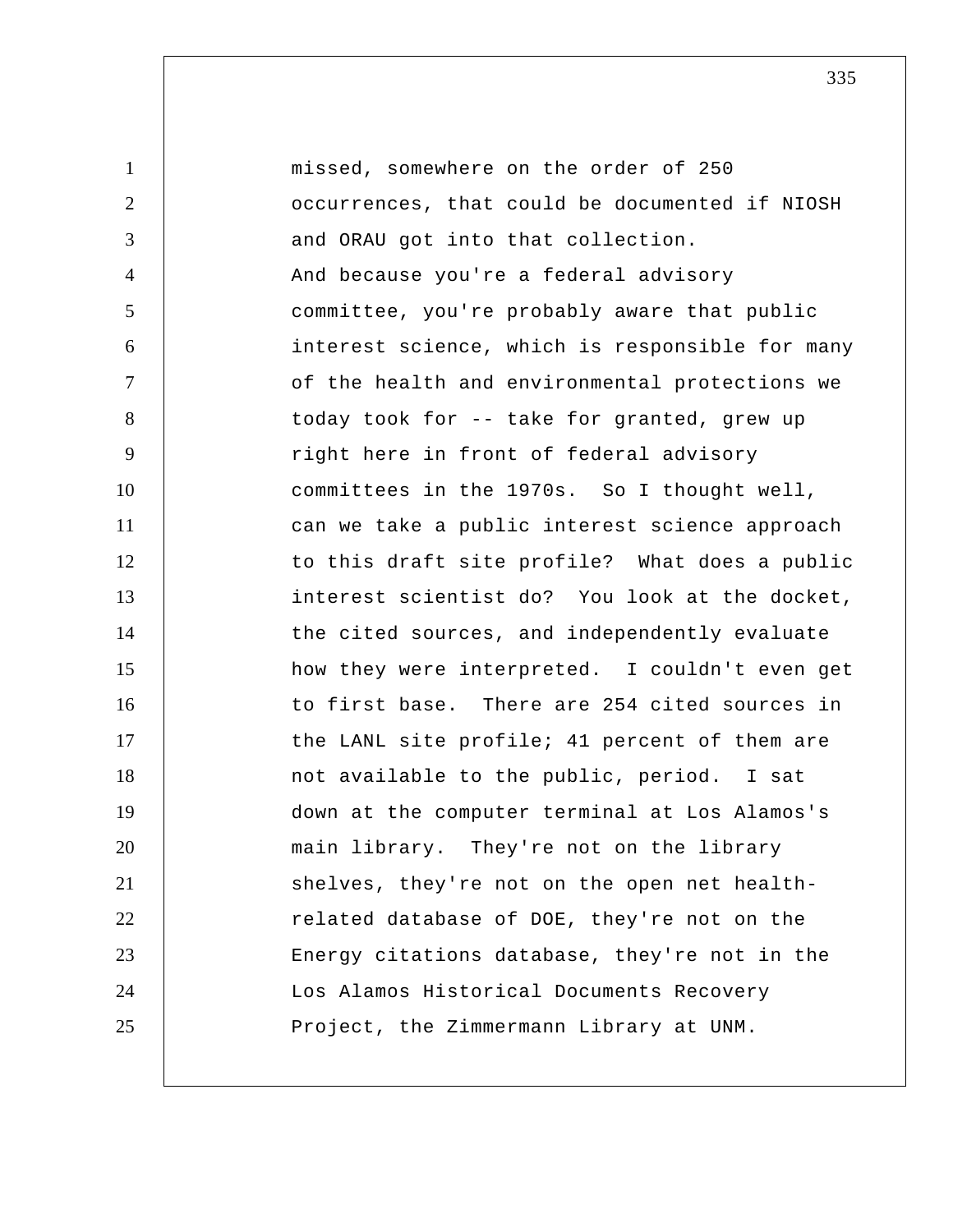| $\mathbf{1}$   | Roughly a third is simply not available.        |
|----------------|-------------------------------------------------|
| $\overline{2}$ | Another 17 percent have copying or page         |
| 3              | charges. Another six percent from NTIS, and     |
| $\overline{4}$ | you know how much they charge. So more than     |
| 5              | half of the basis of the site profile cannot be |
| 6              | subjected to a public interest science          |
| $\tau$         | approach.                                       |
| 8              | So the working people have a lot of really      |
| 9              | interesting things to say about what's in the   |
| 10             | document from the standpoint of how doses are   |
| 11             | being assessed, as we speak, and the injustices |
| 12             | that are occurring. So please get back out      |
| 13             | there soon.                                     |
| 14             | DR. ZIEMER: Okay. Thank you for that input,     |
| 15             | Ken.                                            |
| 16             | Next we'll hear from Thomas Smith, Y-12 -- Y-12 |
| 17             | and K-25, I guess.                              |
| 18             | MR. SMITH: And X-10.                            |
| 19             | DR. ZIEMER: And X-10, okay.                     |
| 20             | MR. SMITH: I don't know where to start,         |
| 21             | really. I used to have a friend who worked for  |
| 22             | the Oak Ridge Associated University -- in fact  |
| 23             | I dated her, so she better be a friend -- and   |
| 24             | she used to tell me -- now this is a few years  |
| 25             | back, but she used to tell me you don't want to |
|                |                                                 |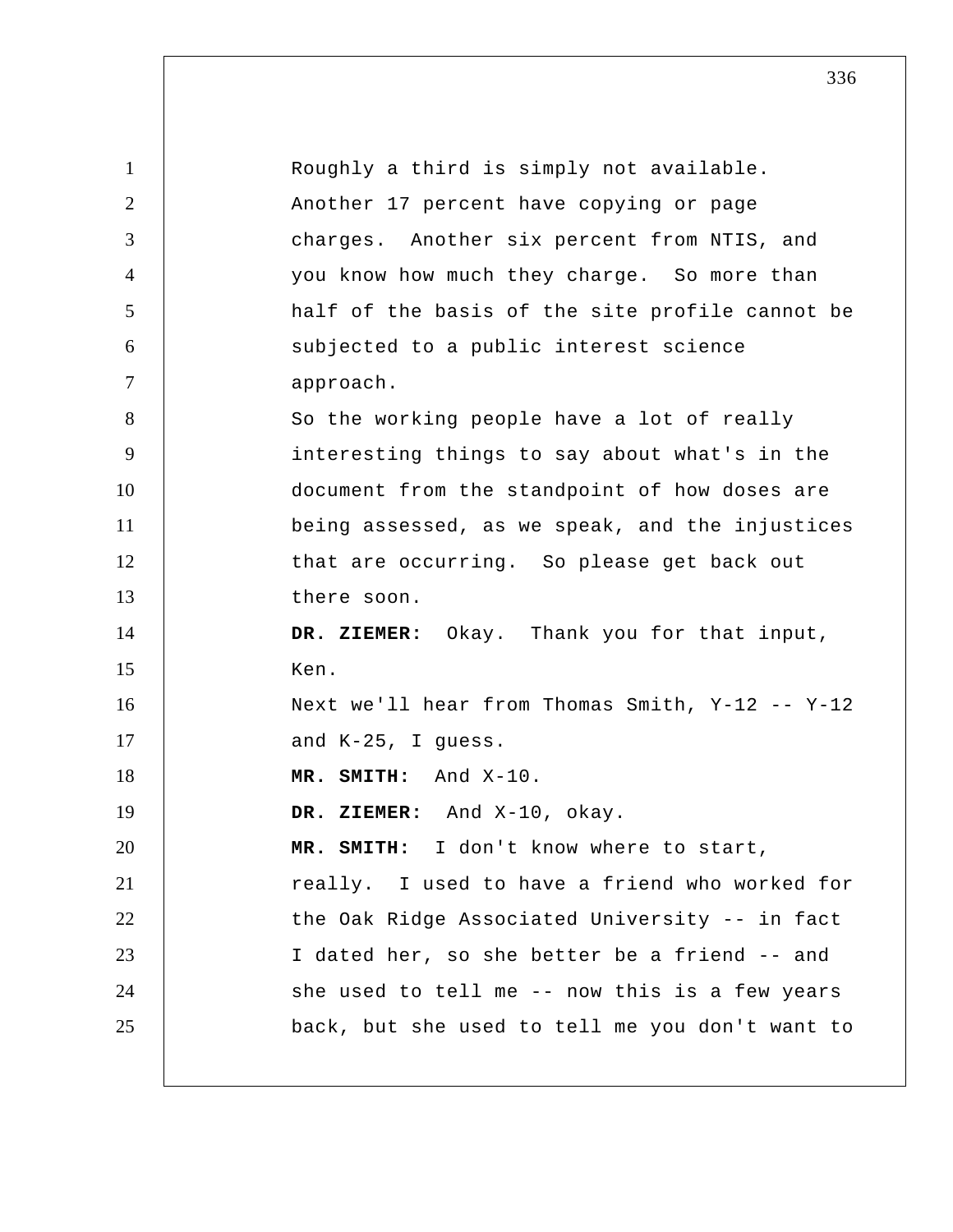1 2 3 4 5 6 7 8 9 10 11 12 13 14 15 16 17 18 19 20 21 22 23 24 25 work in that building; too many people are dying and too many people have cancer, and this is what my statistics show. Well, of course she's no longer with ORAU, but I'll be honest with you, this will not get it. That's a TLD, a dosimeter. That won't get it. I guarantee I could -- I can prove it won't work. It didn't work with me. I had cancer, and I thank God I don't have cancer any more, they cut it out. But if you get alpha beta particles in an open wound, you're going to get cancer. And I'm not a doctor, but I know for a fact that happened to me. If I could just read a little bit of this. This is a letter of denial, of course, and this is -- I appealed the case and this is my denial letter, and the interviewer was real nice. I've got nothing bad to say. I've been treated very, very nice. This says (reading) After a review of the above evidence, it is sufficient to establish that Mr. Thomas M. Smith has skin cancer and the onset of this disease occurred after his initial exposure to radiation in covered employment. Okay, findings and facts. This is the same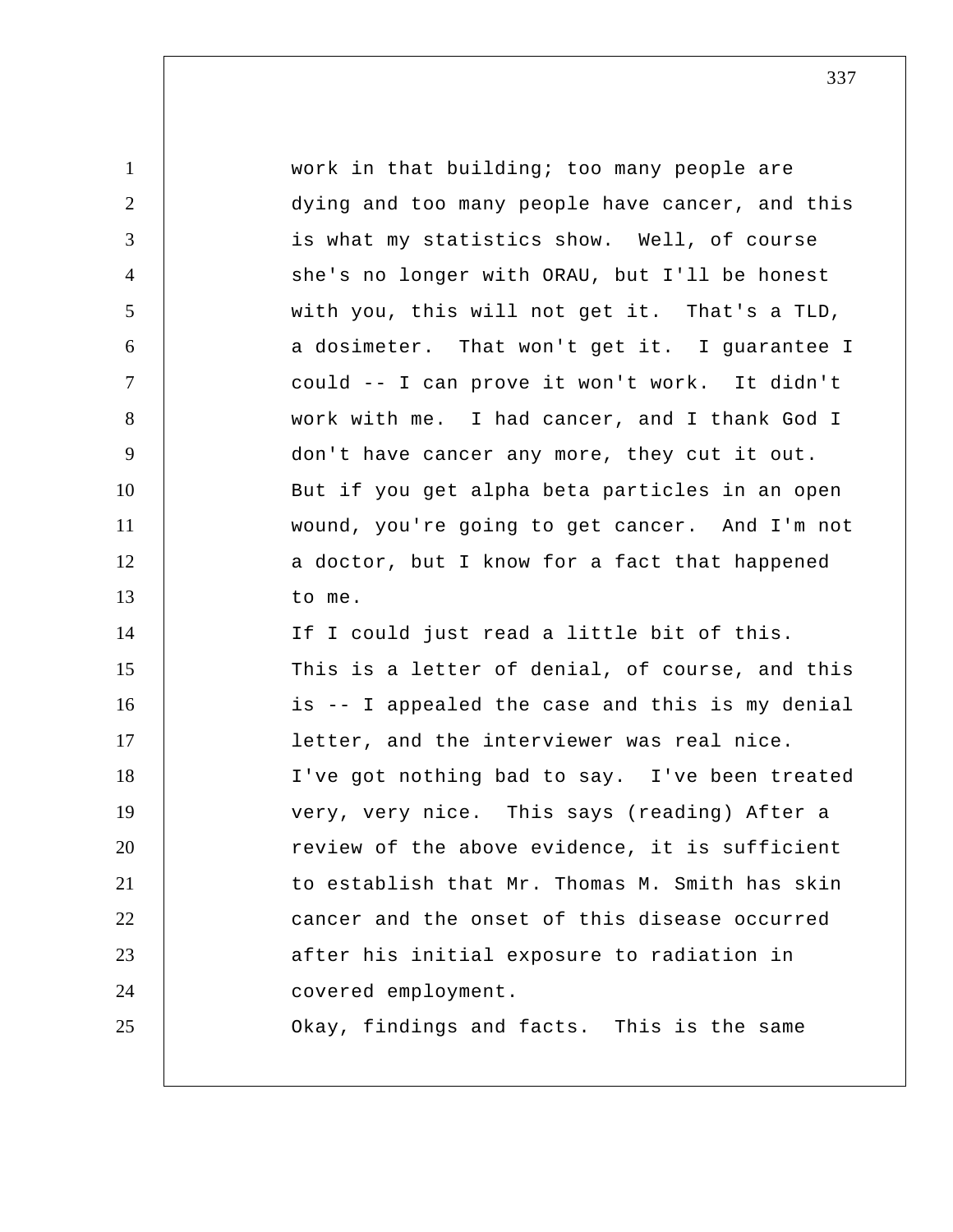1 2 3 4 5 6 7 8 9 10 11 12 13 14 15 16 17 18 19 20 21 22 23 24 25 page. (Reading) Medical evidence establishes that Mr. Thomas M. Smith developed skin cancer after he began employment at K-25/Y-12 plant, and after his initial exposures of radiation to that employment. And this is the dose reconstruction estimate, which was too low. That's the reason they denied it. There's no way a TLD could indicate cancer in me. It says (reading) Mr. Thomas Smith does not meet the criteria of an individual with cancers to have sustained a cancer in the performance of duty. Okay, I'll get away from that and I'll tell you how I got the cancer. I was -- I was a lineman, and we had stripped some hardware off of some poles west of the 9212 building. In fact it was real -- you know, relatively close to the building. And as a lineman, you put - you put your gloves -- get this thing adjusted. You put your glove -- you've got to work with gloves. You put your gloves in your hardhat, that's how you take care of them. That's how you find them when you want them. I cut my head. Granted, I didn't turn it in. It was just a small gash and I -- I cut it when I got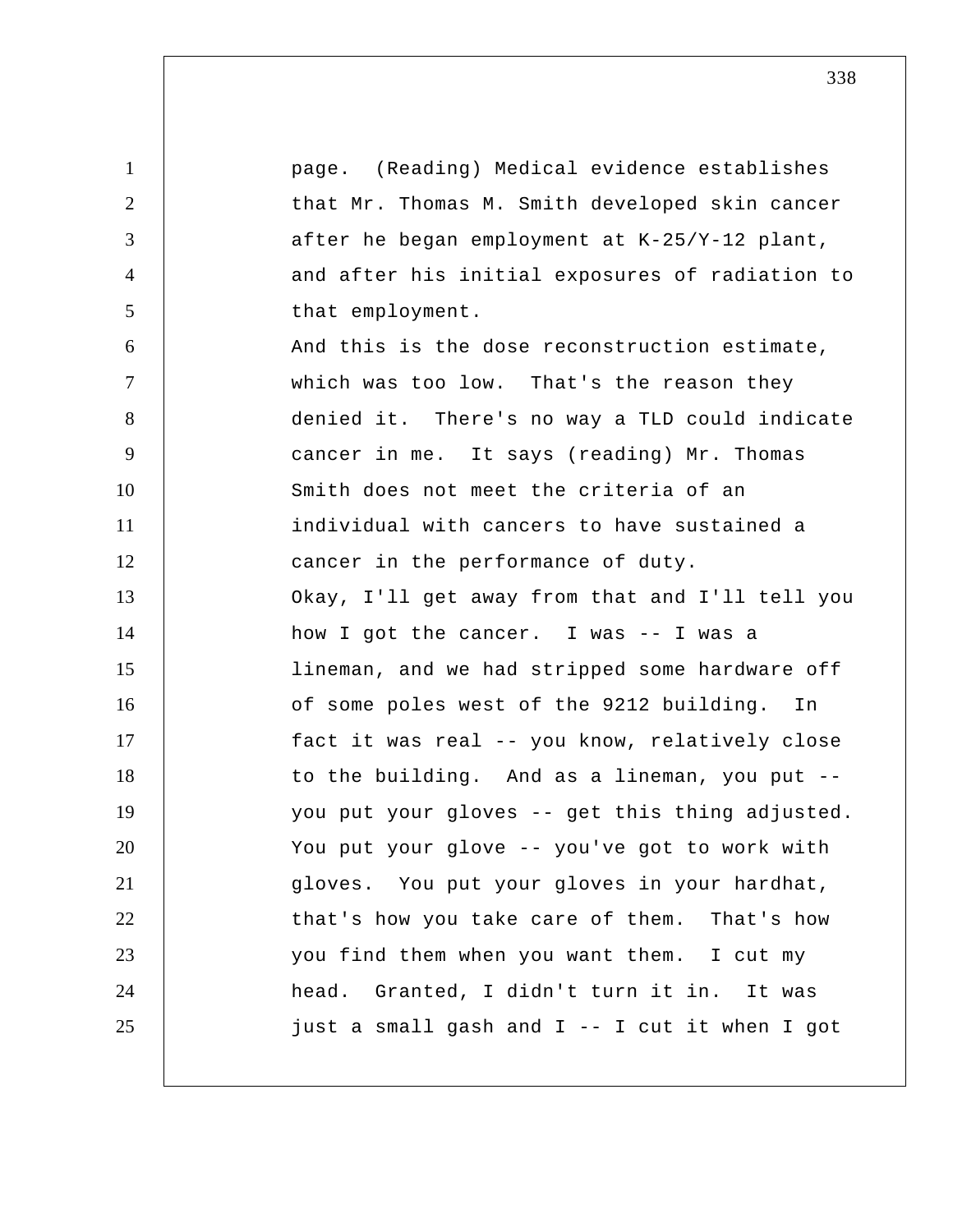1 2 3 4 5 6 7 8 9 10 11 12 13 14 15 16 17 18 19 20 21 22 23 24 25 into the truck. I hit my head. I didn't have a hardhat on. So months went by. Well, the cut would never heal. Then my hair started to fall out and I got a little concerned. People started to notice, so I went by and talked to Dr. Zimmerly\* in medical, and he recognized it as probable cancer. So he set up a -- an appointment for me. They did a biopsy and it was basal cell carcinoma. Okay. Of course I was angry, mad at myself, too. But they then -- then I got to thinking about well (unintelligible) get cancer? I'm still wearing the same gloves, still using the same hardhat. So I go to health physics -- or radcon, rather. They checked my gloves -- and I've got witnesses, people that were in my crew were standing right there -- and radcon said these gloves are hot. I said well, check my hardhat, and the hardhat was hot, but not as hot. So naturally I changed gloves and I changed hardhats. That's where the cancer came from. A particle got in an open wound and caused cancer, it's as simple as that. And every time I've talked to anybody I've told them the same tale. The cancer could not be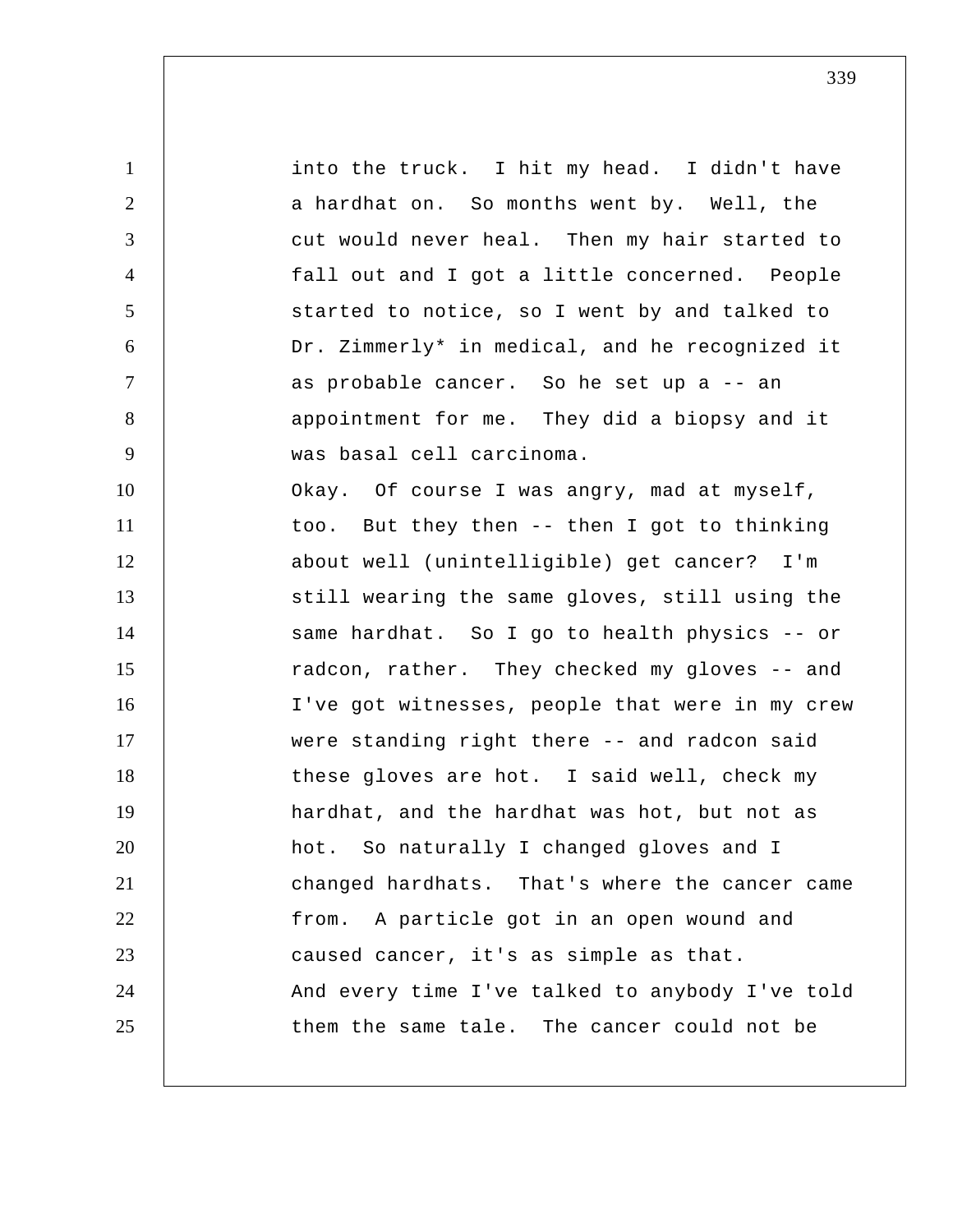1 2 3 4 5 6 7 8 9 10 11 12 13 14 15 16 17 18 19 20 21 22 23 24 25 traced back to a dosimeter. It could not be - it could not, in a condition like that, say you know, that I -- you know, I always wore my TLD. I've been going in and out of that plant for well over 30, 35 years and my -- my numbers just didn't show up high enough, so they said we're sorry, we can't do anything about it. And I'm not complaining about the money, like this gentleman here. You know, my God -- my God'll take care of me. I'm not worried. But you know, if they'd just admit hey, okay, we're sorry. That's all I want to hear. You know, keep the money. Give -- give it to widows and -- and small children, the people that need it. I don't need it. But that's my issue and that's my story. Thank y'all.  **DR. ZIEMER:** Thank you very much.  **MR. LAYMAN:** (Off microphone) Sir, can I say one more thing?  **DR. ZIEMER:** You bet.  **MR. LAYMAN:** (Off microphone) (Unintelligible) this badge?  **DR. ZIEMER:** Of course. **MR. SMITH:** I don't know if I'll show it to him or not.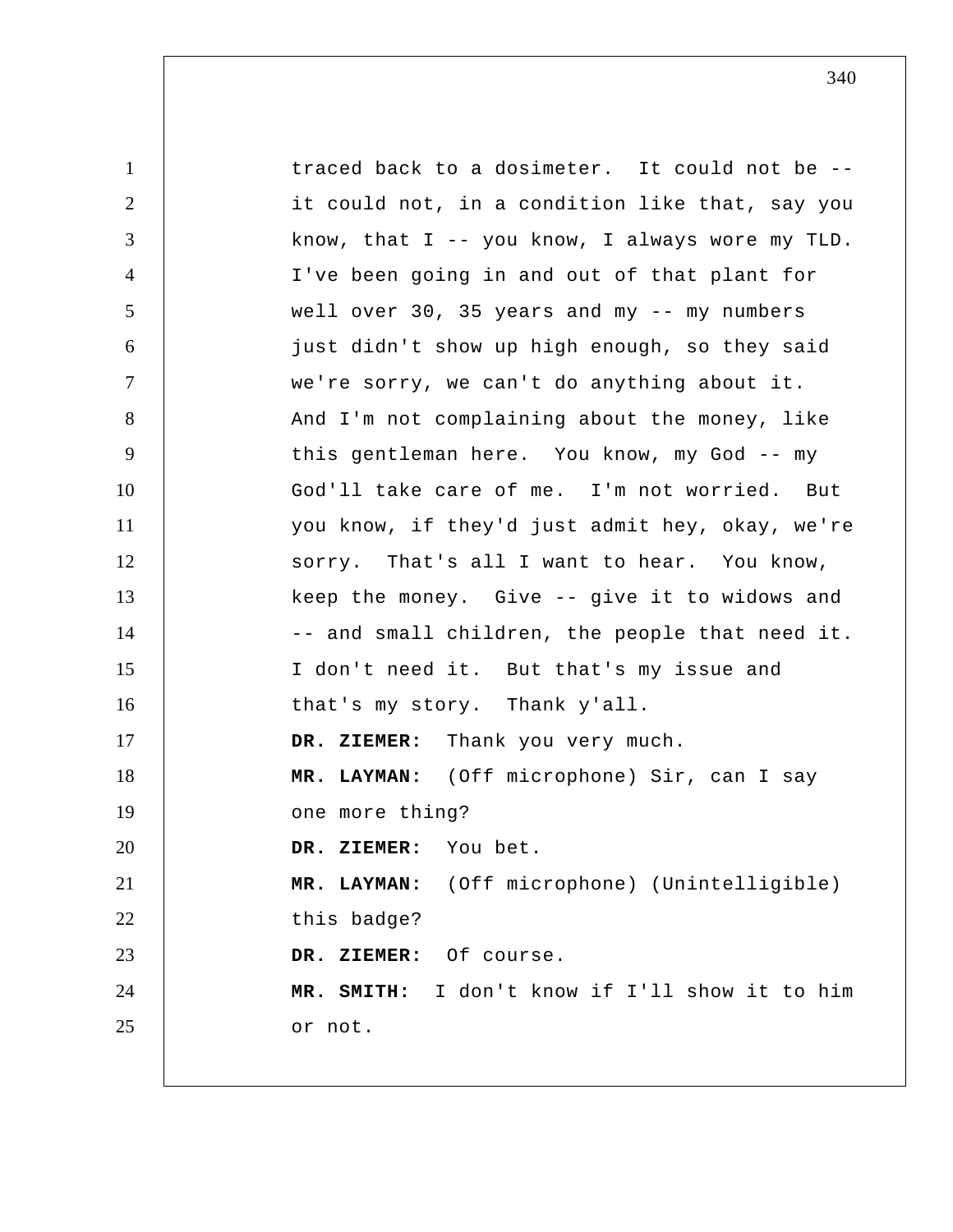1 2 3 4 5 6 7 8 9 10 11 12 13 14 15 16 17 18 19 20 21 22 23 24 25  **MR. LAYMAN:** (Off microphone) Is it hot? (Unintelligible) -- **MR. SMITH:** It might be, I was in the bowels of Y-12 today.  **MR. LAYMAN:** (Off microphone) I glow in the dark anyway. This right here is a modern dosimety (sic) badge compared to what my father had. My father had one of the oldest ones, and if this thing is bad, then my badge was ancient. If you -- if you took one of those old ones in there now, I mean it -- it'd be off the page. **MR. SMITH:** Actually -- actually I don't think this is -- this is probably okay. This will do its job as far as detecting, you know, alpha, beta, gamma, but --  **MR. LAYMAN:** (Off microphone) What about (unintelligible)? **MR. SMITH:** No, no.  **MR. LAYMAN:** (Off microphone) (Unintelligible) **MR. SMITH:** No.  **DR. ZIEMER:** No, these are not for -- these are not chemical detectors.  **MR. LAYMAN:** (Off microphone) Those are still dangerous.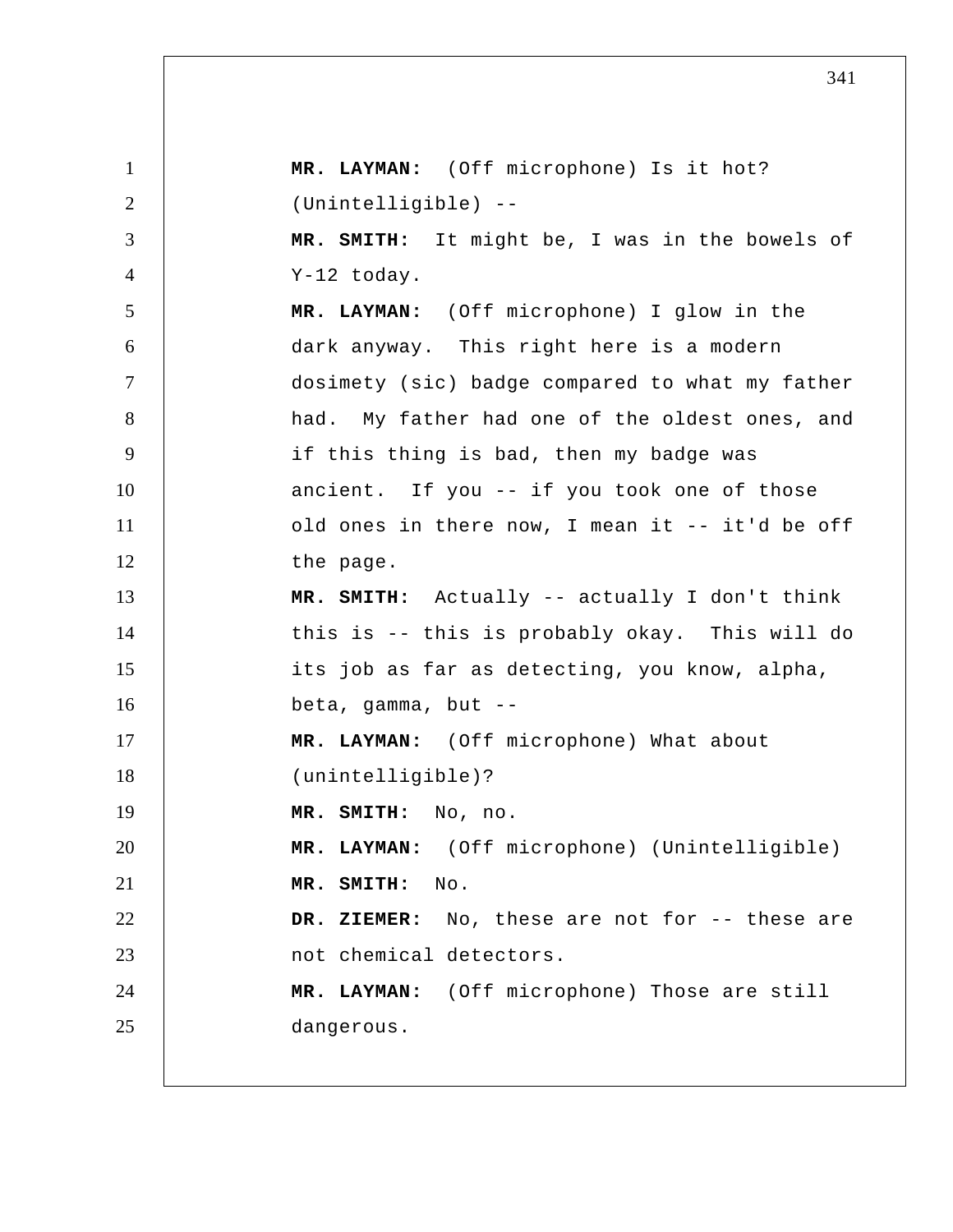1 2 3 4 5 6 7 8 9 10 11 12 13 14 15 16 17 18 19 20 21 22 23 24 25  **DR. ZIEMER:** Oh, yes, of course. **MR. SMITH:** Strictly radiation. Thank you a lot.  **DR. ZIEMER:** Thank you very much. Next, Edith Livingston. Edith? Is Edith here? **UNIDENTIFIED:** (Off microphone) (Unintelligible)  **DR. ZIEMER:** Oh, okay. **UNIDENTIFIED:** (Off microphone) She had her question (unintelligible).  **DR. ZIEMER:** Oh, she did? Okay. Okay, very good. Ida Humphries? Is Ida here? Occasionally people sign this thinking they're signing the registration sheet rather than the sign-up sheet, so that happens on occasion. Kitty McNamara? Kitty. **MS. MCNAMARA:** Thank you for the opportunity to speak. I'm the child of a Y-12 worker, the grandchild of two Y-12 workers and -- my grandparents got there when it was still Tennessee Eastman, that's how long ago it was. They came here -- moved here from Massachusetts for what they thought was going to be a golden opportunity to provide for their children after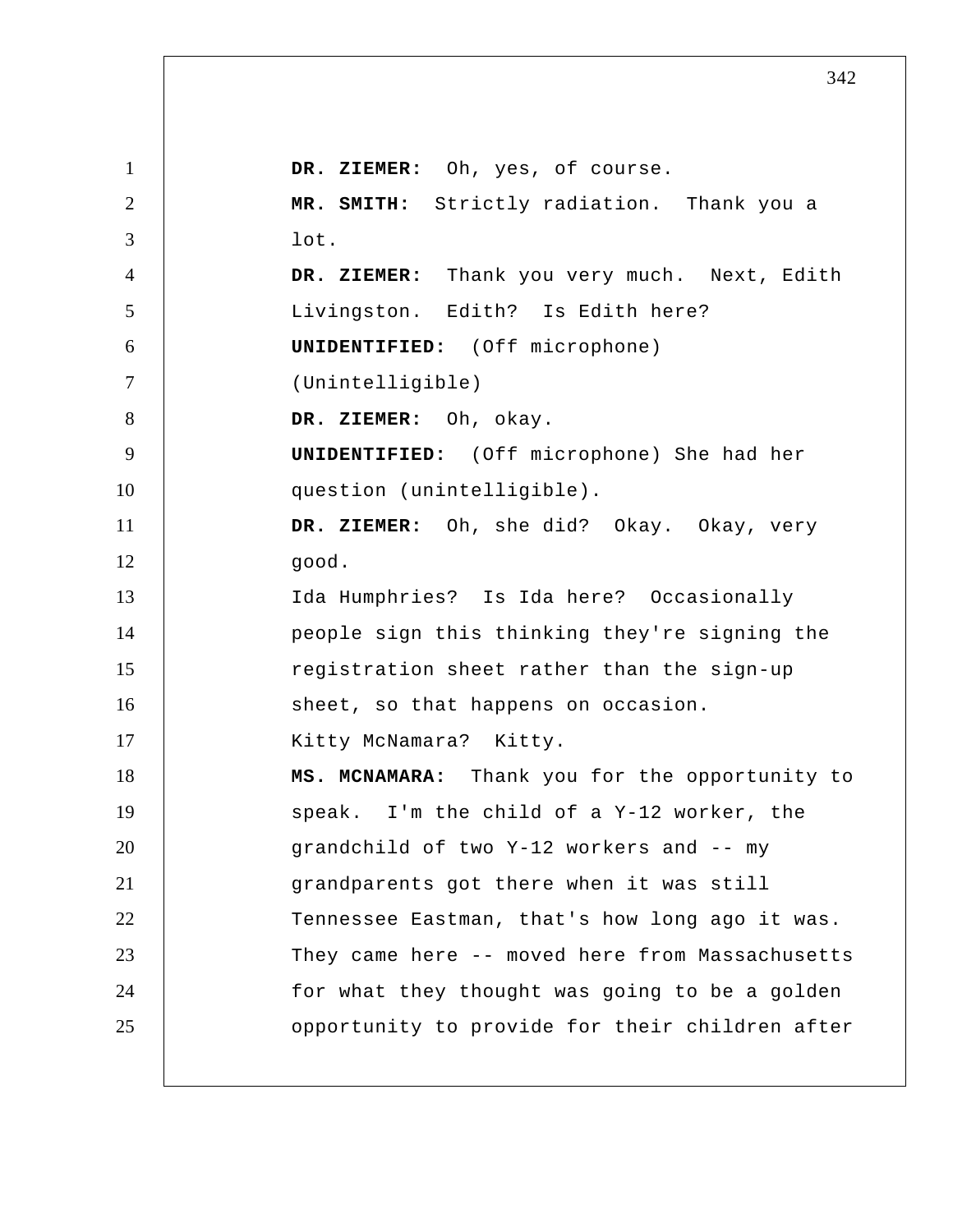1

the depression.

| $\overline{2}$ | I don't want to go into a long story, but I do  |
|----------------|-------------------------------------------------|
| 3              | have some concerns. My grandmother worked K-25  |
| $\overline{4}$ | and Y-12 as a secretary, typist --              |
| 5              | clerk/typist, those were her titles. However,   |
| 6              | on several occasions she shared with my parents |
| $\tau$         | that she actually went down into the plant with |
| $8\,$          | her boss. That wasn't her assigned place, but   |
| 9              | it was several times a week. Unfortunately,     |
| 10             | she died in 1956, about 18 days -- 17 days      |
| 11             | after her first grandchild was born.            |
| 12             | My concern is, you know, we talked about doing  |
| 13             | the averages and everything, but this was a     |
| 14             | lady who developed colon cancer in her fifties  |
| 15             | and died from it. Parents lived long lives,     |
| 16             | whole family history. If these dosimeters       |
| 17             | don't, you know, reach the same -- you know,    |
| 18             | the level that they assume, you know, how's     |
| 19             | that going to affect us?                        |
| 20             | Also I had a concern and I stressed it earlier  |
| 21             | today to the young lady who was doing the       |
| 22             | interviews out here that when my father worked  |
| 23             | there he -- he was put on a medical retirement  |
| 24             | in 1974. He was a machinist and then an         |
| 25             | inspector. For years he never talked about      |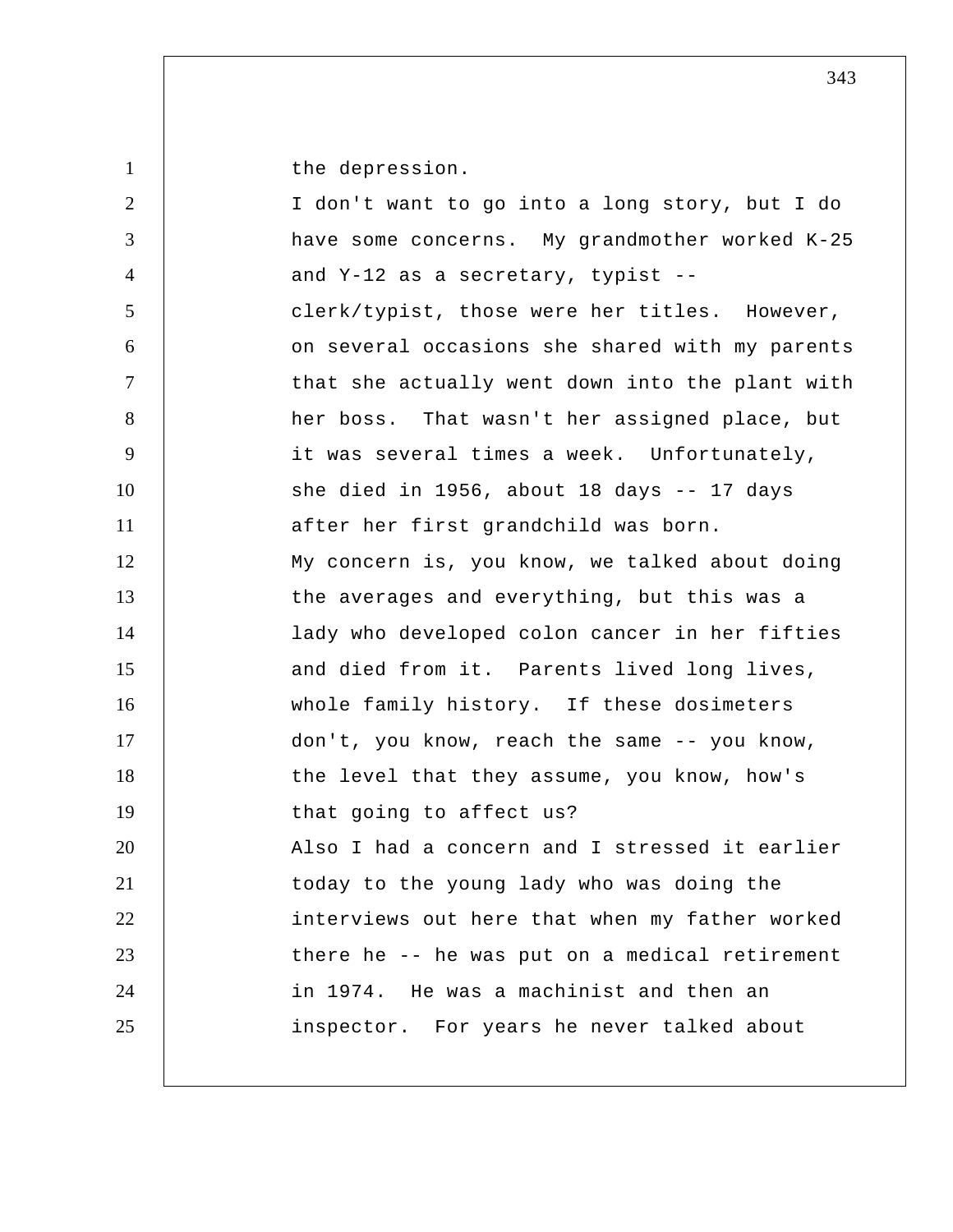1 2 3 4 5 6 7 8 9 10 11 12 13 14 15 16 17 18 19 20 21 22 23 24 25 anything that went on there. I mean they were held to confidentiality. But the last couple of years before he died, he finally started kind of opening up and he shared with us stories of literally waiting in water an inch to two inches deep at their boots, that you could see the radioactive materials and particles floating around in. Talked about going up and they would check him, and they would just say well, go take a shower and get back on the line, or take your badge off and go back to work, or just go sit down for 30 minutes and go back to work. So my concern is a lot of these dosimeter readings may have been skewed just by the fact that they wrote them down wrong. My dad voluntarily participated in the mercury studies that were done by Emory and by Michigan -- I believe it was University of Michigan. He went in there and they were pricking his fingers, and he kept telling them he didn't feel anything. He didn't feel anything in his toes and his feet. His toes would turn black -- I mean like he'd walked in coal dust -- and they would say you're lying to us; you have to be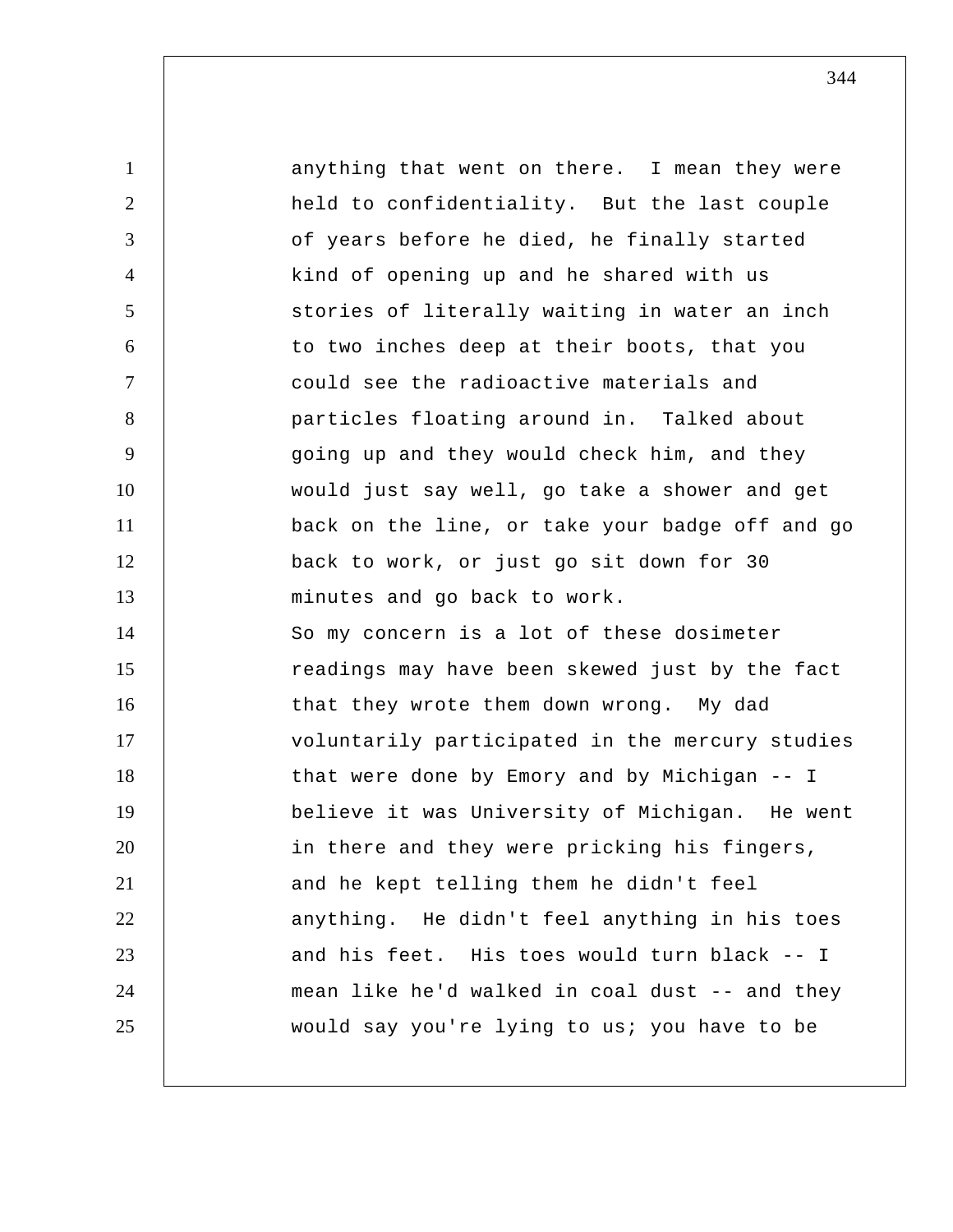1 2 3 4 5 6 7 8 9 10 11 12 13 14 15 16 17 18 19 20 21 22 23 24 25 feeling something. Now this was a -- my daddy, if he got a cough, he started this -- I got the flu, you know, I mean total no tolerance to pain. But he could sit there and take this and never -- I mean wouldn't feel a thing, could not pick a coin up, could barely hold a coffee cup because of the fingertip -- no feeling. But yet his studies from the mercury all came back no sign of mercury poisoning, no sign of mercury poisoning. This is -- and this was even in the '80s and early part of the '90s, so these are things -- you know, I understand the frustrations of people here because this is what we dealt with. My dad was burned in a beryllium fire. He was the first person to ever cut it, and it burnt - - it caught on fire, burned him. He, for the rest of his life, from where his glove start to where his coveralls started, in his neckline where his coveralls were, and on his face around his mouth and chin area burned. He had -- looked literally like cancerous lesions. I called it like leprosy. For the rest of his life. They had let-- we had letters that said --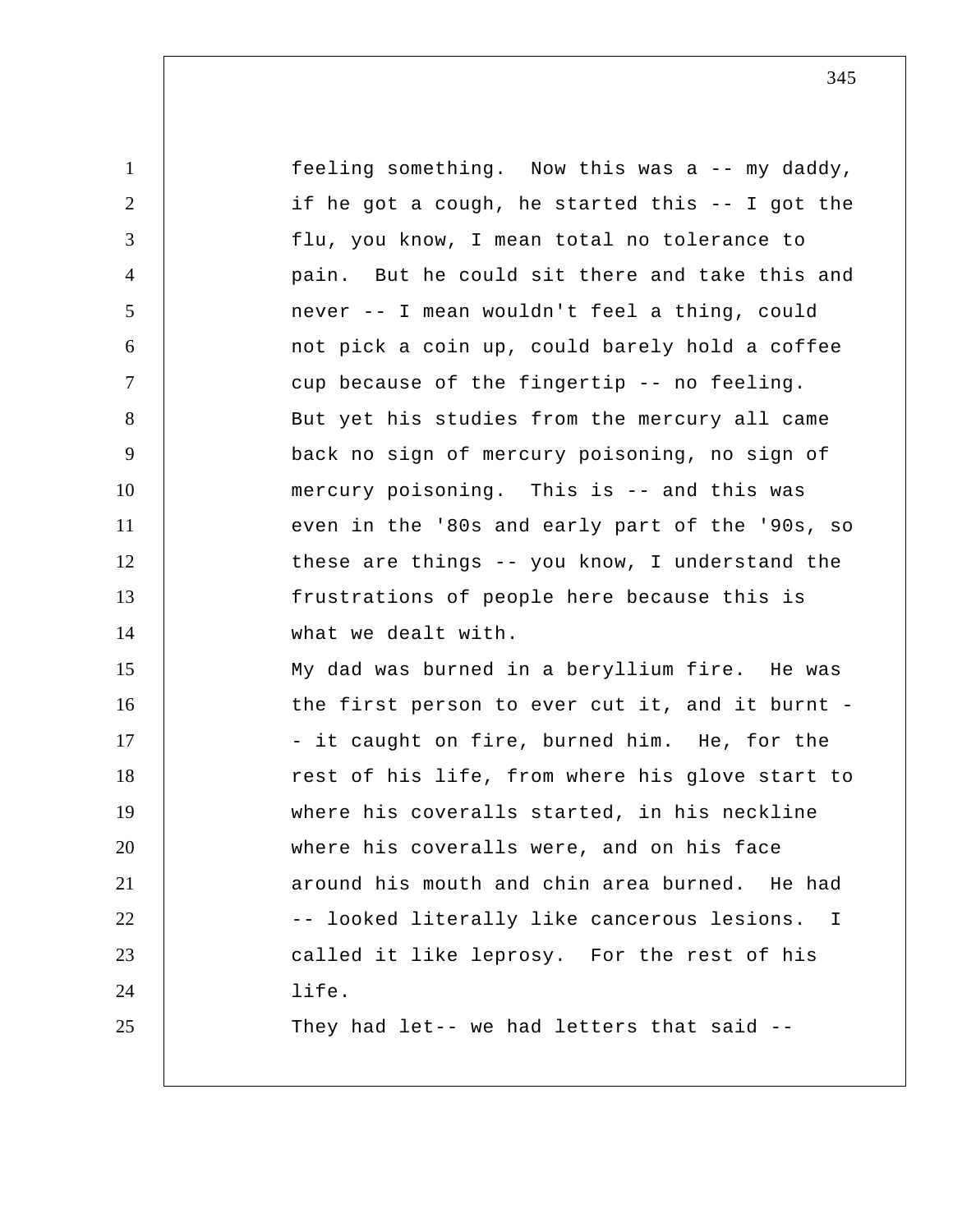1 2 3 4 5 6 7 8 9 10 11 12 13 14 15 16 17 18 19 20 21 22 23 24 25 where they sent stuff off and said well, this is not consistent with someone being exposed to beryllium, yet he was the first one to ever really work with it. He was called a malingerer. It's in writing. He was called a hypochondriac. They kept telling him he had chronic dermatitis. This man had chronic dermatitis, as they call it, from 1959 until the date of his death on March 3rd of 1998. Never would go away. Couldn't -- nothing they could do. He's been turned down -- or my mother has been turned down on appeal. And actually in my letter -- my -- and when I testified at the appeal, I said the same thing you did. My dad was on the line giving his life for this country. They were more than welcome to give millions of dollars to people who just happened to be in the Towers, but they told my mom your husband's life is not worth \$150,000. We're fighting for my grandparents now, just hoping maybe we can get something for my mom. My dad retired at 47 on medical. They took his life - - or his medical insurance out of his life insurance to keep those premiums paid. When my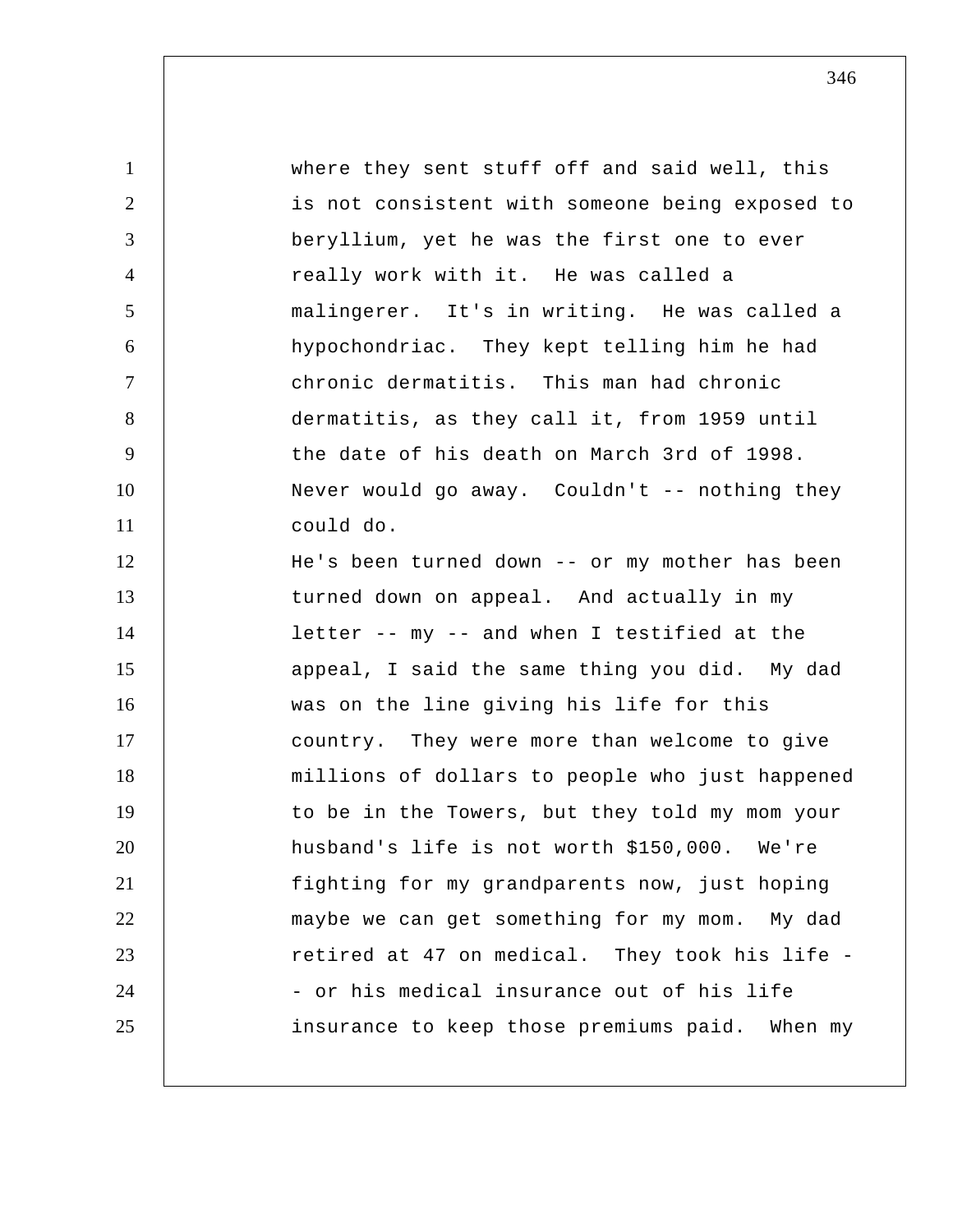1 2 3 4 5 6 7 8 9 10 11 12 13 14 15 16 17 18 19 20 21 22 23 24 25 So these are things we've had to deal with. I father died my mother got a grand whopping total of \$9,000, and she was at retirement age. do have concerns, and maybe you all can answer this, about -- what about the mercury exposure combined with the others? Are they going to open up things on beryllium besides just chronic beryllium disease? What's going to happen if we can't find medical records? That's what we're running into. This happened in 1959. You know, we can't find -- my dad's doctors were dead and gone by the time the federal government finally decided to pay attention to this. And I also wanted to ask about the hazards and the concerns for family members. You know, I can't help but think if my dad got all this exposure what he may have brought home. He was burned in November of 1959. My sister, who was conceived and was born a year later in November of 1960, has had chronic problems with her skin, same thing. Certain chemicals that she gets around, she -- she was a hair dresser. She went to school and couldn't do it because her skin broke out in these big blotches.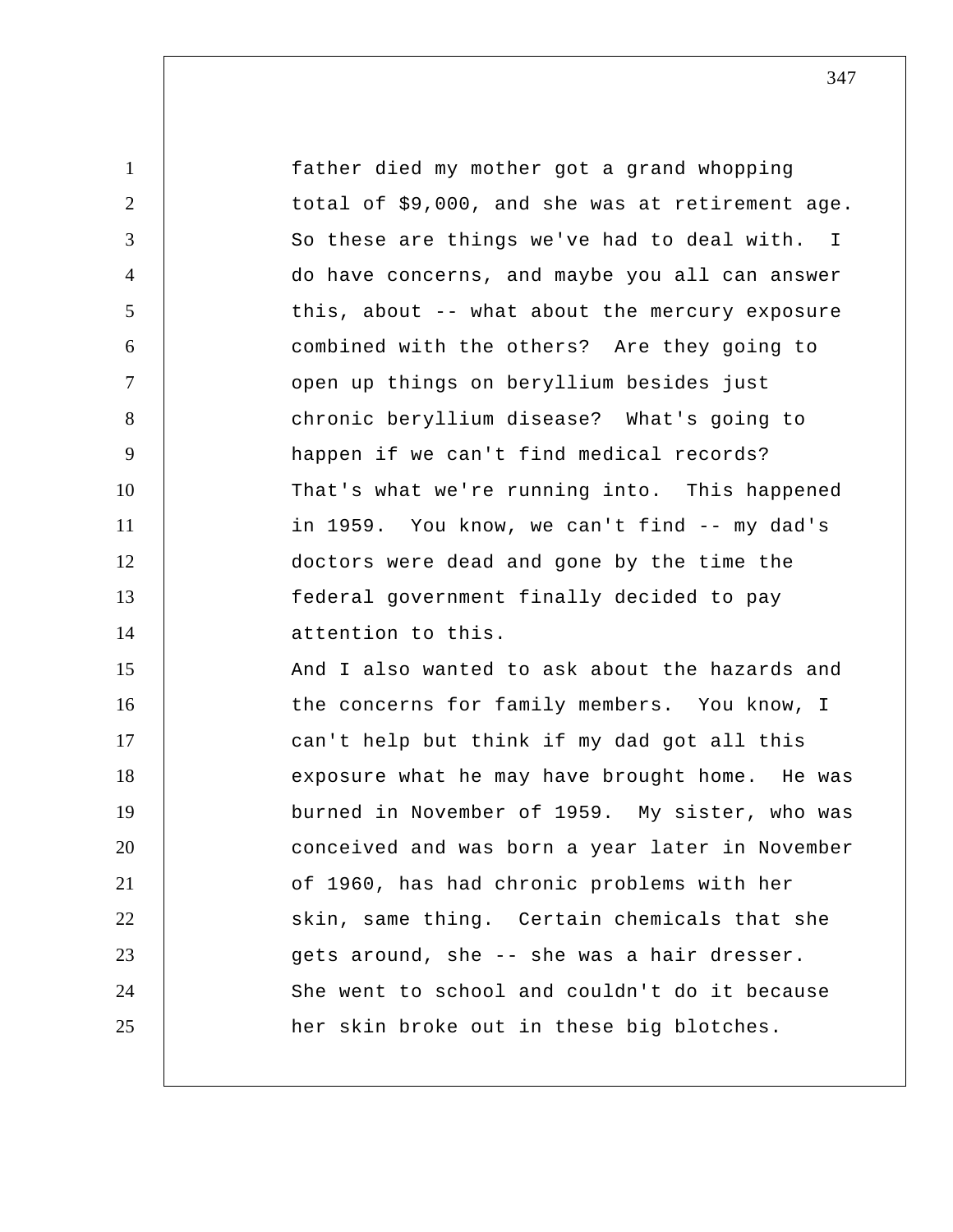1 2 3 4 5 6 7 8 9 10 11 12 13 14 15 16 17 18 19 20 21 22 23 24 25 She's had chronic blood dyscrasia problems, can't put a finger on what's causing it. My dad was actually diagnosed with ITP at one time, but you know, never anything really came of that and we, there again, can't find records. My sister that was born a year after that has had a form of lupus as a child, has had chronic problems. She's right now going to probably about six different doctors on a weekly, monthly basis. They can't figure out what's going on with her. My mom, a year after this sister was born, so three years after my dad was born -- or after my dad was burned, had to have a hysterectomy for a pre-cancerous cervix. So I just - that's a question I -- you know, I guess that's my question. Where's this going to leave us as far as, you know, the dosimeter reconstructions, you know, when you've got all this proof but nobody'll actually say yeah, more -- more likely than not, you know. And another thing is, I was listening to some of these people were talking, like your wife with the 42 percent. You also have to look at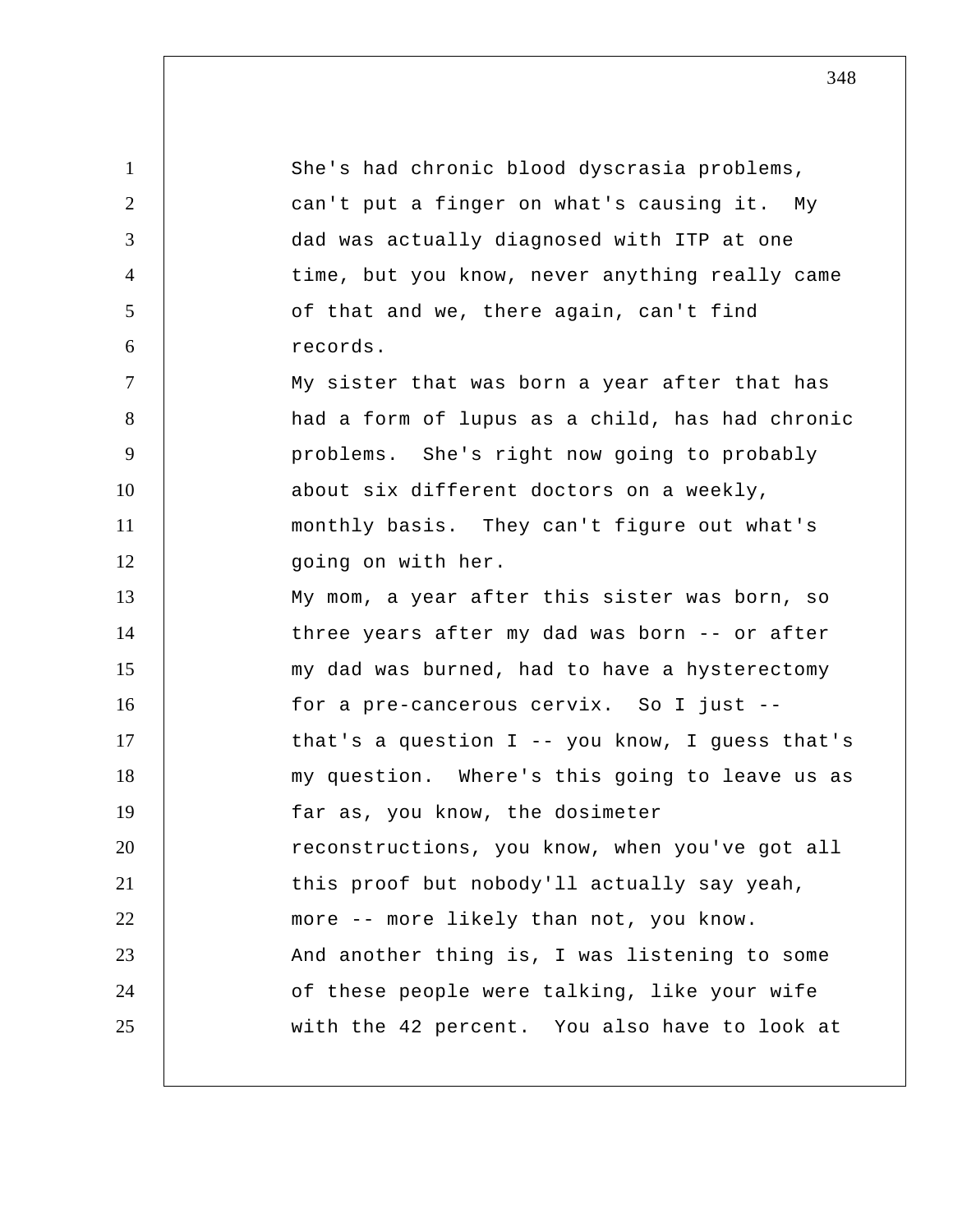1 2 3 4 5 6 7 8 9 10 11 12 13 14 15 16 17 18 19 20 21 22 23 24 25 the but for. Yeah, you're going to have some other exposures in life, you know, that you may know  $--$  I mean ever  $--$  ever (sic) day we open up the newspaper and read where Sweet 'n' Low or red dye or something's going to cause cancer because it did in rats. But people may get through that, but for the fact that they worked at Y-12, or K-25 or somewhere else. They would have never gotten cancer with these other minimal exposures, but that on top of -- so I have a hard time with this setting a -- you know, okay, if it's not 50 percent, then it didn't happen. Thank you.  **DR. ZIEMER:** Thank you. And perhaps -- just some general comments. You must understand the way this law is structured, it doesn't take - it doesn't take into account the possibilities that you raise, which are recognized by many scientists as important questions. Multiple exposures to things like radiation plus mercury, for example, or any -- any combination that you wish to talk about. Not only is the science on -- we're pushing the science on the radiation alone. When you add some things like other contaminants, let us say, first of all,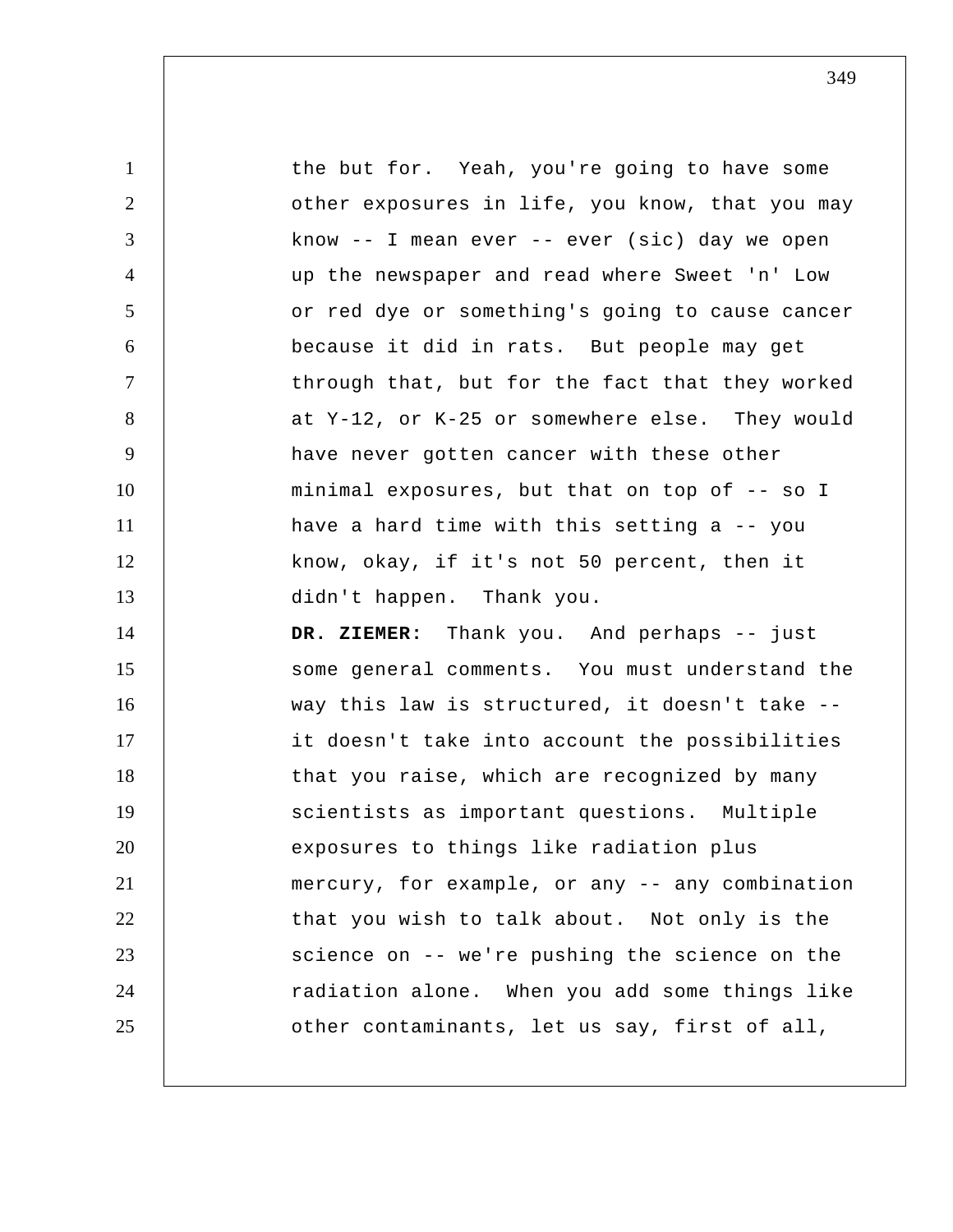1 2 3 4 5 6 7 8 9 10 11 12 13 14 15 16 17 18 19 20 21 22 23 24 25 the science there is very sparse. And secondly, the law as it's structured does not even allow us to really do that, although there's, you know, been an indication in the past that conceptually that's what one would like to be able to do. We -- we can't actually do that. So in fact we do not, in a sense, take that into consideration. Actually I think the only other time something is taken into consideration is smoking does come into the picture in the cases of lung cancers that we address because smoking is such an overpowering issue when you have lung cancer that if -- if a smoker gets lung cancer and is exposed to radiation, that sort of hurts their case because smoking is -- part of that is attributed to -- I think that's probably -- and Jim Neton can help me out. I think that's the only case where we consider any kind of a mixture. Isn't that correct? Yeah. So yeah, but what -- what you say, we recognize is probably very important. And it's -- in a sense, we and our laws are at a loss as to how to address that at this time. That doesn't give much comfort to those who feel like that's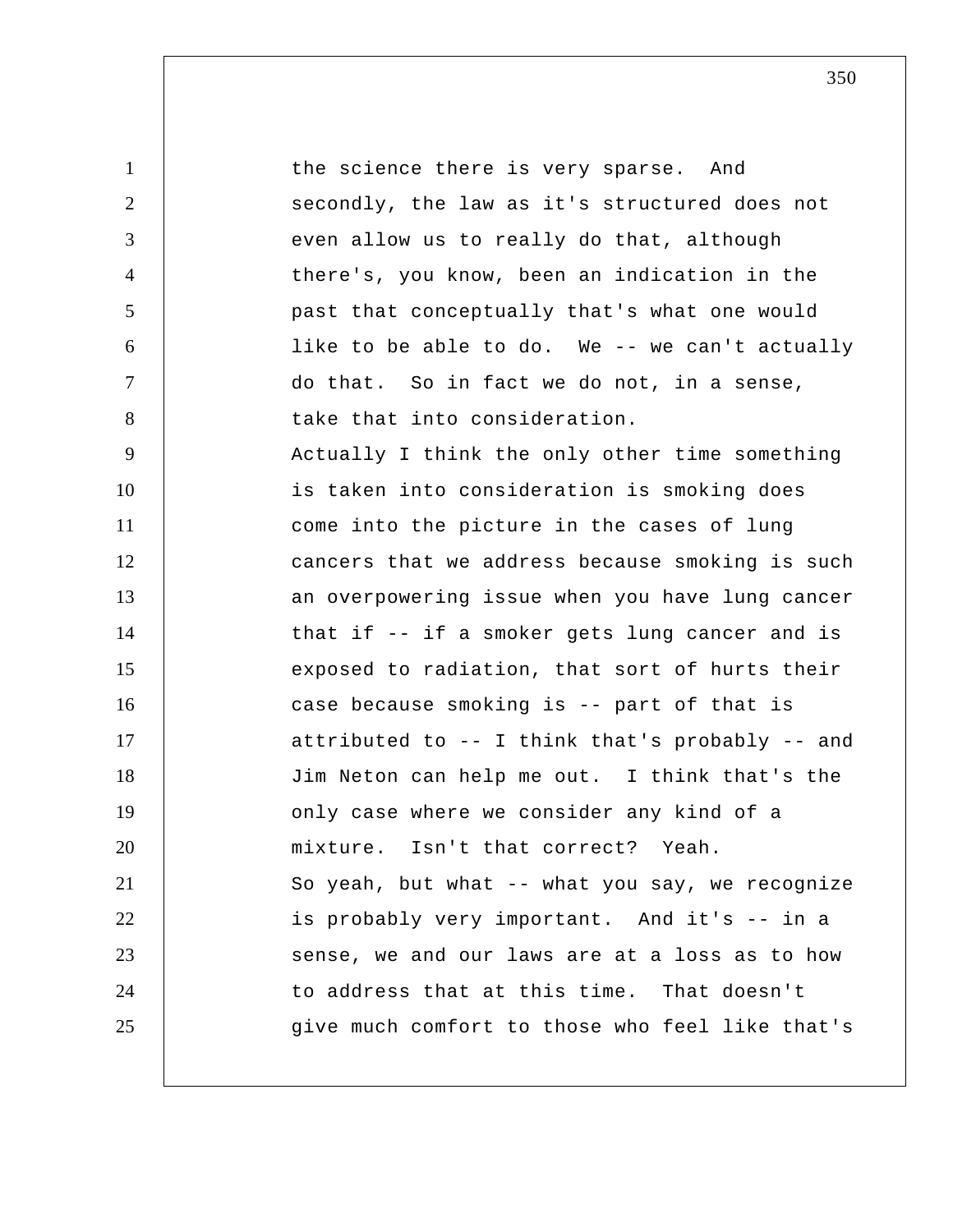1 2 3 4 5 6 7 8 9 10 11 12 13 14 15 16 17 18 19 20 21 22 23 24 25 an issue for them, but that's in fact where we are on that. So we're not, in a sense, allowed to take that into consideration when we do our determinations, so... And -- oh, the other thing you -- **MS. MCNAMARA:** (Off microphone) (Unintelligible)  **DR. ZIEMER:** And likewise the law does not extend to -- you mentioned the possibility of family members getting secondary exposure, as it were. That's not -- also is not covered in the law, though one would recognize there could very well be cases where that might be an issue. **MS. MCNAMARA:** Do you know if there's any indication that that might be looked at? I mean I worked in an oncology office for a few years --  **DR. ZIEMER:** I'm not aware of -- **MS. MCNAMARA:** -- and he had a bathroom strictly for our patients --  **DR. ZIEMER:** Oh, yes. **MS. MCNAMARA:** -- and employees and visitors were not allowed to use it --  **DR. ZIEMER:** Sure, sure.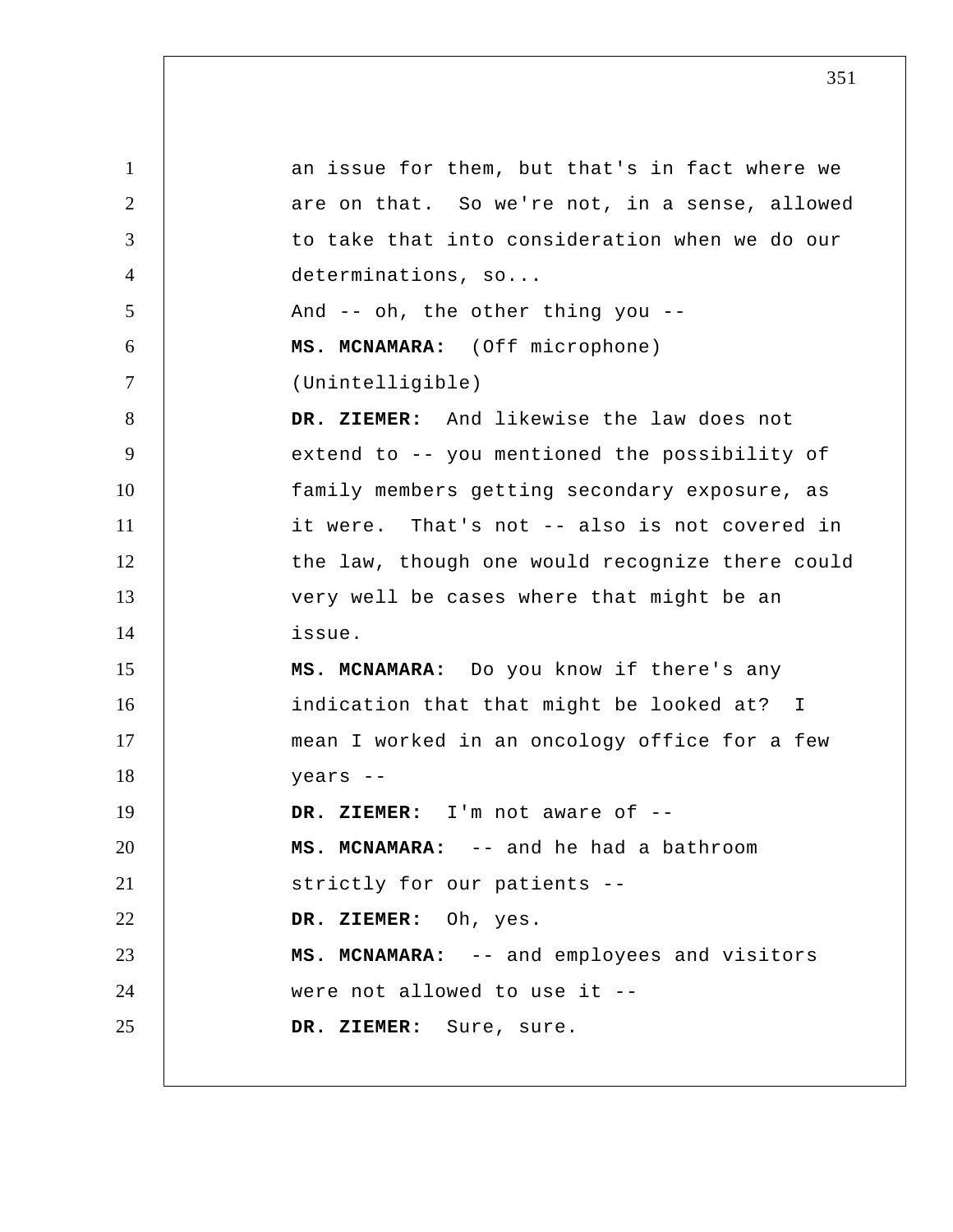1 2 3 4 5 6 7 8 9 10 11 12 13 14 15 16 17 18 19 20 21 22 23 24 25 **MS. MCNAMARA:** -- because of the potential, you know, exposure. So --  **DR. ZIEMER:** Right. **MS. MCNAMARA:** -- you know, and I'm not saying necessarily for huge --  **DR. ZIEMER:** No. **MS. MCNAMARA:** -- monetary pay-offs like they're paying the workers, but you know, it would be nice to at least be recognized as a possibility that, you know, we --  **DR. ZIEMER:** I'm not aware of any legislative efforts to address that. And ironically - this is a little bit off-subject, I suppose, but ironically patients who go to their doctors and get radiopharmaceuticals, either for various scans like PET scans or for therapy using radioisotopes such as radioiodine, are in fact allowed to carry very large amounts of radioactivity back home under those conditions -- legally. **MS. MCNAMARA:** Uh-huh, I know.  **DR. ZIEMER:** Probably much higher levels than one would expect to come out of any industrial process. That seems rather ironic, but that is the case.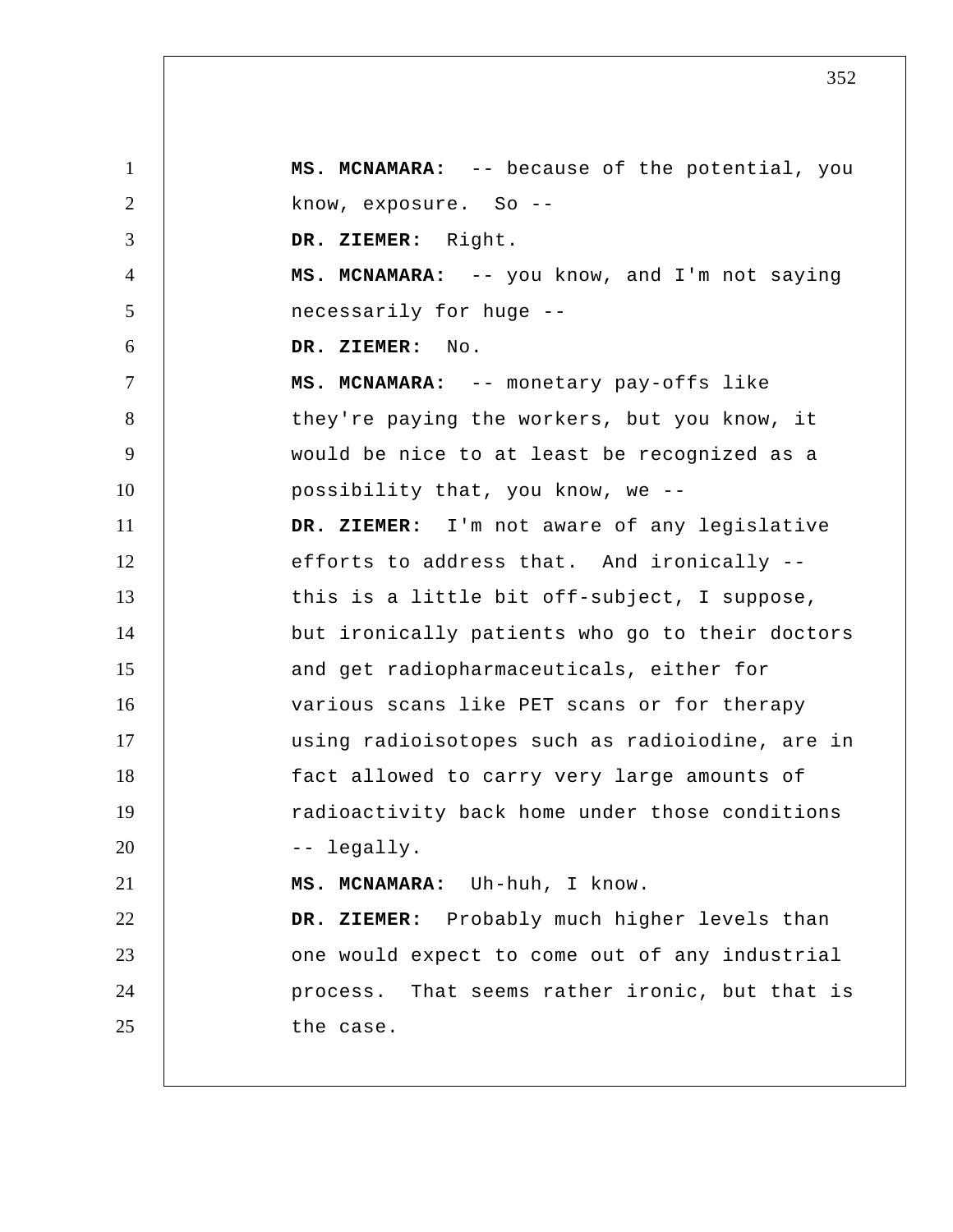1 2 3 4 5 6 7 8 9 10 11 12 13 14 15 16 17 18 19 20 21 22 23 24 25 Now, Tom Duncan -- Thomas Duncan. We finally get back to you on the list.  **MR. DUNCAN:** (Off microphone) (Unintelligible) or not. (On microphone) I'm a Y-12 worker, machinist - in the bowels (unintelligible) machinist. I spent two years working dry boxes. I had the record for having the most jobs at Y-12. I've been a machinist, MBS equipment operator, (unintelligible) operator, janitor, machine cleaner -- I've been laid off five times and never left the plant. Kind of like a mule, you know, you don't get rid of a mule. Don't care what you pay them, just -- you know. I've sit (sic) in on y'all's meetings so I don't want to get way off into left field on some of this stuff, but y'all talked about (unintelligible) some of this stuff about breathing today, whether you do it through your mouth or your nose.  **DR. ZIEMER:** Yeah.  **MR. DUNCAN:** If you ever -- I have to be real careful what I say. I still carry a clearance. You know my boss, Ruddy\*, he got in trouble for something similar to this, I guess. But it has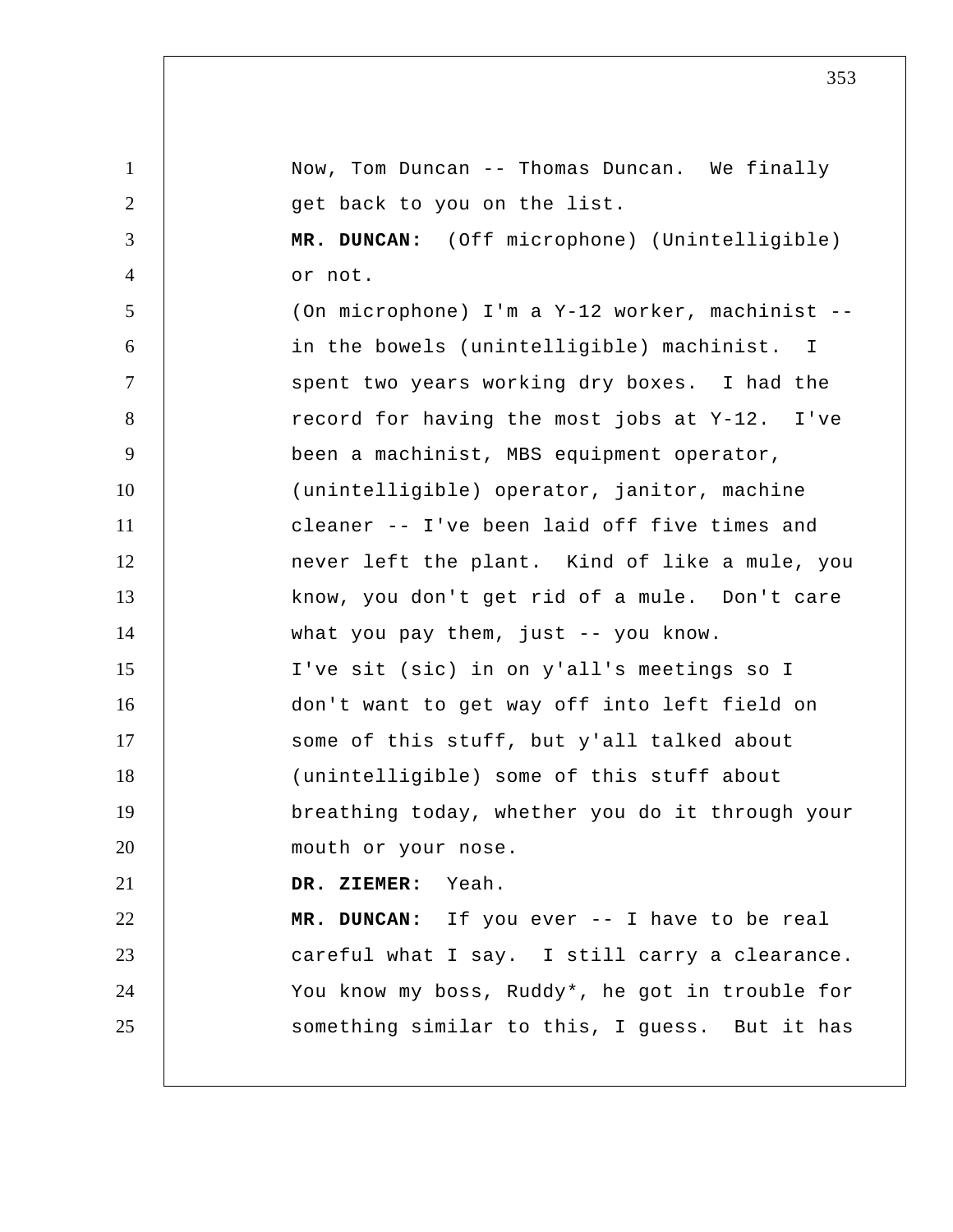1 2 3 4 5 6 7 8 9 10 11 12 13 14 15 16 17 18 19 20 21 22 23 24 25 its own odor, you know. People don't realize that part of it. When it catches on -- on fire, whatever, you know, it -- I don't know if you've got little kids. When a kid runs up, you know, you're filling a gas tank up and they stick their nose -- boy, that gas smells good, you know. But you know -- you know it's bad for them, get away from there, you know. And you know, the closer you get to it -- it's like a skunk. If you're far away from it, it's got a distinct smell. The closer you get to it - if you get sprayed by a skunk, you'll throw up. And if you go by the Golden Corral, you smell the odor of the charcoal. It's got its own smell. So you have to put that in the category of uranium's got its own smell. And so I -- I've been out there for 27 years. I'm not 50 years old yet, so far. I can't draw no retirement, have no benefits. I'm on vacation today, been on vacation this week. I got a letter from some lady -- Miller is her last name -- invited me to this meeting 'cause I - you know, I hadn't heard too much about y'all people. The way I heard about this compensation program, a surgeon that removed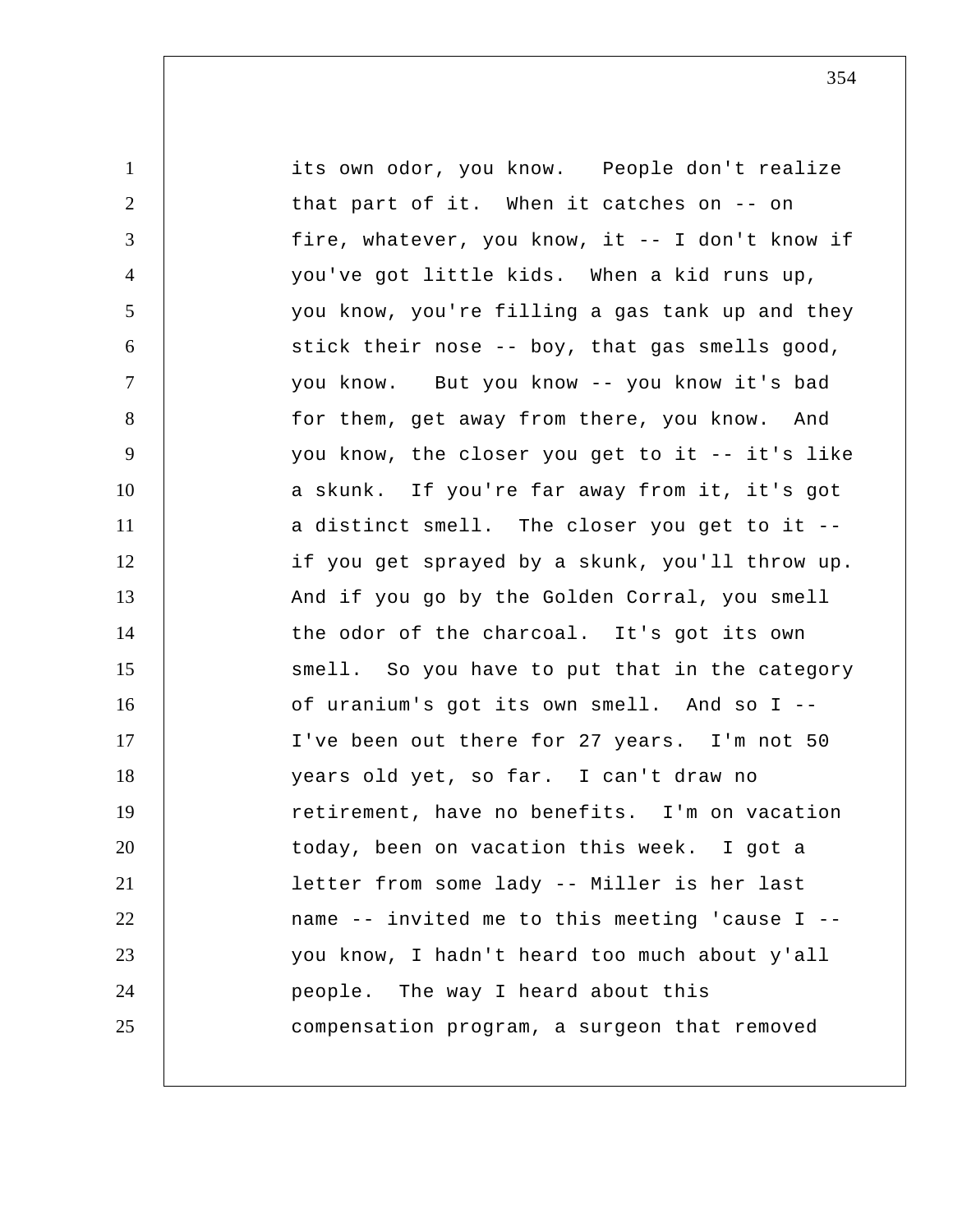1 2 3 4 5 6 7 8 9 10 11 12 13 14 15 16 17 18 19 20 21 22 23 24 25 body parts -- had some cancer from my head to my chest -- he referred me to -- I was in the same building as this Workman Compensation outfit was, you know. He told -- he told me the cancer I had was -- I asked him about it and he said, you know, maybe what kind it was or whatever, you know. He said well, Mr. Duncan, you don't really act like you're right stupid. Ain't you ever heard of radiation before? I said well, yeah, you know, a few films at work and stuff. And he said I had a cyst and some other stuff on some body parts, they  $-$ - they took it out and he  $-$ - it was around Thanksgiving. He said don't -- don't plan on having a big Christmas. He didn't know where it's at. And that -- you know, of course I got lucky, and -- you don't get rid of cancer. I still got it. It's not like a cold, takes a long time -- I had some radiation treatments. I smoke. I've had a full body count. My lungs are real clear. A guard stopped me one day, said Duncan, you ought to quit smoking. I said well, I'm leaving right here and going down to the Butler building. I don't know if you know what that building is,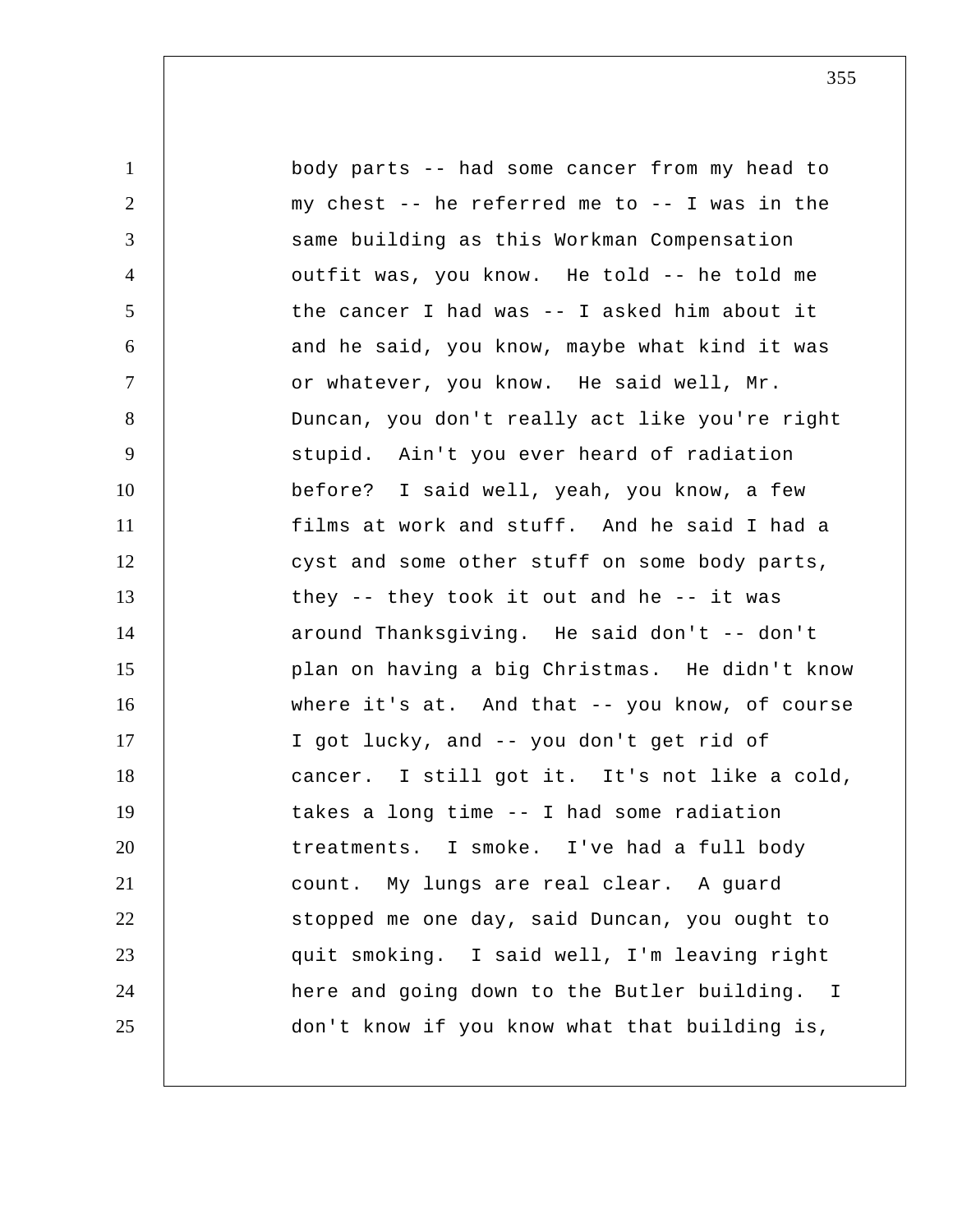1 2 3 4 5 6 7 8 9 10 11 12 13 14 15 16 17 18 19 20 21 22 23 24 25 but it's where they -- beryllium. I said, you know, (unintelligible) beryllium. And I better get -- I'm getting way off-track here. Some of the other things I wanted to talk to you about was -- you was talking about office workers, you know, we -- back when I first started there, you know, department heads, my foreman, people you trusted to keep you safe, that's their jobs, they get paid for it. You know, you can eat this stuff; it won't hurt you. You know, drink plenty of coffee, you piss it right out. I -- I -- you have a physical every couple of years. I don't - they give you a sample box that's -- you check your stool with. I'm trying to be real - anyway, it's all voluntary. So they give me one. I read the instructions several times, just couldn't make it through it, so I never give a stool sample. Urine samples, you know, they're pretty well mandatory. You know, if you skip one, you know, they'll get on you every once in a while, you know. And if, you know, if you happen to forget to take it home and do it on the weekends, you know, if you run up there and you'll drink a lot of water, you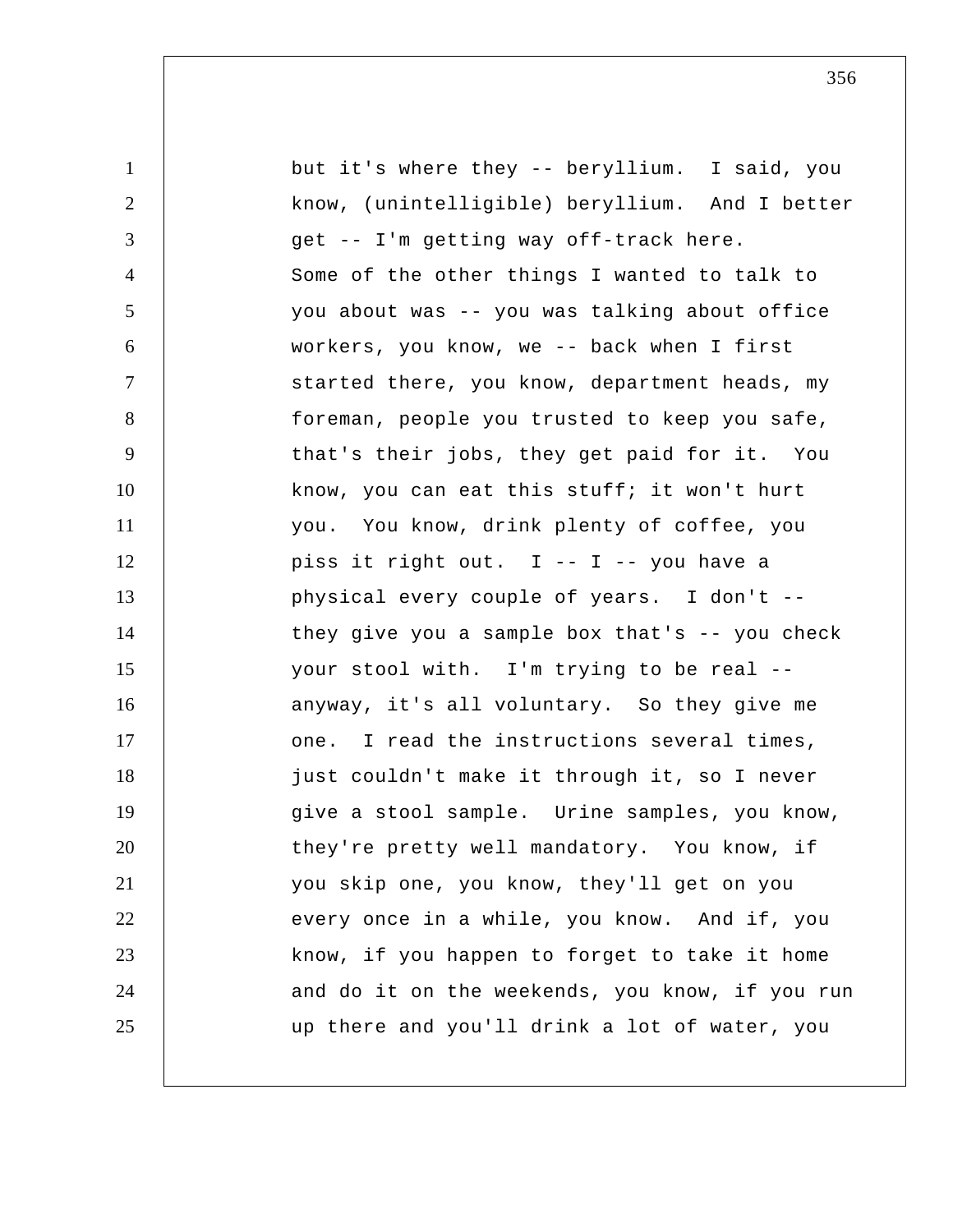1 2 3 4 5 6 7 8 9 10 11 12 13 14 15 16 17 18 19 20 21 22 23 24 25 can just -- you can get rid of your -- you can get your two bottles and you're out of the woods, you know. You're not subject to termination, not unless you do your urine samples. Our monitors -- worked in a area -- the counts are getting too high, boys. When you load these parts, I don't care if they're black, put your (unintelligible) monitor off -- you know, your personal (unintelligible) monitor off. You've got regular (unintelligible) monitors hanging over the machines all the time. I fired up one job and they wanted me to run the job and it had a tag on there, you know, it'd been out of service for two years. I said hey, wait a minute, you know, you got to get this thing going before I want to start firing this thing up and that. And I got whipped, whatever you want to, for -- you know, matter of fact, I've been -- I got -- I got a badge. I used to have a TLD badge, you know, the blue badge on there. I had to go see the shrink because I was too safety conscious. That was the shrink's analysis, I guess. He said I'm going to move you out of the real hot area and put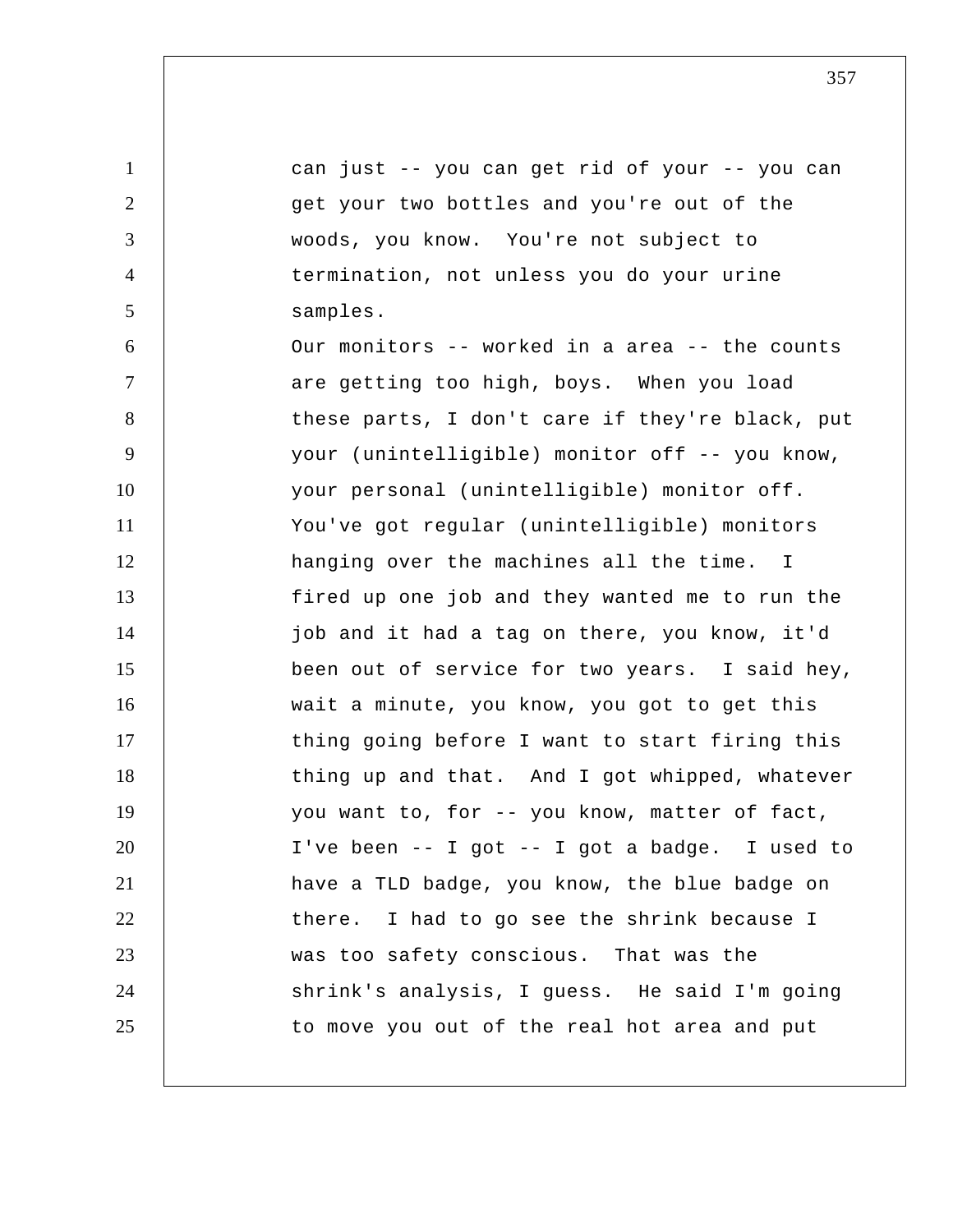1 2 3 4 5 6 7 8 9 10 11 12 13 14 15 16 17 18 19 20 21 22 23 24 25 you down in the whipping post, what they call it. And -- they don't -- he done -- and he said -- he said he done me a favor, and he probably did, and I have no regrets about that whatsoever. I still work in the security area and I still manufacture weapon components, not the hot stuff, but they -- they's several things that -- that goes along with it. Yeah, I'm getting way off-track. The office workers, I was going to tell you, we had a secretary in that shop, you know, where - - back in the late '70s, you know, fires were everyday occurrences, you know, the smoke. They called the fire department. Fire department hooked -- you know, when the - ceiling's a lot higher than this. When they get down about head level with the smoke, they'd make us all evacuate. That includes the secretaries. You know, we -- they had a secretary there in the office and we had department heads. We had all these engineers (unintelligible) the hall. You know, they had to go up there and we had to all go outside and stand at the little red signs. And you know, all the engineers, you know, same thing. Here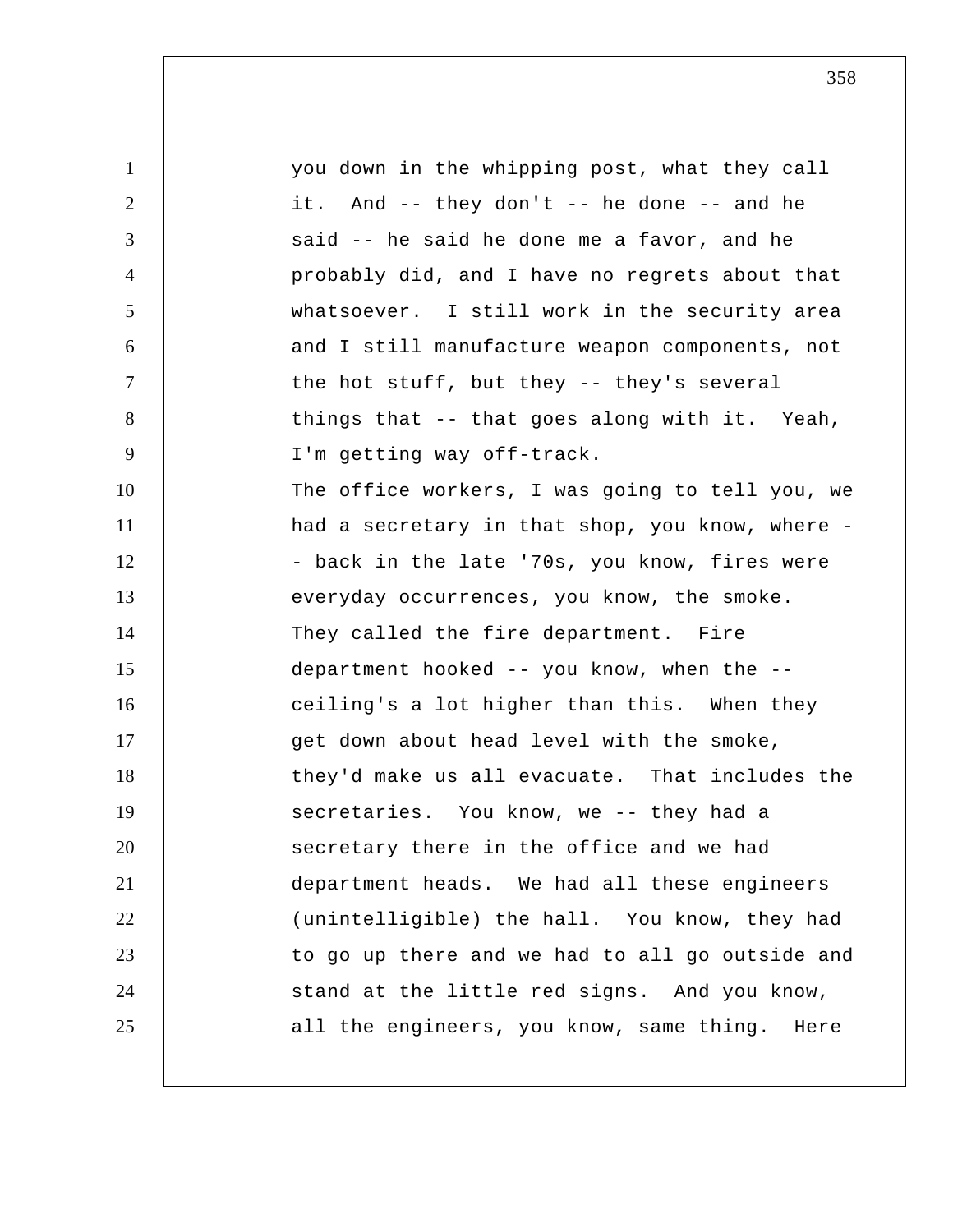| $\mathbf{1}$   | comes all these fire department guys running up  |
|----------------|--------------------------------------------------|
| $\overline{2}$ | there, you know, in their little suits and you   |
| 3              | had a big drum, you know, melting into the       |
| 4              | ground and, you know, they take care of that,    |
| 5              | you know. So I just wanted to mention to         |
| 6              | y'all, you know, y'all are wondering whether     |
| $\overline{7}$ | people that don't work with the material ever    |
| 8              | (sic) day, they -- they got their -- they got    |
| 9              | their little dose, you know. And the fire        |
| 10             | department, $I$ -- I got offered the fire        |
| 11             | department truck driver's job once and I said    |
| 12             | y'all wait a minute, you know. I don't want to   |
| 13             | be going toward them fires, I want to be going   |
| 14             | away from them. You know, I don't want to be     |
| 15             | driving no truck, so you ought to really         |
| 16             | consider -- like machine cleaners, I was a       |
| 17             | machine cleaner for a while. You got coolant,    |
| 18             | and some of them parts that goes from the        |
| 19             | foundry, they have to go through a process of    |
| 20             | cleaning. Well, sometimes that cleaning          |
| 21             | process gets broke down far more than what       |
| 22             | you'd think and so you bring black parts up      |
| 23             | And all that oxide gets in the coolant<br>there. |
| 24             | and the machine cleaners, they have to -- they   |
| 25             | have to take care of that coolant coming in and  |
|                |                                                  |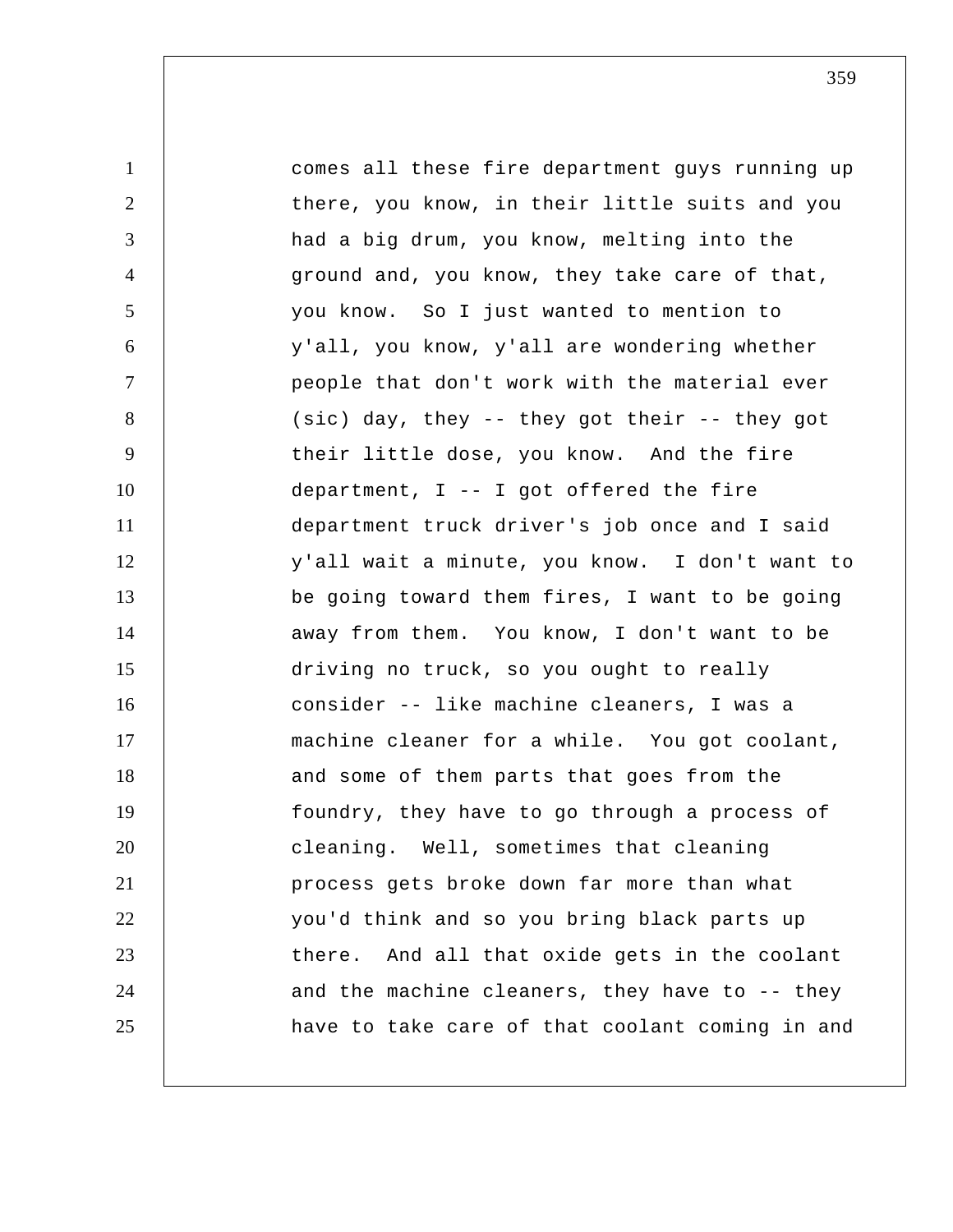1 2 3 4 5 6 7 8 9 10 11 12 13 14 15 16 17 18 19 20 21 22 23 24 25 out, and that stuff was -- you know, I seen it was a lot hotter than just the actual -- but - stuff I was working with. And I -- I -- you know, when they didn't clean the parts real good, they was sitting up there black, them - them little gals come along with them little meters, come along and hit me once when I was working with it and I had to go to the shower three times. She says you come back again, I said, you know, we're going to have to get you out of here, you know, 'cause, you know, my hands are clean but -- we were just talking about some kind of rolling mill someplace else, some other part of the country, you know, and they was taking torches to the thing. It's possible, you know. That's -- that'd be the quickest and easiest way to separate that material. And now you can't do it to -- I'm going to stop there, but cost-wise, you know, it's possible. You know, somebody's got enough sense -- you know, they got -- to do it that way, yeah, that'd be one way of doing it. This time I -- I got one other little complaint. It's going to be a year before they even think about looking at the most -- looking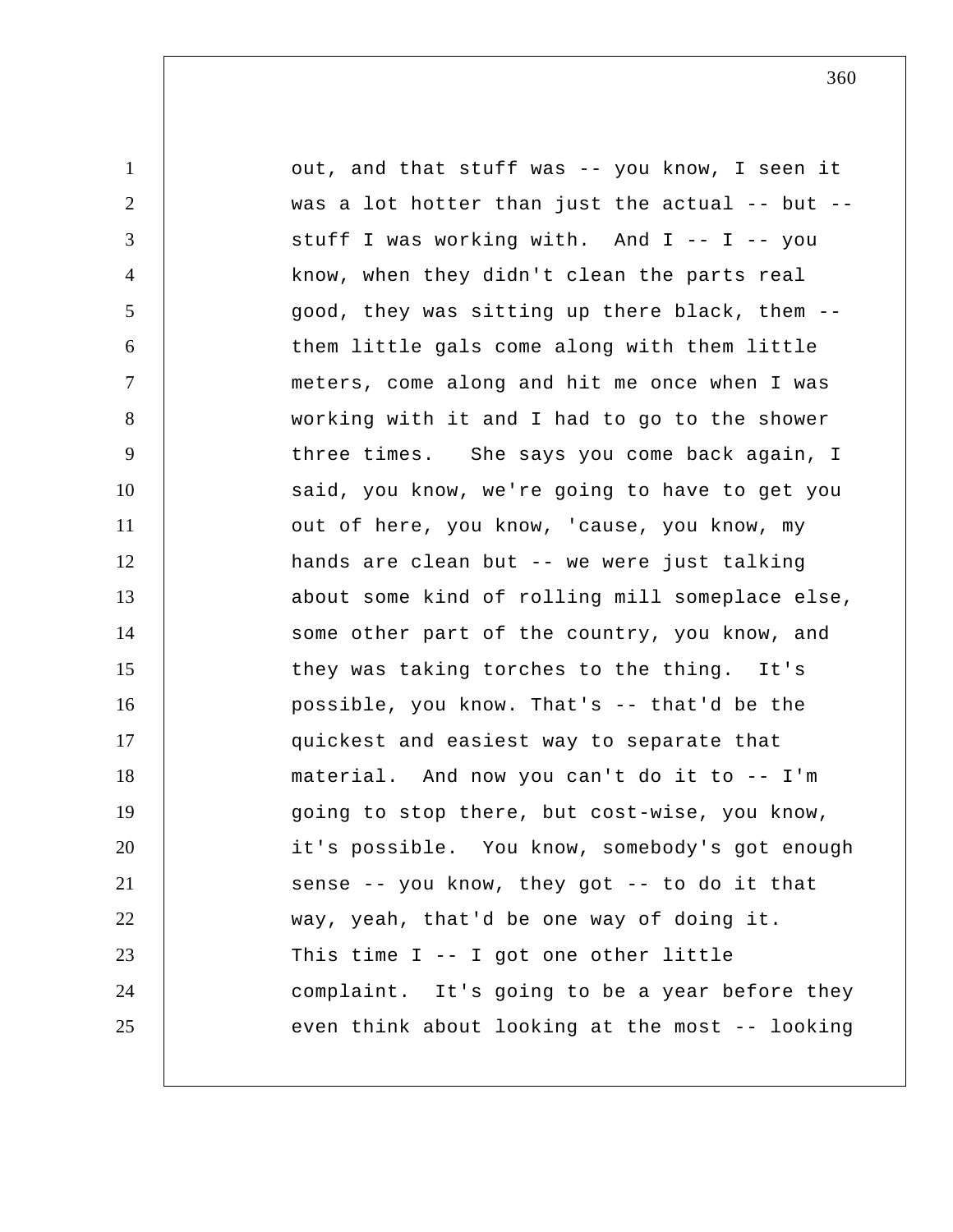1 2 3 4 5 6 7 8 9 10 11 12 13 14 15 16 17 18 19 20 21 22 23 24 25 at my case. And I don't know if I got a year. And I got a 23-year-old boy in college. She's got a 22-year-old boy that's in vocational school. And I got a ten-year-old little girl right back there right now. But what -- tough sometimes, you know. I work for the government, and if I get a job, you know, it don't matter -- sometimes -- I just wonder if this (unintelligible) people are planning on retiring the day they get the last one done. That's what wonder. You know, some of them -- I talked to a gal and she said well, we're mandated to get so many out. When I first started, they said we've got 5,000 cases we've got to review, and when I come back several months later, they still had 5,000 cases they had to review. Now it wasn't -- you know, it ain't according to who I talk to. They hadn't done one case. But I got some information from NIOSH the other day and they had done quite a few, you know, but they -- NIOSH has got a big stack full, you know, and I was wondering if they could -- my categor- categorize instead of just going by numbers, categorize them, you know, for the people that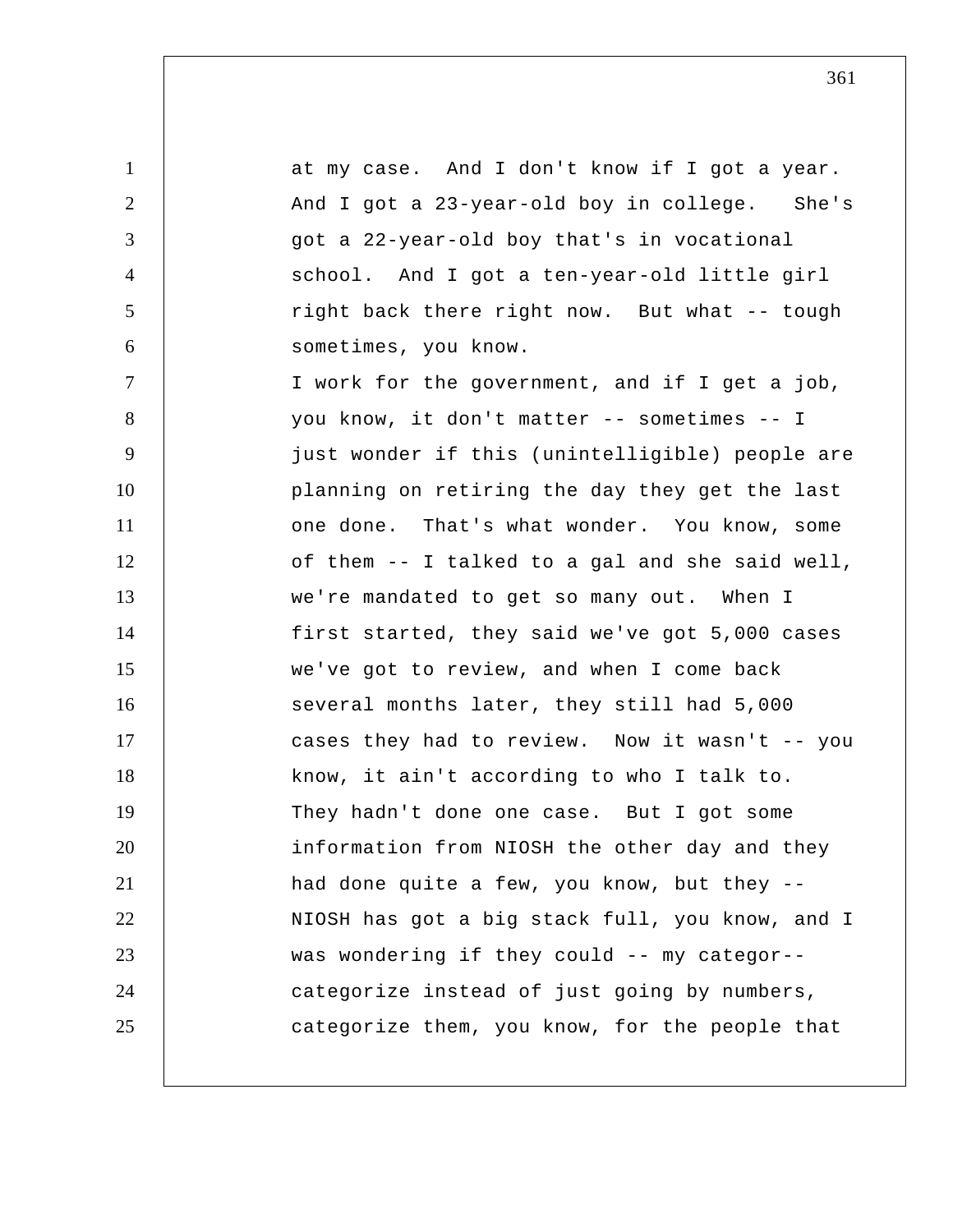1 2 3 4 5 6 7 8 9 10 11 12 13 14 15 16 17 18 19 20 21 22 23 24 25 -- living that might need help right now than survivors ten years down the road, you know. That might be something they want to look at. My -- my medical bills has quadrupled in the last year, and actually I got a letter the other day when they removed some cancer from the side of my head, and it's something I have to update on my little report, you know, out here where -- respirator man here, and I don't mind that so bad. That's the outside part. When they remove body parts, that's -- that's when I really worry. You know, you only got so many body parts. And I talked to several coworkers that been there -- at -- one of them got colon cancer and one of them's got cancer on his kidneys and their application was denied. And they say that -- you know, I'm missing a thyroid now and some other little body parts. They say oh, you don't have to worry about it, Mr. Duncan, you're -- you're on that list of where the cancer is. And Linda Hamby, she passed away last year. Her -- her cancer was on the list. It was on the brain where they can't remove the brain, so -- and same thing, she left three kids, said it was on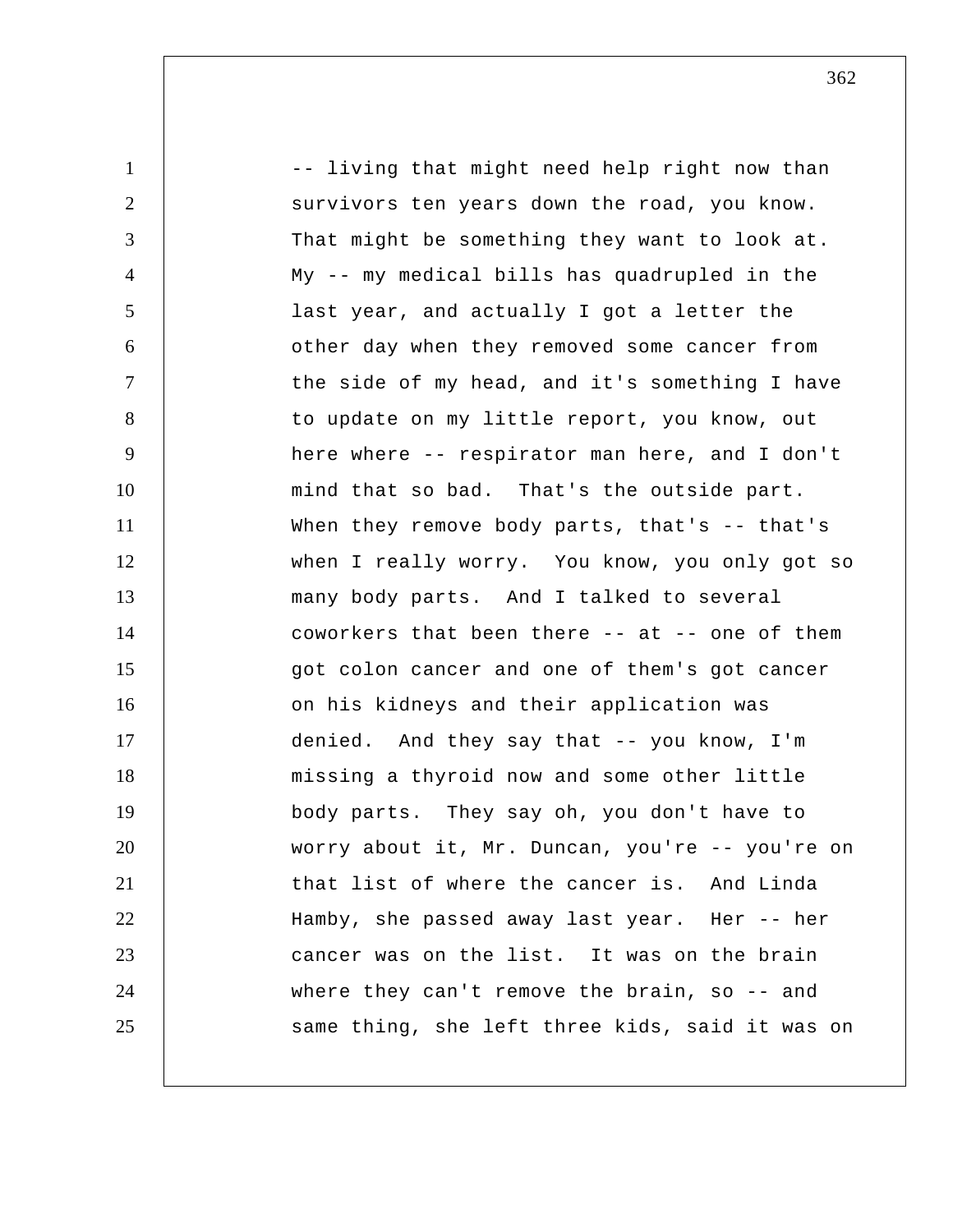1 2 3 4 5 6 7 8 9 10 11 12 13 14 15 16 17 18 19 20 21 22 23 24 25 the brain. And (unintelligible) -- I'm carrying my cancer for five years. That's what the doctor estimates. He said if you'd carried it another year, you'd have had to lose your brain, too. So I was just lucky. And by the way, there's a Indian doctor down at the Y-12 medical -- when I come back off the life-threatening injury -- or life-threatening disease, he found a cancer in my throat. I give him all the credit for that. So I'm -- I'm going to let y'all go home, hear.  **DR. ZIEMER:** Thank you, Tom, for your comments. Incidentally, you referred to the backlog of cases, and I -- I don't know if you were here earlier, but NIOSH is making a very concerted effort to take tho-- get that backlog down, and they're actually making good progress. Interestingly enough, new cases come in nearly as fast as they get old cases out of the way, so sometimes what looks like a steady number of cases doesn't mean they haven't done work, and there are -- I think NIOSH earlier this year completed dose reconstruction on their 10,000th case. So they are moving them through actually quite -- quite well, but there is a backlog and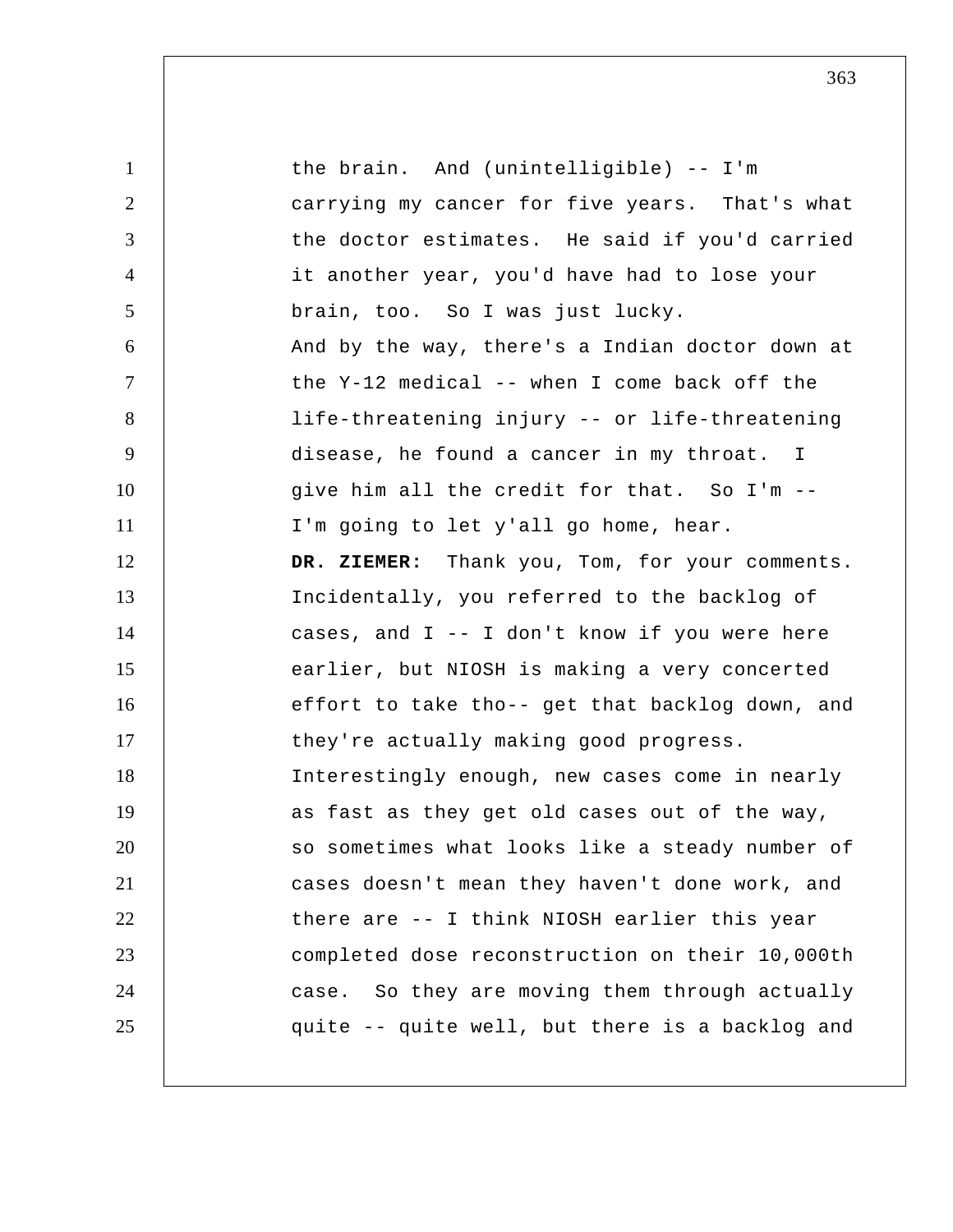1 2 3 4 5 6 7 8 9 10 11 12 13 14 15 16 17 18 19 20 21 22 23 24 25 they're trying very hard to address that, as well. And so we appreciate your -- your comments on that. That completes the public comment period for this evening. We -- additional comment? Sure.  **MR. LAYMAN:** (Off microphone) (Unintelligible) just one more?  **DR. ZIEMER:** Sure, yeah.  **MR. LAYMAN:** (Off microphone) I don't want to anybody (unintelligible) --  **DR. ZIEMER:** No, that's fine.  **MR. LAYMAN:** I know it's been a huge couple of days. I'm going to be here with you guys again tomorrow. It's --  **DR. ZIEMER:** Good.  **MR. LAYMAN:** I know this is -- you know, it's - - it's grueling at times and you guys have done a super job with your concentration and the effort you put into this. But I want to say one more thing. When I was a child, on Sundays we could go out to what we called Carbide Park, and there was a big lake. The Clinch River about 35 miles west of here, and it was beautiful. And where you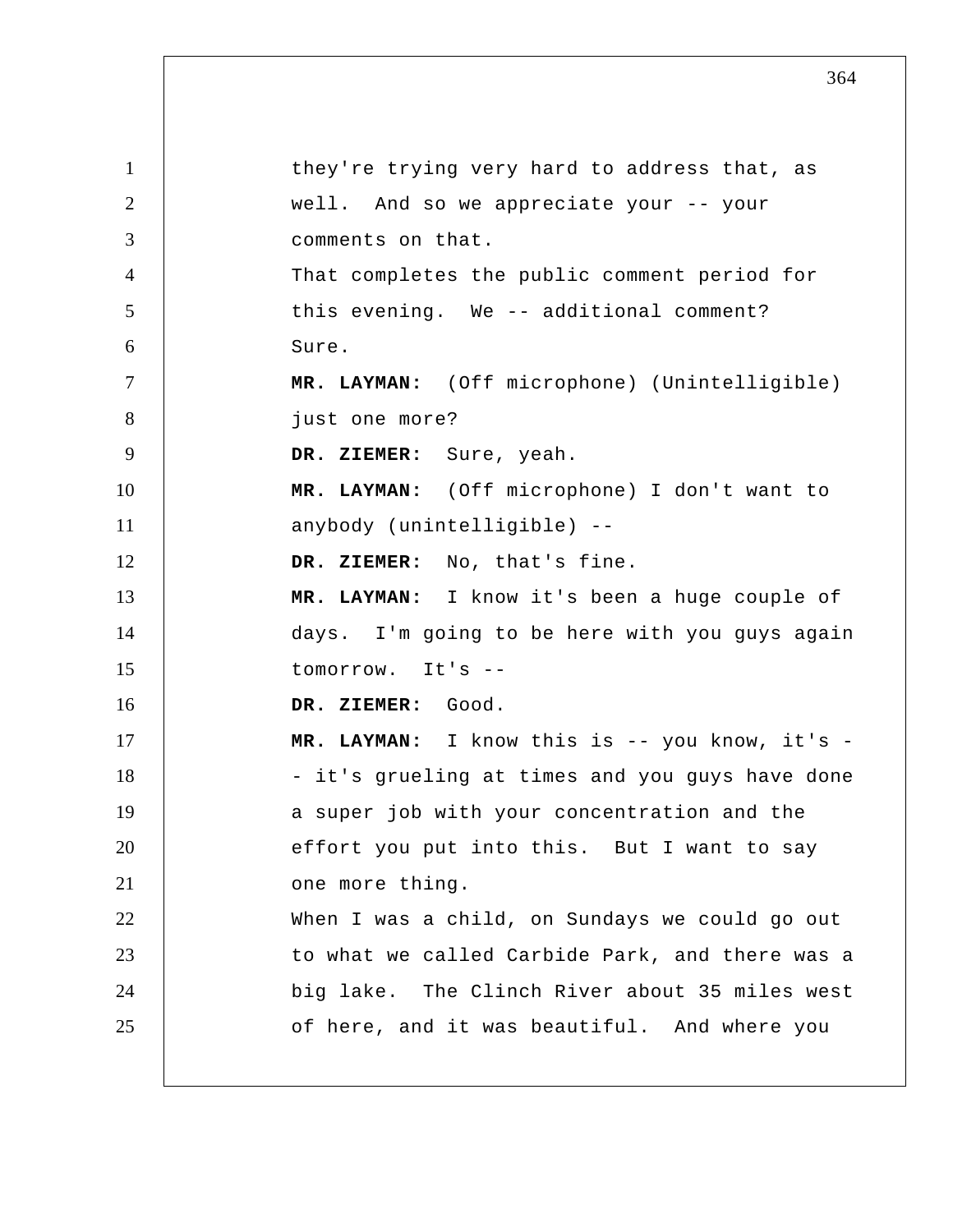1 2 3 4 5 6 7 8 9 10 11 12 13 14 15 16 17 18 19 20 21 22 23 24 25 have a nuclear facility, you need water for cooling and various things. Well, when I become 15 years old, they put a sign up on that lake that said no fishing, and that was a lake that we -- we swam in when we were children. Okay? About five years after that, and you can go down there tonight, and all over that lake there's huge signs that not only say no fishing anymore, but no body contact, because they dredged, and when they dredged and dug in the bottom of the Clinch River, which is -- runs right by Y-12 five miles downstream, within the silt they found mercury.  **DR. ZIEMER:** Yes.  **MR. LAYMAN:** It's full of mercury.  **DR. ZIEMER:** Right.  **MR. LAYMAN:** You -- you can't even go down there and stick your toe in it -- you know what I'm saying?  **DR. ZIEMER:** Yeah.  **MR. LAYMAN:** So -- I mean wherever you guys live it might be safe. I pray to God it is. But 35 miles west of here, maybe what you go out there and see now is one thing, but in the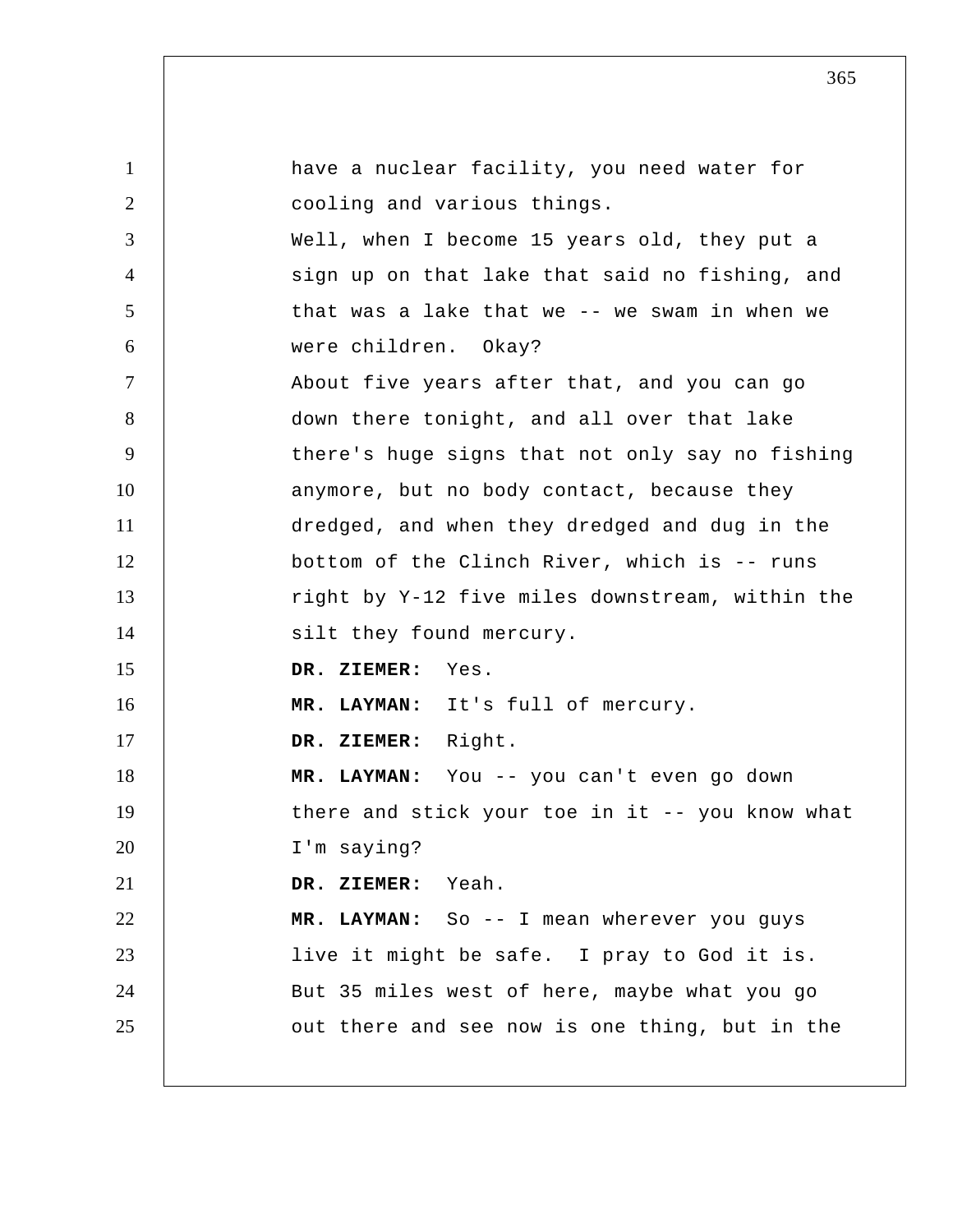1 2 3 4 5 6 7 8 9 10 11 12 13 14 15 16 17 18 19 20 21 22 23 24 25 mid-'70s, this place out here rocked, and they did a lot of things for the Navy, but there was a lot of people, a lot of Cold War casualties. And I look at them as heroes. These men here that are live are heroes. My father and the dead ones, too, we'll never forget them.  **DR. ZIEMER:** Yes.  **MR. LAYMAN:** They just -- they ran 28,000 people out there 24 hours a day. It was productions. The Soviets were building their bombs, we were building ours. It was -- it was a counter thing to keep peace, and a lot of men felt like that -- that it was needed, and some of them -- like you said, some -- some gave it all. And they offered me and my brother jobs at Y-12 after my dad died. Some guys came out from the plant and we kind of looked at each other and -- I could work at Y-12 right now myself, but I'm a salesman here in town and I like what I do. I have a flexible schedule, because a lot of people that go to work at Y-12 it's like going into prison.  **DR. ZIEMER:** Right.  **MR. LAYMAN:** There's no windows, and they have certain things to do and there's a lot of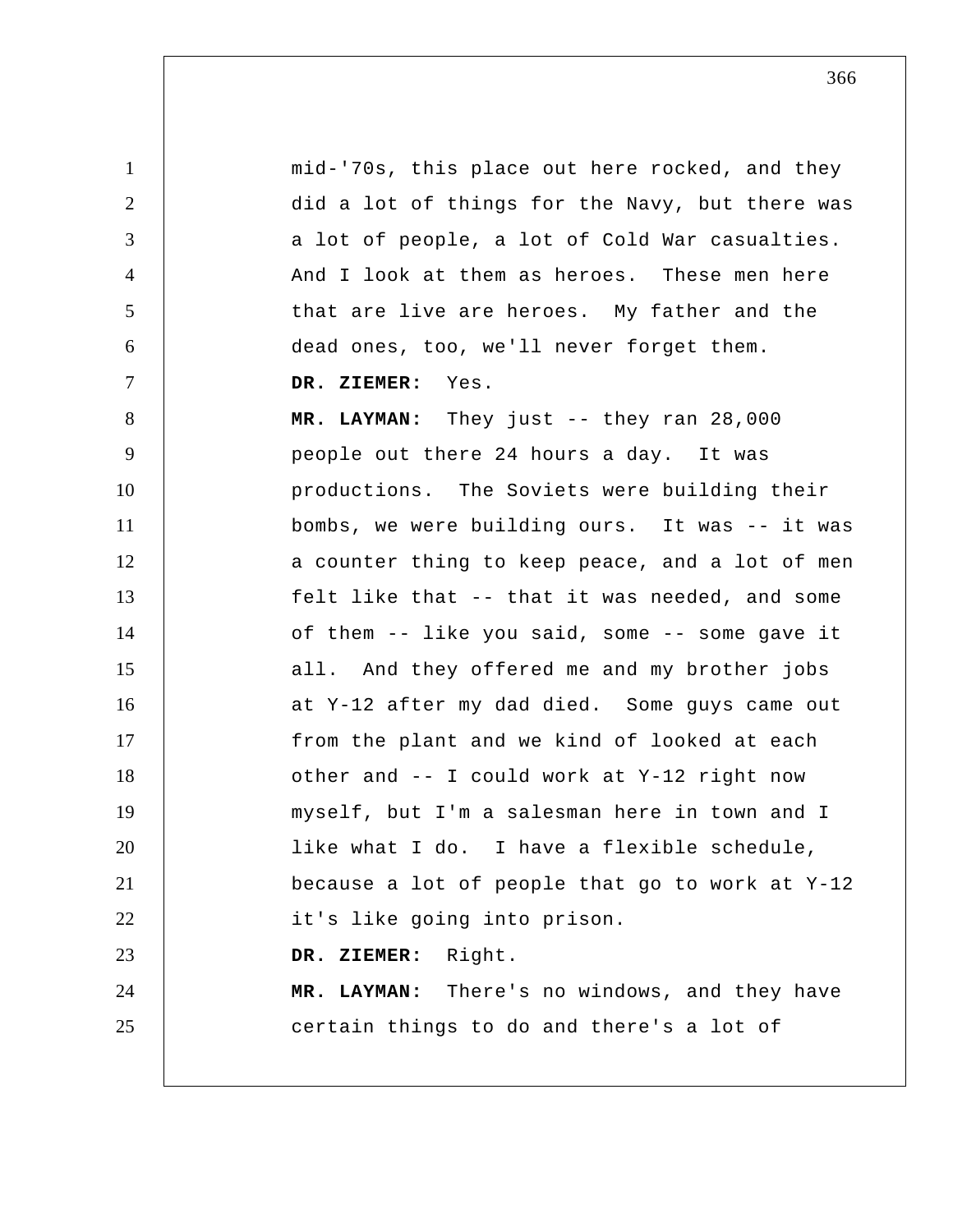1 2 3 4 5 6 7 8 9 10 11 12 13 14 15 16 17 18 19 20 21 22 23 24 25 safety and guidelines and a lot of do's and don'ts. There's some things you can't touch and some things you better not touch. There's consequences. But somebody needs to be held accountable on the money that has been spent. Think about it. Do an analysis on how much these dose reconstructions has cost to this point, then you add your workbook program. How much is a workbook going to cost to complete? And if you take a workbook down there to Y-12 and you start saying guys, we're doing a workbook - well, their -- their job is national security. They're not going to open up their bellies and let you fill out your workbook. And -- and if you did have a workbook, what good is it going to do? I don't understand that. I'm going to have to sleep on that one. But I'll see y'all tomorrow and I hope we talk again.  **DR. ZIEMER:** Okay.  **MR. LAYMAN:** Good night, everybody and (unintelligible) --  **DR. ZIEMER:** Thank you very much for your comments.  **MR. LAYMAN:** Thank you.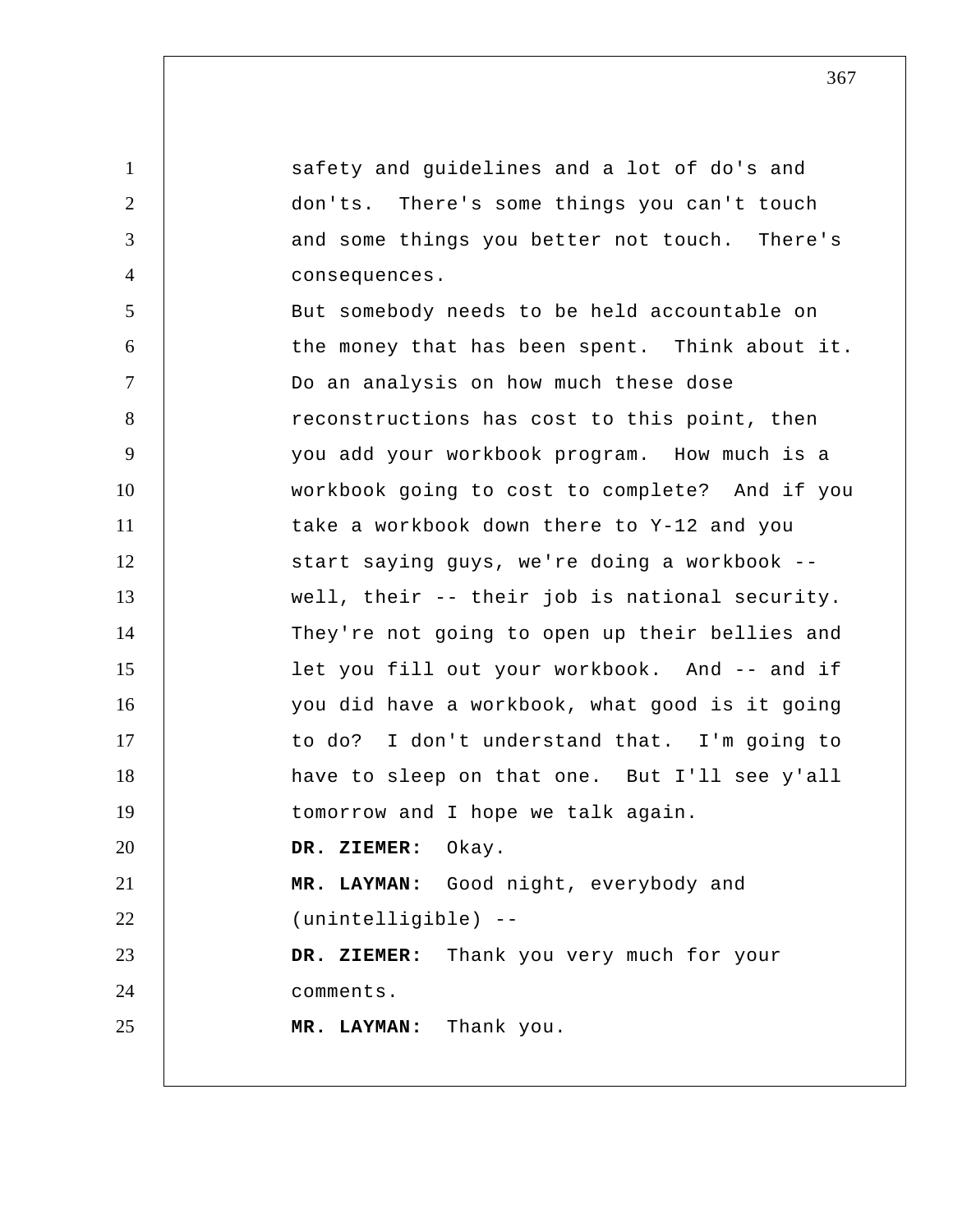1 2 3 4 5 6 7 8 9 10 11 12 13 14 15 16 17 18 19  **DR. ZIEMER:** Again, we thank all of you who've participated tonight, and others who've been here just observing. The Board will reconvene tomorrow morning -- 8:30. And we have a fairly full session. We actually have completed I think for this meeting our Oak Ridge stuff, but you're all welcome nonetheless to come back 'cause there are many other related facilities that are being addressed. So good night, everyone, and we'll see many of you tomorrow.  **MR. LAYMAN:** Is there a special cohort meeting tomorrow?  **DR. ZIEMER:** Yes, it's not on Y-12, though. The special cohorts on the agenda include National Bureau of Standards and Linde Ceramics.  **MR. LAYMAN:** Thank you so much. (Whereupon, the meeting was adjourned at 8:40 p.m.)